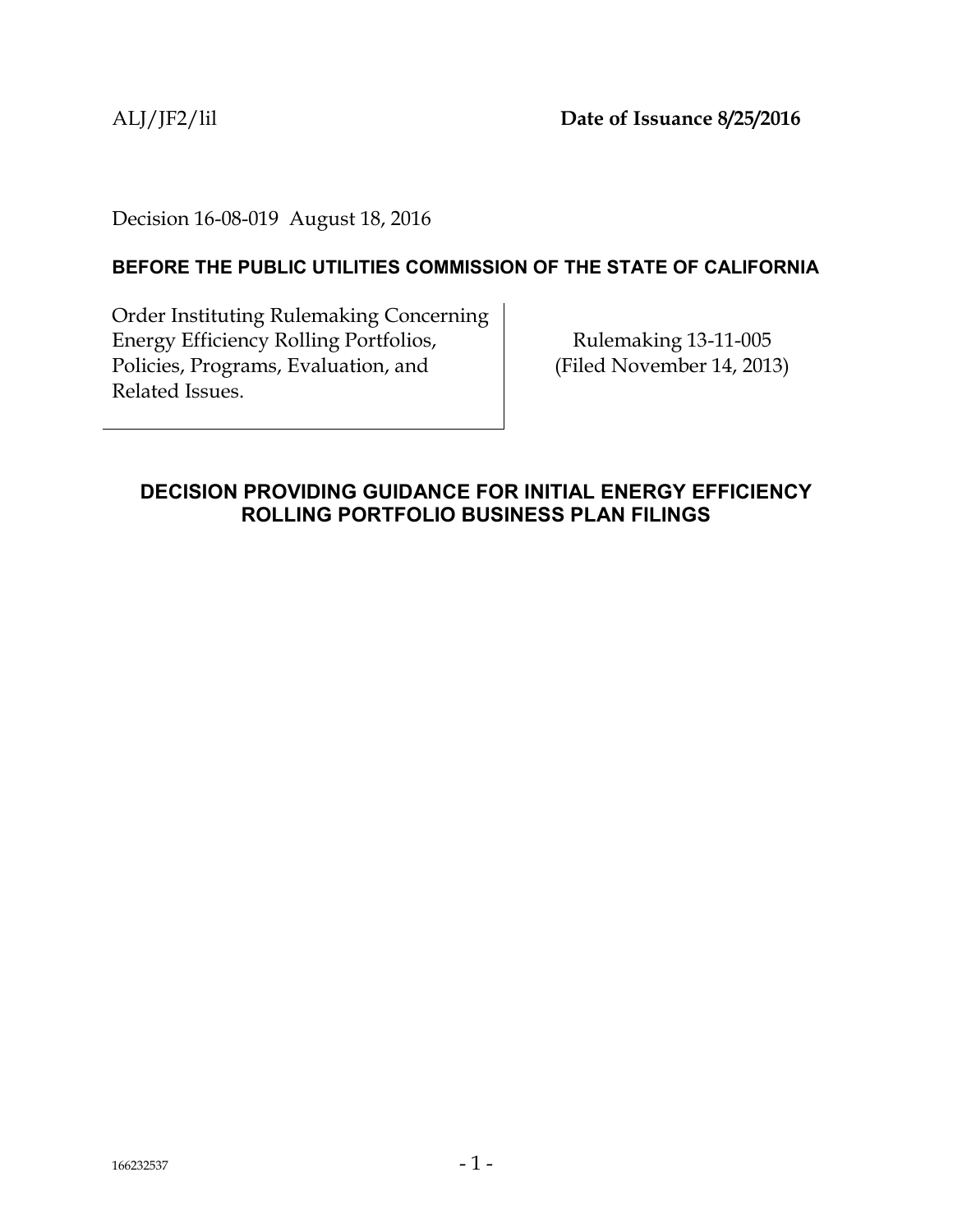## **Table of Contents**

#### **Title Page**

| DECISION PROVIDING GUIDANCE FOR INITIAL ENERGY EFFICIENCY |  |                                                                                |  |  |  |  |
|-----------------------------------------------------------|--|--------------------------------------------------------------------------------|--|--|--|--|
|                                                           |  |                                                                                |  |  |  |  |
|                                                           |  |                                                                                |  |  |  |  |
| 1.                                                        |  |                                                                                |  |  |  |  |
| 2.                                                        |  |                                                                                |  |  |  |  |
| 3.                                                        |  |                                                                                |  |  |  |  |
|                                                           |  | 3.1. Relationship of Baseline to Utility Energy Efficiency Goals 15            |  |  |  |  |
|                                                           |  | 3.2. Relationship of Baseline to CEC's Demand Forecast  22                     |  |  |  |  |
|                                                           |  | 3.3. Relationship of Baseline to CEC's Development of                          |  |  |  |  |
|                                                           |  |                                                                                |  |  |  |  |
|                                                           |  | 3.4. Relationship of Baseline to Utility Credit for Codes & Standards          |  |  |  |  |
|                                                           |  |                                                                                |  |  |  |  |
|                                                           |  | 3.5. Existing Conditions Baseline as Default Assumption, with Exceptions 32    |  |  |  |  |
|                                                           |  | 3.6. New Construction (including expansions and any added load)35              |  |  |  |  |
|                                                           |  |                                                                                |  |  |  |  |
|                                                           |  |                                                                                |  |  |  |  |
|                                                           |  |                                                                                |  |  |  |  |
|                                                           |  |                                                                                |  |  |  |  |
|                                                           |  | 3.11. Behavioral, Retrocommissioning, and Operational Programs  45             |  |  |  |  |
|                                                           |  |                                                                                |  |  |  |  |
|                                                           |  |                                                                                |  |  |  |  |
|                                                           |  |                                                                                |  |  |  |  |
| 4.                                                        |  |                                                                                |  |  |  |  |
|                                                           |  |                                                                                |  |  |  |  |
|                                                           |  | 4.2. Eligibility for and Assignment of Statewide Administrator Roles 52        |  |  |  |  |
|                                                           |  | 4.3. Cost Sharing and Cost-Effectiveness Across Utility Service Territories 55 |  |  |  |  |
|                                                           |  | 4.4. Coordination with Publicly-Owned Utility Programs56                       |  |  |  |  |
|                                                           |  | 4.5. Upstream and Midstream Programs and Market Transformation                 |  |  |  |  |
|                                                           |  |                                                                                |  |  |  |  |
|                                                           |  |                                                                                |  |  |  |  |
|                                                           |  |                                                                                |  |  |  |  |
|                                                           |  |                                                                                |  |  |  |  |
|                                                           |  |                                                                                |  |  |  |  |
|                                                           |  |                                                                                |  |  |  |  |
|                                                           |  | 4.9.2. Subprograms Required to be Administered Statewide  62                   |  |  |  |  |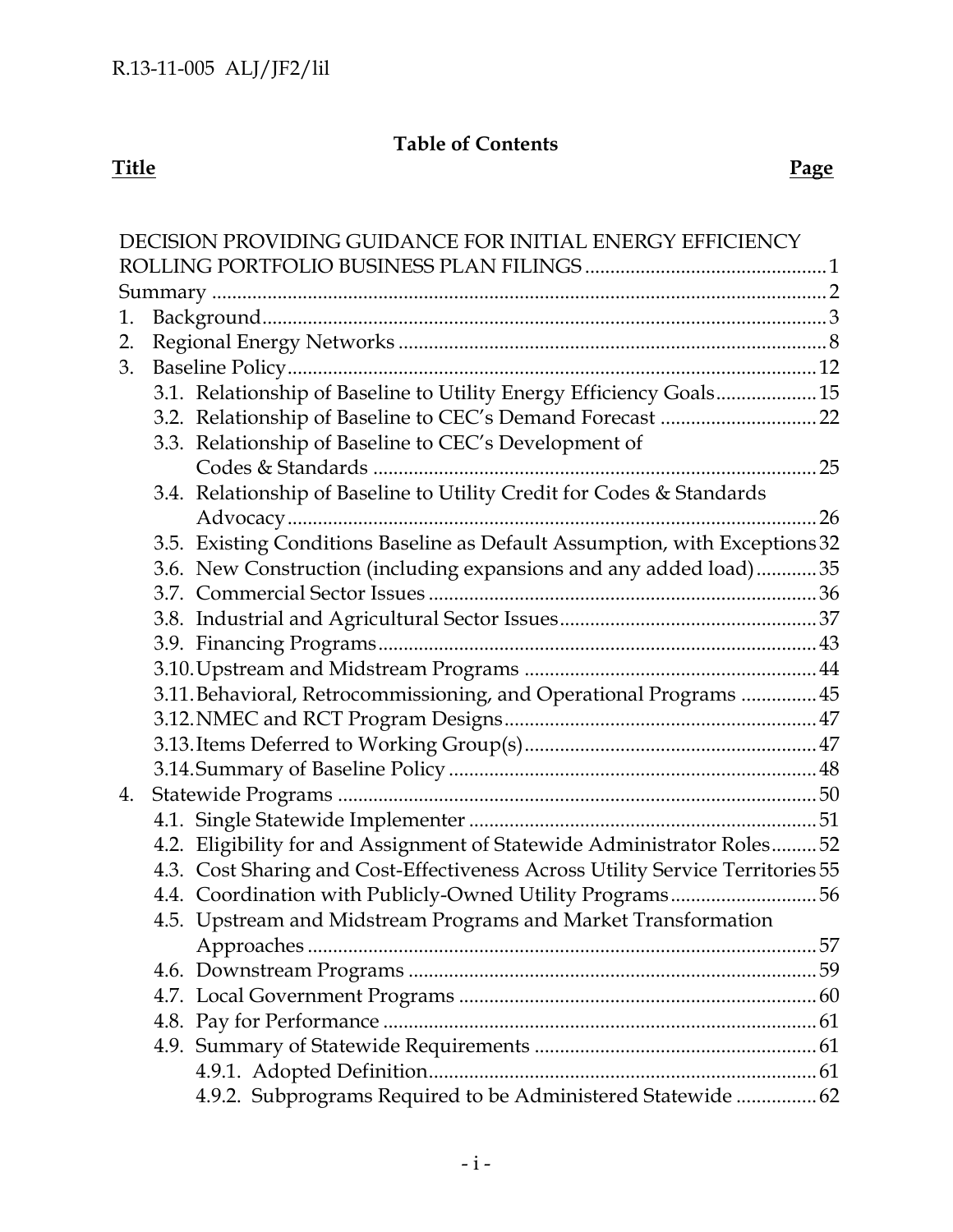## **Table of Contents**

 $(Cont'd)$ 

# **Title**

# Page

| 5. |                                                        |  |  |
|----|--------------------------------------------------------|--|--|
|    |                                                        |  |  |
|    |                                                        |  |  |
|    |                                                        |  |  |
| 6. |                                                        |  |  |
|    |                                                        |  |  |
|    |                                                        |  |  |
|    |                                                        |  |  |
|    |                                                        |  |  |
|    |                                                        |  |  |
|    |                                                        |  |  |
| 7. |                                                        |  |  |
|    |                                                        |  |  |
|    | 7.2. Weighting of Scores by Deemed/Custom Measures  87 |  |  |
|    |                                                        |  |  |
| 8. |                                                        |  |  |
| 9. |                                                        |  |  |
|    |                                                        |  |  |
|    |                                                        |  |  |
|    |                                                        |  |  |
|    |                                                        |  |  |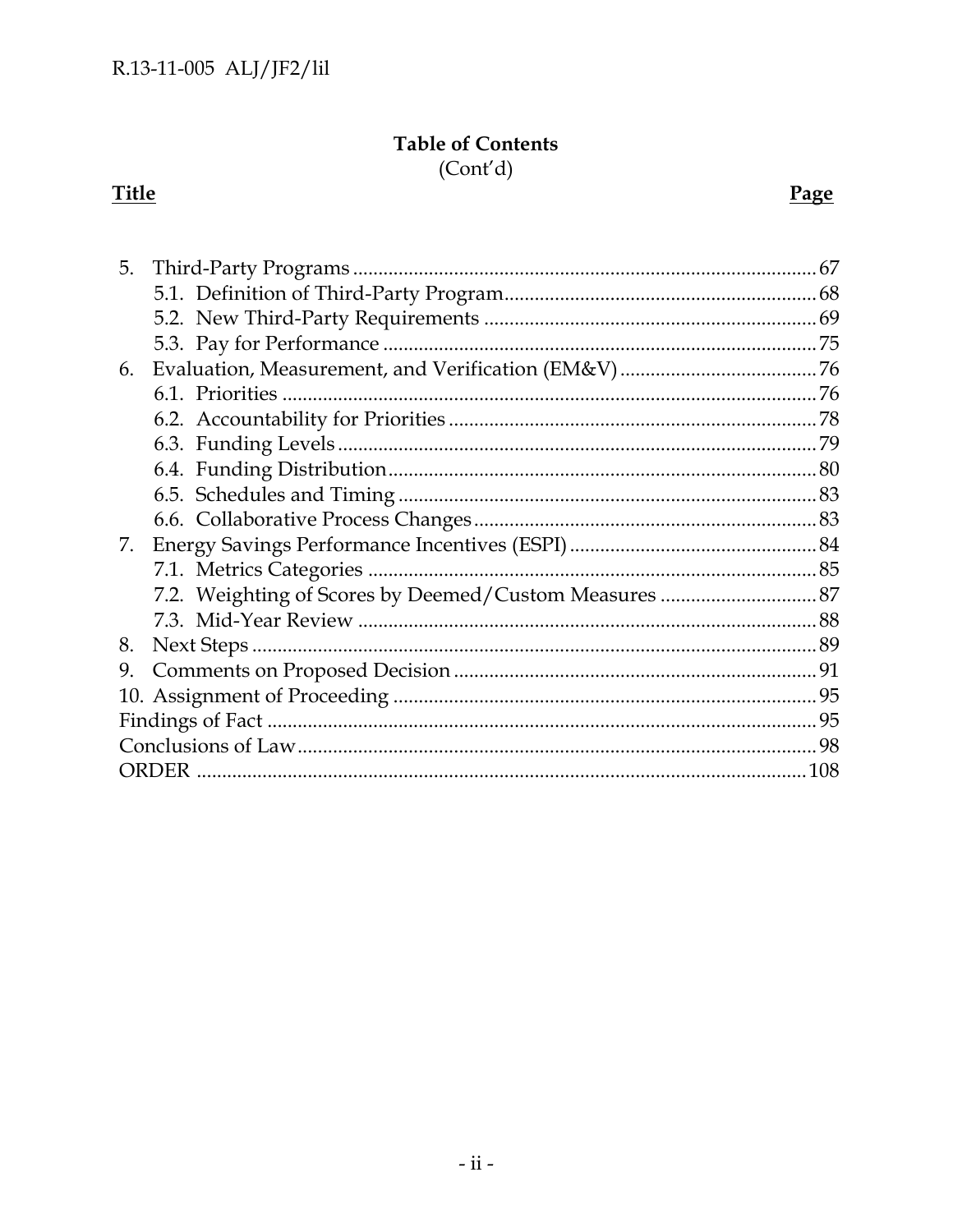## **DECISION PROVIDING GUIDANCE FOR INITIAL ENERGY EFFICIENCY ROLLING PORTFOLIO BUSINESS PLAN FILINGS**

## <span id="page-3-0"></span>**Summary**

This decision gives policy guidance on several issues related to the filing of energy efficiency business plans, as previously contemplated in Decision 15-10-028, which set up the framework for the energy efficiency Rolling Portfolio process.

The decision addresses next steps for regional energy networks, the appropriate baselines to be used to measure energy savings for specific programs and measures, transition for statewide and third-party programs, and changes to the evaluation and shareholder incentive frameworks.

The decision includes the following specific provisions.

- The regional energy networks will retain their status as pilots and are requested to submit business plans in coordination with the other energy efficiency program administrators.
- Consistent with the requirements of Assembly Bill 802 (Williams, 2015), the default baseline policy will be modified to be based on existing conditions, with a number of exceptions as further outlined in this decision.
- The term "statewide" is defined. All upstream and midstream programs, as well as those with market transformation objectives, will be required to be administered by a lead statewide administrator determined by consensus in the business plan filings. Proposals for piloting some downstream programs on a statewide basis are also required in the business plans. Statewide efforts are required to comprise at least 25 percent, on a budget basis, of each utility program administrator's portfolio.
- The term "third party" is defined. Utility administrators are required to maintain the current 20 percent requirement for third-party programs, and to present a proposal for transitioning to a portfolio with the majority of program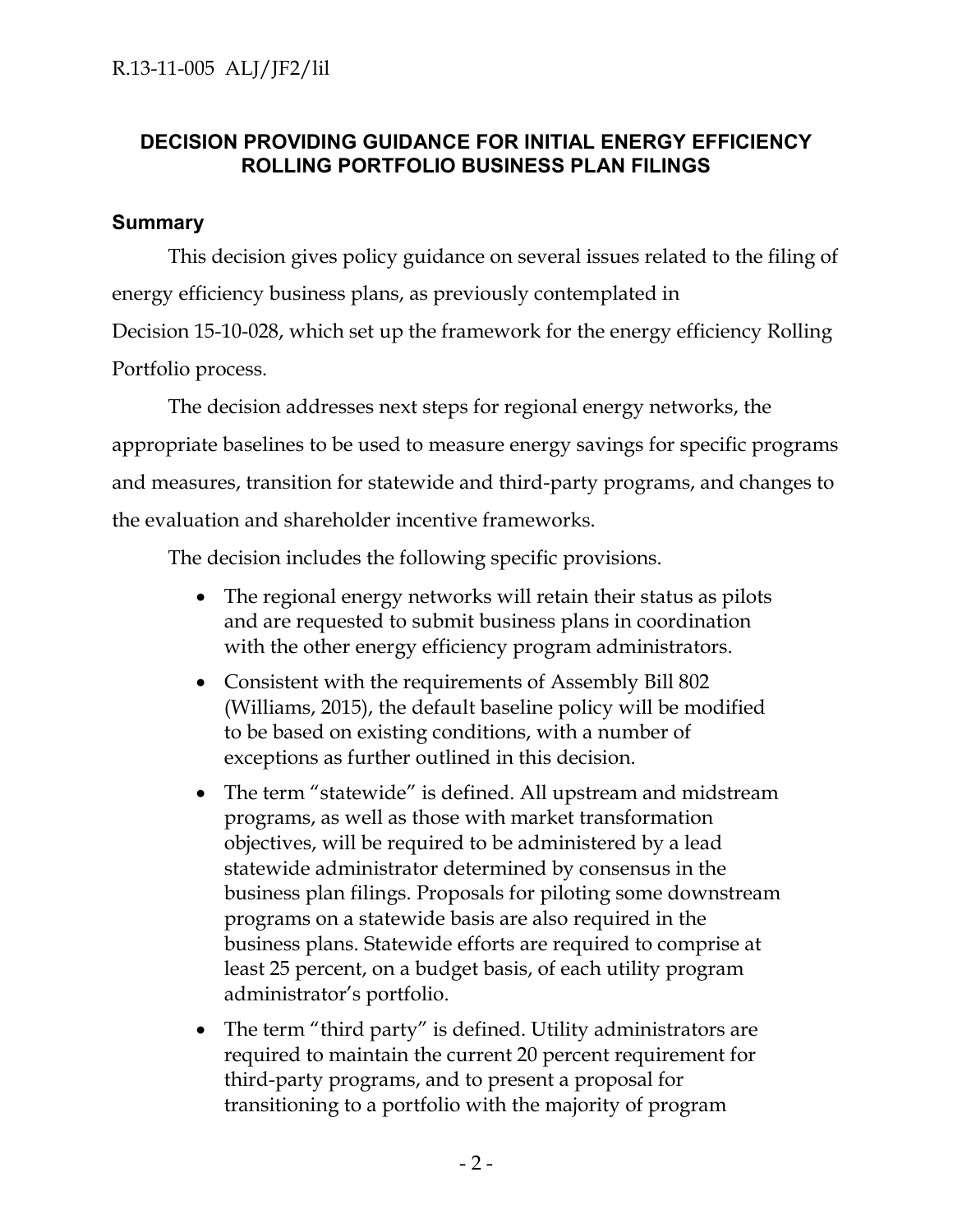design and delivery provided by third parties, subject to certain exceptions, with at least 60 percent of the total portfolio budget going to third-party programs by 2020, in the business plans.

- Evaluation priorities are expanded to include portfolio and sector optimization.
- Evaluation budgets will remain at four percent of the total portfolio, with at least 60 percent reserved for Commission staff evaluation efforts and up to 40 percent for program administrators, to be further divided proportionally among utilities, community choice aggregators, and regional energy networks by appropriate utility service area.
- The weighting of Energy Savings Performance Incentive (ESPI) mechanism scores will be modified slightly.
- Evaluation and ESPI processes may be modified further in the future in response to the direction in this decision and the business plan process.

The decision also sets a date of January 15, 2017 for the filing of energy

efficiency business plans, as separate applications, by all program administrators.

This proceeding remains open to consider additional policy issues originally scoped as Phase III.

## <span id="page-4-0"></span>**1. Background**

The structure for this decision emanates from the October 30, 2015 Assigned Commissioner and Administrative Law Judge's (ALJ) Ruling and Amended Scoping Memorandum Regarding Implementation of Energy Efficiency "Rolling Portfolios" (Phases IIB and IIIA of Rulemaking 13-11-005) (hereinafter referred to as the Amended Scoping Memo). The purpose of the Amended Scoping Memo was to acknowledge and plan for the changes required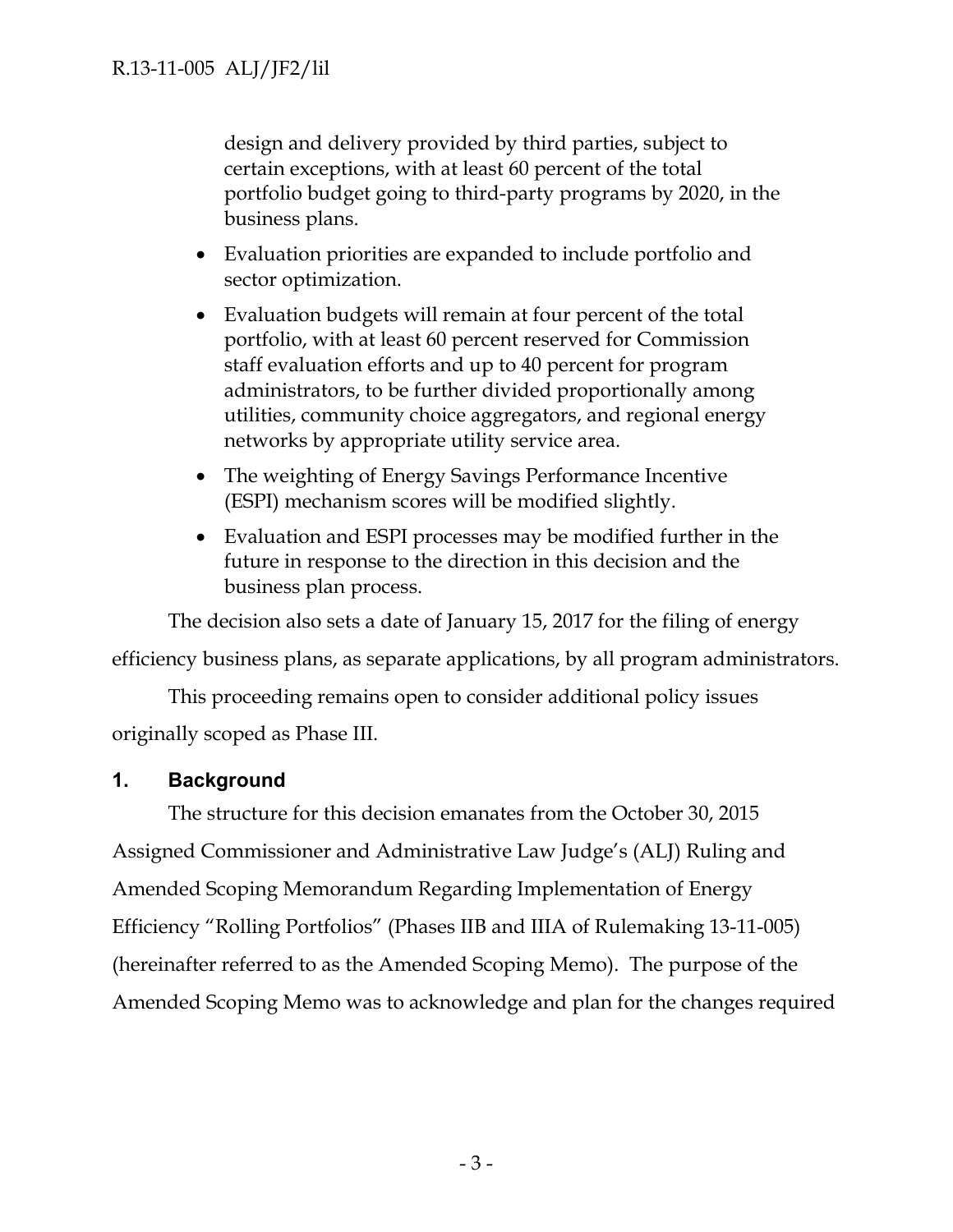of our energy efficiency work related to Senate Bill (SB) 350<sup>1</sup> and Assembly Bill (AB) 802.<sup>2</sup>

The Amended Scoping Memo laid out the following categories of topics for consideration:

- 1. High opportunity programs or projects, pursuant to AB 802;
- 2. Remaining "Rolling Portfolio Cycle" implementation issues; and
- 3. Interpretation and implementation of AB 802 generally and support for implementation of SB 350.<sup>3</sup>

The framework for high opportunity programs or projects was covered by an Assigned Commissioner and Administrative Law Judge's Ruling issued December 30, 2015.<sup>4</sup>

One issue from the Amended Scoping Memo not covered in this decision is any revision to the accounting and reporting requirements for energy efficiency funds. This issue will be deferred for later deliberation and clarification, as necessary.

The remaining issues from the Amended Scoping Memo, which are the subject of this decision, include:

- Review of Regional Energy Networks (RENs)
- Baseline and meter-based measurement of energy savings
- Changes to statewide and third-party programs and their administration

 $\overline{a}$ <sup>1</sup> Stats. 2015, Ch. 547, authored by Senator DeLeon, signed by Governor Brown October 7, 2015.

<sup>2</sup> Stats. 2015, Ch. 590, authored by Assembly member Williams, signed by Governor Brown October 8, 2015.

<sup>3</sup> *See* Amended Scoping Memo of October 30, 2015, at 2-3.

<sup>4</sup> *See* [http://docs.cpuc.ca.gov/PublishedDocs/Efile/G000/M157/K362/157362236.PDF.](http://docs.cpuc.ca.gov/PublishedDocs/Efile/G000/M157/K362/157362236.PDF)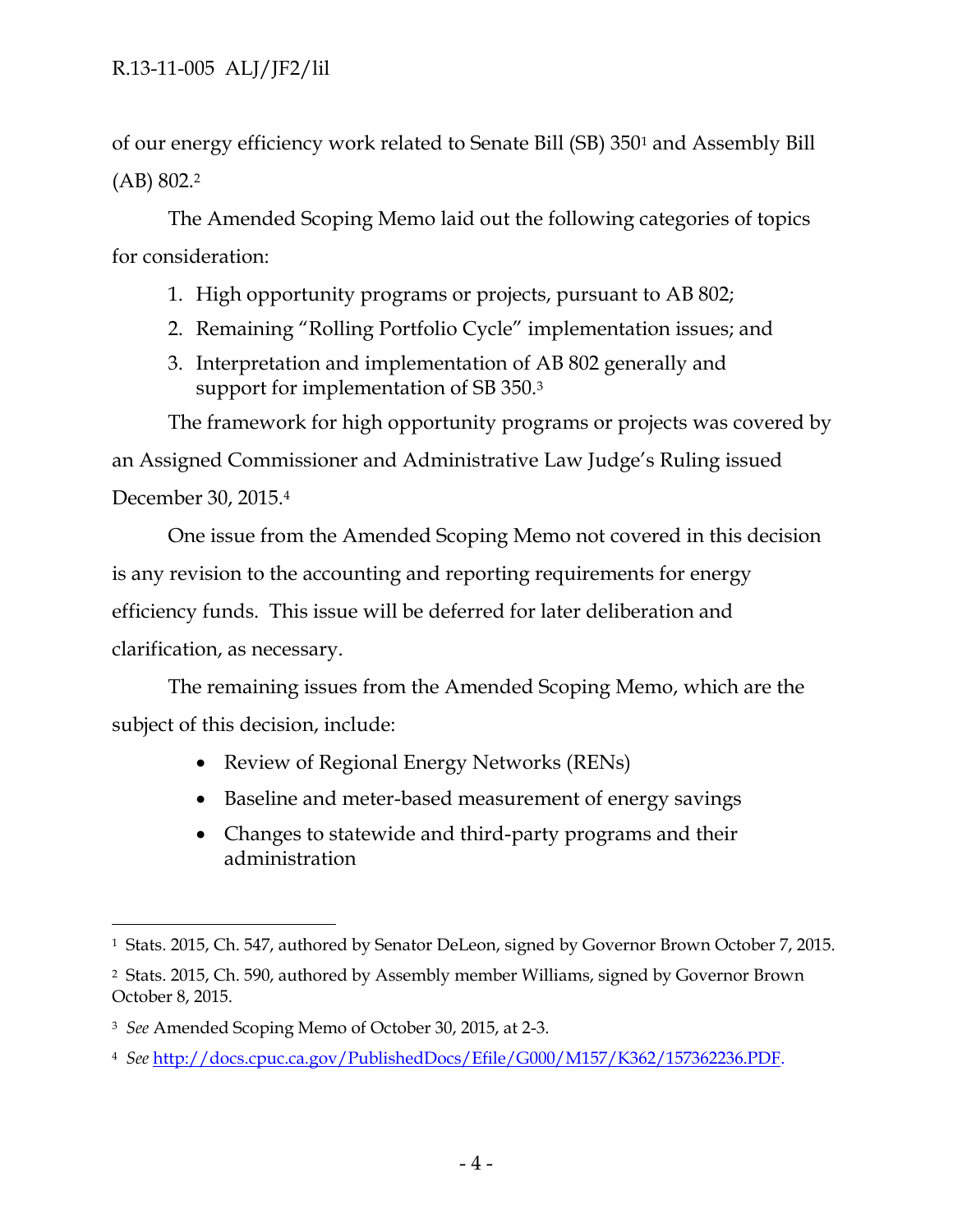Changes to the frameworks for evaluation, measurement, and verification (EM&V) and the energy savings performance incentive (ESPI) structure.

To develop the record on each of the above four issues, rulings were issued by the assigned Commissioner and/or ALJ seeking comments and, in most cases, reply comments, from interested parties.

On January 12, 2016 an ALJ Ruling was issued requesting comments on Regional Energy Networks.<sup>5</sup> Comments were filed on February 26, 2016 by the following parties: the Association of Bay Area Governments (ABAG) on behalf of the San Francisco Bay Area Regional Energy Network (BayREN); the Center for Sustainable Energy (CSE); the County of Los Angeles, on behalf of the Southern California Regional Energy Network (SoCalREN); the Local Government Sustainable Energy Coalition (LGSEC); Marin Clean Energy (MCE); the Office of Ratepayer Advocates (ORA); Pacific Gas and Electric Company (PG&E); Southern California Edison Company (SCE); The Utility Reform Network (TURN); and San Diego Gas & Electric Company (SDG&E) and Southern California Gas Company (SoCalGas), jointly.

On April 21, 2016 an ALJ Ruling was issued seeking comment on energy efficiency baseline policy and related issues, with an attached staff white paper.<sup>6</sup> A corrected version of the white paper, along with an extension of time to file comments, was issued via ALJ Ruling on April 28, 2016.<sup>7</sup>

Comments were filed on May 17, 2016 by the following parties: ABAG on behalf of BayREN; CalUCONS, Inc. (CalUCONS); California Energy Efficiency

 $\overline{a}$ <sup>5</sup> *See* [http://docs.cpuc.ca.gov/SearchRes.aspx?DocFormat=ALL&DocID=157541714.](http://docs.cpuc.ca.gov/SearchRes.aspx?DocFormat=ALL&DocID=157541714)

<sup>6</sup> *See* [http://docs.cpuc.ca.gov/SearchRes.aspx?DocFormat=ALL&DocID=159980778.](http://docs.cpuc.ca.gov/SearchRes.aspx?DocFormat=ALL&DocID=159980778)

<sup>7</sup> *See* [http://docs.cpuc.ca.gov/SearchRes.aspx?DocFormat=ALL&DocID=161471852.](http://docs.cpuc.ca.gov/SearchRes.aspx?DocFormat=ALL&DocID=161471852)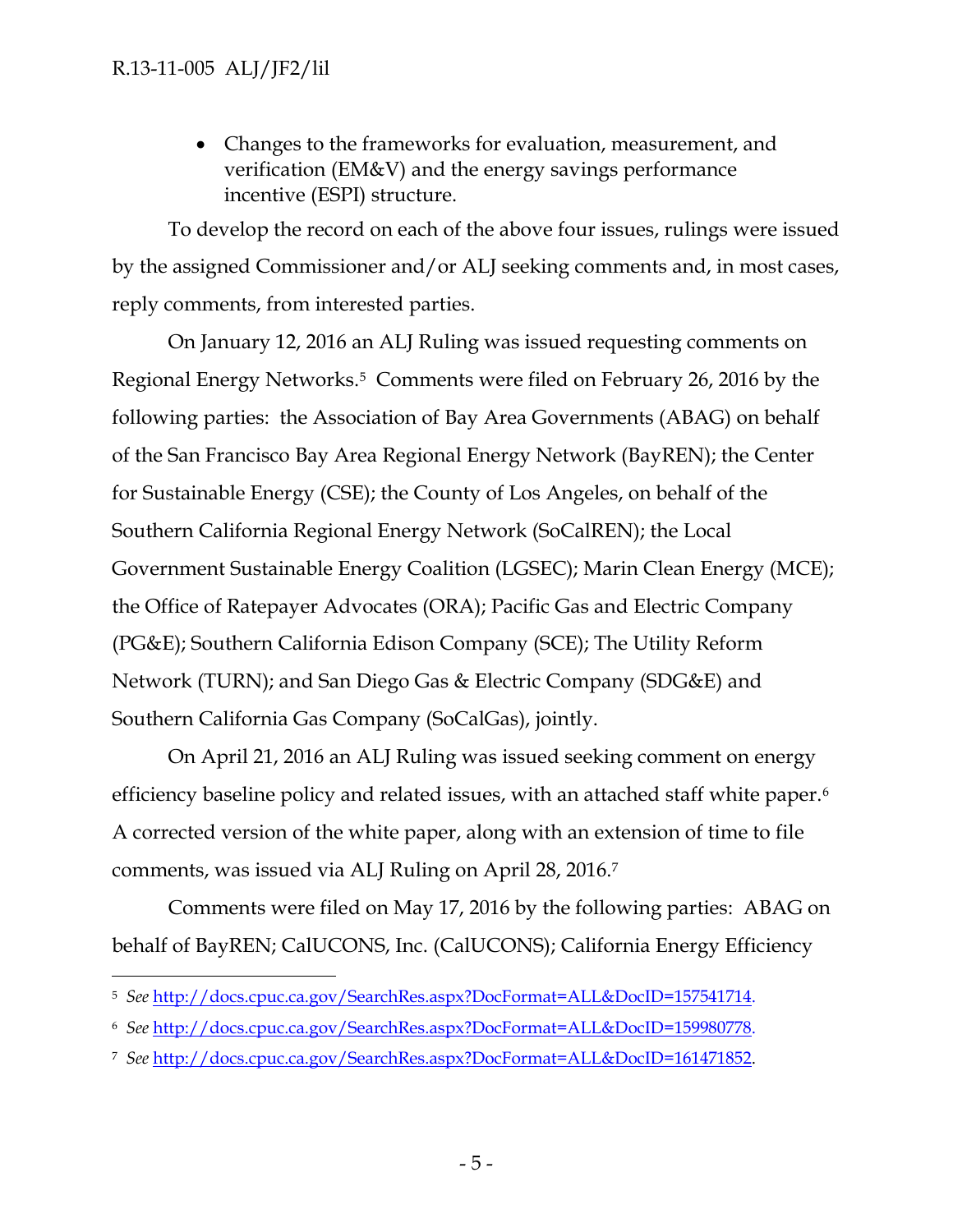$\overline{a}$ 

Industry Council (CEEIC); the California League of Food Processors; Ecology Action of Santa Cruz (Ecology Action); EnergySavvy; the International Brotherhood of Electrical Workers (IBEW) and the National Electrical Contractors Association (NECA) Labor Management Cooperation Committee (LMCC); the Joint Committee on Energy and Environmental Policy (JCEEP); MCE; the National Association of Energy Service Companies (NAESCO); the Natural Resources Defense Council (NRDC); ORA and TURN, jointly; PG&E; SCE; SDG&E and SoCalGas, jointly; the University of California and California State University (UC/CSU), jointly.

Reply comments to the ALJ Ruling on baseline issues were filed on May 24, 2016 by the following parties: CalUCONS; CEEIC; IBEW-NECA LMCC; JCEEP; NAESCO; ORA and TURN, jointly; PG&E; SCE; and SDG&E and SoCalGas, jointly.

On May 24, 2016 an Assigned Commissioner and ALJ Ruling was issued seeking input on approaches for statewide and third-party programs.<sup>8</sup> An ALJ Ruling on June 6, 2016 granted a request by CEEIC for an extension of time to file opening and reply comments on statewide and third-party program issues.<sup>9</sup> An additional ALJ Ruling on June 22, 2016 granted a further request by MCE for an extension of time to file reply comments.

Opening comments were filed on June 9, 2016 by the Association of Monterey Bay Area Governments (AMBAG). Opening comments were also filed on June 17, 2016 by the following parties: ABAG on behalf of BayREN; the BlueGreen Alliance; the California Municipal Utilities Association (CMUA);

<sup>8</sup> *See* [http://docs.cpuc.ca.gov/SearchRes.aspx?DocFormat=ALL&DocID=162005234.](http://docs.cpuc.ca.gov/SearchRes.aspx?DocFormat=ALL&DocID=162005234)

<sup>9</sup> *See* [http://docs.cpuc.ca.gov/SearchRes.aspx?DocFormat=ALL&DocID=163113852.](http://docs.cpuc.ca.gov/SearchRes.aspx?DocFormat=ALL&DocID=163113852)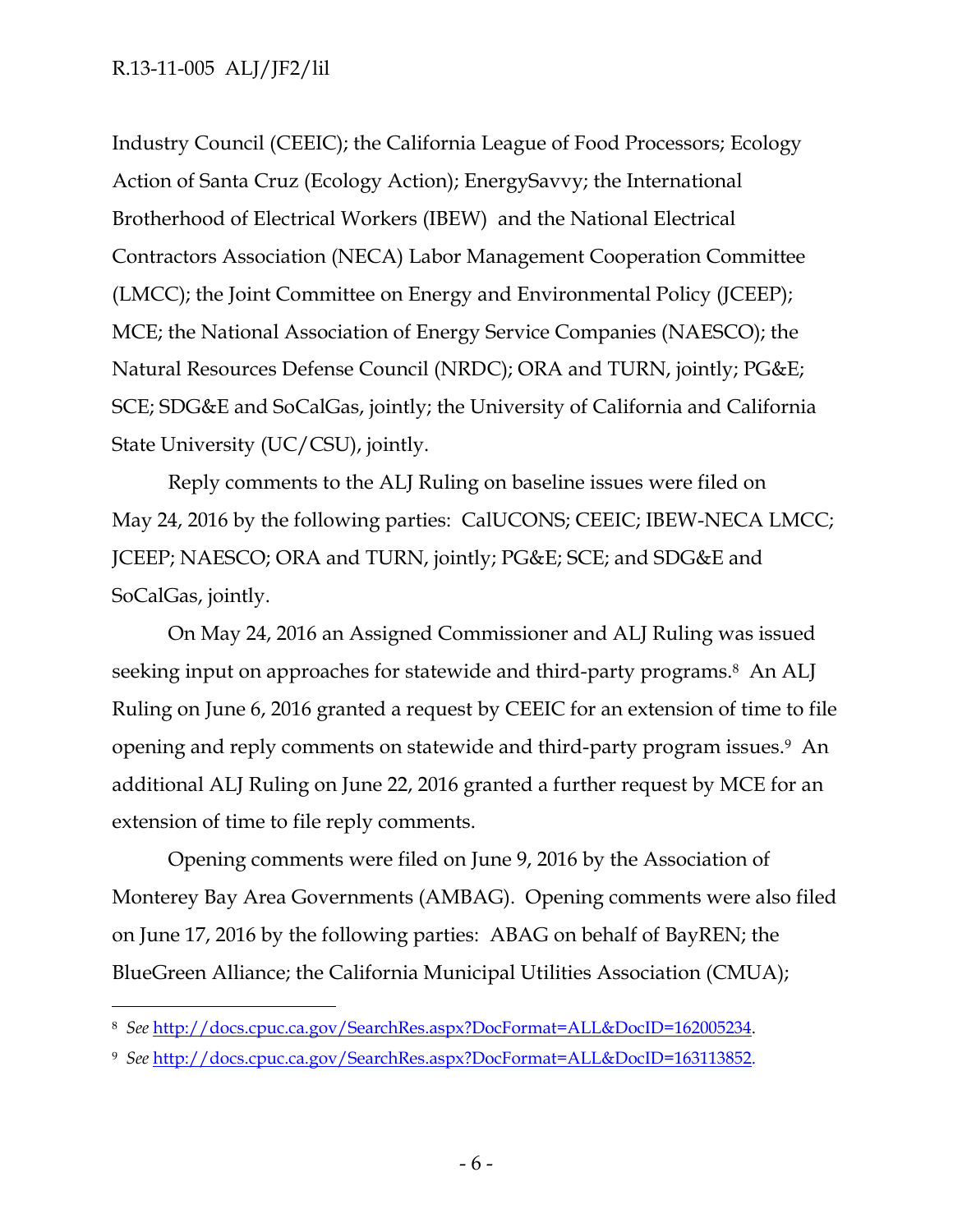CalUCONS; CEEIC; the City of Lancaster; CLEAResult; CodeCycle LLC (CodeCycle); the County of Los Angeles on behalf of SoCalREN;<sup>10</sup> the East Bay Energy Watch Strategic Advisory Committee (EBEW-SAC); Ecology Action; Home Energy Analytics (HEA);<sup>11</sup> IBEW-NECA LMCC and JCEEP, jointly; LGSEC; MCE; NAESCO; Nexant, Inc.; NRDC; ORA; PG&E; SCE; SDG&E; SoCalGas; the Sonoma Clean Power Authority (Sonoma); Synergy Companies; and TURN.

Reply comments were filed on July 1, 2016 by the following parties: ABAG on behalf of BayREN; CalUCONS; CEEIC; CodeCycle; CSE; Greenlining Institute; IBEW-NECA LMCC; MCE; NAESCO; Nexant; ORA; PG&E; Rural Hard to Reach Working Group; San Joaquin Valley Clean Energy Organization; SCE; SDG&E; SoCalGas; Synergy; and TURN.

On June 8, 2016 an ALJ Ruling was issued, with an attached staff white paper, seeking comment on EM&V and ESPI issues.<sup>12</sup> Comments were filed on June 17, 2016 by the Institute of Heating and Air Conditioning Industries. Comments were filed on June 24, 2016 by the following parties: ABAG on behalf of BayREN; CEEIC; CodeCycle; HEA; MCE; NAESCO; NRDC; ORA; PG&E; Robert Mowris & Associates (RMA); SCE; and SDG&E/SoCalGas.

Reply comments were filed on July 1, 2016 by the following parties: CEEIC; MCE; ORA; PG&E; SCE; SDG&E; and TURN.

 $\overline{a}$ <sup>10</sup> SoCalREN's comments were late-filed by permission of the ALJ on June 18, 2016.

<sup>11</sup> HEA's comments were late-filed by permission of the ALJ on June 18, 2016.

<sup>12</sup> *Se*e [http://docs.cpuc.ca.gov/SearchRes.aspx?DocFormat=ALL&DocID=163129380.](http://docs.cpuc.ca.gov/SearchRes.aspx?DocFormat=ALL&DocID=163129380)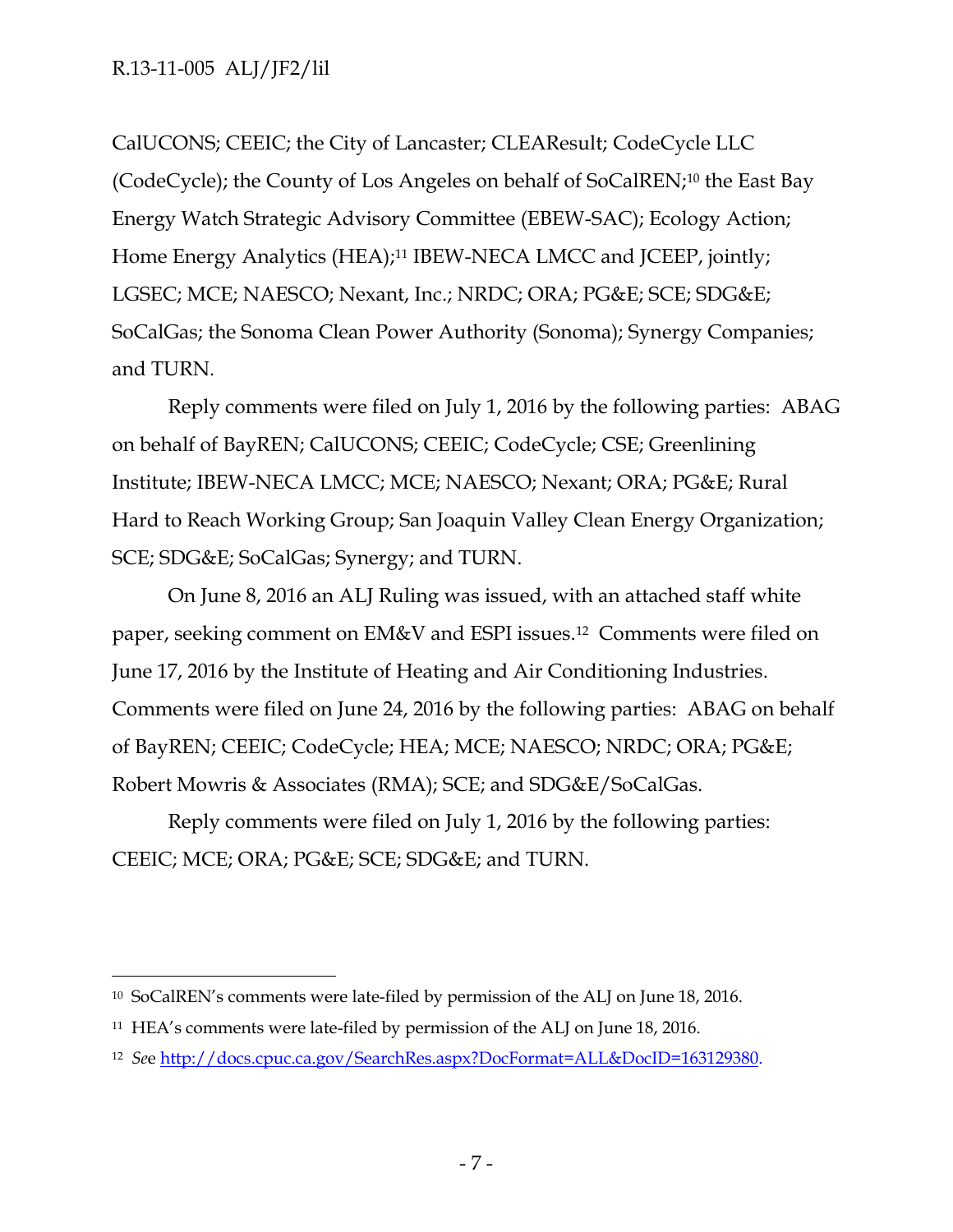## <span id="page-9-0"></span>**2. Regional Energy Networks**

The ALJ Ruling seeking comment on the future of RENs asked two interrelated questions:

- 1. Does REN program performance warrant continuing REN programs, regardless of whether RENs remain program administrators? Which programs should continue, receive expanded or reduced funding, or be terminated?
- 2. Should RENs remain program administrators in connection with whatever portfolio of programs they oversee?

The majority of parties commenting on REN issues generally concluded that the data on performance of RENs and their program efforts to date is insufficient for the Commission to draw any final conclusions about both whether RENs should continue as program administrators and whether individual programs should be renewed. Parties generally espousing this view included ABAG on behalf of BayREN, CSE, LGSEC, PG&E, SDG&E/SoCalGas, SCE, and TURN. All of these parties generally appeared to conclude in their comments that more study is needed.

ABAG on behalf of BayREN also specifically pointed out, as did several other parties, that most of the data used in the evaluations conducted thus far only included the time period up to the middle of 2015. As many parties also pointed out, the RENs and their programs only began to be funded in 2013, and many had challenges and required extra time to start up, allowing program work effectively to begin in mid-2013 at the earliest. Thus, at most, there is two years of data on a subset of programs.

While many parties agree that more study is needed, they differ on what this suggests the Commission should do with the REN program administrators and their programs in the meantime. PG&E argues that the RENs should be continued as pilot programs. SCE and SDG&E/SoCalGas would wait for more

- 8 -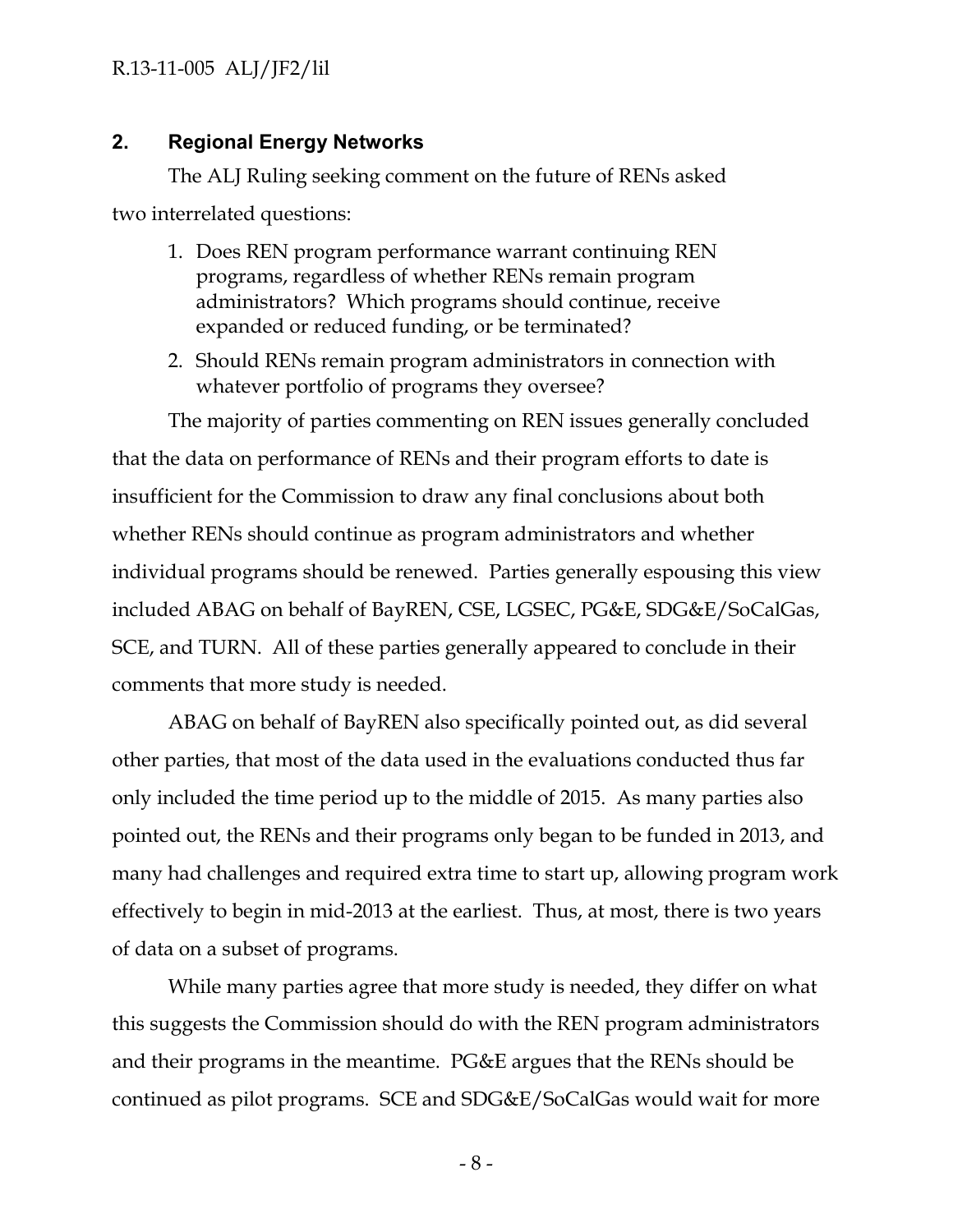data to determine the fate of individual programs, but suggest that the designation of RENs as separate program administrators should be eliminated with SDG&E/SoCalGas suggesting that some programs already make sense to roll into utility programs in order to eliminate duplicative administrative costs.

LGSEC, on the other hand, argues that RENs should be made permanent program administrators and the Commission should remove the "pilot" designation. In addition, LGSEC argues that the Commission should adopt a further framework for consideration of proposals for new RENs. CSE also commented that the Commission should establish a process for consideration of new potential RENs. CSE also generally argued that the existing RENs are meeting the objectives set out by the Commission in Decision (D.) 12-11-015, when the current REN programs were approved.

MCE's comments agree with CSE that the current RENs are meeting their objectives, and that RENs should remain program administrators to allow for program design autonomy and creativity. MCE also agrees that "pilot" status should be removed from RENs and that new REN proposals should be entertained.

ABAG on behalf of BayREN agrees that RENs should continue as program administrators, but suggests that decisions associated with continuing, modifying, or discontinuing individual programs should be made in the context of the energy efficiency business plan filings of all program administrators.

The County of Los Angeles on behalf of SoCalREN agrees that the RENs should be continued, and in terms of program-level recommendations, provided extensive detail in its comments about individual program accomplishments.

ORA was the only party to provide recommendations for discontinuation of specific programs, based on data evaluated so far. Generally, ORA

- 9 -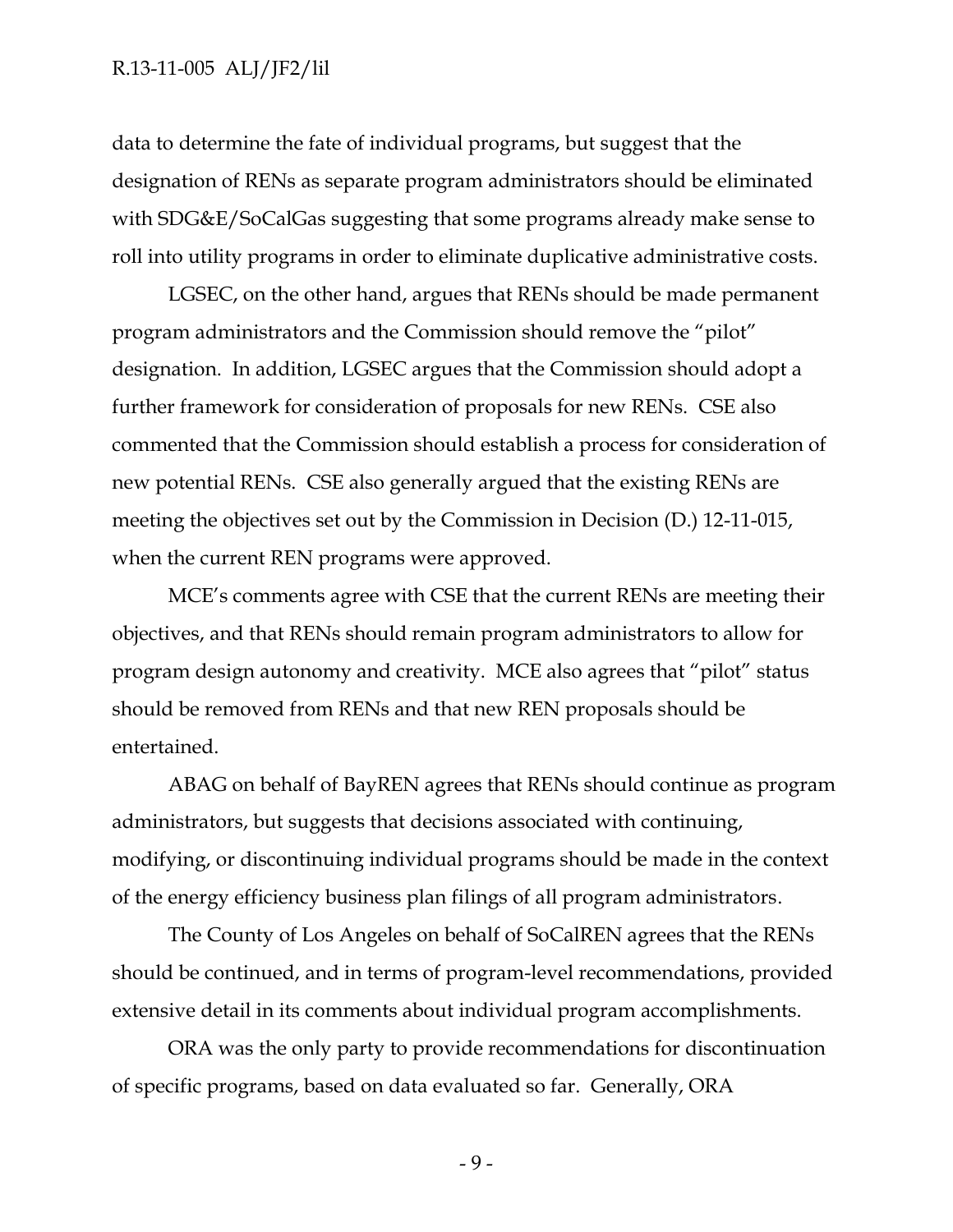recommends discontinuing resource programs and continuing non-resource programs until more evaluation is conducted. ORA also recommends that RENs remain program administrators for the programs that they are approved to oversee.

Like most other parties, TURN argues that there is not enough data to conclude that RENs should be made permanent or discontinued. TURN recommends that the Commission continue the status quo for now, but establish a process to ensure that there is enough data collected and analyzed to answer the questions about the status of RENs and their programs permanently in 2017.

There seems to be fairly broad consensus among parties that programlevel results are so far inconclusive due to the evaluations being conducted when the programs had not had enough time in the field. Given this situation, it is premature to draw broad conclusions about the future of either specific REN programs or the overall status of RENs as program administrators.

However, we offer the following policy context for how we will handle RENs going forward. First, we clarify that when we approved REN programs for funding initially, they were designated on a "pilot" basis because such an approach of having regional program administrators rather than the utilities apply directly to the Commission had not been tried before. In addition, the label signaled that the REN designation would not be automatically renewed. This latter part of the Commission's reasoning still applies today.

Therefore, going forward, we clarify that there is no guarantee that existing or new RENs will continue to be approved for funding by the Commission for future new activities, though existing approved activities may have ongoing funding that was previously approved. Instead, we will consider REN program proposals, to the extent new or existing RENs decide to make

 $-10-$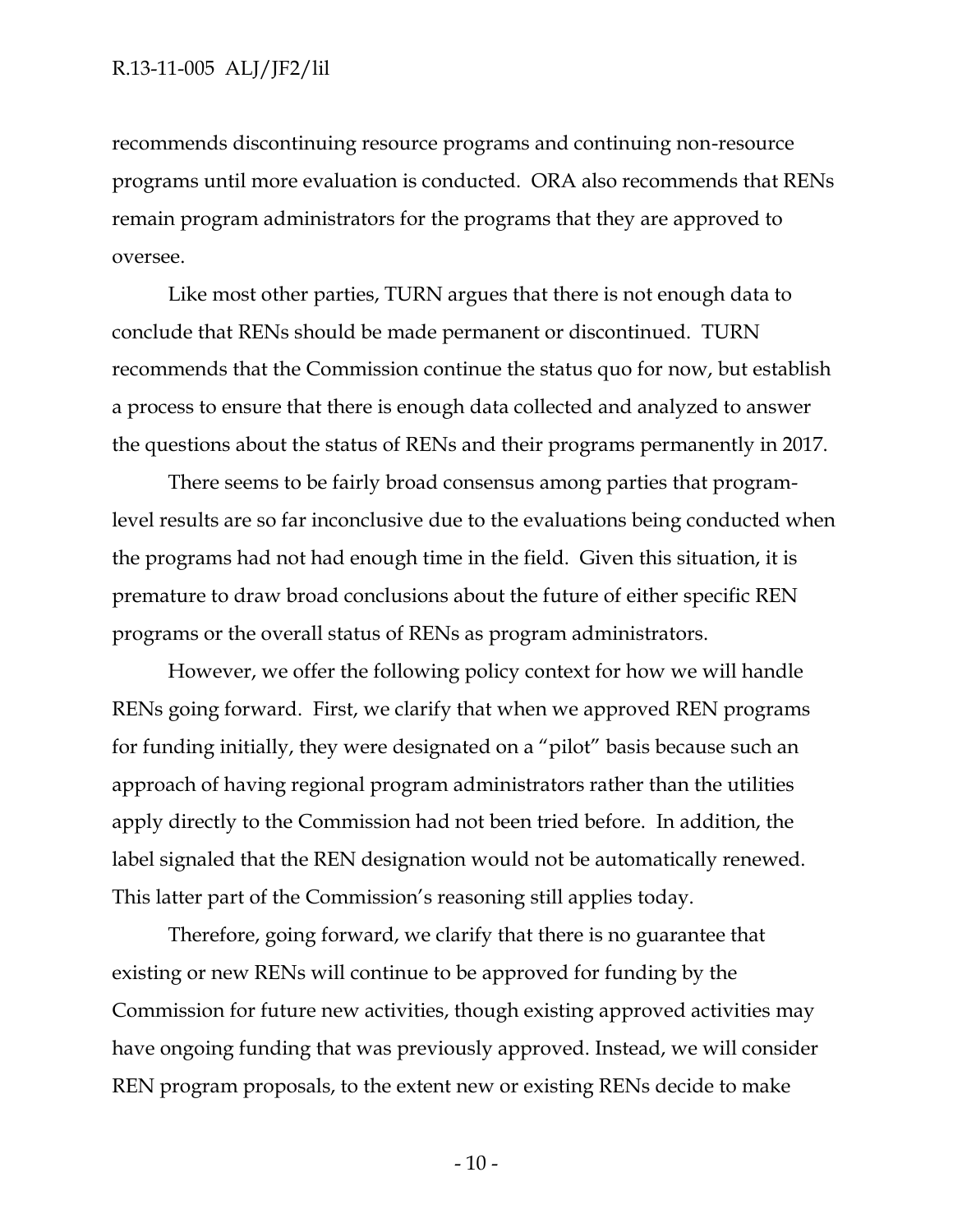#### R.13-11-005 ALJ/JF2/lil

them, alongside proposals from the other program administrators during the rolling portfolio business plan process.

As suggested by NRDC in comments on the proposed decision, we will also require that REN proposals be vetted through the stakeholder process at the California Energy Efficiency Coordinating Committee (CAEECC or Coordinating Committee) prior to submission to the Commission. REN programs, and therefore administrative expenses, will only be funded to the extent that they are determined by the Commission to provide value (or the promise of value) to ratepayers in terms of energy savings and/or market transformation results for energy efficiency.

This does not represent a new set of criteria for RENs. Their proposals will continue to be evaluated against the criteria established in D.12-11-015, which includes three areas: activities that utilities cannot or do not intend to undertake; pilot activities where there is no currently utility program offering, and where there is potential for scalability to a broader geographic reach, if successful; and pilot activities in hard to reach markets, whether or not there is a current utility program that may overlap.

Effectively, the RENs will still be considered "pilots," but they will be evaluated on an equal footing with other administrators, whose programs are funded through an application process resulting in Commission approval of business plans. We do also maintain the ability of the RENs to apply directly to the Commission for their funding, but their proposals should be coordinated carefully with those of the other program administrators in the CAEECC process to minimize overlaps and gaps.

In general, in addition to the D.12-11-015 criteria repeated above, we encourage RENs to be involved in programs where they have special expertise or

- 11 -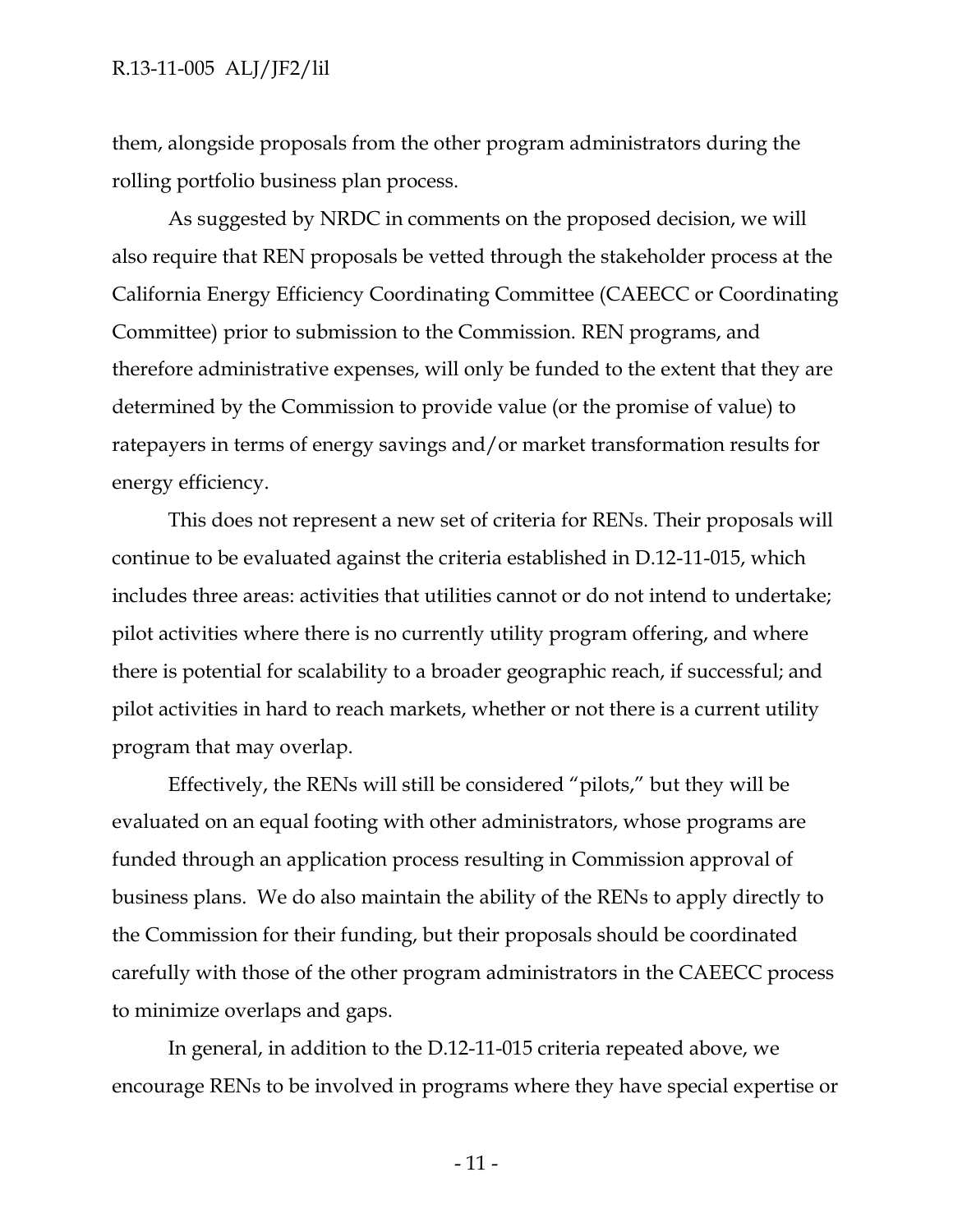relationships with customers that other administrators (including utilities and potential statewide administrators) or local government partnerships do not. We also encourage RENs to manage their programs with an eye toward long-term cost-effectiveness, just as we encourage the other program administrators to do. In addition, we intend to continue evaluation of REN programs to ensure they are performing as intended. We will also continue to evaluate the appropriate role of RENs in light of other portfolio direction we include in this decision, such as more emphasis on statewide approaches for certain types of programs, as well as Legislative direction for overall energy efficiency policy.

## <span id="page-13-0"></span>**3. Baseline Policy**

In a decision in an earlier phase of this proceeding (D.14-10-046), the Commission set the context for consideration of baseline issues in this decision with the following discussion that bears repeating as our starting point:

> Part of what makes EE [energy efficiency] so complex is that savings – i.e., the absence of use – is a difficult thing to measure. Figuring out what you saved requires figuring out what you would have consumed without the efficiency measure. This hypothetical level of consumption is the "baseline," and it is the point of comparison for determining savings.

The consequences of a baseline choice ramify through all aspects of EE calculations. The baseline choice affects, among other things, the existence or amount of savings, customer eligibility for incentives, amount of incentives, whether a PA [program administrator] meets its Commission-established savings goals, and the award of shareholder incentives.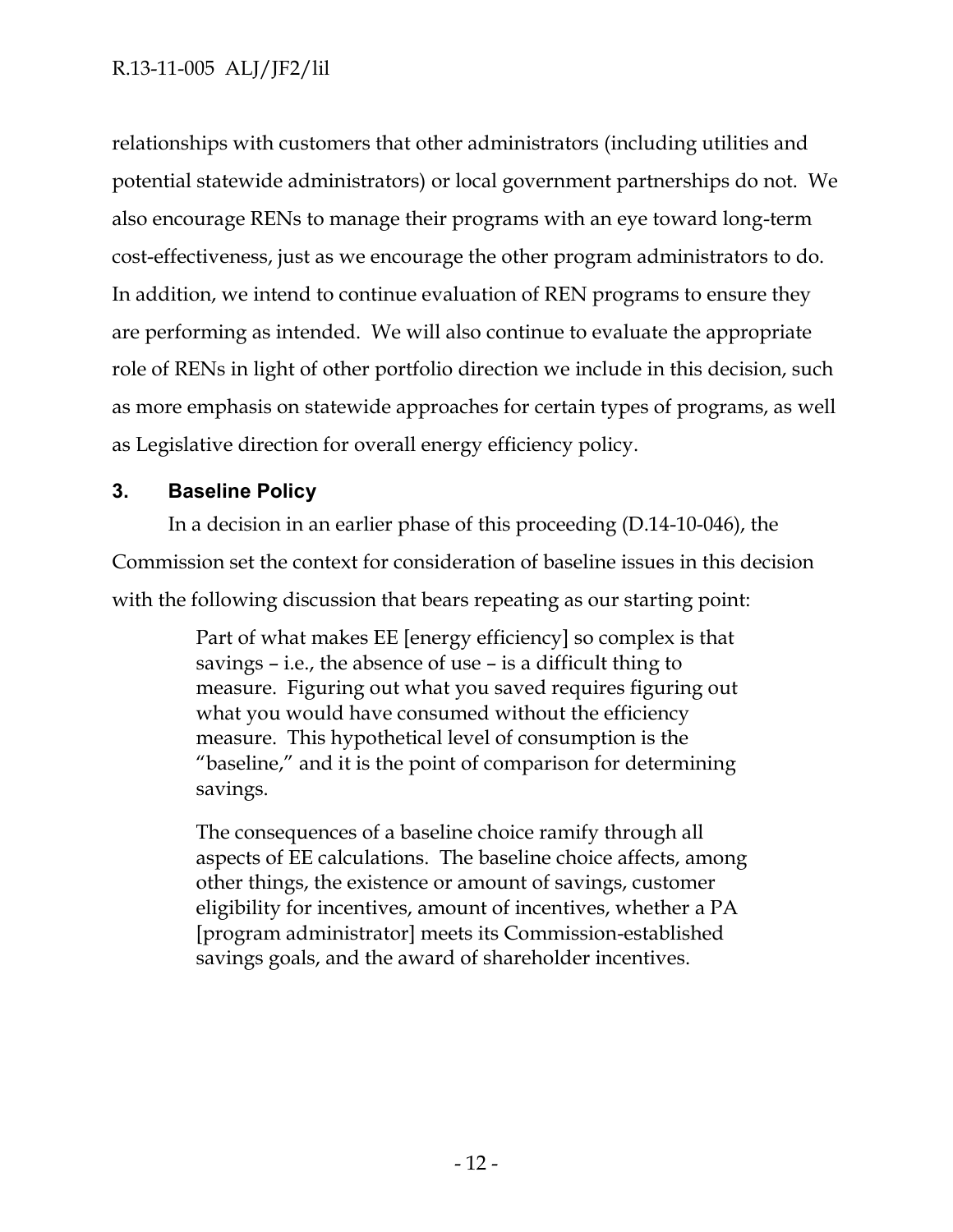In general, the lower the baseline – the easier it is to show (or to show more) savings. A higher baseline makes that showing harder.<sup>13</sup>

Our consideration of baseline policy issues in this decision takes off from the above discussion and is now primarily driven by the requirements of AB 802 signed in October 2015, including the following in Public Utilities Code Section 381.2 (b):<sup>14</sup>

> …the commission, in a separate or existing proceeding, shall, by September 1, 2016, authorize electrical corporations or gas corporations to provide financial incentives, rebates, technical assistance, and support to their customers to increase the energy efficiency of existing buildings based on all estimated energy savings and energy usage reductions, taking into consideration the overall reduction in normalized metered energy consumption as a measure of energy savings. Those programs shall include energy usage reductions resulting from the adoption of a measure or installation of equipment required for modifications to existing buildings to bring them into conformity with, or exceed, the requirements of Title 24 of the California Code of Regulations, as well as operational, behavioral, and retrocommissioning activities reasonably expected to produce multiyear savings. Electrical corporations and gas corporations shall be permitted to recover in rates the reasonable costs of these programs. The commission shall authorize an electrical corporation and gas corporation to count all energy savings achieved through the authorized programs created by this subdivision, unless determined otherwise, toward overall energy efficiency goals or targets established by the commission. The commission may adjust the energy efficiency goals or targets of an

 $\overline{a}$ 

<sup>13</sup> D.14-10-046 at 52.

<sup>14</sup> All other code section citations in this decision are to the Public Utilities Code, unless otherwise specified.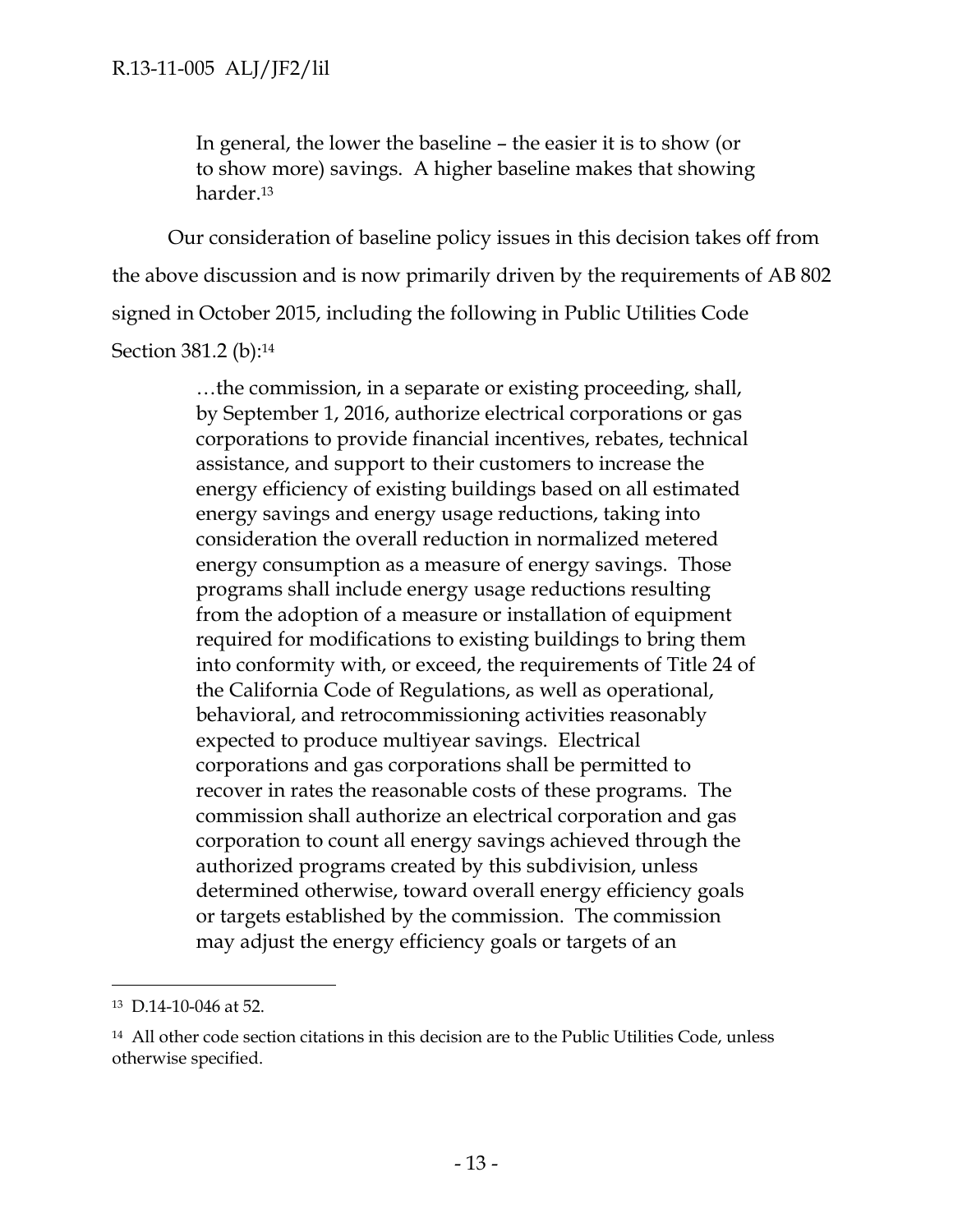electrical corporation and gas corporation to reflect this change in savings estimation consistent with this subdivision...

A number of prior decisions speak to the issue of how to determine baseline for purposes of measuring energy efficiency savings. To briefly summarize: prior to the passage of AB 802, our policy was essentially that the majority of energy efficiency projects given credit towards our energy efficiency goals had their savings estimated by comparing their energy use after project completion to what the customer would have used had they installed equipment that complied with current building codes and/or appliance standards. In other words, our default policy was essentially a baseline determined by the applicable building codes and/or appliance standards. Certain exceptions were made, for example, in situations where equipment was replaced earlier than its remaining useful life. But in general, the baseline policy was one of baseline determined by the applicable building code or appliance standard (often called "code baseline"), with certain justified exceptions.

With the language of AB 802 above, the Legislature is requiring this Commission essentially to change the default assumption. Instead of using an existing conditions baseline only by exception, we are now required to use existing conditions baseline as the default assumption, with certain justified exceptions in cases where a baseline determined by codes and standards and/or a dual baseline would be appropriate, as determined by the Commission.

Before going into more detail of how we intend to implement this major change in our default baseline policy, first it is important to put the issue of baseline setting in the context of the other major parts of the energy efficiency policy framework in which the Commission-jurisdictional energy efficiency programs operate in California. This is because there are very real implications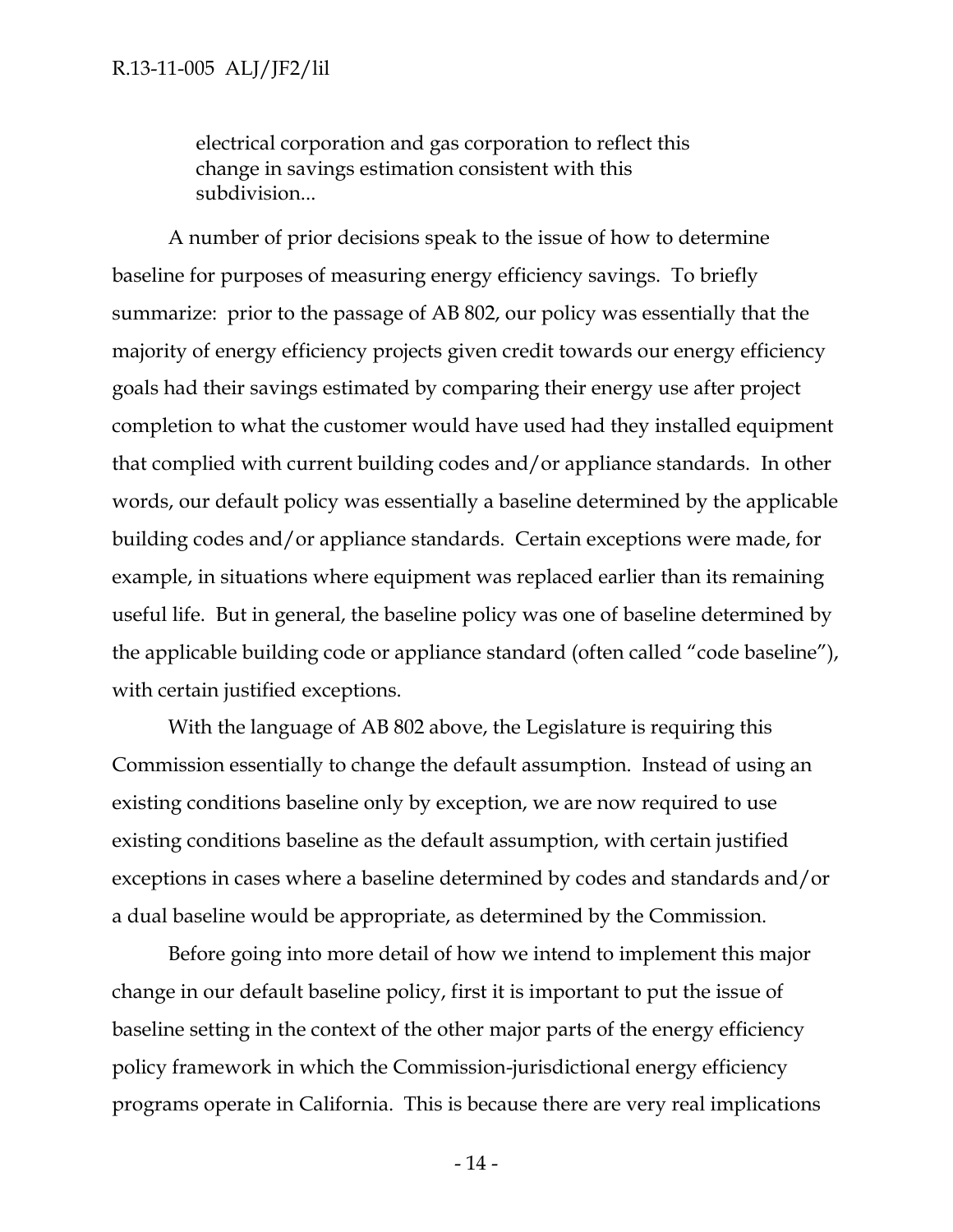for procurement of electricity and natural gas by the utilities and other providers that depend on our assumptions about the baseline for measuring energy savings in our energy efficiency programs.

The other parts of the overall policy framework for energy efficiency that are relevant for this discussion are:

- The energy efficiency goals set by the Commission for energy efficiency programs overseen by all of the program administrators within the territories of the four large investor-owned electric and gas utilities.
- The electricity demand forecast developed by the California Energy Commission (CEC) as part of their Integrated Energy Policy Report process every two years, with a more limited update in the intervening years.
- The building codes (Title 24 of the California Code of Regulations) and appliance standards (Title 20 of the California Code of Regulations), also developed by the CEC, updated every few years.
- Related to the CEC's work establishing codes and standards is the credit given to utility energy efficiency goals by the Commission for their support of codes and standards regulation development.

Each of these topics is covered in turn in the sections below, before we turn

<span id="page-16-0"></span>to the new default baseline policy we will adopt.

## **3.1. Relationship of Baseline to Utility Energy Efficiency Goals**

Currently, the Commission sets energy efficiency goals for each utility's service territory based on a detailed analysis of the energy efficiency potential. The most recent potential and goals study has been conducted by Navigant Consulting under contract to the Commission. The study is updated periodically and consists of a very detailed, bottom-up, measure-by-measure analysis, built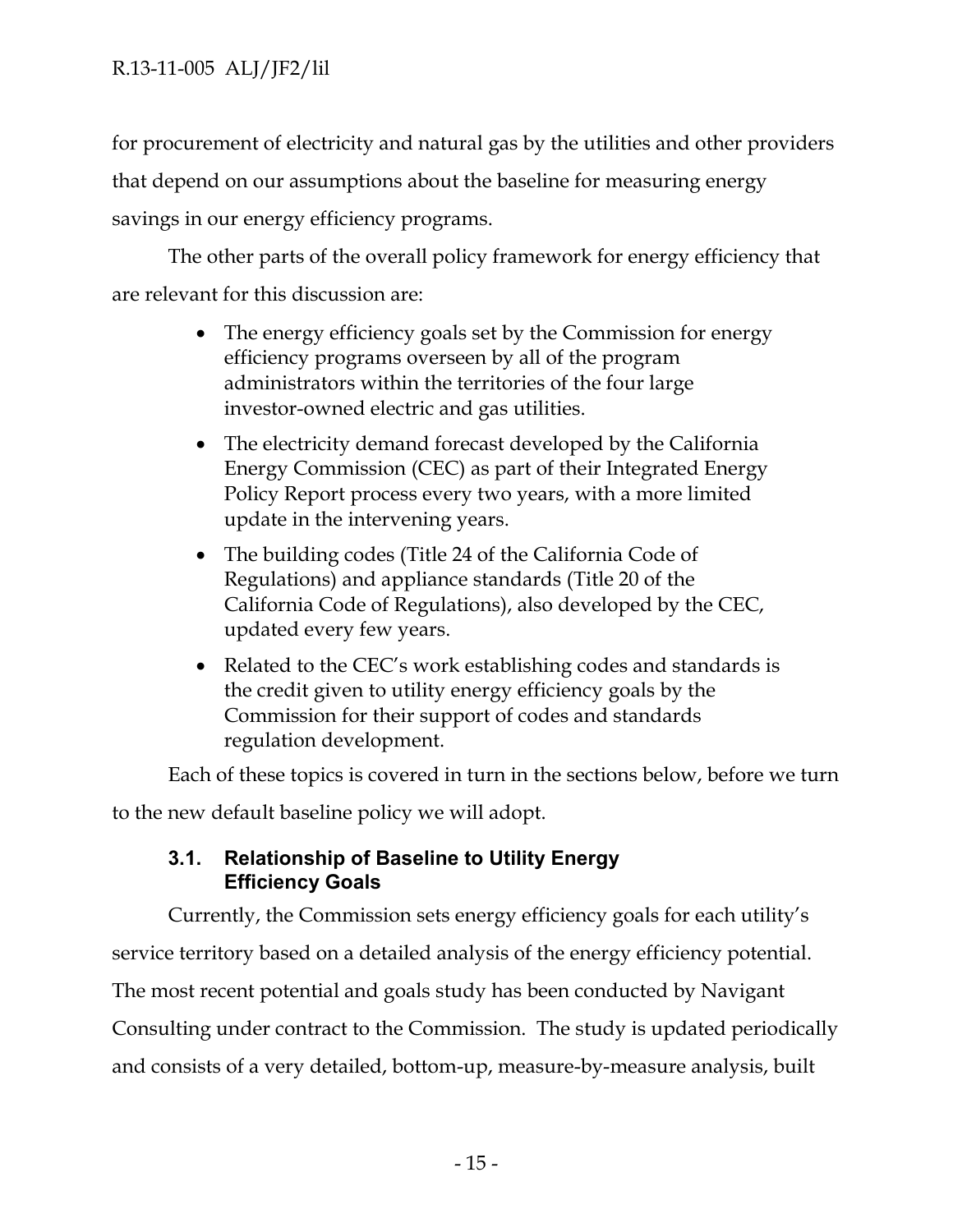up to the program and market level, of the technical, economic, and achievable (based on market analysis) potential for energy efficiency savings by utility area.

Based on previous policy with respect to baseline, the most recent analysis of the potential energy efficiency savings has been conducted predominantly with a baseline based on codes and standards requirements used to determine the savings potential. Because the utilities were only previously able to count savings above the level of codes and standards towards their goals (except in certain limited circumstances), the goals were also set with this framework in mind.

If we modify the default baseline to be based on existing conditions in most cases (with certain exceptions), to keep the framework consistent, we also will need to update the methodology of our potential and goals analysis to use existing conditions baseline as a default, consistent with the direction adopted in this decision.

If we do not make a change to the methodology of the potential and goals analysis, the result will be goals that suddenly become easier to meet by virtue of a change to the accounting methodology for counting savings. The same level of project activity would result in higher crediting of savings, making the goals no longer the stretch goals they were intended to be when the Commission originally set them.

The other issue addressed directly in the Staff White Paper on Energy Efficiency Baselines issued by ALJ Ruling April 28, 2016 is whether to continue setting energy efficiency goals based on gross energy savings, or whether to revert to an earlier Commission policy era where goals were set based on savings net of free ridership, or program activity that would have likely happened in the absence of any ratepayer-funded energy efficiency program.

- 16 -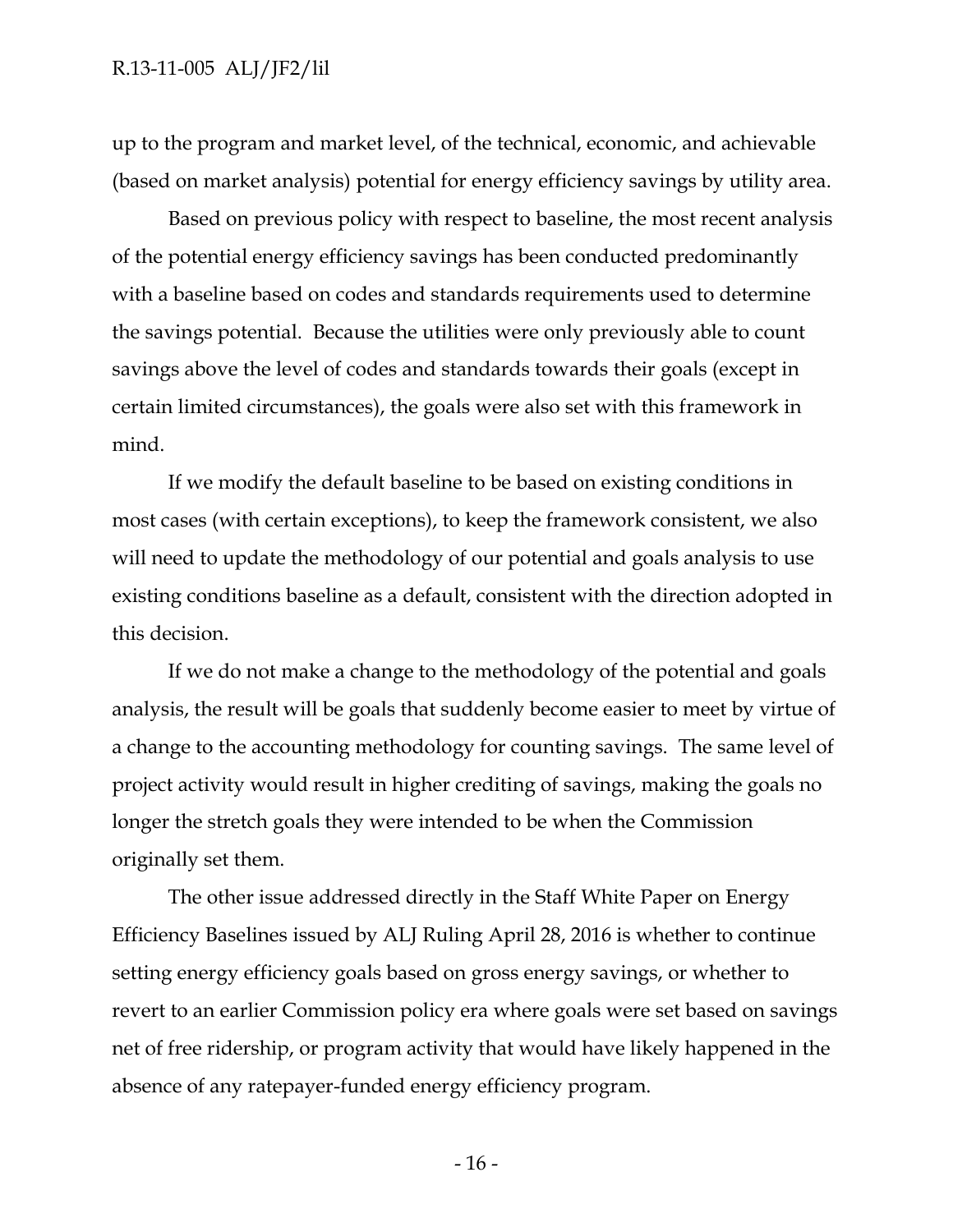The Staff White Paper argued that the potential for free ridership and double counting will increase when an existing conditions baseline default framework is put into place. Therefore, Commission staff recommended returning to net goals as a method to offset the identified risks.

In the White Paper discussion, staff acknowledged points raised by utilities in January 2016 workshops, with respect to the differences between savings determined from a customer perspective and from the perspective of savings credited toward program administrator goals.

The Staff White Paper suggested that switching goals back from gross to net is very straightforward since the studies already include both options, and the utilities also include their savings claims for ESPI purposes including free-ridership estimates based on net-to-gross ratios.

The majority of comments from parties on topics related to goal-setting in response to the Staff White Paper were focused on whether the Commission should continue to use gross energy efficiency goals or revert to its previous policy of using net goals (net of free ridership).

Opinions among parties were somewhat split on the subject. PG&E supports the use of net goals, with several caveats, including that they should not be penalized in the ESPI context for net-to-gross ratios set in a forecast prior to receiving real-world program data that turn out to be overly optimistic. BayREN also supports the use of net goals in theory, but states that they do not currently have confidence in the accuracy of current methodologies to measure free-ridership and net-to-gross program influence.

In their joint comments, TURN and ORA also support a return to net goals, supporting generally the concerns of staff about targeting of customers and free ridership. They also point out that net goals are actually currently used in many

- 17 -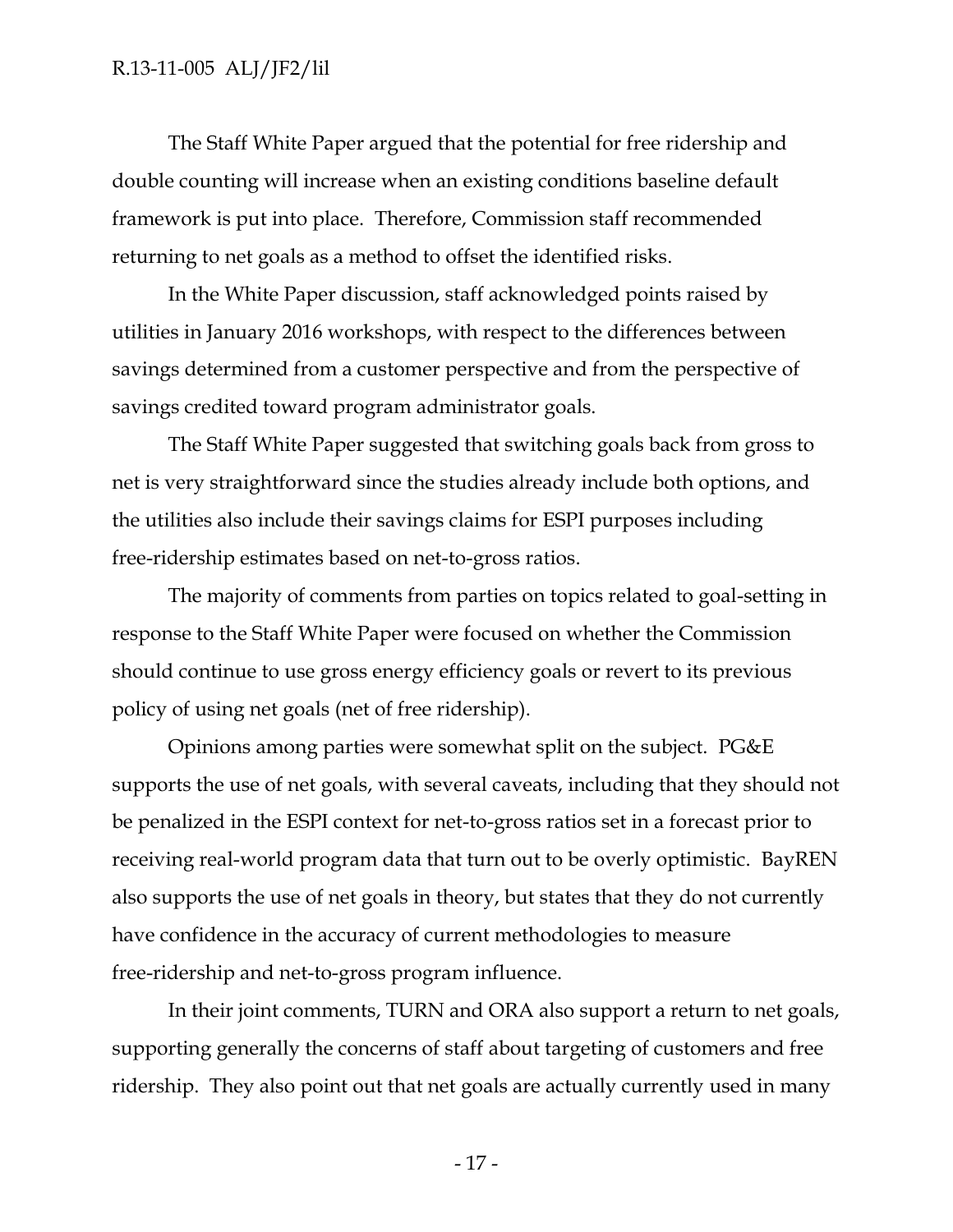aspects of the current framework, including demand forecasting, costeffectiveness calculations, and ESPI.

NRDC argues that changing from gross to net goals will have very little real world impact.

SCE and SDG&E/SoCalGas strongly oppose reverting to net goals, arguing that net goals would be: (1) inconsistent with other related proceedings; (2) inconsistent with various recent legislation and utility power procurement processes; (3) unnecessary, as other Commission energy efficiency policies provide adequate ratepayer protections; (4) failing to recognize the full impact of energy efficiency on the grid; (5) creating inconsistent application of net-to-gross ratios among the CEC and Commission planning processes; and (6) ignoring the current CEC practice of removing the effect of potential double-counting in its modeling techniques.

TURN and ORA also suggest that the Commission should adopt both annual and cumulative goals to support longer-term market transformation policies.

We acknowledge that attribution and the analysis of program influence is a challenging topic. Currently, free ridership, in the form of net-to-gross ratio estimates, is largely determined through customer surveys after a program intervention. However, we note that other methods can be used to estimate net impacts, including comparison groups, which have been successful in the behavioral program designs, as well as the dynamic baseline approach employed by the Northwest Energy Efficiency Alliance for market transformation program impacts, as also discussed in NRDC's comments.

We have already seen dual methods proposed for understanding attribution in the high opportunity programs and projects (HOPPs) proposals,

- 18 -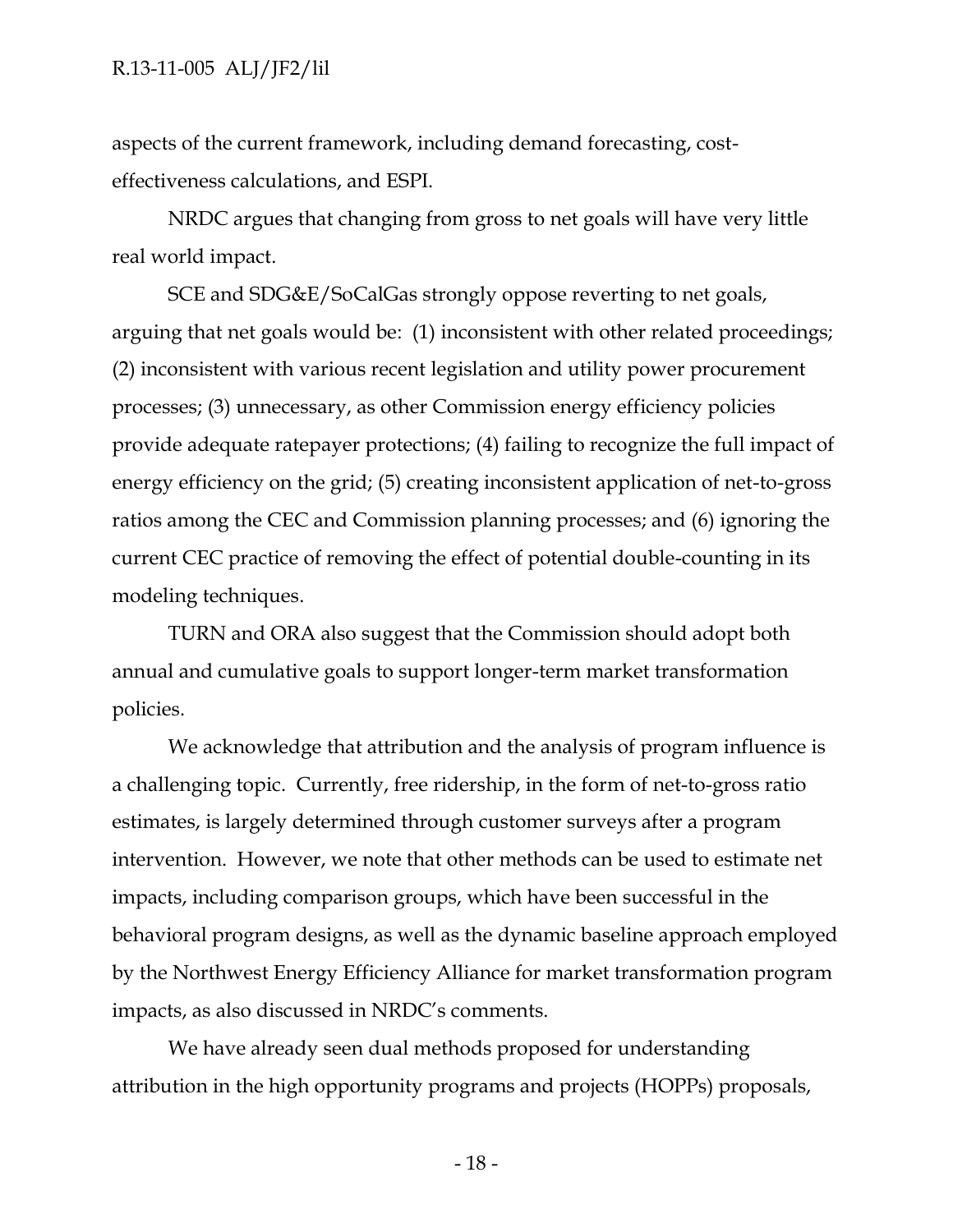and since they are embedded in the program delivery, these methods may provide more direct feedback to program implementers to adjust and target incremental opportunities in the course of implementation.

In addition, while program administrators anticipate free ridership and spillover in their portfolio applications and program plans, historically the incremental adjustment for free ridership based on field evaluation has been minor. Were this to persist, then, as NRDC notes, the real world impact of changing to net goals would be minimal.

However, the shift to a default existing conditions baseline, even with the exceptions identified later in this decision, creates a real and significant risk of a widening gap between expected and actual free ridership if programs target projects that customers have traditionally undertaken without any program intervention. Consequently, to ensure that the program administrators are motivated to prevent a significant decrease in net-to-gross ratios, we adopt the staff recommendation to return to the use of net savings goals for the portfolios. With this policy shift, we encourage program administrators, staff, and other stakeholders to work together to consider alternative approaches to evaluating free ridership and employ these approaches in programs for which they are feasible and appropriate.

Another important reason for returning to net goals, as were in effect until 2008, is that net goals for energy efficiency are used for other regulatory purposes. In the Commission long-term procurement planning proceeding, net goals are used as part of the assumptions and scenarios adopted for analysis of long-term capacity needs. In the CEC's determination of additional achievable energy efficiency, which is part of their demand forecast and specifically referenced in SB 350 as a critical part of doubling energy efficiency by 2030, net

- 19 -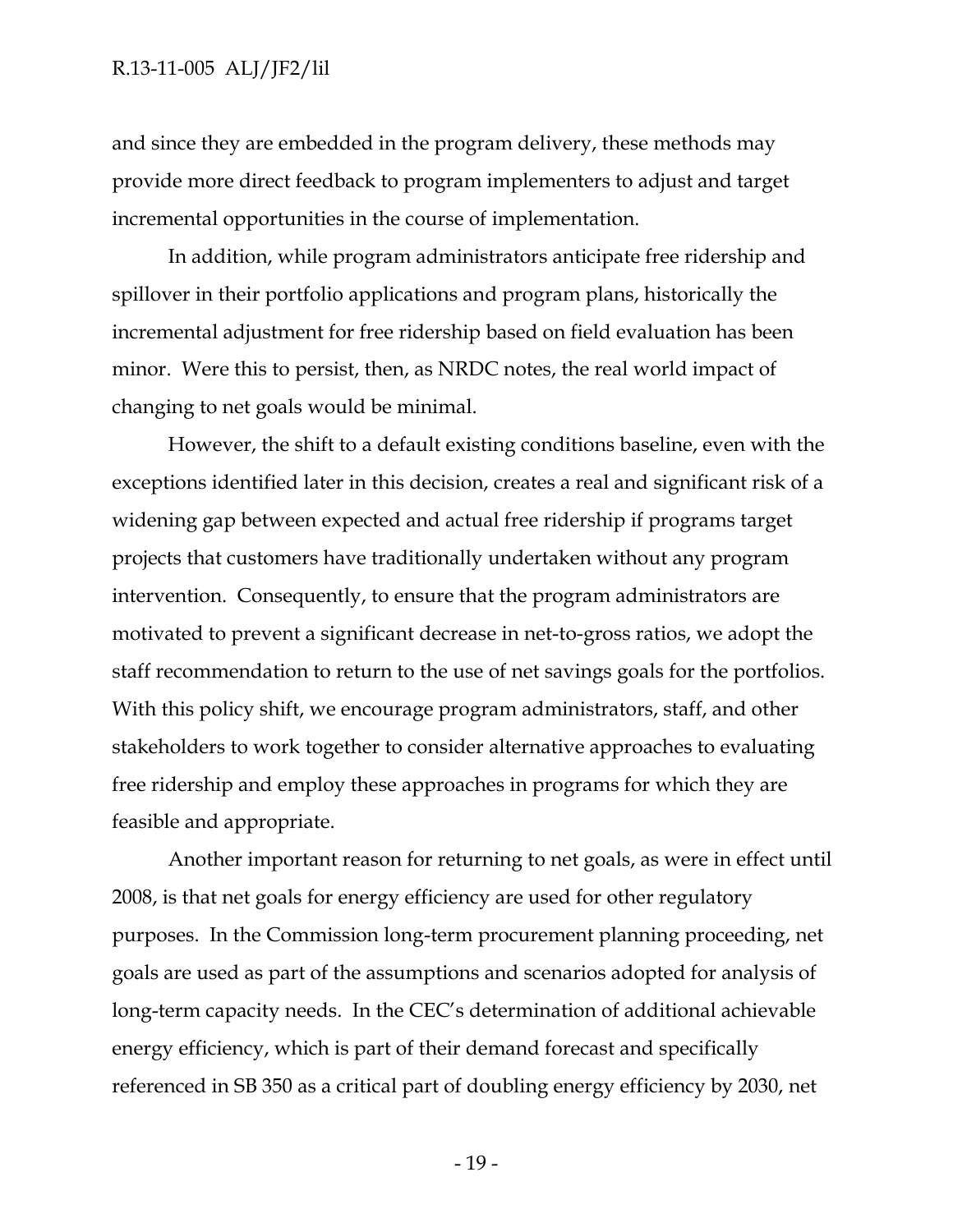#### R.13-11-005 ALJ/JF2/lil

goals are also used. Along with the increased potential for free-ridership discussed above, use of net goals for the purposes of this decision aligns well with the use of net goals for these other related purposes. However, we also acknowledge openness to reconsidering this policy, again, once the methodology and approach to be used by the CEC in setting overall SB 350 goals becomes clearer. In the meantime, Commission staff should work with its consultants to prepare a net goals framework in time for the start of 2018, if not sooner.

Like our baseline policy, our method for setting goals ultimately must align with the overall framework not only for the Commission's funding of ratepayer-supported energy efficiency programs, but also for the CEC's forecasting activities and the utilities' electricity and natural gas procurement activities. These issues are discussed more in the sections that follow.

Based on the comments from parties on the goal-setting issue, there appear to be several conflicting ideas about how the goals (net or gross) are currently used and how they align with other parts of the planning and procurement framework. Consequently, beyond the decision to return to net portfolio savings goals, we also offer here policy direction with respect to updates we intend to make to the goals framework going forward. At a minimum, we agree with ORA's and TURN's general points about the need for setting not only annual goals, but also cumulative goals. We have worked on this issue in the past and realize that cumulative goals are complicated by the need to analyze and account for the persistence of energy savings over time. However, if we are to meet the goals of SB 350 not only to double energy efficiency savings, but also to address the 2030 greenhouse gas reduction goals, we must continue to emphasize long-term sustainability of our programs and measures.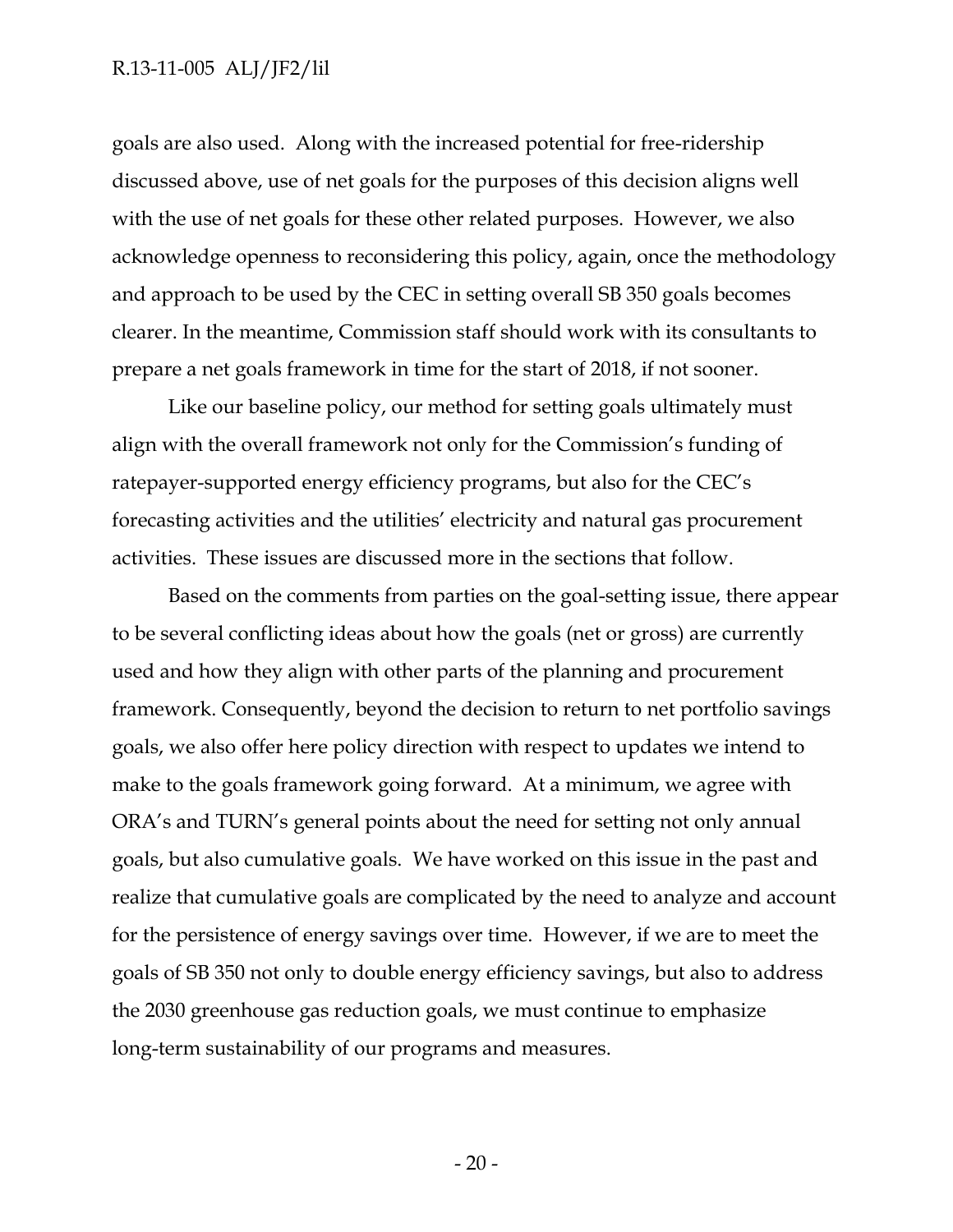We also need much better alignment and transparency between the goal-setting work and the CEC's demand forecasting and utility procurement activities. Work to align these processes has been ongoing for many years, with the most recent coordination articulated in a joint agency response letter to a request from Senators Padilla and Fuller in 2013.<sup>15</sup> This coordination is embodied in a Joint Agency Steering Committee (JASC), an interagency team of senior management representatives, that meets weekly and includes the CEC, the California Independent System Operator (CAISO) and recently added the California Air Resources Board. The JASC operates under the guidance of agency leadership, who set the direction and select the "single forecast set" used in each planning cycle. The letter also points to the Demand Analysis Working Group (DAWG)<sup>16</sup> which has been in existence much longer and which handles more technical issues related to the energy efficiency assumptions used in the demand forecast.

Through this decision, we request that Commission staff and consultants work with the CEC, through the JASC (with its responsibility for process alignment) and the DAWG (for technical assistance), to update the methodology used for the Commission's potential and goals studies to better align with the overall goal-setting framework being developed by the CEC in connection with their responsibilities for statewide goal-setting set forth in SB 350. We expect that the majority of the work to return to net goals and develop cumulative goals can be done within the next year in time for 2018. However, if the SB 350 goal-setting

 $\overline{a}$ 

<sup>15</sup> For more information, *see* [http://www.cpuc.ca.gov/General.aspx?id=6617.](http://www.cpuc.ca.gov/General.aspx?id=6617)

<sup>16</sup> For more information, see [http://demandanalysisworkinggroup.org/.](http://demandanalysisworkinggroup.org/)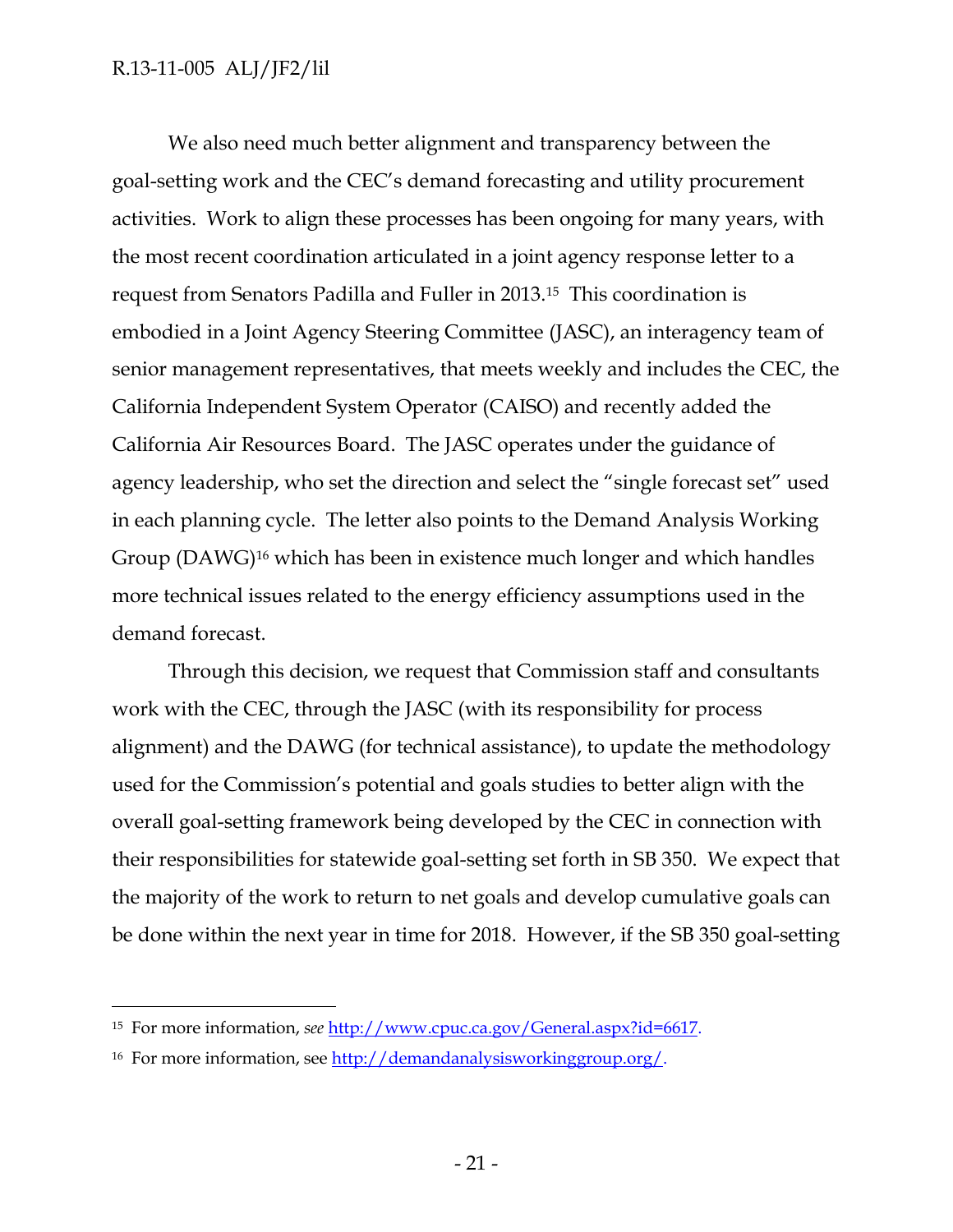approach led by the CEC appears to be going in a different direction, we may need to reevaluate this policy to stay in alignment with the statewide approach.

## <span id="page-23-0"></span>**3.2. Relationship of Baseline to CEC's Demand Forecast**

In the CEC's contributions to the Staff White Paper on baselines, the CEC staff points out that they have two distinct institutional roles related to energy efficiency. The first is focused on assisting in meeting the statewide goal of achieving all cost-effective energy efficiency in buildings and industry through policy setting, codes and standards, financial assistance, and program advocacy. That role is discussed in the next section.

The second role is focused on conducting the biennial demand forecast used for electricity planning activities. The long-term forecast incorporates expectations of future energy efficiency in buildings and industry to the extent possible, while counting actual, realized savings through adjustments to inputs, adjustments to model outputs, and model calibration.<sup>17</sup> In essence, the demand forecast is a macroeconomic analysis of end-use trends in energy consumption, adjusted to match (approximately) the reality of programmatic impacts in turn, and shaped by goals set based on the bottom-up potential and goals type of analysis.

At best, this is an imperfect match. CEC analysis works to tease out the different impacts associated with numerous factors -- energy efficiency impacts that are naturally occurring in the market, induced by program activity, possible to induce by additional program activity, or captured by codes and standards updates. As the CEC contributions to the Staff White Paper put it, "the edges of

 $\overline{a}$ 

<sup>17</sup> *See* discussion at 42 of the Staff White Paper on Baselines, in Appendix B.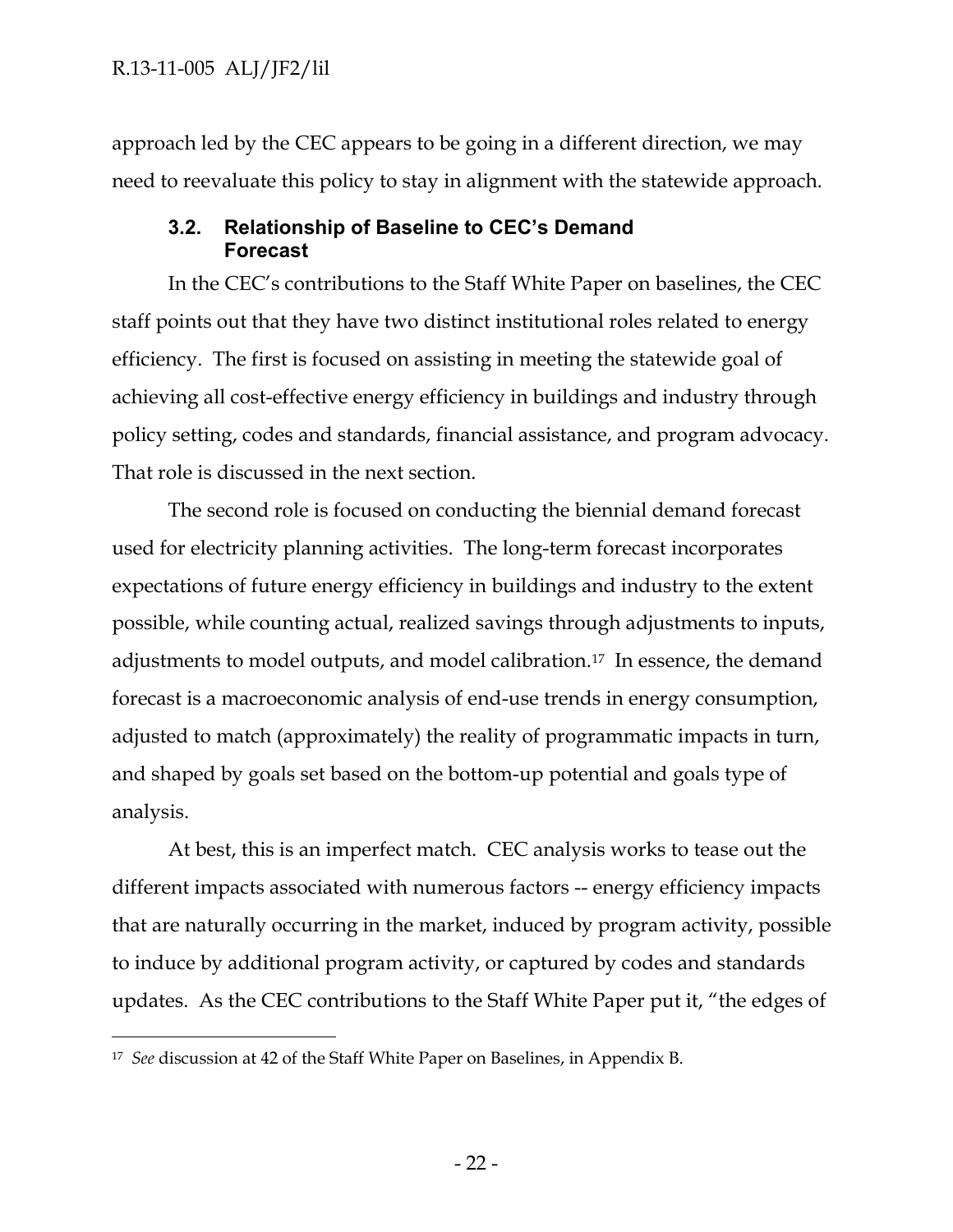#### R.13-11-005 ALJ/JF2/lil

savings attribution wedges will never be precise, but more complete data collection will enable adequate portrayal of overall trends within the forecast, which can be improved over time." In addition, CEC staff point out that "a true change in the scale of achieved energy savings will not appear in the forecasted demand trend in advance of bold actions to pursue these savings."

This perspective is helpful in understanding the overall framework. In addition to issues addressed in the CEC's demand forecast, the Commission must focus on our responsibility to ensure prudent expenditures of ratepayer funds. Given the blurry lines inherent in the forecasted impacts of energy efficiency, the Commission must be concerned about approving large expenditures of ratepayer funds on trends in energy consumption that may be occurring anyway either naturally or by compliance with updated codes and standards. Or, put another way, our responsibility is to ensure that we utilize the limited ratepayer funds under our purview in the most targeted and effective way possible, to induce even more energy efficiency than we have in the past, especially in light of SB 350's goal of doubling the amount of energy efficiency in the economy. A dollar spent on an activity already occurring without program intervention is a dollar that cannot help spur additional energy efficiency investment in the economy.

Another important aspect of the impact of energy efficiency in the demand forecast relates to this Commission's and the CAISO's reliance on the forecast, and the agency leaderships' choice of a "single forecast set," for procurement planning purposes. The demand forecast, including its embedded estimates of the impacts of codes and standards and ratepayer-supported energy efficiency programs, is used as a basis for need determinations when utilities are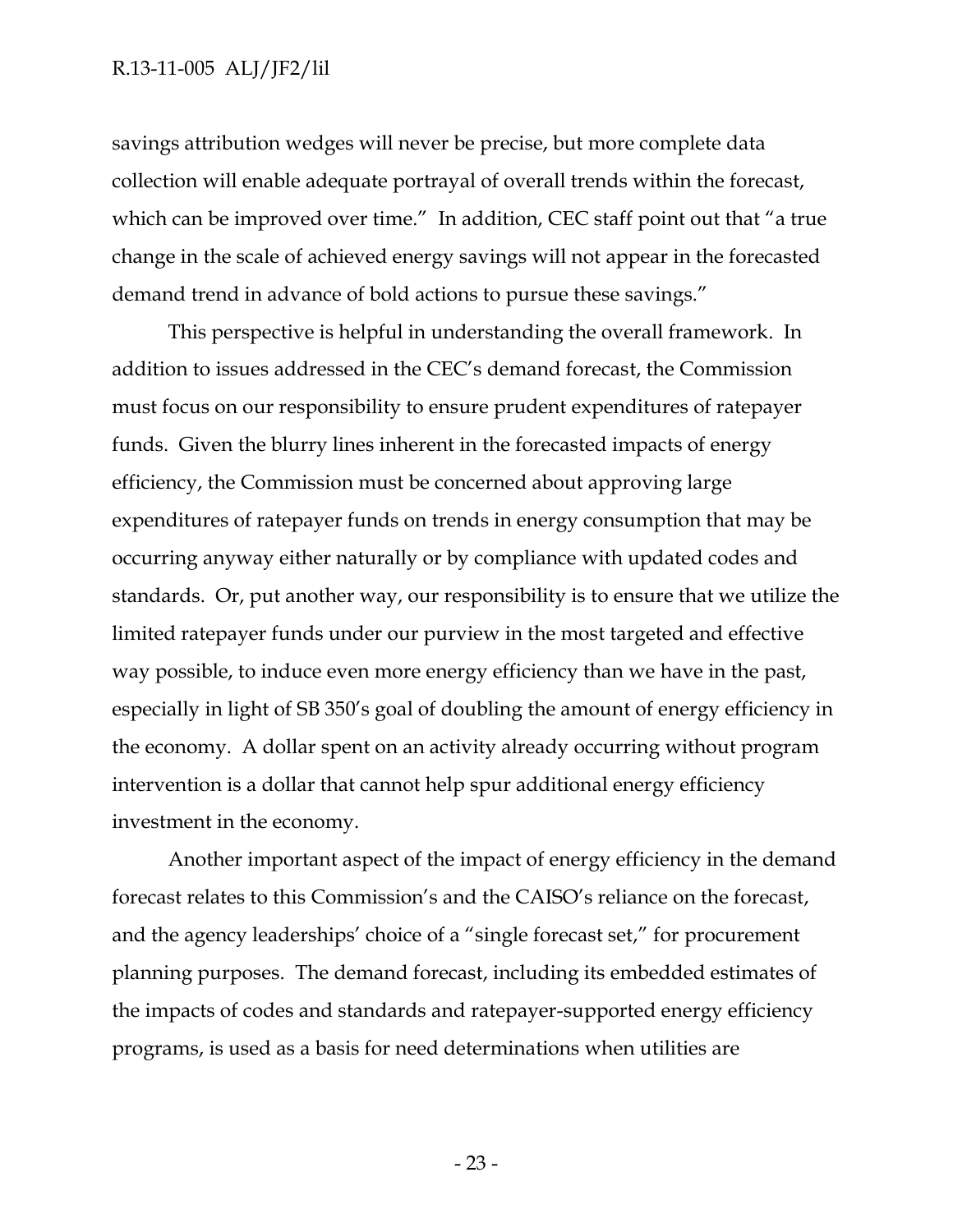authorized to procure additional resources to meet their system, local, and (increasingly) flexible, reliability needs.

The "single forecast set" used for electricity planning also affects CAISO determinations of the need for transmission system upgrades and modifications, sometimes in conjunction with and sometimes independent of generation.

For all these reasons, system planners need reasonable assurance that the energy efficiency assumed in the forecast is real and will materialize at the time needed to avoid the need for investment in other resources. Historically, our ratepayer concern with respect to this issue has been that we authorize ratepayer funds to be invested in energy efficiency programs to deliver the savings, but if they are not accurately reflected in the forecast, utilities then may be authorized to procure additional (usually supply-side) resources just in case the programmatic energy efficiency does not show up when needed and expected. In such a case, the efficiency investment does not actually offset the costs of supply procurement.

Both of these ratepayer expenditure protection concerns lead us to conclude that, with the changes we are making in this decision to the default baseline assumptions for programmatic purposes, a parallel set of adjustments to the way the forecast captures our programmatic efforts will be required. With no change in program penetration, a larger proportion of the savings estimates previously incorporated into the forecast as codes and standards impacts, or "natural occurring" impacts, now will need to be attributed to program efforts, with fewer savings in the other categories. If, over time, as we hope, we achieve greater program penetration, that will also need to be reflected in updated data collection parameters and validation processes to support accurate estimates of baselines and their impact in the forecast.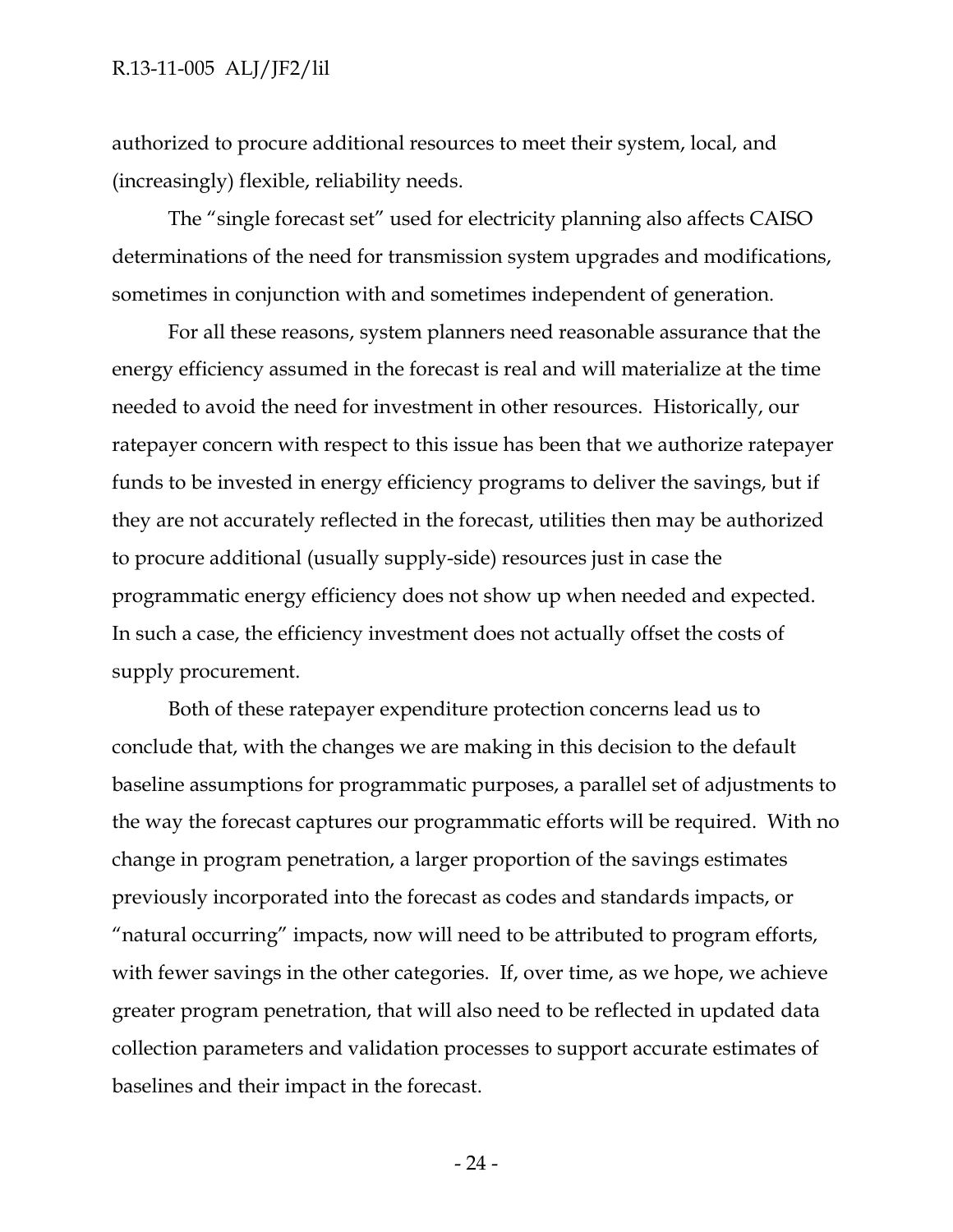This highlights the importance of the ongoing coordination between the agencies, particularly this Commission and the CEC. In particular, we welcome the input of the CEC on updating our approach to analyzing potential and goals within the territories of the large investor-owned utilities. This may fit naturally with the statutory direction of SB 350 to the CEC to update its forecast and efficiency target-setting work, in concert with the direction of AB 802. The CEC has already embarked upon this effort with work plans expected to carry through the next few years up to and including the 2019 forecast.

In order to address our responsibilities to ensure prudent expenditure of ratepayer funds on the energy efficiency programs in the meantime, and in light of the requirement to change baseline policy, we will need to address our dual responsibilities through guidance on program design and incentive (subsidy) policy. For example, we can guide how programs structure payments to customers to encourage the most energy efficient investments and the most strategic market intervention. We will address these issues further below when we discuss the adopted baseline policy.

#### <span id="page-26-0"></span>**3.3. Relationship of Baseline to CEC's Development of Codes & Standards**

As mentioned earlier, the other area of responsibility of the CEC that relates to our determinations about baseline policy is their development of building codes and appliance standards. Up until now, because our default baseline policy was to set baselines primarily based on codes and standards, accounting for the impacts of codes and standards was a fairly simple matter. The CEC estimated the savings it expected to achieve through updates to codes and standards, and the Commission estimated the savings associated with exceeding those codes and standards through the programs we oversee.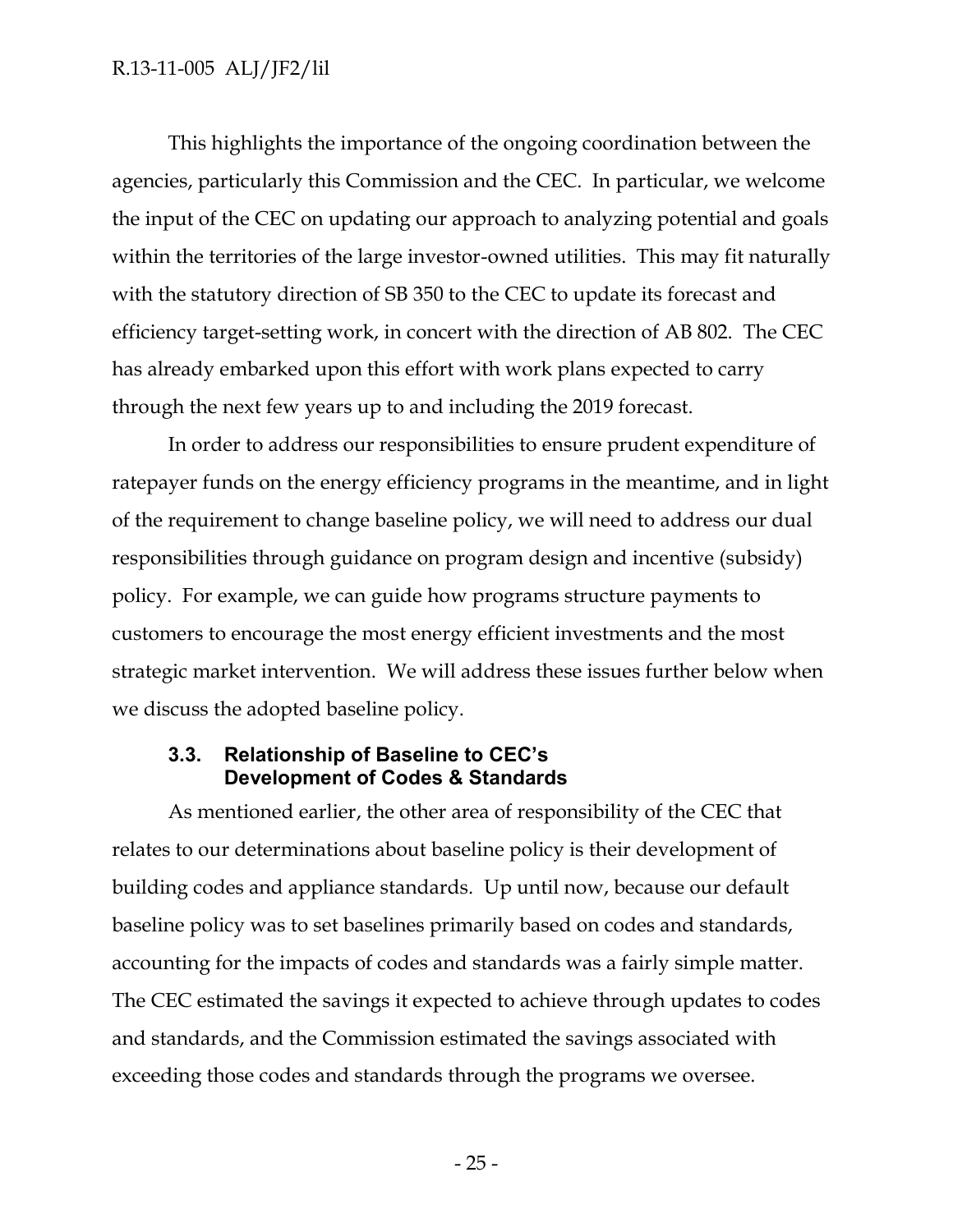Now, with a change to the default baseline policy, and the recognition that in the case of existing buildings and energy users, codes and standards may not have accurately captured assumptions for costs, compliance rates, and the associated realized savings levels, the impacts of codes and standards and programmatic efforts will not be able to be simply added together to get an estimate of energy efficiency impacts.

Instead, some programmatic efforts will be helping to meet code, while some will go beyond code. Thus, this is another area where we will need to harmonize the assumptions of the two agencies in order to have a uniform and logical approach to how all of the savings estimates fit together to form the forecast of actual impacts in energy efficiency over time.

We expect to take up these issues in the JASC framework and increasingly through our coordinated efforts on efficiency target-setting and integrated resources planning required by SB 350.

### <span id="page-27-0"></span>**3.4. Relationship of Baseline to Utility Credit for Codes & Standards Advocacy**

In addition to the CEC developing ever-tightening codes and standards, the utilities also work to support the development of those codes and standards through research and programmatic work, as well as advocating for code adoption through the CEC's process. In the prior goal-setting and ESPI frameworks, utilities have been given energy efficiency goals, as well as credit towards those goals, for their work on codes and standards advocacy at the CEC. With the new baseline policy framework, utilities will be able to claim credit from their customer-facing programs toward their goals for bringing facilities up to and beyond codes and standards through their programmatic efforts, which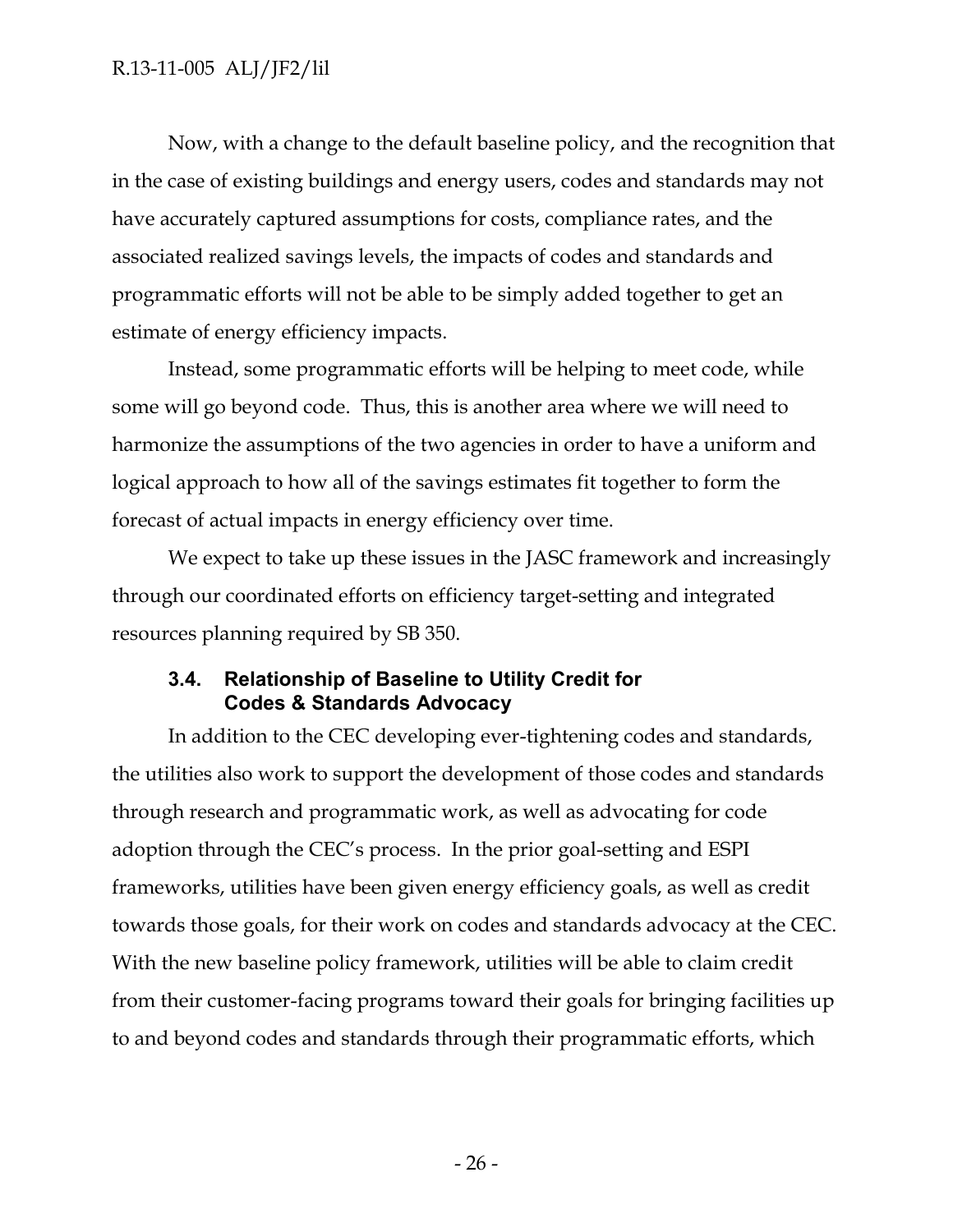#### R.13-11-005 ALJ/JF2/lil

creates the potential for double counting of "codes and standards advocacy" savings towards overall savings goals.

In their joint comments on baseline issues, TURN and ORA argue that the Commission should remove the codes and savings advocacy element of program administrator energy efficiency savings goals to eliminate potential double counting issues as portfolios transition more fully to programs that do not have a code or standard baseline.

While this issue is raised in the Staff White Paper, the paper targets this topic for further exploration at a later time. TURN and ORA argue that the Commission should remove this risk now. They argue that first we should revise the goal-setting methodology to remove savings assumed to flow from the IOUs' codes and standards advocacy. TURN and ORA also argue the utilities should continue their codes and standards advocacy work, because those fruitful efforts will be captured in the amended CEC forecast. However, the savings associated with codes and standards advocacy and adoption would neither be counted as part of the utility goals, nor as part of their verified savings, for areas where an existing conditions baseline policy is in effect. Instead, utility goals would be focused on delivering verified resource savings through their programs, including verified below-code savings.

MCE's comments suggest that the utility codes and standards programs are no longer necessary, given the AB 802 direction for an existing conditions baseline. MCE argues instead that codes and standards advocacy funding should be redirected to building officials to increase code compliance.

In reply comments, PG&E argues against the TURN/ORA proposal, saying it would err too far on the side of undercounting savings. PG&E also wants to keep the codes and standards advocacy savings credit because it is

- 27 -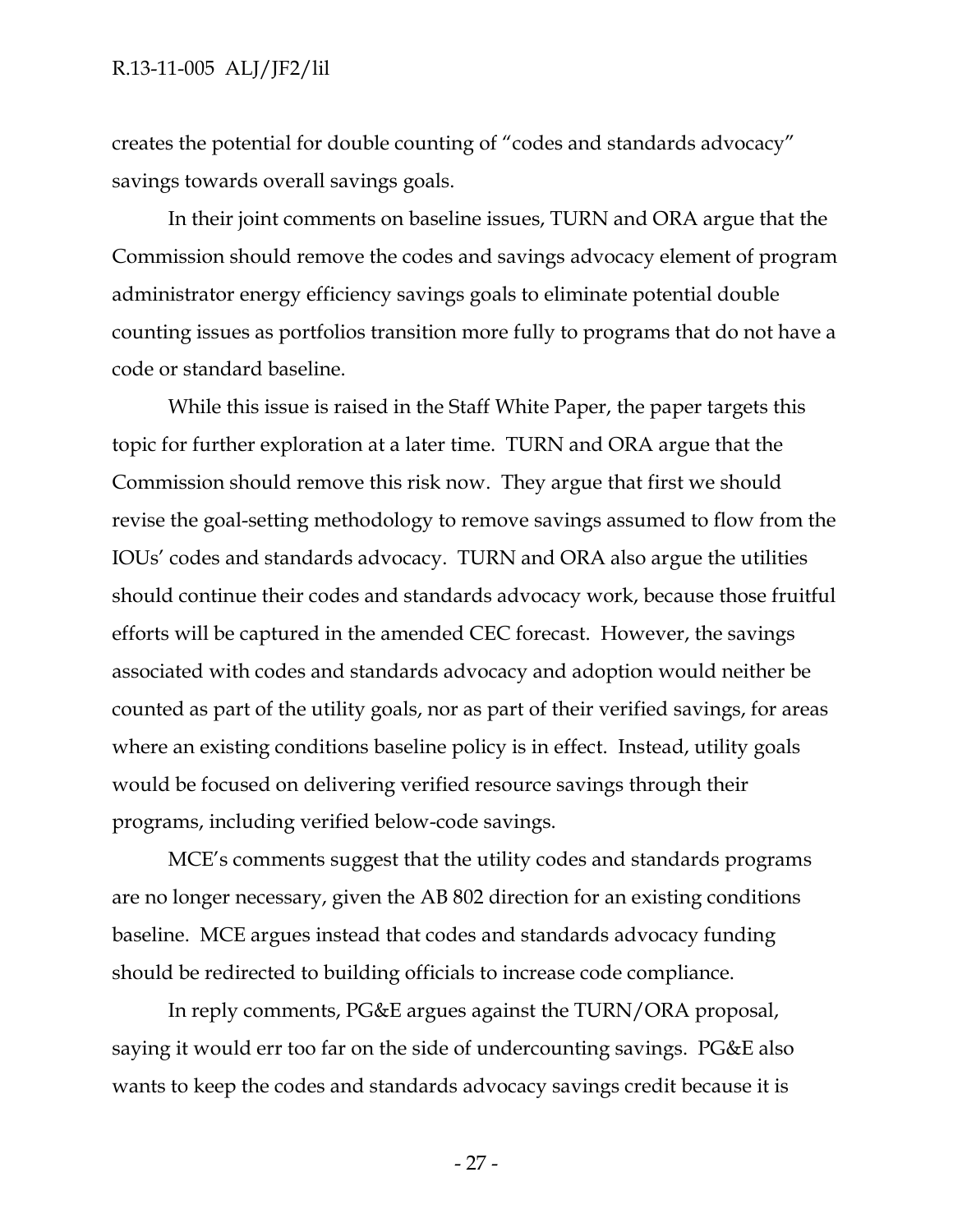among the most cost-effective means of reducing energy use. In addition, PG&E points out, in response to MCE, that most of the codes and standards funding is used to advance the adoption of higher efficiency standards, not to enforce current ones.

SCE also argues against MCE's proposal to shift funds to local governments for code enforcement and compliance.

CEEIC argues against the TURN/ORA proposal to remove utility credit for codes and standards advocacy from their goals and the credit toward goals. CEEIC echoes PG&E's concerns about the immediate reduction in portfolio cost-effectiveness that this would create. In addition, CEEIC argues that such a change would damage the "synergy" that currently exists between the codes and standards work and the voluntary programs, as well as offer the potential to demotivate program administrators from pursuing codes and standards impacts.

The proposed decision agreed with TURN and ORA and proposed removing both utility goals for codes and standards advocacy and the credit towards those goals from our framework. The proposed decision would have had us still continue to fund utility codes and standards advocacy activities, and would have retained utility ESPI earnings for those activities.

In comments and reply comments on the proposed decision, many parties, including the utilities, CEEIC, NRDC, Energy Solutions, and McHugh Energy, argue persuasively that removing both goal-setting and goal-crediting for codes and standards advocacy is too dramatic an approach to deal with a double-counting issue that some parties estimate has 10-20%, and not 100% overlap. In particular, parties argue that the codes and standards goals set for the utilities represent the savings associated with both program participants and non-participants. The proposed decision's approach would have removed the

- 28 -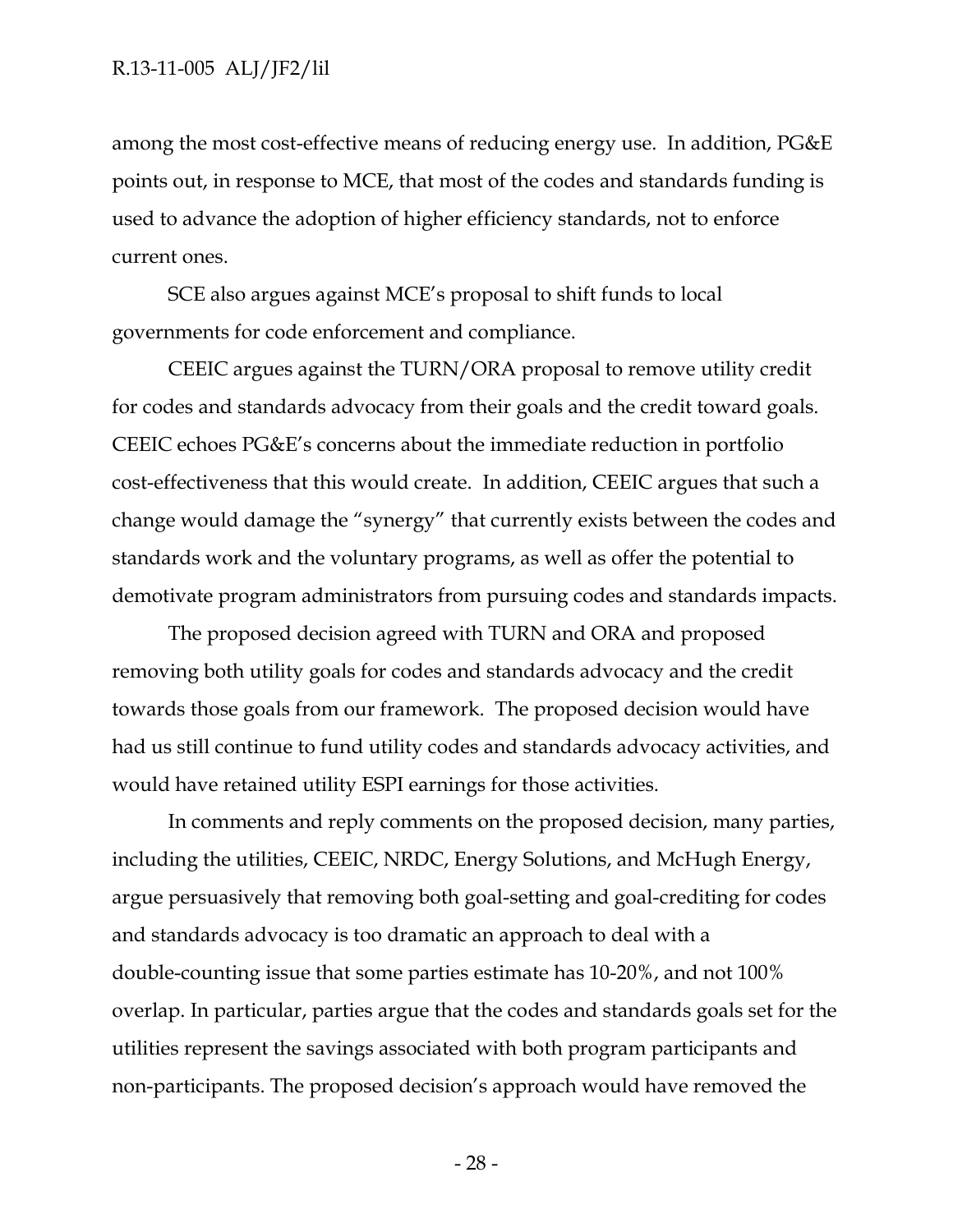#### R.13-11-005 ALJ/JF2/lil

accounting for all of those savings being delivered by the codes and standards advocacy work.

Many parties also argue that without goals and metrics for codes and standards work by the utilities, utility senior management will de-emphasize this area as a priority and we will potentially lose important synergies between codes and standards development and programmatic strategies that have been improved over the past few decades.

In addition, some parties, including PG&E and NRDC, suggest a more surgical approach to the double-counting problem, whereby only those savings that are verified to capture below-code savings from a utility program intervention would be subtracted from the codes and standards goal-crediting.

Indeed, there is a great deal of logic to eliminating codes and standards goal-setting and goal-crediting only for those sectors or program areas where an existing conditions baseline is established in this decision and there is direct customer engagement in a program and/or incentive that helps achieve the savings. That is where the potential for double-counting of savings lies. Other areas, such as new construction (discussed further below) could still produce significant savings that do not overlap with efforts by the utilities on the programmatic side.

However, we believe that this is a complex undertaking, unlike the representations made in NRDC's comments that this would be a simple math exercise. In reality, savings goals are developed bottom-up at the measure level, and multiple measures are included in many programs. At the moment, as discussed further later in this decision, we are only adopting the new baseline policy at the program level. Thus, a complex mapping of measures to programs would be required to estimate and then subtract only those savings from an

- 29 -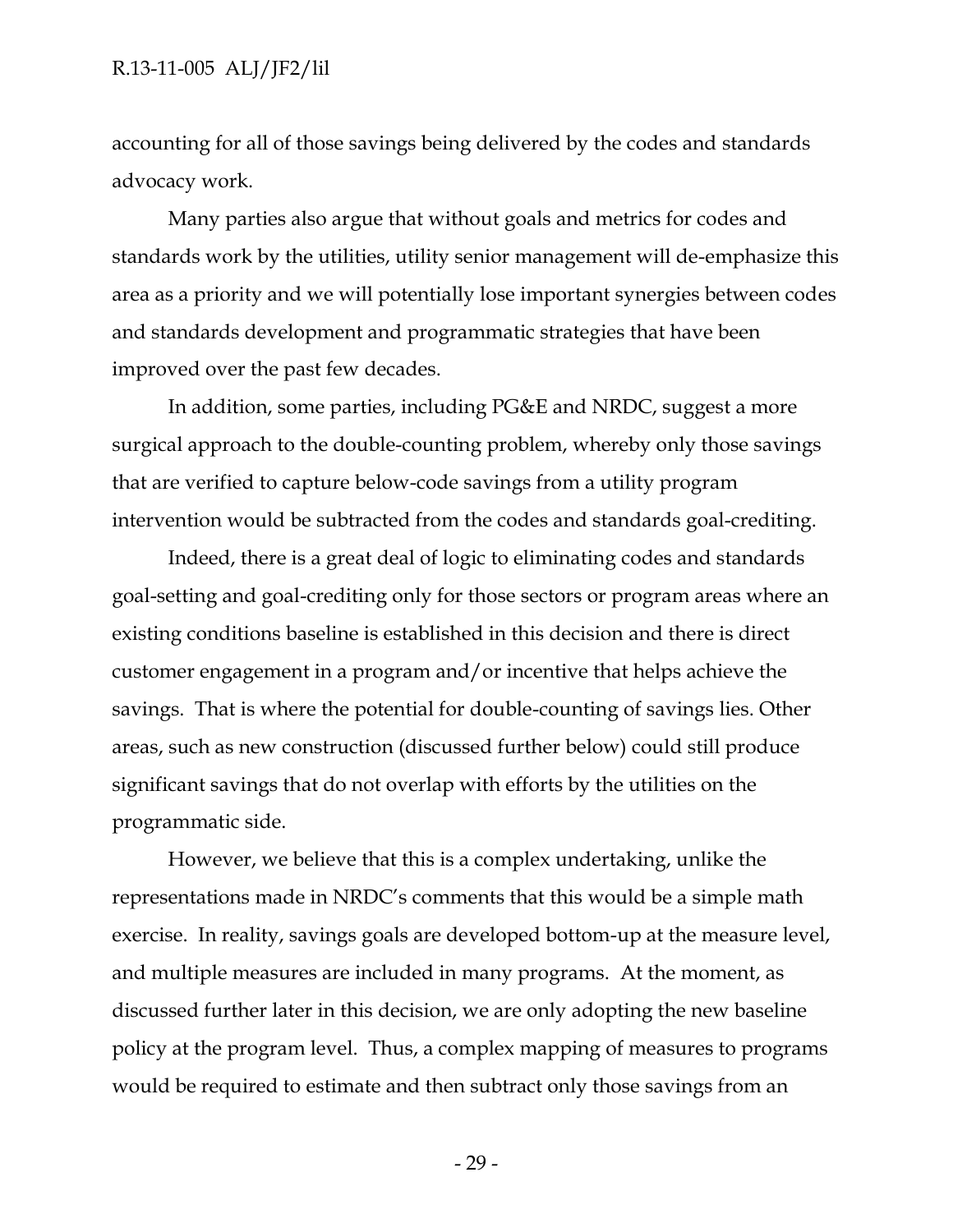#### R.13-11-005 ALJ/JF2/lil

existing conditions baseline on the program side from the codes and savings advocacy goals.

While this is complex, it is possible, if certain appropriate assumptions are made. We request that the DAWG, in its technical assistance role to guide the development of new goals as outlined above, discuss and recommend the options for eliminating double-counting of below-code savings from the utilities' savings goals. This ideally would also be coordinated with the additional work to develop measure-level baseline policy as discussed further below in Section 3.13.

We are persuaded by comments on the proposed decision not to discontinue goal-setting and goal-crediting for codes and standards advocacy at this time. Those activities will continue to be part of our portfolio framework.

We also confirm that we will continue to fund the codes and standards advocacy work of the utilities, and credit them under the ESPI framework for this work.

We also wish to offer some clarification in response to multiple parties' arguments about the effect on portfolio cost-effectiveness of the proposal to remove codes and standards goals and savings. Since D.12-11-015, the costs and benefits of the utilities' codes and standards work have not been used to meet the cost-effectiveness requirements that benefits exceed costs in the utility portfolios, specifically using the total resource cost test. Instead, the costs and benefits of the codes and standards programs are used as a "cushion" or a "hedge" when added to the rest of the portfolio, to ensure that the overall portfolio will remain cost effective as implemented, and not just as planned. However, the rest of the utility portfolio is required to be cost-effective on its own, prior to consideration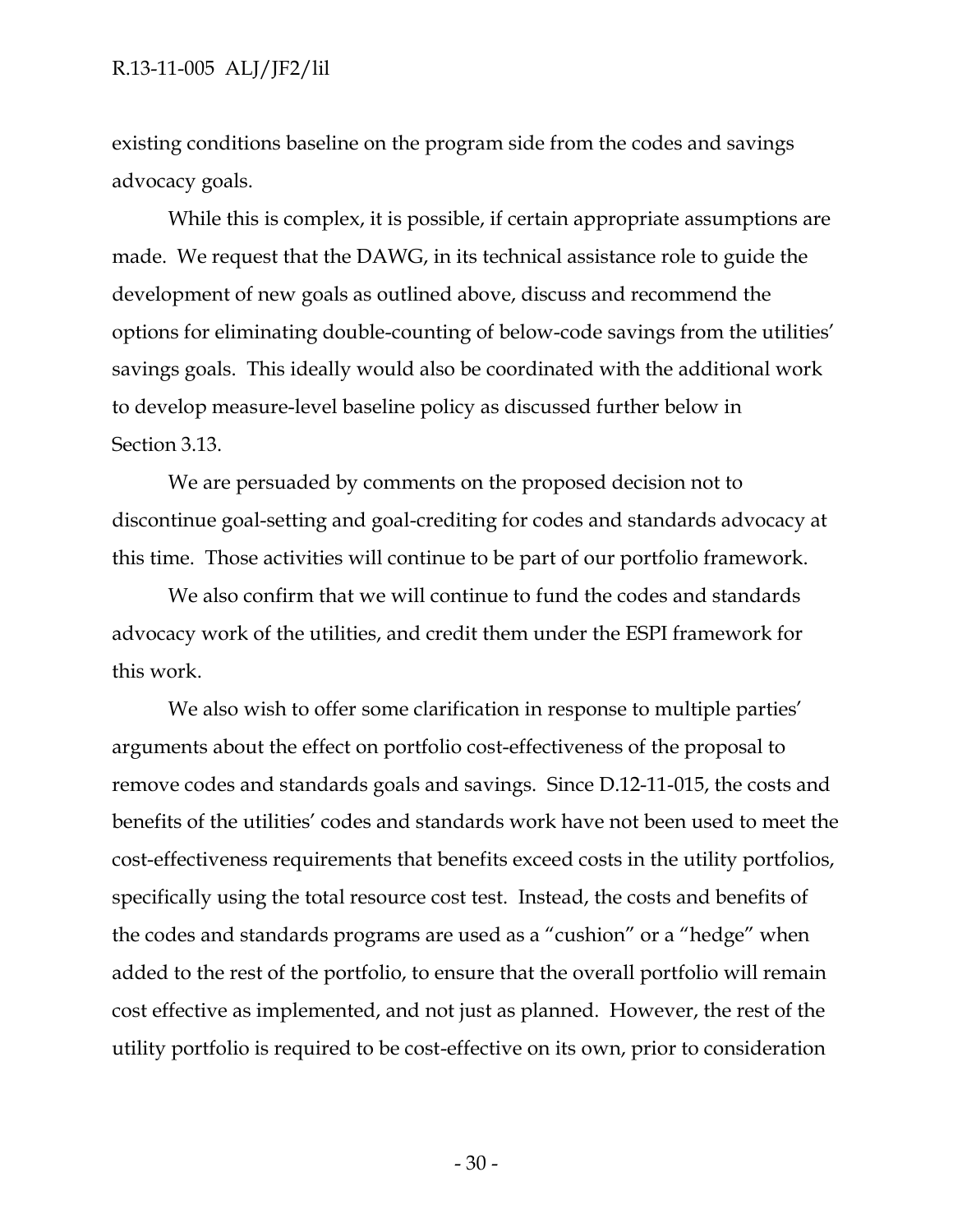of the costs and benefits of the codes and standards activities. These requirements are not altered by this decision.

We are sympathetic to MCE's argument that more funds should be devoted to codes and standards compliance and enforcement at the local level. However, MCE has not supplied any evidence as to what kinds of programs and expenditures might lead to enhanced compliance levels and energy savings. We also are aware that the CEC is undertaking work to better understand what strategies or solutions could increase savings from codes and standards compliance. We look forward to the CEC's assessment of possible solutions, and to their collaboration with the development of future business plans and proposals to address the barriers to code compliance. For these reasons, we will not order any programmatic changes at this time in this decision, but ask the program administrators, in coordination with the CEC, to address this issue and bring forward solutions in current business plans or future updates as timeframes permit.

We also acknowledge, as already indicated above, that code advocacy may result in code requirements being realized in the portion of existing building upgrade projects that happen outside of any utility incentive program. Thus, we ask Commission staff to work with the CEC, in the context of the JASC and DAWG groups, and the utility program administrators who undertake codes and standards advocacy, to propose a data collection and tracking mechanism to determine how best to quantify code savings overall. We could use this information in the future to credit additional savings to code advocacy and/or to assist the CEC in estimating the effects of code upgrades, if reasonable data collection and validation proposals can be developed.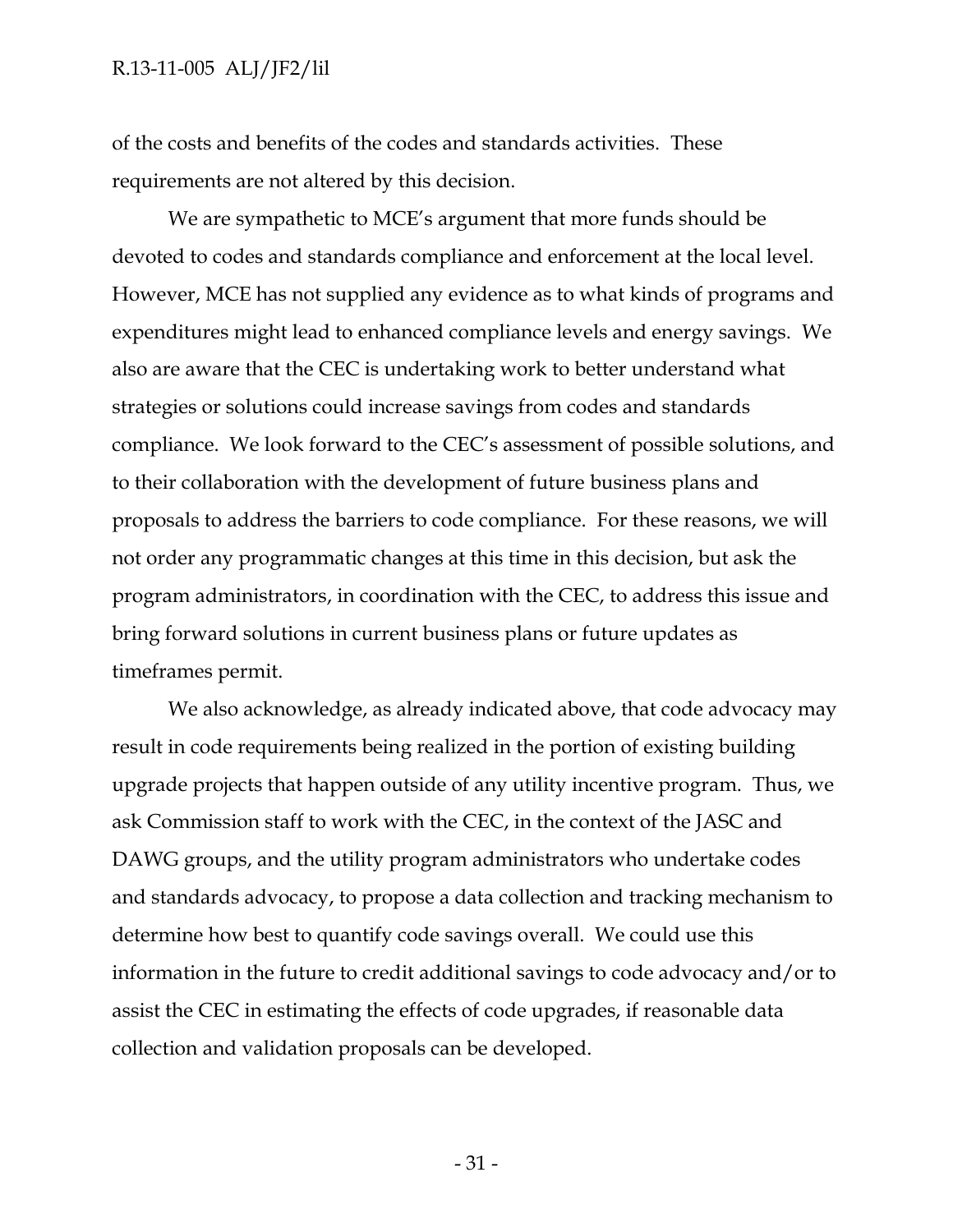We also confirm, in response to reply comments on the proposed decision from TURN, that Commission staff will continue to evaluate codes and standards advocacy impacts through evaluations and that the costs of codes and standards advocacy programs will continue to be reflected in cost-effectiveness analyses.

#### <span id="page-33-0"></span>**3.5. Existing Conditions Baseline as Default Assumption, with Exceptions**

We will adopt a default policy for an existing conditions baseline with exceptions, consistent with AB 802's direction. We now turn to the exact parameters we will adopt for the application of exceptions to the default policy.

In general, many parties argue that the recommended framework described in the Staff White Paper is too complicated and overly concerned with free-ridership. Many parties, including NRDC, PG&E, SoCalREN, HEA, NAESCO, UC/CSU, SCE, and SDG&E/SoCalGas, argue that staff's proposal subjugates the goal of increasing energy efficiency savings to subsidiary worries about double-counting of savings.

Several parties, including NRDC, CEEIC, and NAESCO, argue that the Commission should step back and totally rethink our approach to baseline policy. NRDC puts forth a proposal for a "dynamic baseline" approach based on experience in the Northwest. UC/CSU suggests "grandfathering" customer programs for a year or two until the new baseline policy is phased in, to mitigate customer burden. CEEIC suggests we request that an outside organization undertake a comprehensive review of our measurement and verification structure and approach, to ensure it can help us meet our SB 350 goals.

In general, we agree with the many parties that suggest that an overly complicated framework may not serve our goals and may actually make it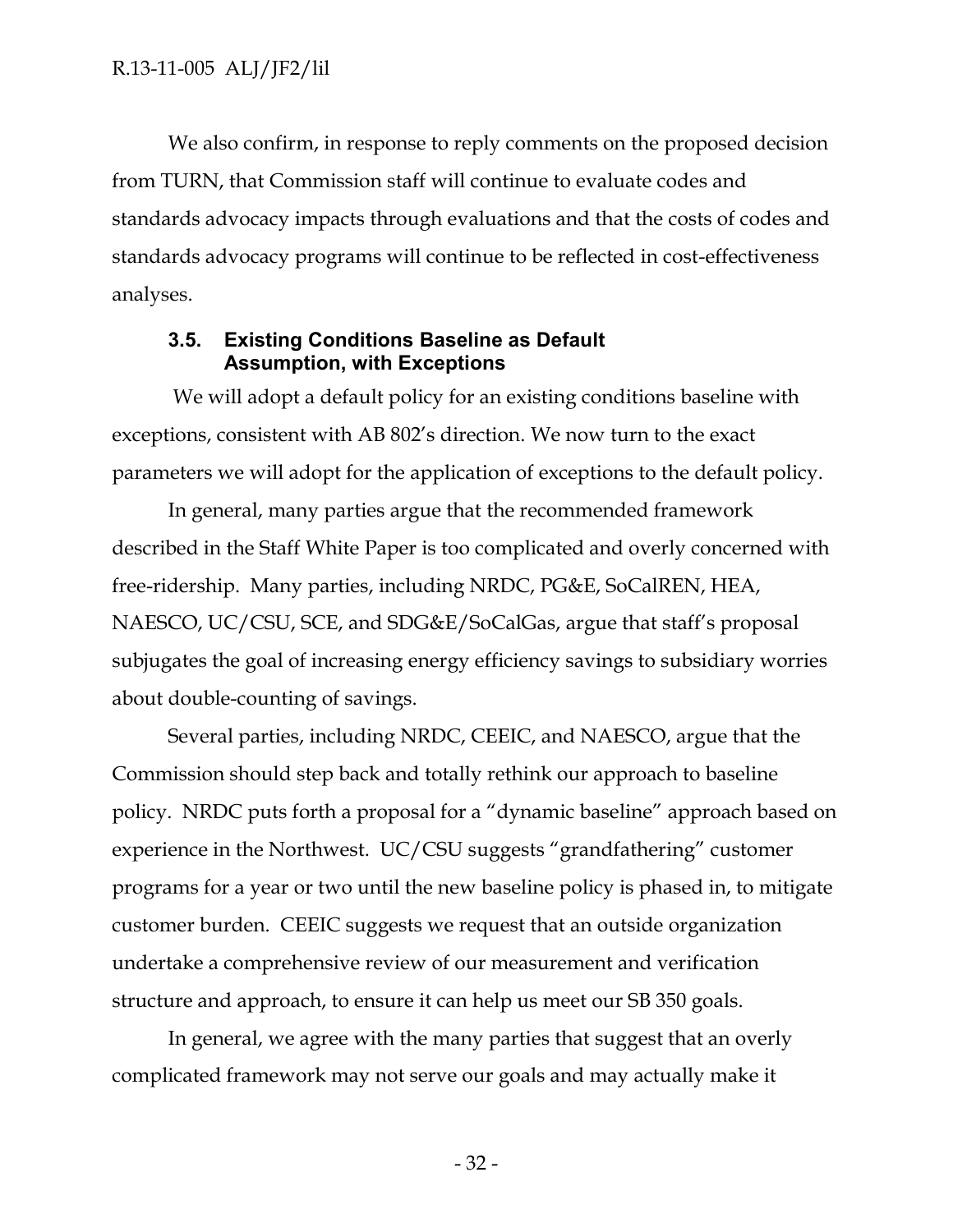#### R.13-11-005 ALJ/JF2/lil

harder to achieve them. We have already addressed the question of potential additional free-ridership from moving to existing conditions baseline by returning to a net goals calculation; this alleviates much of the need to consider the detailed concerns raised by the Staff White Paper and allows for a simpler framework with fewer exceptions to a default existing conditions baseline.

In general, the purpose of the changes directed by AB 802 was to unlock further project opportunities that the utilities and industry were observing were not being captured by the code baseline default framework. This is perhaps the converse of our historic concern that using an existing conditions baseline will result in paying for projects that would have happened anyway. Instead, the argument is that the code-baseline default policy is taking additional projects off the table, limiting the amount of efficiency that programs can deliver.

The reality is that both of these concerns are valid – they are truly two sides of the same coin. As Navigant's technical analysis and the CEC's appendix to the Staff White Paper indicate, the amount of lost opportunity not being captured as a result of the prior code-baseline policy or the potential double counting that could result from an existing conditions baseline policy is uncertain.

The pilot baseline studies ordered in D.14-10-046 have not yet been implemented, let alone concluded and evaluated to produce actionable results that could inform our deliberation on baseline definitions. Yet the statutory deadline set by AB 802 requires us to adopt this policy before a fuller analysis can be completed that can resolve more of this uncertainty.

Because AB 802 gives us direction to change our default policy, we will do so, in the hope that additional projects materialize that were thwarted under the prior policy. However, we put program administrators on notice that if we are

- 33 -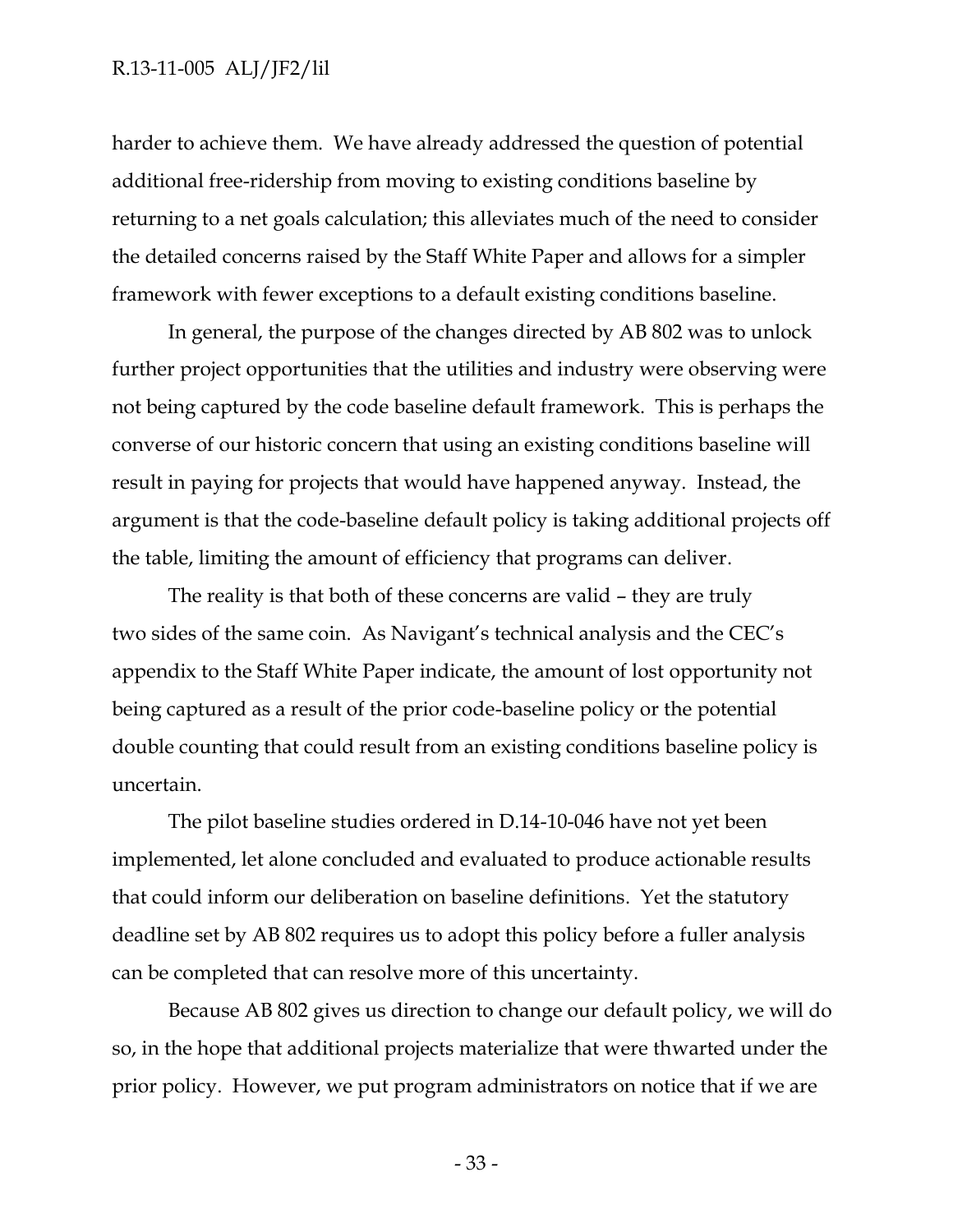not seeing results in the next several years suggesting that this policy has unlocked opportunities previously unharvested, we will reevaluate this framework completely.

In order to ensure that we have the information available to fully evaluate this baseline policy, we will ask our staff to fund and oversee a study directly aimed at evaluating this new baseline policy, with data to be collected for 2017 and 2018, with the study completed with recommendations available to make policy changes no later than the beginning of 2020. This supports the CEC assertion in their contributions to the Staff White Paper that "with proper data collection and enhanced modeling techniques, the net impacts of new programs using existing conditions baselines can be properly reflected in future demand forecasts and accompanying AAEE [additional achievable energy efficiency] projections." Therefore, we ask our staff to collaborate with the CEC in scoping and implementing these data collection and analysis efforts, in cooperation with Commission and program administrator EM&V efforts, to support future policy decisions as well as demand forecasting efforts.

In addition, there is another set of issues not discussed in any depth in comments from any parties. This is related to the programmatic design and subsidy level changes that must accompany a change in default baseline policy.

First of all, as a foundational matter, we remind the program administrators that when the baseline is set based on existing conditions, the full savings amount between the existing condition and the new measure installed will be counted towards the benefits of the project. However, on the cost side, this also means that the cost of the measure will be, in most instances, the full measure cost, and not just the incremental measure cost as it was with the prior baseline policy. Thus, there still may be a challenge for some programs, or for

- 34 -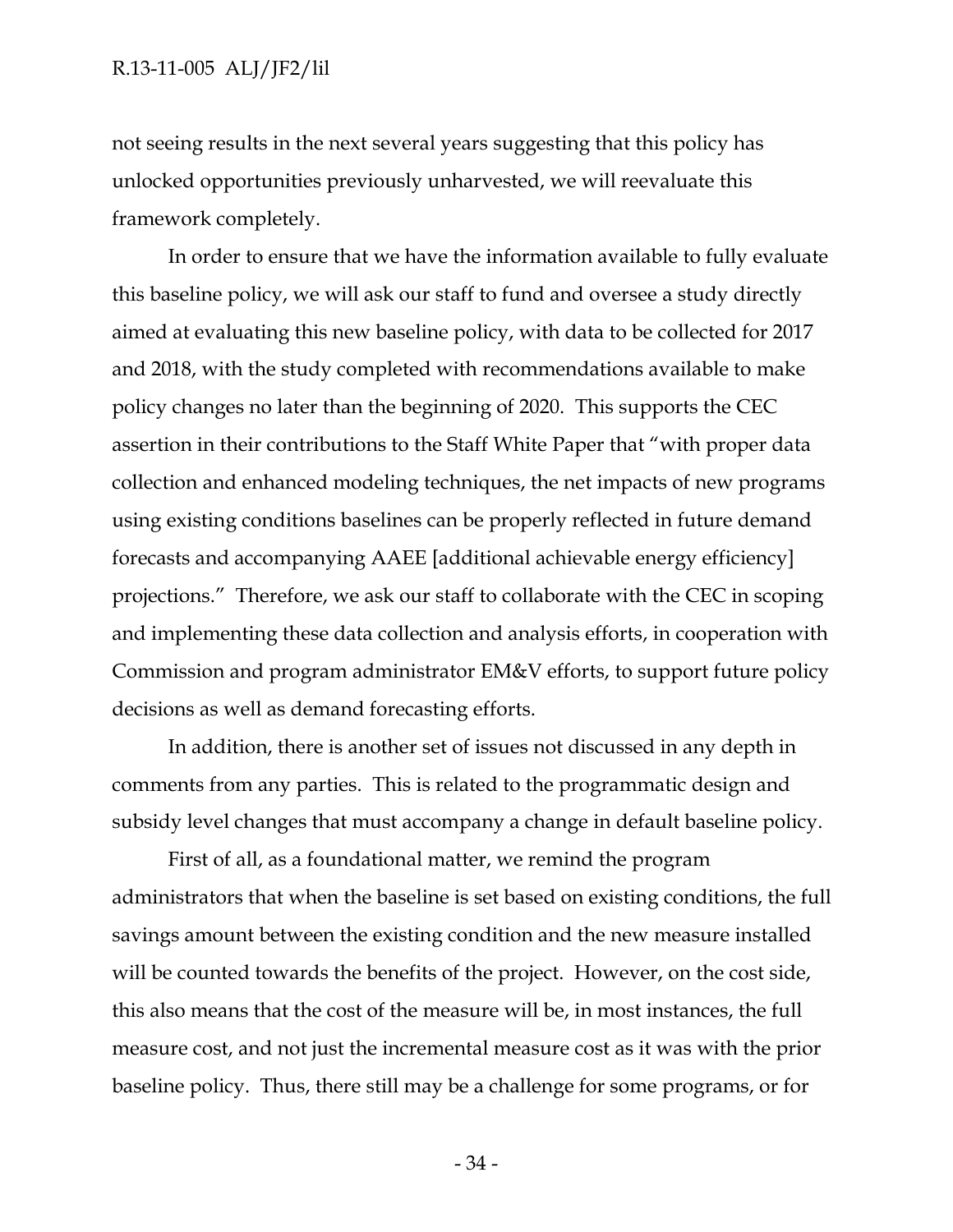the portfolio overall, in meeting the cost-effectiveness requirements, which have not fundamentally changed (though some updates were just adopted in D.16-06-007) as part of the integrated distributed energy resources rulemaking (R.14-10-003).

In addition, in terms of program design and incentive design, the program administrators will want to consider carefully how savings are compensated to contractors and/or consumers. While incentives will now likely be made available for projects that bring conditions up to code or standard level, we strongly advise that those incentives be designed to be lower than incentives available for exceeding the required code or standard. Our goal is still to encourage customers to install the most efficient measures possible when making building shell or equipment upgrades, since many of these measures are long-lived and if installed today likely will still be in place by the time we measure our progress against goals in 2030. If all of our program expenditures shift toward simply complying with existing code and not exceeding it, this baseline change will have been an abject failure.

In the sections that follow, we discuss specific issues that were raised in comments with respect to the Staff White Paper and explain how we will make modifications. The overall policy is summarized below in Section 3.14.

# **3.6. New Construction (including expansions and any added load)**

The simplest exception to the general default policy of an existing conditions baseline is in the case of new construction programs. In new construction, it should be impossible to install equipment and building shell measures that do not meet codes or standards. Thus, for new construction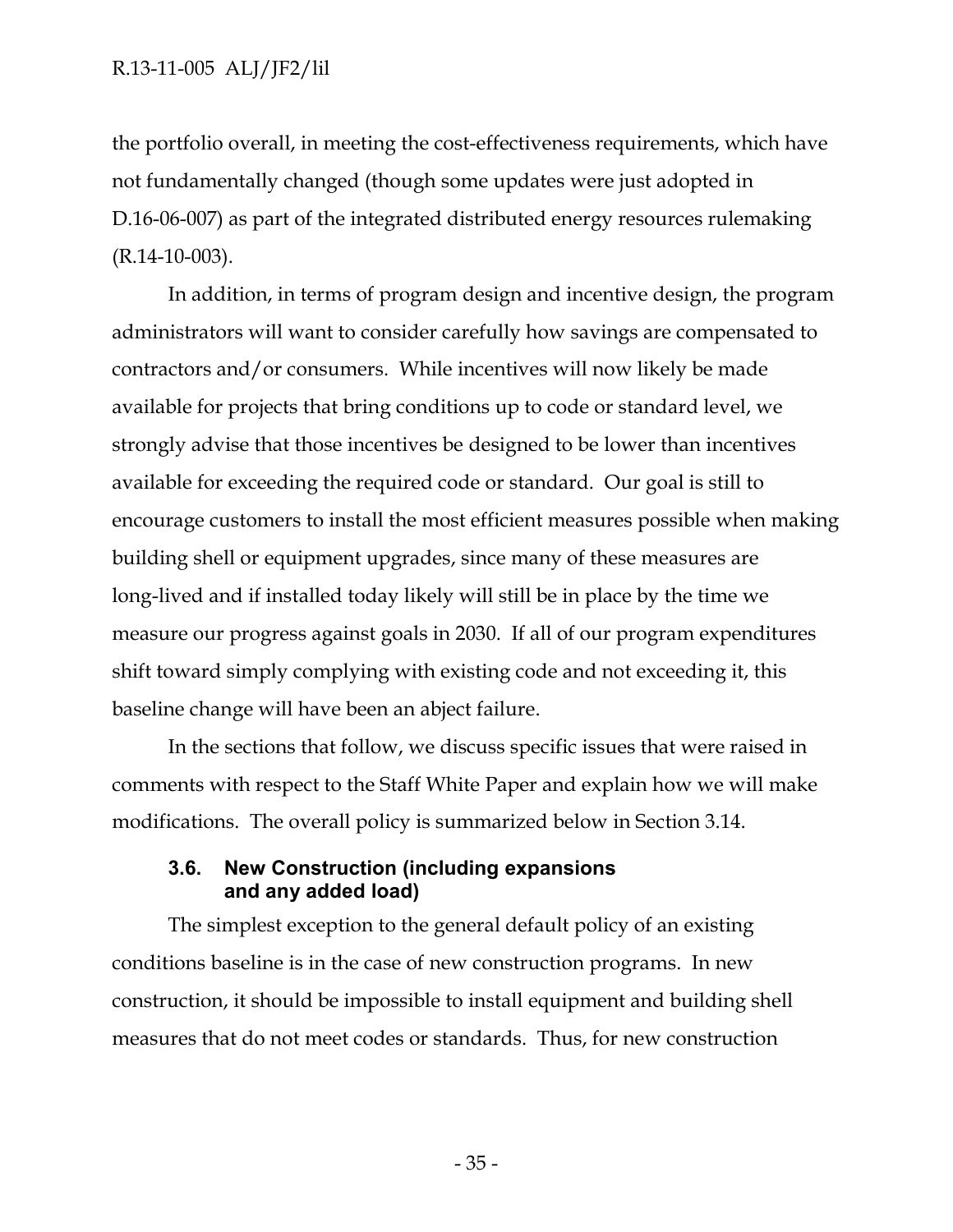projects in any sector, our policy will remain that baseline will be set based on the required codes and/or standards. No party disputes this determination.

For this purpose, new construction will be defined to include any expansion or addition of substantial load to an existing facility.

The Staff White Paper had also proposed to treat "major alterations" to existing buildings in the same category as new construction and expansions. In general, in the code and in concept, major alterations are activities that happen in existing buildings, so we will not reclassify them to be included as part of the new construction category for purposes of baseline policy. The building code already has a number of requirements that apply to these types of projects and we do not wish to set a different standard and create additional criteria to complicate matters.

We will treat major alterations as part of the existing buildings category and determine the baseline accordingly. We reach this conclusion in part in response to the comments about simplifying our framework.

#### **3.7. Commercial Sector Issues**

Continuing from the discussion about major alterations in the previous section, in particular, staff recommended a series of distinctions and exceptions that applied in the commercial sector to new tenant retail, chain commercial, and office space, and included requirements for documentation and program design.

Many parties commented that this framework proposed by staff for the commercial sector is not practical in the real world, because the definitions of different types of buildings are based on practices that differ across different subsectors and are not readily operationalized. Ecology Action, in particular, offered a number of clarifications about the categories recommended by staff not being applicable or enforceable, such as "Class A" office space, "gut rehab," and

- 36 -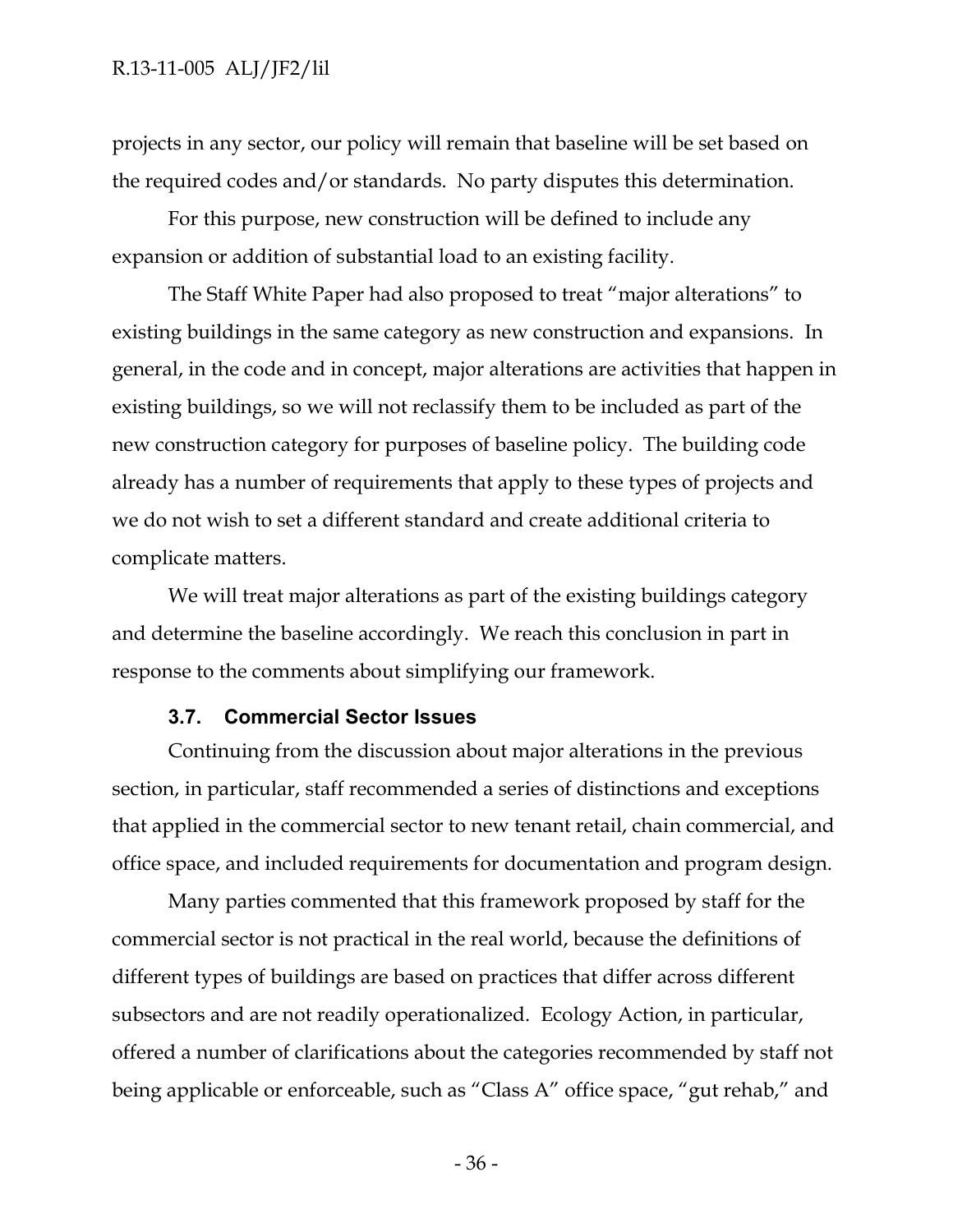other terms of art that mean different things to different market actors. IBEW also agreed with these concerns, as did the utilities, to varying degrees.

We agree with parties that expressed concerns about making too many distinctions that are not easily defined practically in the commercial sector. Thus, we will not adopt the specific categories of commercial sector projects. However, we emphasize the importance of focusing program activity on unlocking stranded potential and not capturing free riders.

#### **3.8. Industrial and Agricultural Sector Issues**

The Staff White Paper proposed not to apply a default of an existing conditions baseline in the industrial sector. The reasoning is that projects in this sector tend to be complex and should not be treated with an across-the-board rule, but rather on a case-by-case basis. The White Paper argues that many of the projects in these sectors were already underway when the program intervention began and therefore the policy underlying AB 802 of capturing stranded opportunities in existing buildings does not apply. Basically, the staff recommendation includes no change to existing baseline policy for this sector.

The Staff White Paper noted that there might be opportunities in the agriculture sector to use an existing conditions baseline for certain types of projects, and asked for recommendations. No recommendations were provided in comments.

Most parties disagree with the staff recommendation to exclude industrial and agricultural programs from a default existing conditions baseline, including: CEEIC, NRDC, and all of the utilities. CEEIC argues most vociferously for inclusion of these sectors. They point out that Title 24 building codes apply to these sectors, so therefore so should the default baseline policy. In addition, they argue that these types of customers have many demands on their capital for

- 37 -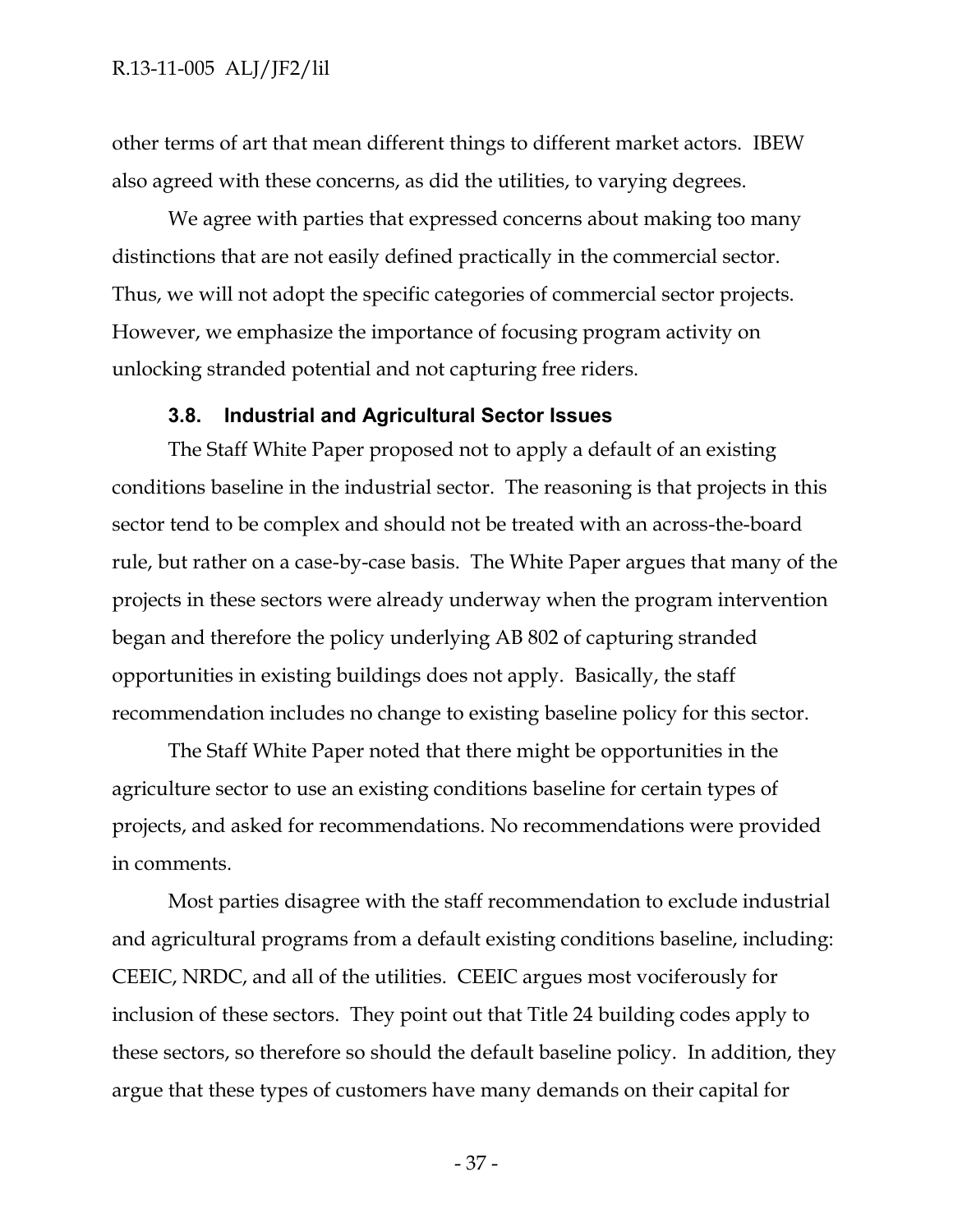projects, and this type of continuing complexity applied to them will only discourage them from investing their funds on efficiency projects.

To analyze the issue of whether or not to include industrial and agricultural sector programs in the default existing conditions baseline, we look first to the language of AB 802 itself. Nothing in the language of the law is explicit about this question. Section 381.2 (b) uses the terms "existing buildings" and refers to "Title 24 of the California Code of Regulations," which includes the building standards. All of the specific language in the requirements refers to buildings, not industrial or agricultural processes. While CEEIC is correct that these sectors also involve buildings, it is also the case that most of their energy use is not related to the building aspects of their operations. Thus, from the plain language of the statute, we conclude that the Commission is not required by law to include industrial and agricultural programs in the default existing conditions baseline policy.

However, the question remains whether it is appropriate to include these sectors for policy reasons; we conclude that we should, at least for certain types of programs and market interventions. This is primarily because these sectors represent a large amount of potential savings in the California economy that practitioners repeatedly argue is not being tapped due to complex rules around baseline and project eligibility, among other things. Part of this has to do with the fact that many projects in these sectors are planned far in advance, as part of capital budgeting processes. Thus, a long-term approach is needed to capture the savings potential.

Thus, for purposes of utilizing an existing conditions baseline for the industrial sector for process-oriented projects, we will allow this for strategic energy management programs, which utilize a long-term approach to

- 38 -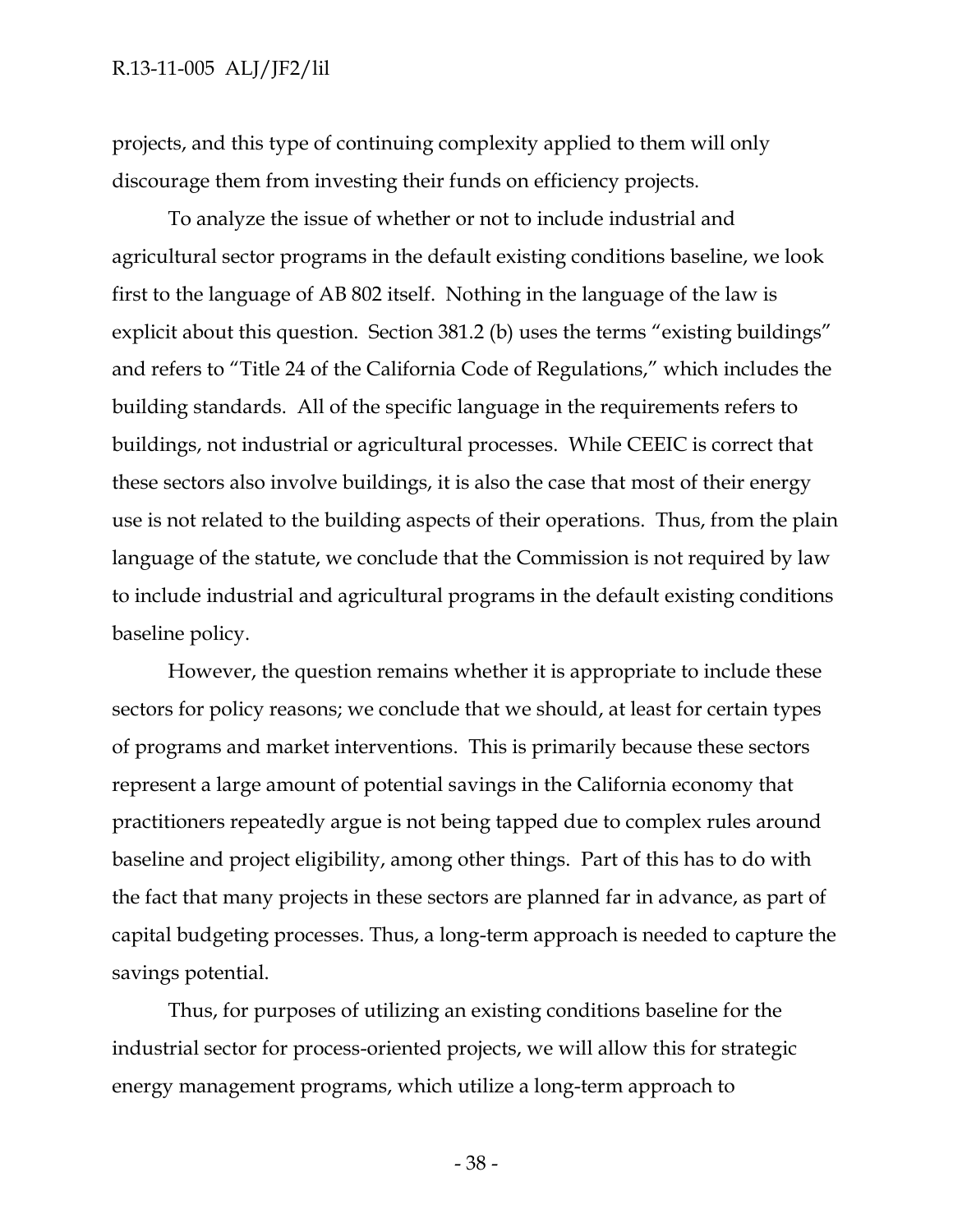investment in energy efficiency over time, and may include both capital projects and certain behavioral, retrocommissioning, and/or operational characteristics. These programs may also be appropriate to use a dynamic baseline approach, as suggested by NRDC, and/or normalized metered energy consumption.

We also clarify, in response to comments on the proposed decision from numerous parties including SoCalGas and CEEIC, that to the extent there are building-related projects in the industrial sector similar to those in the commercial sector, those types of projects in the industrial sector may also receive an existing conditions baseline, consistent with our approach for the commercial sector. We note, however, that this may be simpler to say than do, unless the building portion of the industrial customer's load is separately metered from the industrial processes.

We recognize the complexity of the rules concerning baseline determinations and project eligibility, as pointed out by CEEIC and others. We further recognize that the current custom project review process that assesses such issues for selected projects can result in a delay in implementation. However, these rules are in place to ensure that savings claims are reasonably accurate. As noted in D.15-10-028, the current custom review process was adopted to address important quality assurance concerns with respect to projects submitted for program administrator approval. Thus, for custom projects, the *ex ante* review process, *ex post* evaluation, and net-to-gross assessment will continue.

Nevertheless, we appreciate the difficulties that the custom project review process presents for project implementers, as noted by multiple commenters on baseline as well as EM&V issues. We believe an opportunity for stakeholder input on the process, in a collaborative setting, will assist in streamlining the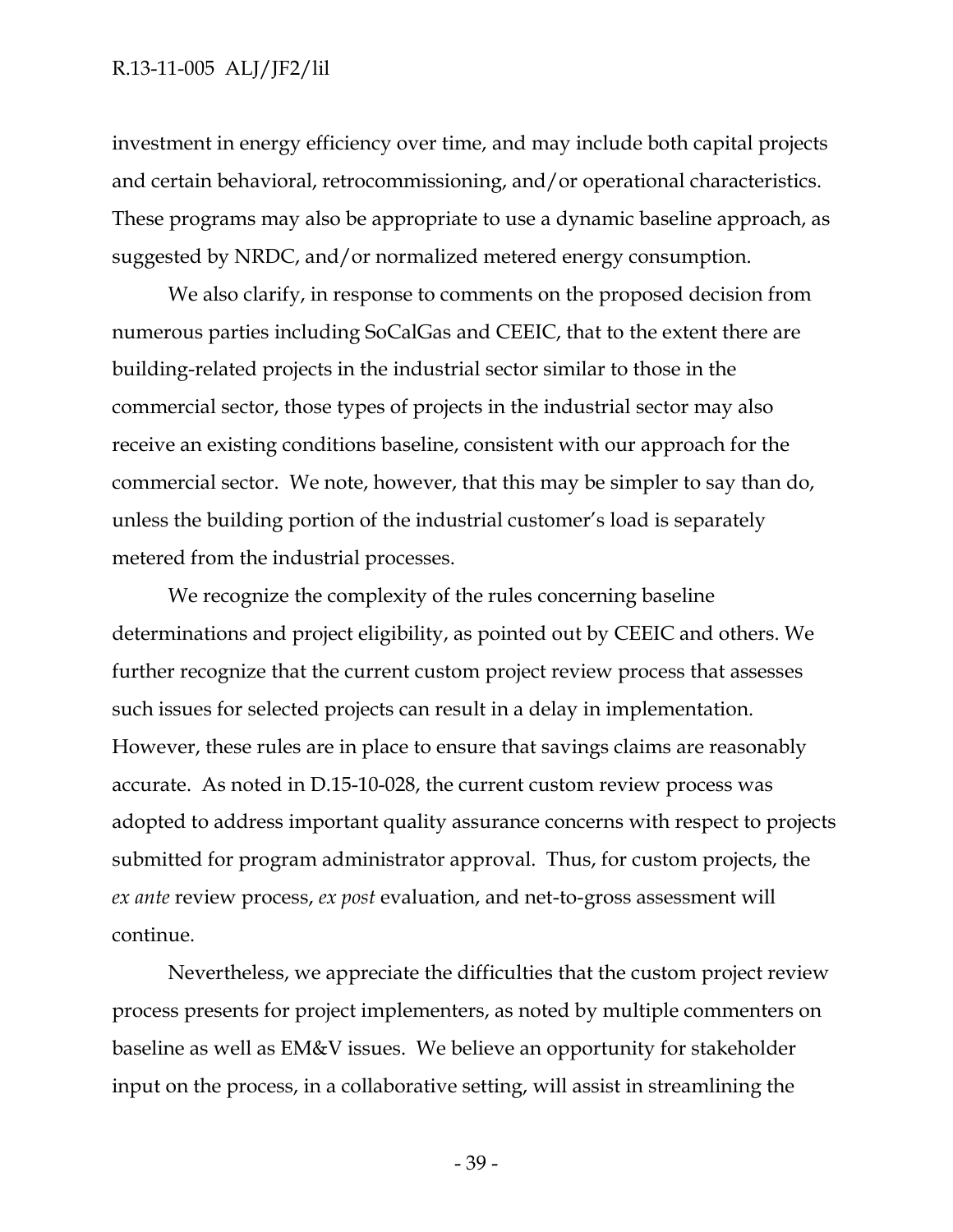process. Accordingly, we direct that Commission staff form a working group and that facilitated meetings be held to allow stakeholder input on the custom review process, and the development of a streamlined approach; these meetings may, at the discretion of staff, utilize an existing group such as the California Technical Forum or CAEECC, or may be convened separately by Commission staff and its consultants.

One issue appropriate to be discussed by this working group is the definition of "preponderance of the evidence," a standard applicable in custom review as well as for repair eligible or accelerated replacement treatment for dual baseline treatment for these types of projects (see below in Section 3.13 a discussion about items deferred to working groups). Another issue to be addressed in a collaborative setting is the development and application of Industry Standard Practice (ISP) determinations, as suggested by SCE in its comments on EM&V.

We decline to stop reliance on ISP determinations entirely at this time, as suggested by CEEIC in their comments. Informal ISP studies were initiated by the utilities as a method of risk assessment for individual projects. Those studies can still be helpful in determining whether an implementer has achieved incremental energy savings by convincing the customer to go beyond the usual type of equipment purchased in that customer's sub-segment, and for identifying larger ISP market studies that should be carried out by the program administrators.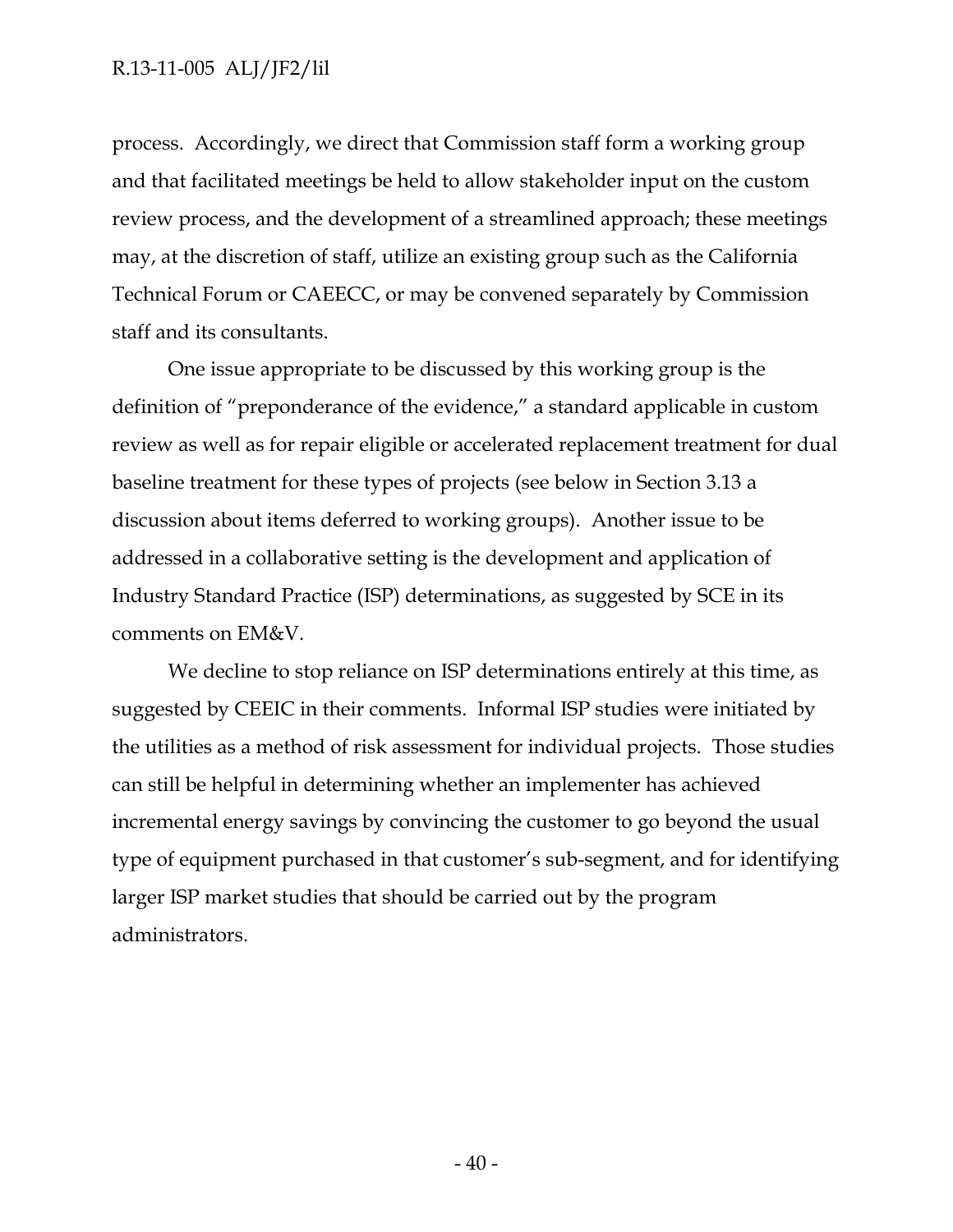We agree with SCE that the current ISP Guidance Document<sup>18</sup> should be revised. This should be a topic to be addressed in the collaborative working group convened by Commission staff and/or utilizing an existing collaborative forum. We also agree with the CEEIC's contention in its EM&V comments that broader ISP studies should be used as an approach to market assessment. How these studies should be designed and carried out should be clarified in the revision to the existing ISP Guidance Document and any associated EM&V plans.

With respect to strategic energy management programs, we note that "continuous energy improvement" was a primary strategy in the 2008 Strategic Plan Industrial Chapter, and past Commission decisions have also directed the utilities to implement these types of programs.<sup>19</sup>

Strategic energy management is a holistic, whole-facility approach that uses NMEC and a dynamic baseline model to determine savings from all program activities at the facility, including capital projects, maintenance and operations and retrocommissioning, as well as custom calculated projects. The customer engagement is long term. Because a well-designed strategic energy management approach provides for project tracking by the customer and the program administrator, these programs will facilitate identification of project influence and allow a default net-to-gross value of 1.0 to apply to custom projects when program influence is evident.

 $\overline{a}$ 

<sup>18</sup> *See* [http://www.cpuc.ca.gov/General.aspx?id=4133.](http://www.cpuc.ca.gov/General.aspx?id=4133)

<sup>19</sup> *See* D.09-09-047 at 188 (finding utility continuous energy improvement proposals inadequate); D.12-05-015 at 318 (directing utilities to offer such programs to large, medium, and small industrial customers and to modify programs as necessary on receipt of evaluation findings).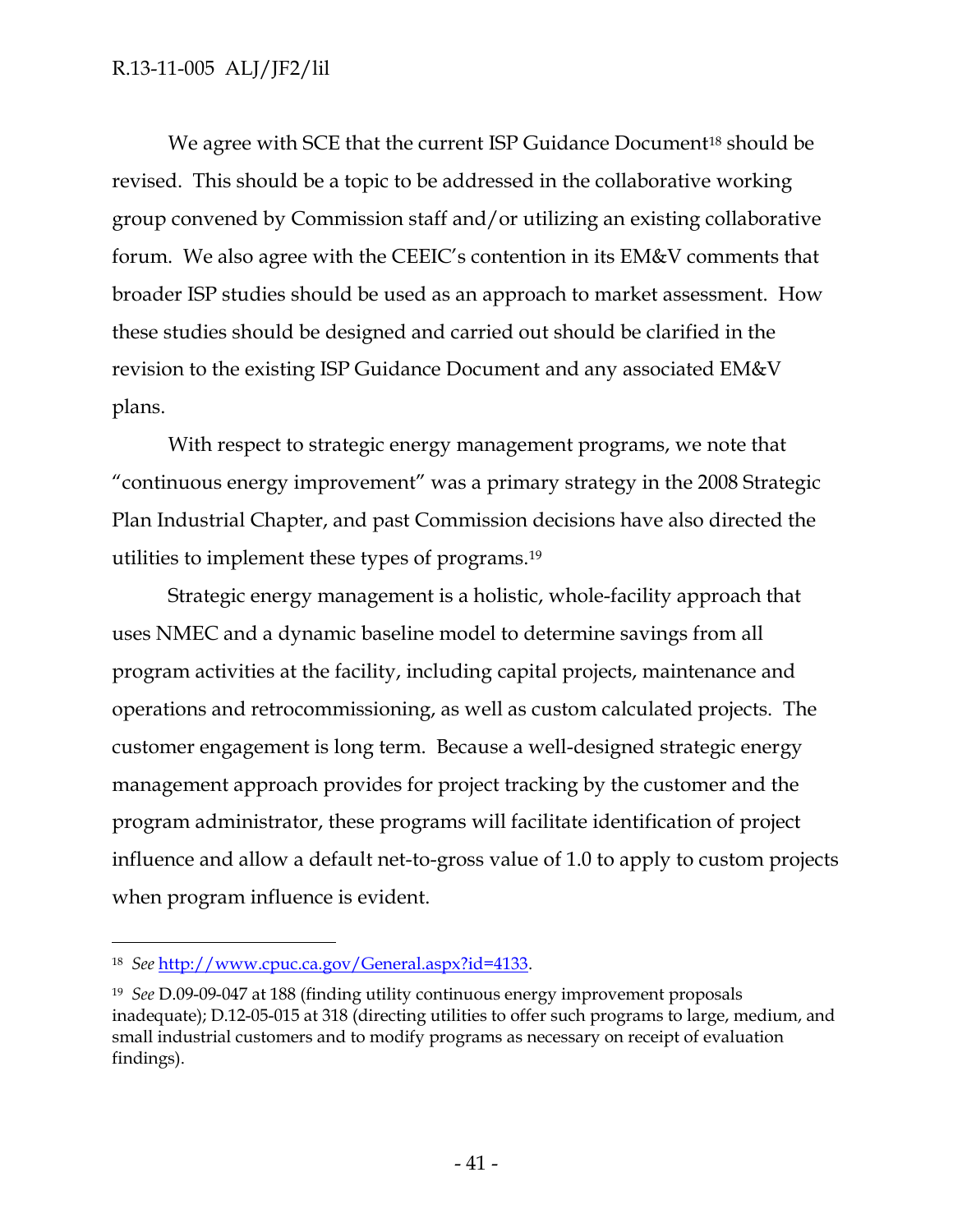We do not intend that the custom review process or *ex post* evaluation for projects identified in a customer's energy management plan be exempt from *ex ante* or *ex post* review, but those activities may be modified as identified during the program development. For example, there may be opportunities for early review and EM&V.

As the strategic energy management approach leads to capture of additional savings from behavioral, retrocommissioning, and operational activities, as well as identification of bigger opportunities and tracking of projects planned by the customer, we direct the utilities to modify their continuous energy improvement programs or develop new programs to offer a robust strategic energy management program, using a statewide program design. We note in Section 4.9.2 below that strategic energy management appears to be a candidate for statewide implementation and strongly urge the utility program administrators to select this as one of the program areas that falls under this approach.

As custom projects have been the focus of much contention over the past few years, we intend to follow the success of the activities directed in this decision to assess whether further Commission direction will be necessary. We note the need to balance ongoing quality assurance needs against the imperative to achieve the maximum energy efficiency savings available. We trust that collaborative activities among the stakeholders, program administrators, and Commission staff will assist in resolving many issues.

In comments on the proposed decision, CEEIC requests that the Commission direct CalTF to be the venue for a stakeholder process related to these industrial sector issues. We prefer to rely on Commission staff in coordination with an independent facilitator, though are open to discussion at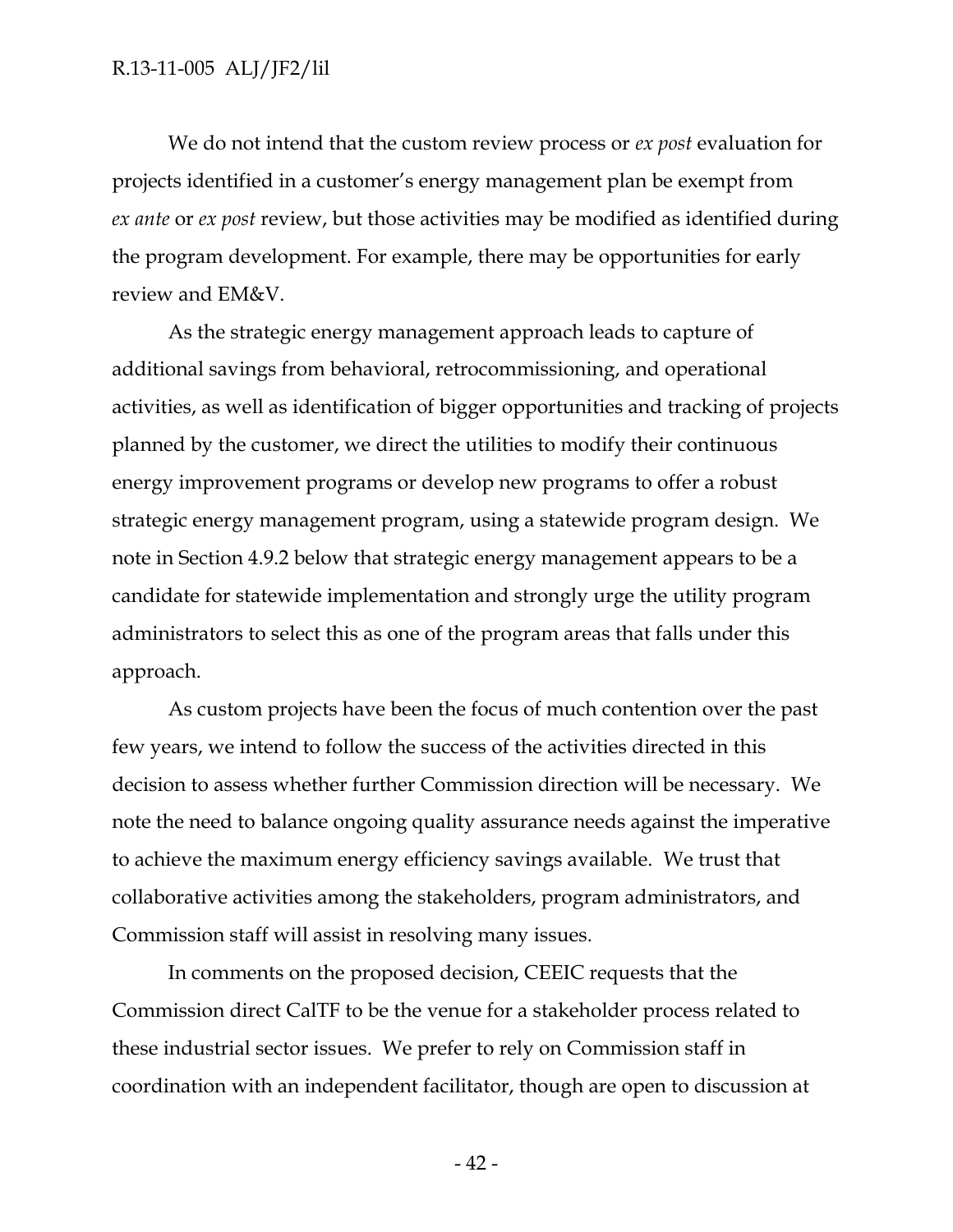the CalTF in addition. CEEIC also requests that a formal resolution process be set up to ensure implementation of consensus outcomes. This may not be necessary, as program administrators can immediately include technical outcomes in their custom program guidance documents and manuals, and Commission staff can also reflect changes in their ex ante review process.

In addition, we are also strongly considering opening a separate inquiry or rulemaking into the approaches for energy efficiency specific to the industrial sector, since this sector represents such a large amount of potential energy savings, and also is less amenable to many of the programmatic approaches we use for the commercial and residential sectors. It likely warrants a special focus. We will wait until we see the business plans from the program administrators first, before deciding whether and how to approach such an inquiry. It is possible this could be handled as part of Phase III of this proceeding. This or a new venue could also be the place to resolve any issues where consensus is not reached through the collaborative process described above.

With respect to programs in the agricultural sector, we believe there are opportunities to capture maintenance and operational savings and retrocommissioning savings using an existing conditions baseline and NMEC, and we authorize this approach for agriculture. Custom agriculture sector projects will remain subject to custom program rules.

#### **3.9. Financing Programs**

The Staff White Paper proposed that financing programs have their baselines defined based on existing conditions.

ORA comments that the justification for treating financing programs with an existing conditions baseline across the board is unclear. MCE's comments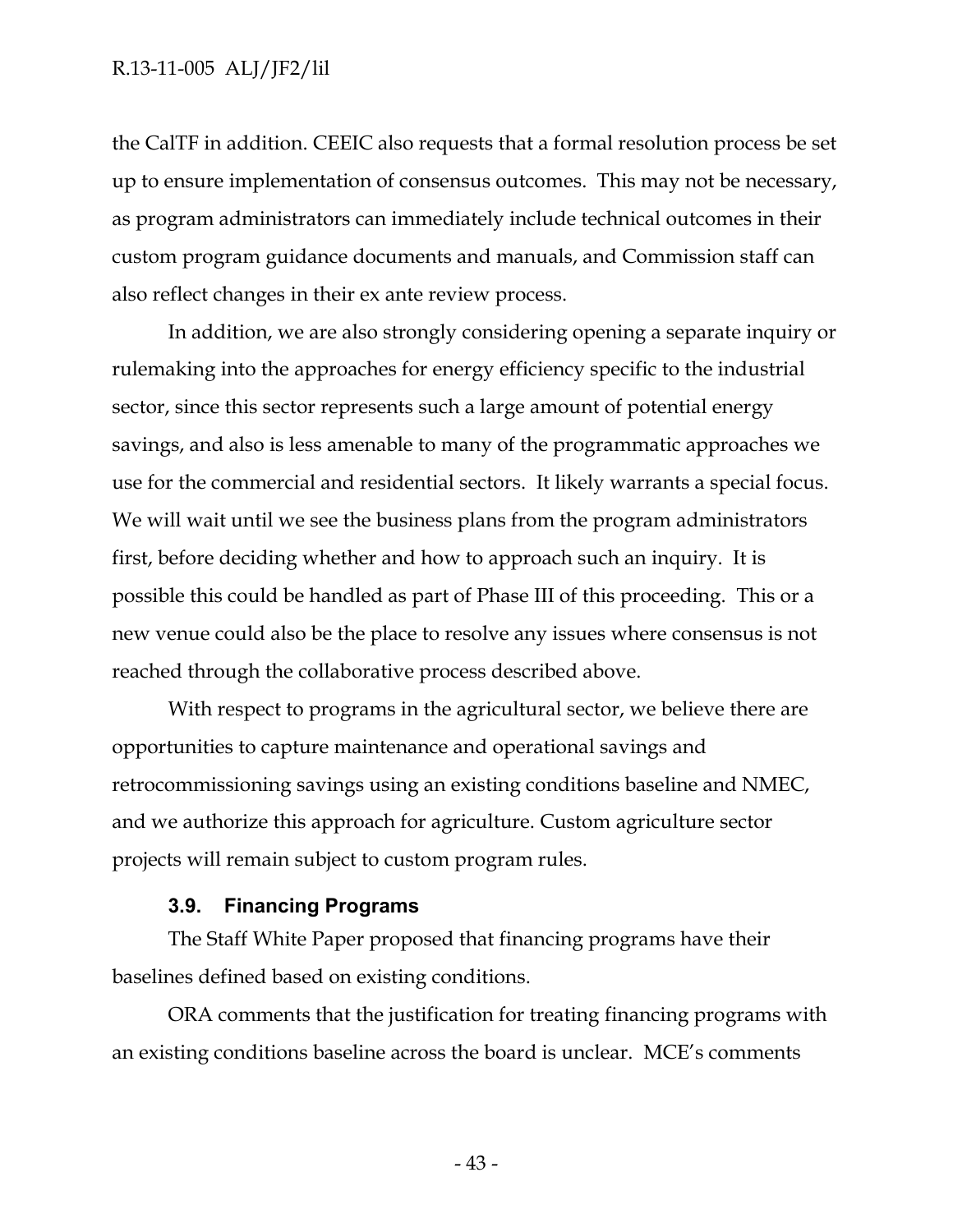agree. ORA instead recommends that financing programs should be treated the same as deemed measures.

PG&E comments that setting separate goals for financing programs is premature.

SDG&E/SoCalGas point out the confusion that will exist if financing programs as a whole are treated differently from their sector or delivery overlays.

We agree with the commenters that treating financing programs as a category that is distinct and different from the underlying program designs, sectors, and measures, will create confusion. While we recognize that financing programs may have very different "risk profiles" from traditional incentive programs (because fewer ratepayer funds are at stake on a per-savings basis and typically EM&V is less rigorous than for some more traditional programs), but at this time we do not believe these differences justify treating financing differently than a rebate or incentive for the same activity. Therefore, we will not develop separate goals for financing programs at this time, and financing activities will have the baseline that is associated with the actual underlying program, sector, or measure activity.

# **3.10. Upstream and Midstream Programs**

 $\overline{a}$ 

The Staff White Paper recommends treating upstream and midstream programs, those that are designed to work with manufacturers, distributors, and retailers,<sup>20</sup> as an exception to the existing conditions baseline default policy. The

<sup>&</sup>lt;sup>20</sup> In response to comments from NCI, we clarify that midstream does not include contractors and installers. We note that the terms "upstream" and "midstream" are often defined and used slightly differently in the industry, depending on context. The Energy Efficiency Policy Manual of the Commission contains a definition that may not be specific enough. The best description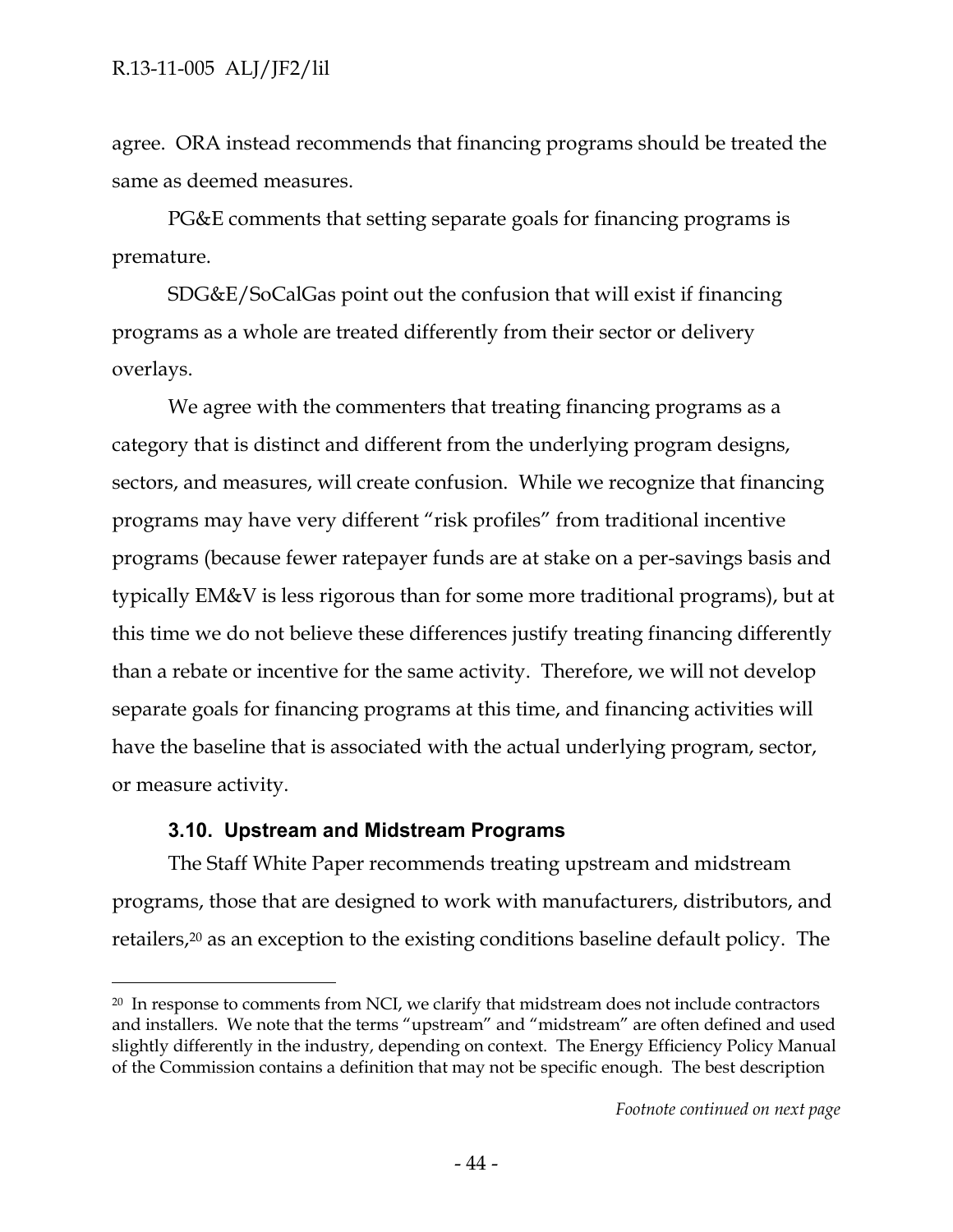$\overline{a}$ 

definitions of these types of interventions are further discussed below in Section 4 on Statewide Programs. Staff recommends a code or standard as the baseline for these upstream and midstream types of programs.

CalUCONS and NAESCO dispute the staff analysis and claim that there is no evidence to support the conclusion that a customer purchasing a new piece of equipment through an upstream or midstream program has already decided to purchase from among equipment that complies with a code or standard.

We agree with the staff analysis on this. Upstream and midstream program interventions are appropriate for a baseline based on the applicable code or standard, mainly because, as staff argues in the White Paper, by the time an individual consumer has decided to make a purchase decision for equipment through one of these programs, they have already decided to replace their old equipment. Therefore, all of the customer's options would already meet the code or standard, to the extent these are applicable.

## **3.11. Behavioral, Retrocommissioning, and Operational Programs**

The White Paper recommends treating behavioral, retrocommissioning, and operational programs with a standard existing conditions baseline, as is clearly the intent of the statute. Staff recommends a few clarifications to the interim rules put into effect in the HOPPs ruling issued December 31, 2015. The main issue in dispute is with respect to the HOPPs ruling's adoption of an one-year expected useful life for these types of measures.

we have found was written by the Southwest Energy Efficiency Partnership located at the following link:

[http://www.swenergy.org/data/sites/1/media/documents/publications/documents/Upstre](http://www.swenergy.org/data/sites/1/media/documents/publications/documents/Upstream_Utility_Incentive_Programs_05-2014.pdf) [am\\_Utility\\_Incentive\\_Programs\\_05-2014.pdf.](http://www.swenergy.org/data/sites/1/media/documents/publications/documents/Upstream_Utility_Incentive_Programs_05-2014.pdf)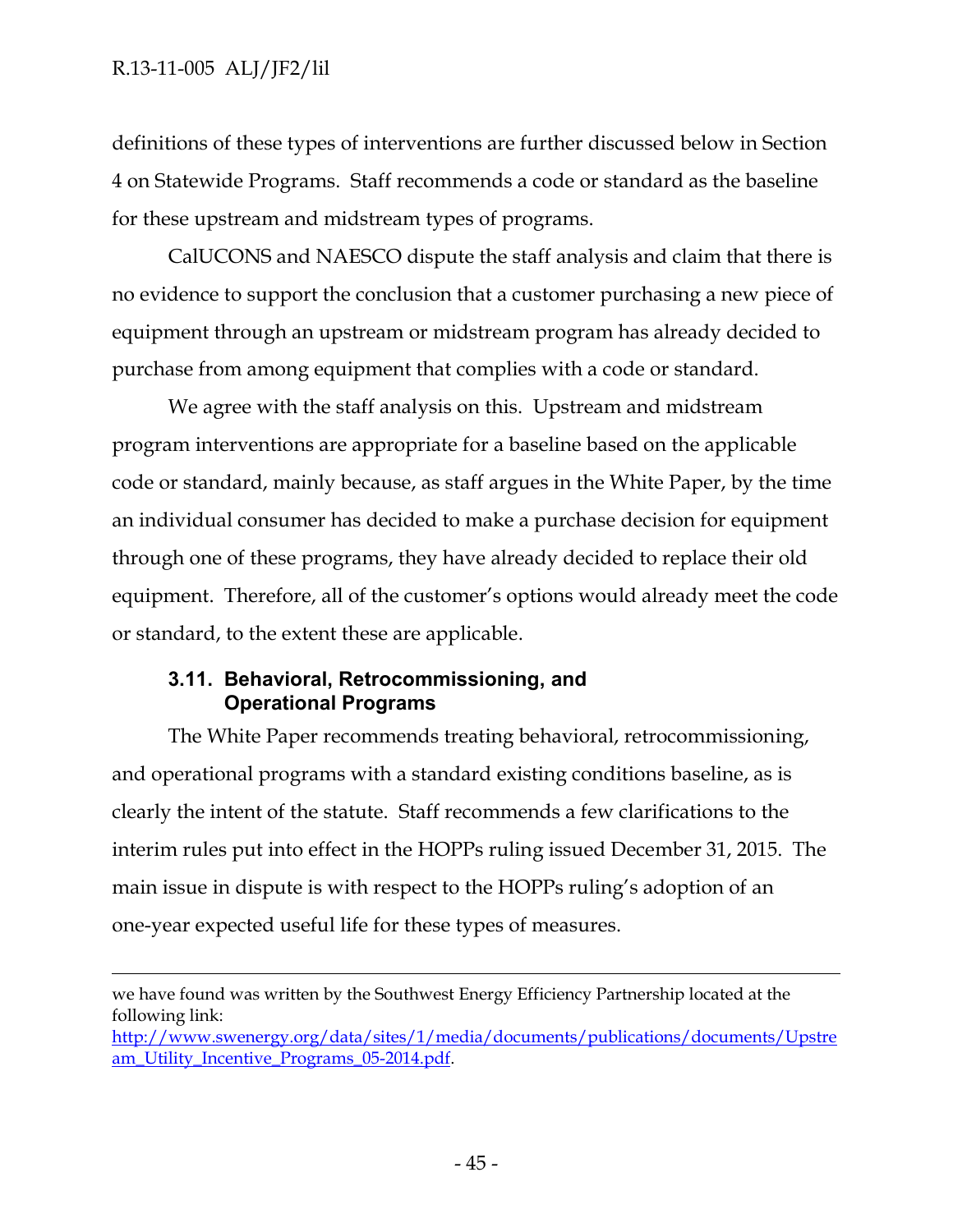To be clear, in response to comments from OPower on the proposed decision, this section applies only to behavioral, retrocommissioning, and operational programs in the non-residential sectors and does not apply to residential behavior programs.

PG&E, SoCalGas, SDG&E, and CEEIC all commented that a one-year expected useful life for these types of measures is too short. All cite studies that show that these measures persist for anywhere from one year to eight years, depending on the exact configuration and design of the program. CEEIC points out that savings claims can be made for two years, so it does not make sense to have an expected useful life of only one.

We agree with staff that it is clear that these are the types of programs that AB 802 was primarily meant to address, with emphasis on multi-year savings. An existing conditions baseline is appropriate for behavioral, retrocommissioning, and operational programs. Ideally, the program designs would also incorporate a NMEC or randomized control trial (RCT) experimental design, so that we can more readily see evidence of the savings produced and begin to build a base of data to support further work in this area.

Based on the evidence cited by the commenters, we agree that a one-year expected useful life is too short and will not encourage further effort to develop these types of programs in the non-residential setting. Because there is a wide variation in evidence to support various expected useful lives, we will still err on the conservative side and allow a two-year life for behavioral programs in non-residential settings, and a three-year life for retrocommissioning and operational programs. This may be revisited as we gain further experience with these types of programs. We invite the program administrators or implementers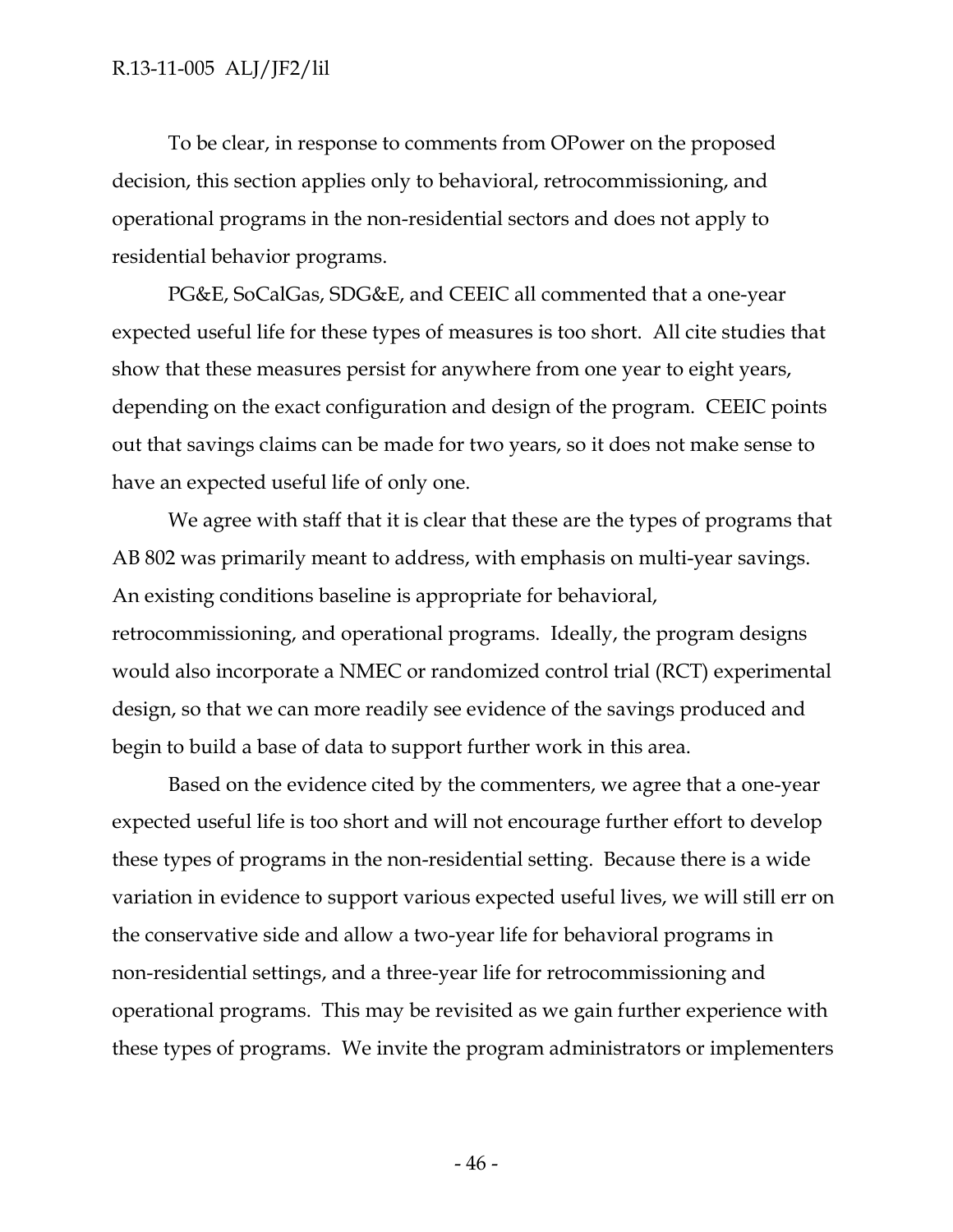to provide us with further evidence in the future if they ask us to lengthen these estimates.

#### **3.12. NMEC and RCT Program Designs**

Another recommendation in the Staff White Paper was to apply an existing conditions baseline as a default in programs utilizing NMEC or RCTs. This is consistent with the HOPPs ruling. NMEC types of programs typically link at least a portion of the incentive payments to the customer or implementer to the energy savings achievement. The HOPPs ruling limited this type of program to ten percent of the portfolio, but staff recommends lifting that restriction going forward. We adopt the staff recommendation.

Similarly, program designs that utilize experimental design or RCTs, where there is a "control" group for comparison purposes, were similarly recommended for existing conditions baseline as the default. No party disputes this recommendation, so we will adopt it.

#### **3.13. Items Deferred to Working Group(s)**

There are two areas we prefer to handle by having Commission staff convene a working group to address baseline treatment details more fully, rather than reach a decision here with insufficient evidence or consensus at this time. The first is with respect to measure-level recommendations for baselines that are differentiated further beyond the program level discussed in this decision.

A number of parties took various issues with a wide variety of the measure-level recommendations in the Staff White Paper. The list of measures and their applications is too lengthy for us to consider individually in the context of this decision. Rather, Commission staff should organize a working group approach to identifying the measure-level treatment for baselines, and if these should vary within sectors or program savings determination categories. Staff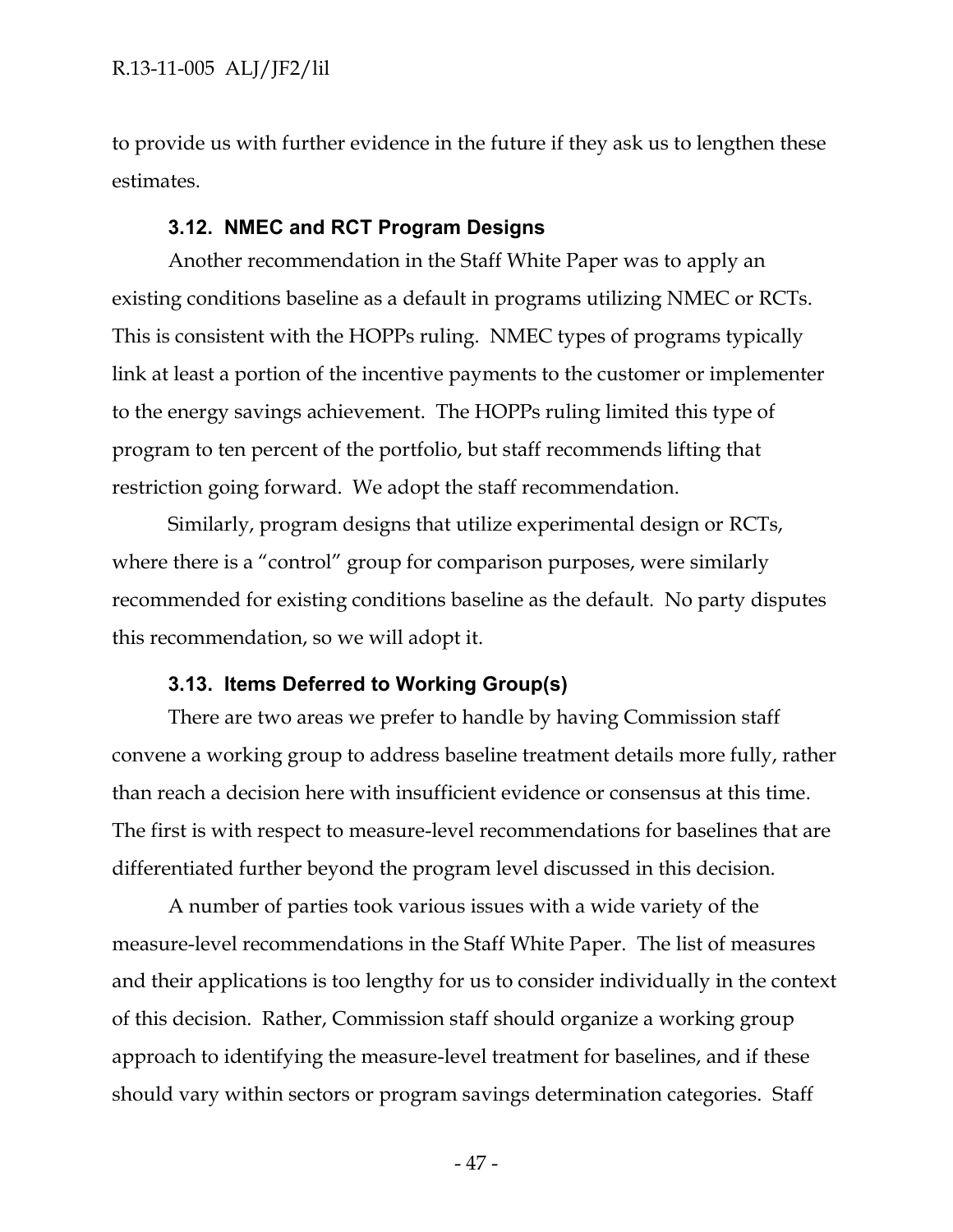should work with parties to develop a consensus set of recommendations, perhaps in the context of the California Technical Forum or another separately-formed working group. The recommendations should be brought back before us in the form of a staff resolution for Commission approval by the end of 2016.

The second deferred issue is with respect to the evidence and documentation required to show that a project or piece of equipment is "repair eligible" or an "accelerated replacement," rather than "normal replacement." The Staff White Paper recommends a dual baseline, with evidence required adhering to a "preponderance of the evidence" standard, but there is no standard definition of what that really means in practice and what will be workable in the context of project level engagement. Similar to the above measure-level recommendations, Commission staff should convene a working group or utilize an existing group, such as the California Technical Forum, to bring back to us a set of more detailed guidelines for documentation required for repair eligible or accelerated replacement treatment for dual baseline treatment for these types of projects. As with the previous issue, we request that staff bring a resolution before the Commission for approval by the end of 2016.

# **3.14. Summary of Baseline Policy**

In its comments, PG&E included a set of tables at both the program- and measure-level, including the original staff recommendations in the White Paper, as well as PG&E's preferred baseline treatments.

We found PG&E's table presentation of the policy very helpful, and have modified the presentation in Table 1 below to include the policies we adopt today. This program-level table will be our policy until further notice. We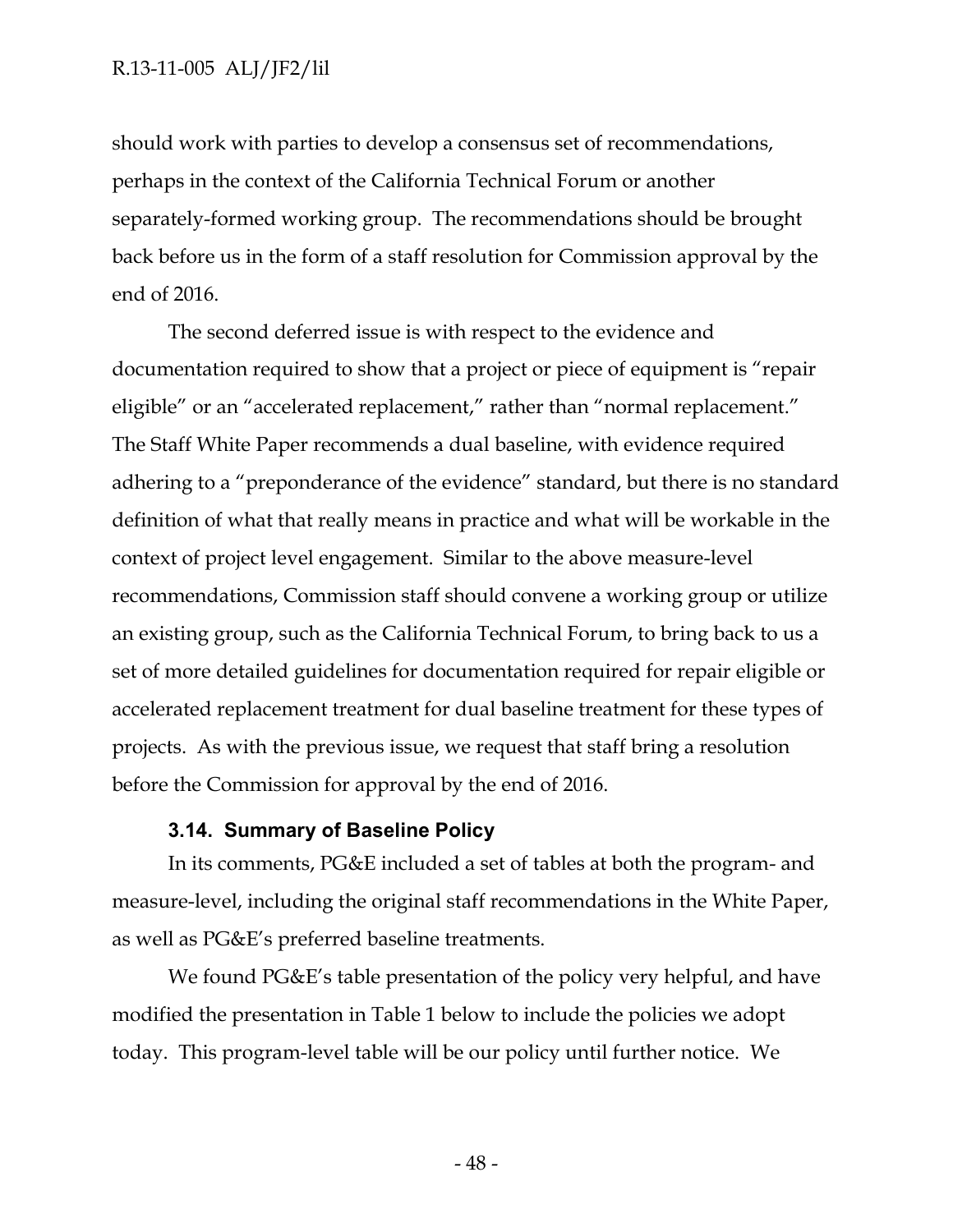request that the working group(s) take on the task of producing the

measure-level table similar to the one presented by PG&E in its comments.

| Alteration<br><b>Type</b>                                                                    | <b>Delivery</b>         | <b>Savings</b><br>Determination | Shell &<br><b>Bldg</b><br>System<br>and Add-<br>On<br>Equipment | Behavioral,<br>Retro-<br>commissioning,<br>and<br>Operational | <b>Normal</b><br>replacemen<br>t | Accelerated<br>replacement<br>and repair<br>eligible |
|----------------------------------------------------------------------------------------------|-------------------------|---------------------------------|-----------------------------------------------------------------|---------------------------------------------------------------|----------------------------------|------------------------------------------------------|
| New<br>construction,<br>expansions,<br>added load                                            | Any                     | Any                             | Code                                                            | N/A                                                           | Code                             | N/A                                                  |
| Existing<br>buildings,                                                                       | Upstream &<br>Midstream | Any                             | Code                                                            | N/A                                                           | Code                             | N/A                                                  |
| including                                                                                    | Downstream              | Calculated                      | Existing                                                        | Existing                                                      | Code                             | Dual                                                 |
| major                                                                                        |                         | Deemed                          | Existing                                                        | Existing                                                      | Code                             | Dual                                                 |
| alterations                                                                                  |                         | <b>NMEC</b>                     | Existing                                                        | Existing                                                      | Existing,<br>Program<br>Design   | Existing                                             |
|                                                                                              |                         | RCT/<br>experimental            | Existing                                                        | Existing                                                      | Existing                         | Existing                                             |
| Non-<br>building<br>projects,<br>including<br>industrial<br>and<br>agricultural<br>processes | Any                     | Any                             | N/A                                                             | Existing                                                      | Standard<br>Practice             | Dual                                                 |

**Table 1. Adopted Default Baseline Policy for All Sectors**

In comments on the proposed decision, SCE represents that this baseline policy will result in approximately 90% of its portfolio still being subject to a code baseline, contrary to the intent of AB 802. We call this out because, as also pointed out by ORA in its reply comments, SCE's statement is false and misleading. By SCE's own claims for ESPI earnings in 2014, at least 20 percent of its deemed claims for that year, excluding codes and standards, already used an existing conditions baseline *before* the provisions for additional use of existing conditions baselines that are added in this decision, and without accounting for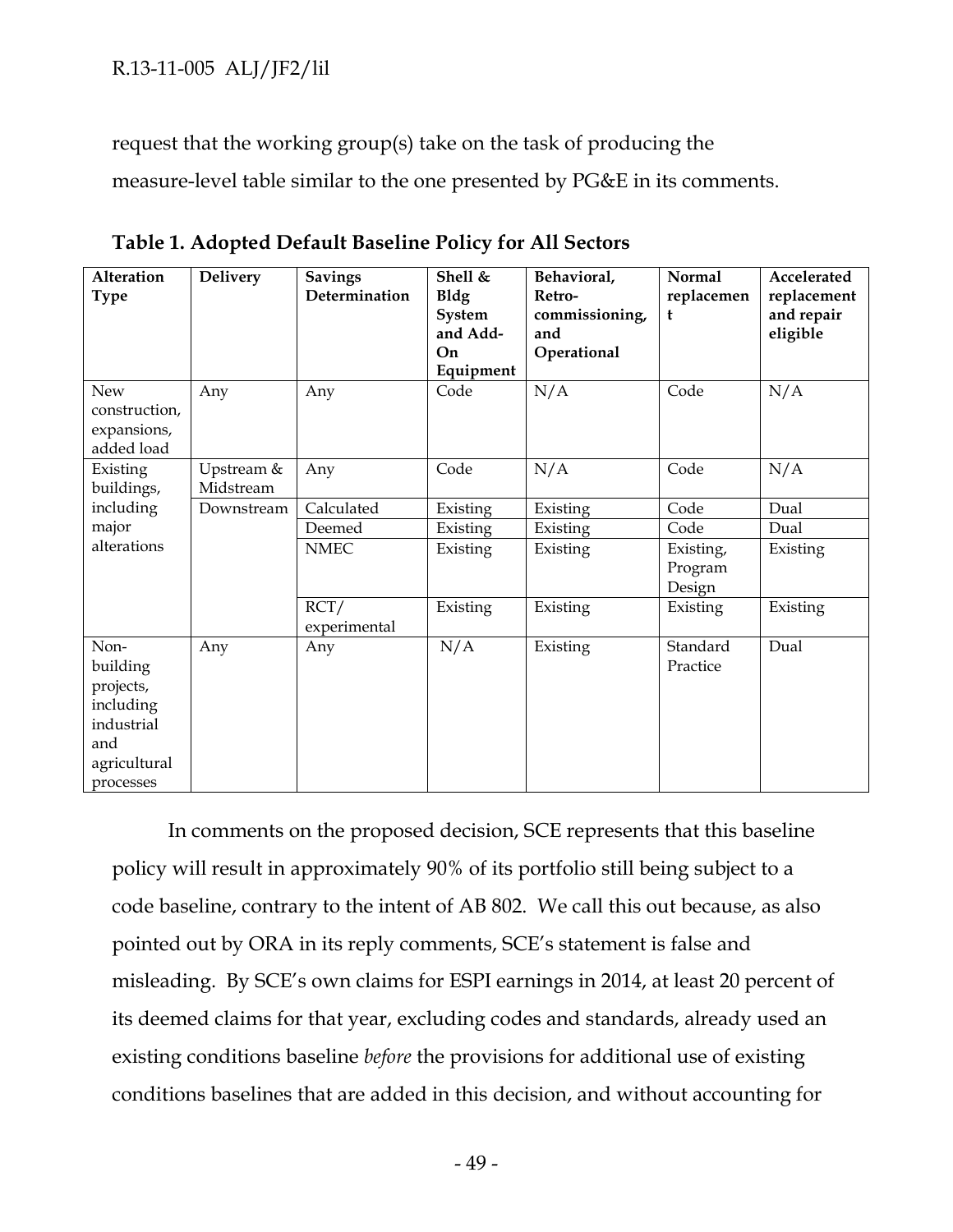early retirement and retrofit add-on custom activities. We would expect future savings claims to exceed this level potentially by a significant margin. SCE's comments, at the very least, lead us to question SCE's grasp of the makeup of its own portfolio. In addition, we remind SCE that it faces the potential for sanctions for misleading the Commission.

We also need to set a date on which the new baseline policy articulated above will go into effect. We propose an effective date of January 1, 2017, assuming the working group(s) can agree quickly on an approach to the deferred issues articulated in section 3.13 above.

In comments on the proposed decision, SCE requests an effective date of January 1, 2018, to give more time for associated changes in the framework to be made, including updates to the Database for Energy Efficiency Resources, the measure-based work described in Section 3.13, and other related modifications. CEEIC, by contrast, applauds the selection of an earlier date, to continue momentum and unlock savings opportunities faster.

We prefer to stick to the earlier date of January 1, 2017 and also note that it is related to the continuation of the HOPPs framework discussed further in Section 8 below.

## **4. Statewide Programs**

On May 24, 2016, an Assigned Commissioner and ALJ Ruling was issued seeking comment on approaches to statewide and third-party programs. The ruling included a proposed definition and approach to statewide programs. This topic was the subject of earlier workshops on March 23 and 24, 2015. The purpose of our emphasis on this type of program was to take advantage of uniform opportunities across the state for customers or market actors whose operations do not vary significantly geographically within California. In part,

- 50 -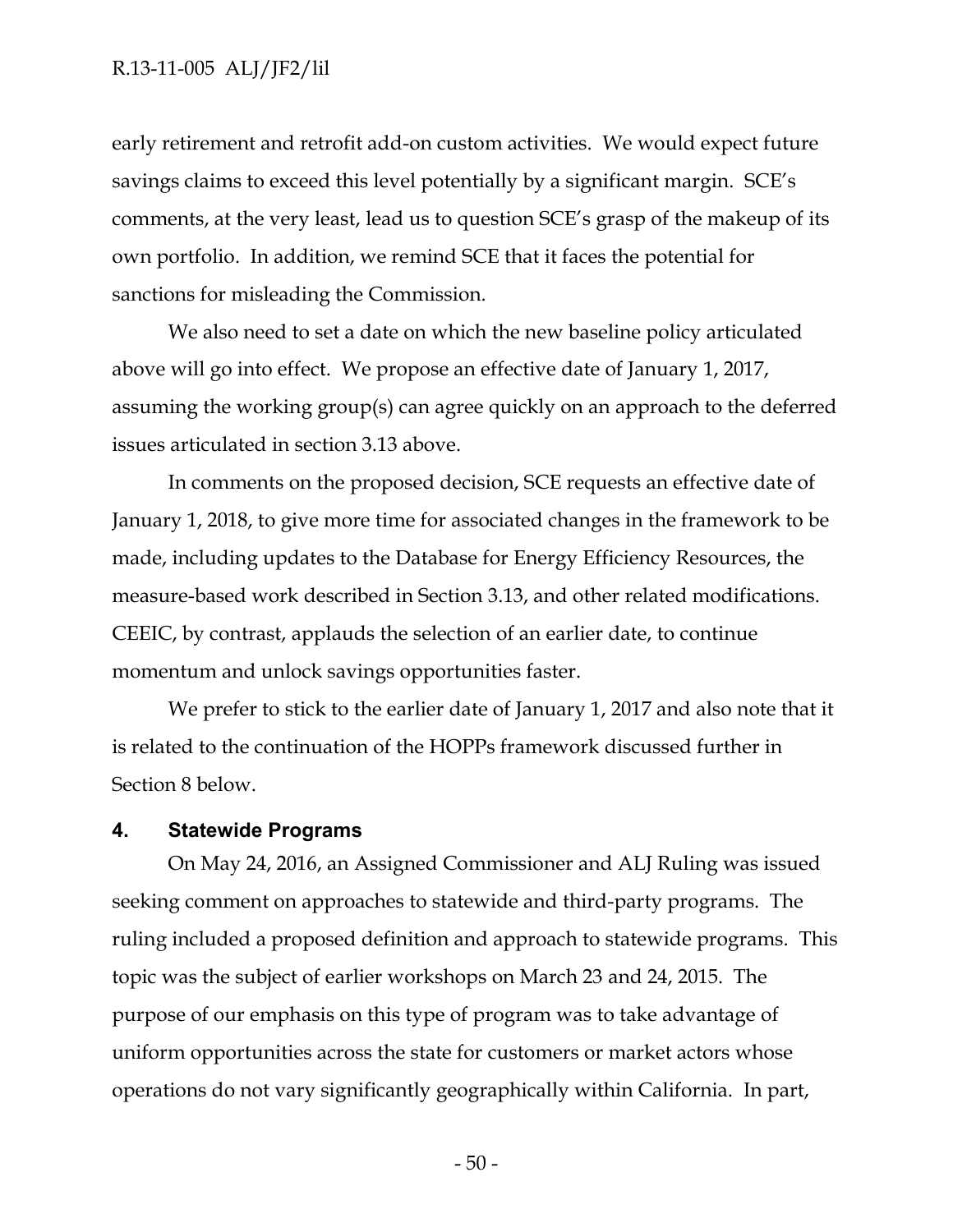we wanted to prioritize easy program access to customers, and in part, lower transaction costs for administrators and implementers. A "statewide" emphasis in the portfolios has been a consistent theme in our oversight of utility energy efficiency programs since at least 2002.

In the Assigned Commissioner and ALJ Ruling, the following definition for "statewide" was proposed for comment:

> Statewide means: A program that is designed to be delivered uniformly throughout the four large Investor-Owned Utility service territories by a single lead program implementer under contract to a single lead program administrator. Local or regional variations in incentive levels or measure eligibility are not generally permissible (except possibly for measures that are weather dependent) and the customer interface/experience should be identical regardless of geographic location. Statewide efforts are generally targeted upstream (at the manufacturer level) or midstream (at the distributor or retailer level), though they may include downstream approaches in some markets. They are also mainly designed to achieve market transformation and/or aimed at delivering new construction and cross-cutting (cross-sector) programs.<sup>21</sup>

# **4.1. Single Statewide Implementer**

 $\overline{a}$ 

One particular aspect of the above definition dominated many of the comments in this area: the requirement for a single statewide implementer for each program designated as statewide.

The majority of commenters including the utilities, TURN, NRDC, CEEIC, Synergy, EBEW SAC, and Ecology Action, objected to the provision in the proposed definition for a single implementer for each statewide program. All of

<sup>21</sup> *See* Ruling of Assigned Commissioner and ALJ Seeking Input on Approaches for Statewide and Third-Party Programs at 3.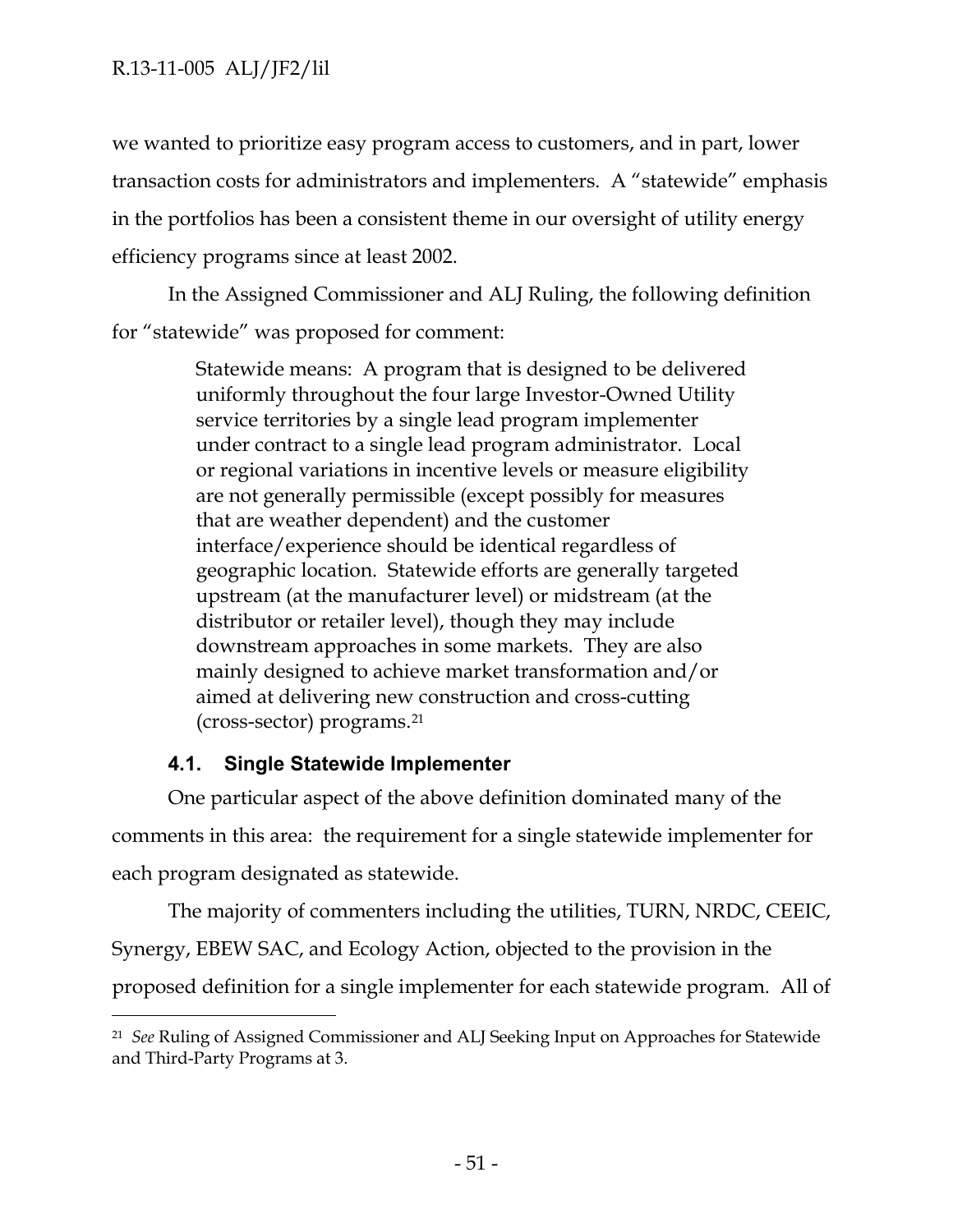these parties argued that the administrator should have the discretion to decide how many implementers make sense for a given program. Often, not all aspects of a program can be delivered by one entity, and it may make sense to consolidate certain functional requirements, such as rebate fulfillment, across multiple programs, which would result in multiple implementers for a single program.

Parties make a persuasive case that all statewide program delivery should not be limited to a single implementer in all cases. We will remove this portion of the definition of statewide programs and retain only the requirement for a single administrator for each program.

# **4.2. Eligibility for and Assignment of Statewide Administrator Roles**

The Ruling on statewide and third-party approaches proposed assigning administrator roles to particular utilities for particular sectoral or programmatic areas, with cost sharing arrangements for the other service areas. Generally, the proposed utility administrator corresponded to the current coordination roles broken down by the utilities.

A number of parties objected to the idea that only utilities could take on the administration role for statewide programs, including ABAG on behalf of BayREN, AMBAG, CSE, and MCE. Several other commenters suggested that the current coordinators are not necessarily the best positioned to take on complete administration statewide. BayREN proposed that the selection process be a competitive one between utilities and non-utility program administrators.

CEEIC points out that all entities that administer programs should be required to work under the same program parameters, including requirements to outsource implementation. All of the utilities' comments seem to agree. CSE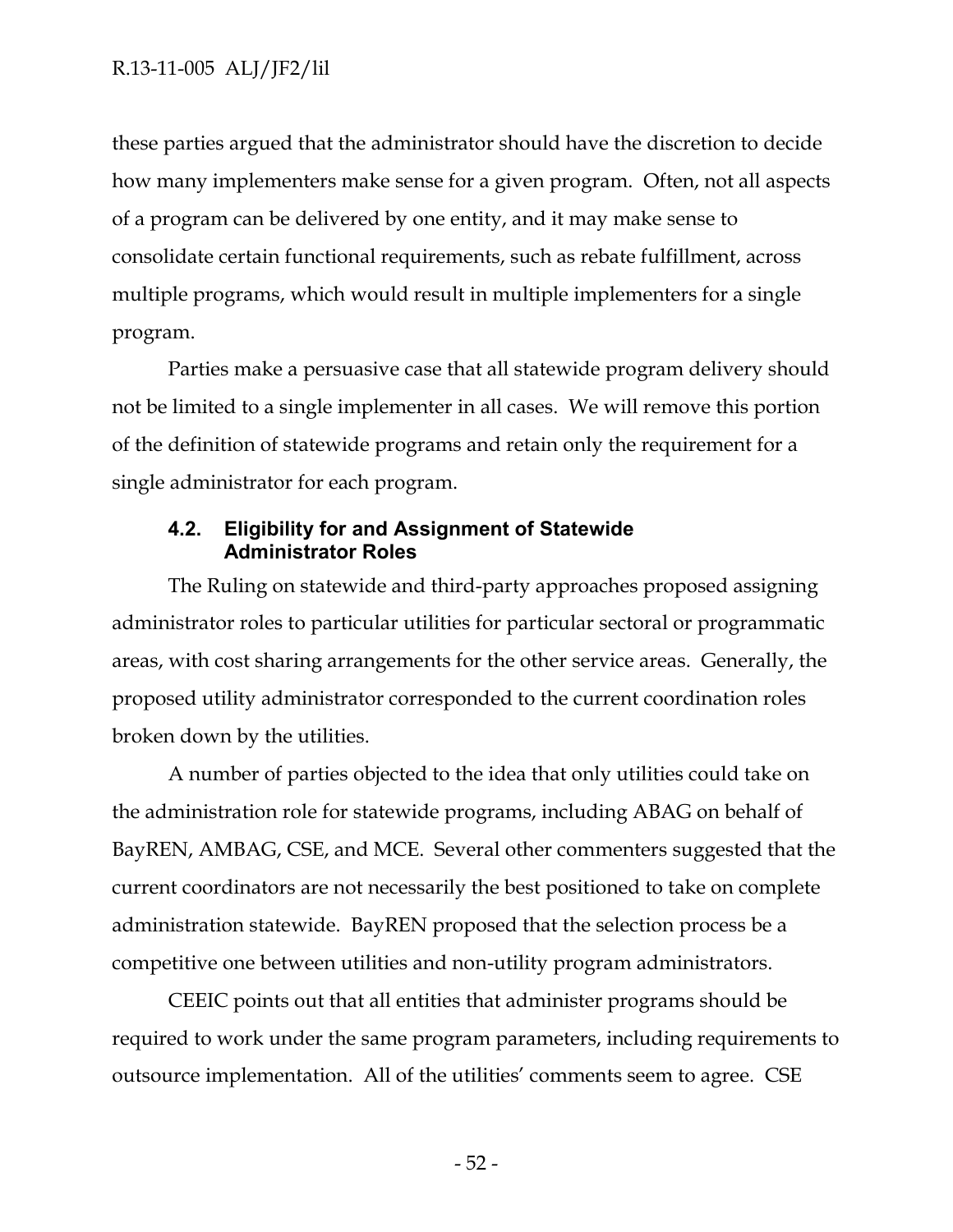argues the opposite, that non-utility administrators should not be subject to the same requirements for third-party bidding, since many of them are already third parties.

A number of parties argue that the statewide programs should be confined, at least for now, to upstream and midstream programs. Some also argue that therefore no non-utility program administrators would be eligible to be administrators, since they do not currently run such programs. TURN also suggests that we should not prejudge who the lead administrators should be for each program at the outset, and that a competitive solicitation process may be appropriate.

A number of parties had particular suggestions for switches to the lead administrators for specific program areas. For example, both the BlueGreen Alliance and IBEW argue that SDG&E is best positioned to administer the lighting-related statewide programs.

For our part, we still believe it is important to have one entity in the role of lead administrator for each of the statewide programs, with consultation with the other administrators of other key aspects of the portfolio. This ensures true uniformity of approach across the four territories. We also agree with the parties that argue that the lead administrator need not necessarily be a utility, though it must be an entity with the capacity to handle larger programs.

Though the idea of conducting a competitive solicitation is appealing in some ways, it also would require creation of another process to conduct such a solicitation and have the Commission make the choice. That could delay the transition that we desire.

Therefore, in this decision we will refrain from assigning the roles to individual utilities or entities. Rather, we will require that for each of the

- 53 -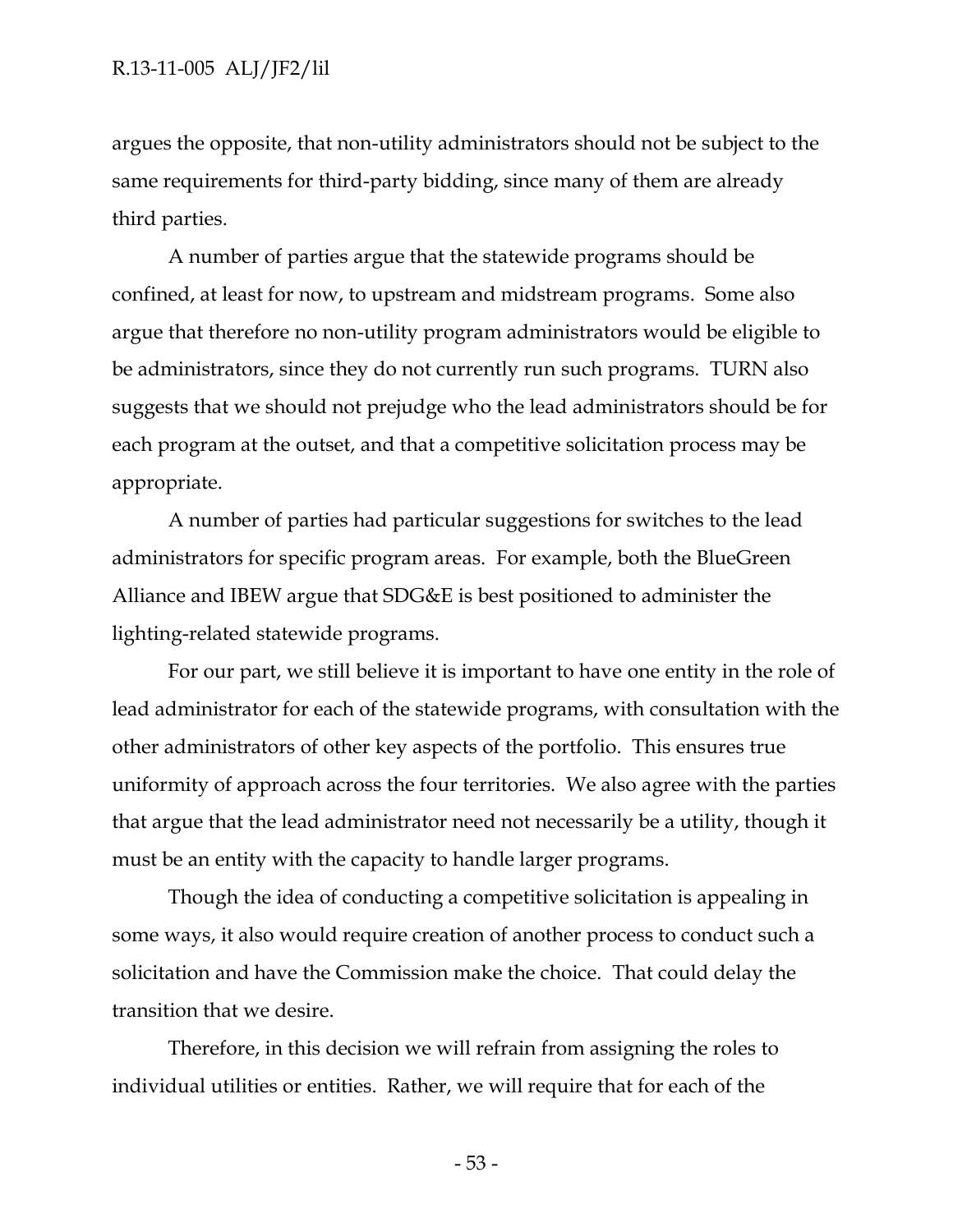designated statewide programs (identified and discussed in further detail in the sections below), that the business plans brought forward by the program administrators designate the single lead administrator for each. This can be worked out in the discussions already occurring as part of the CAEECC process. While this process need not be strictly competitive, our hope is that the natural leads with the capacity to handle the statewide programs will either volunteer or be nominated by their peers, with a consensus approach brought forward to the Commission for our consideration. In response to comments on the proposed decision from PG&E, we clarify that if the CAEECC process cannot reach consensus, the business plans should identify the options considered and bring the proposals forward to the Commission to resolve.

We also clarify, in response to comments on the proposed decision by MCE, that the lead administrator, once determined, for a statewide program or sub-program, will be the final arbiter or decisionmaker with respect to the program. But this does not mean that the other program administrators, particularly the utilities and CCAs whose customers will be contributing funding for the program, do not have an important role. Again, we expect a consultative and collaborative process with the other administrators, either via the CAEECC or via separate sector and/or program-level coordination venues created and hosted by the lead administrators and involving all other relevant administrators. We are deliberately not specifying in this decision the exact form such collaboration should take.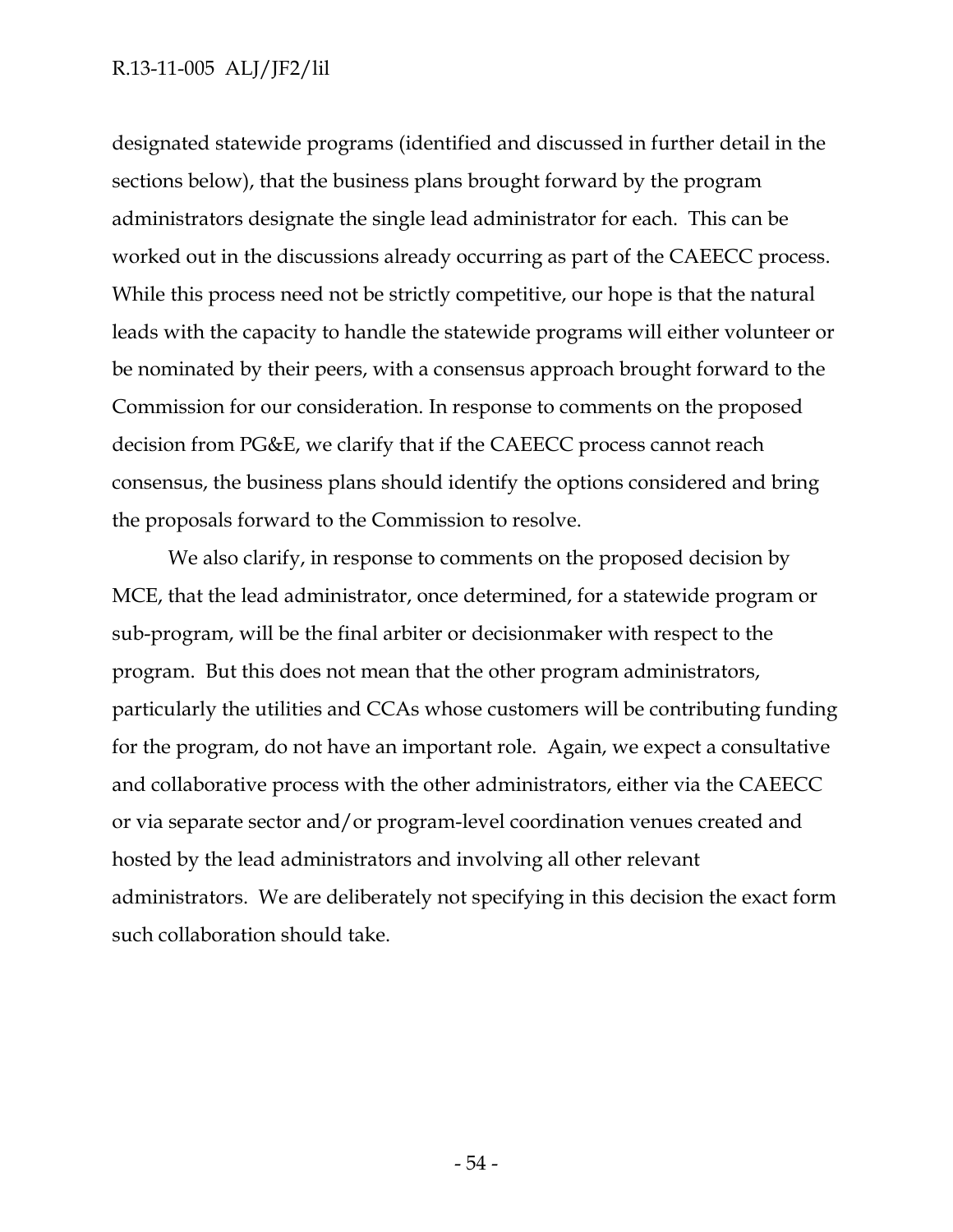# **4.3. Cost Sharing and Cost-Effectiveness Across Utility Service Territories**

The ruling proposed cost sharing for statewide programs among the utilities on an upfront pre-set basis, with a true-up based on customer participation at least every five years.

A number of parties, including most of the utilities, MCE, TURN, and ORA, argued that five years is too long.

Several parties also expressed concern that having one administrator for each statewide program would dilute or damage the cost-effectiveness of the portfolios of other administrators.

We clarify here that the cost-effectiveness would still be evaluated on an upfront budget basis, individually by utility area. Just because one entity is administering a program statewide does not mean that all of the costs and benefits of the program would be transferred to the lead administrator. Costs and benefits would still be separately tested by utility service area, on behalf of ratepayers from whom the funds were collected.

In response to comments on the proposed decision from SDG&E, we also clarify that this same approach applies to goal-crediting for each program administrator. The lead statewide administrator for each area will not be assigned credit for all of the results of the program; rather, the energy savings will be apportioned to all contributing administrators based on actual customer participation. In addition, ESPI earnings will continue to be available to contributing utilities whose ratepayers fund the statewide programs, either through the credited energy savings or a management fee, as applicable.

We also agree with the majority of commenters that five years is too long to wait to true up budgets based on customer program participation. Instead, we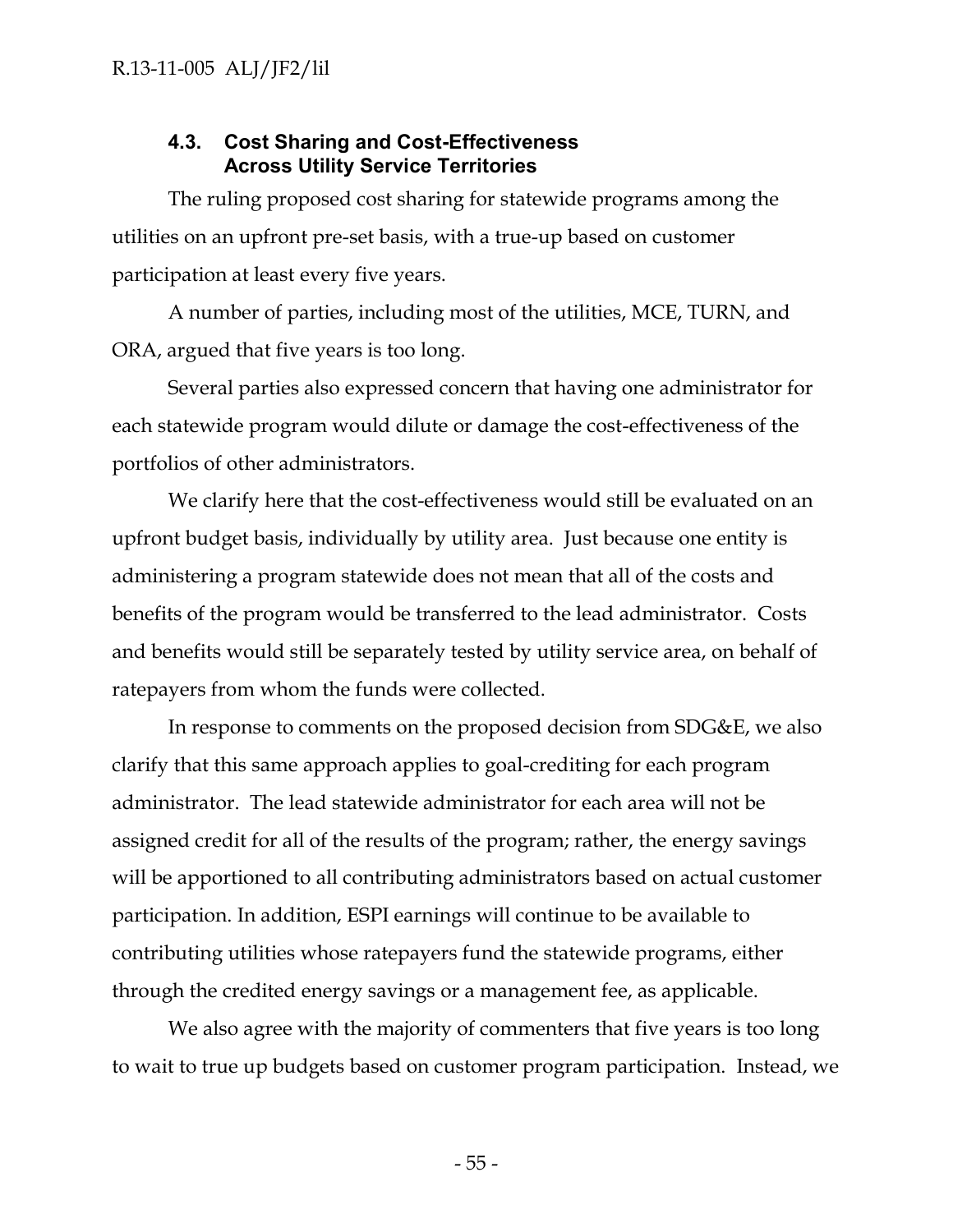will require that the budgets for the statewide programs be trued up annually, so that costs and benefits can also be projected on an annual basis.

In response to comments from ORA on the proposed decision, we decline to require that the budget true-up be backward-looking, instead requiring it only on a prospective basis, in order to avoid unnecessary complication and uncertainty with respect to budgets and costs.

## **4.4. Coordination with Publicly-Owned Utility Programs**

The ruling on statewide approaches also asked parties to weigh in on how to coordinate these statewide programs with the programs of the CEC and/or the publicly-owned utilities, to ensure coordination and programs that can truly touch all areas of California without respect to which utility serves the area.

This is especially important for market transformation type approaches.

No parties disputed the importance of this effort. We include this section here to emphasize the priority we place on these objectives. We are grateful that CMUA weighed in with comments on this question. They point out that they have a long history of coordinating with the large investor-owned utilities on energy efficiency programs, and will continue to do so where it makes sense.

They also point out that publicly-owned utilities (POUs) are diverse in size and geography, and sometimes a statewide approach is not the right one. We affirm that nothing we are suggesting in the ruling or in this decision is meant to infringe on the discretion of the POUs to tailor programs to their particular communities. We do, however, encourage as much coordination and similarity as possible, particularly in market transformation approaches and program areas such as upstream and midstream programs where customers and participants are less likely to vary across territory.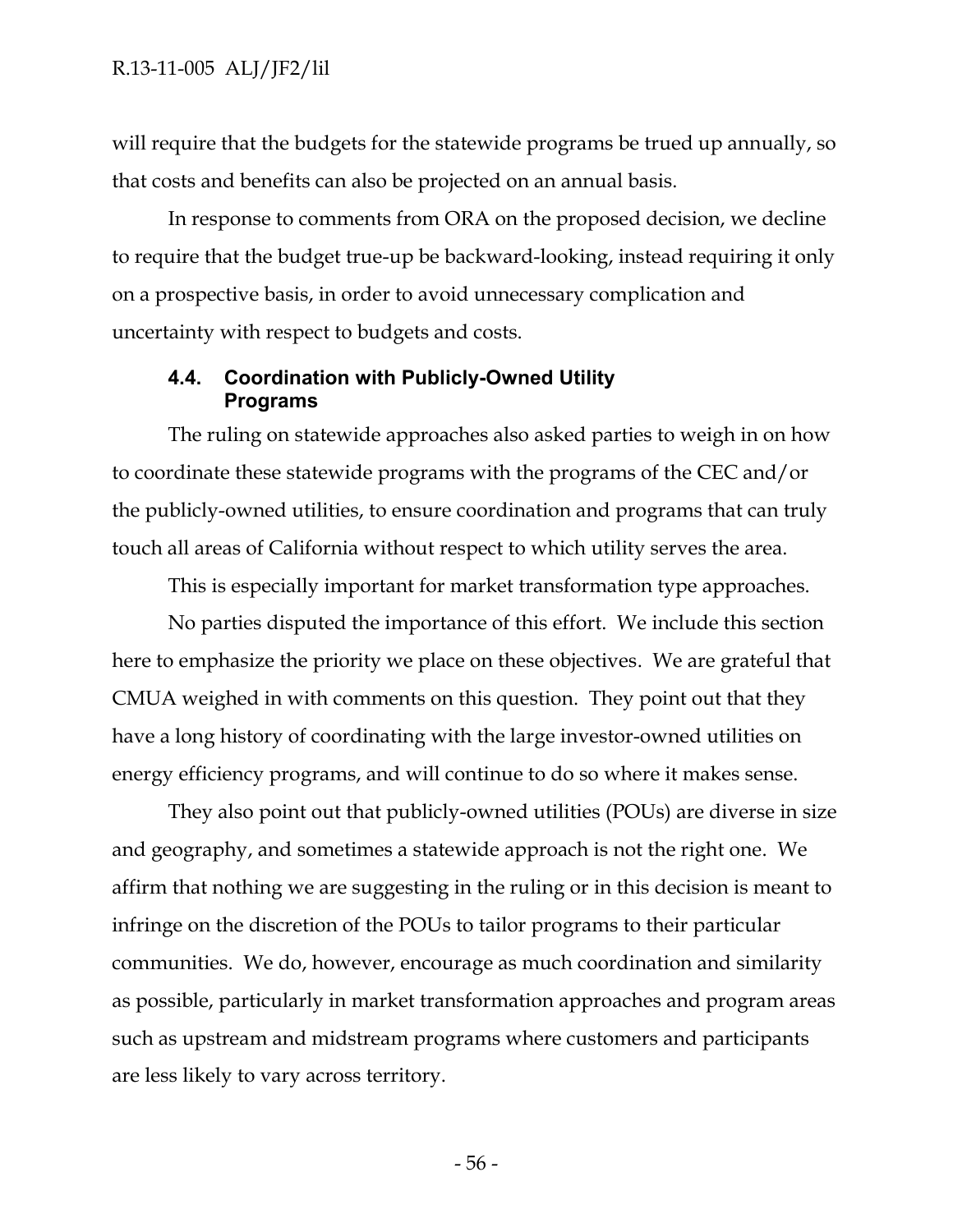We also agree with CMUA that other cross-cutting areas, such as waterenergy nexus and drought issues, provide opportunities for consistent messaging and program coordination across multiple entities running programs designed to encourage consumers to adopt efficient technologies.

In response to comments from SoCalGas and CMUA on the proposed decision, we also clarify that nothing in the requirements of this decision is intended to cancel existing successful efforts. For example, the partnerships cited in CMUA's reply comments between SoCalGas and the Los Angeles Department of Water and Power all appear to be examples of local partnerships that would not be implicated by the statewide requirements in this decision. Utility partnerships with publicly owned utilities, almost by definition, would seem to be local strategies not appropriate for statewide administration. We caution the utility administrators, in general, against over-generalizing the requirements contained herein to create market disruption with the purpose of building wider opposition to the Commission's directives on these points.

# **4.5. Upstream and Midstream Programs and Market Transformation Approaches**

Also in the proposed definition of statewide programs, the ruling suggested that the statewide designation is most appropriate for upstream and midstream programs (those targeted at manufacturers, distributors, and retailers, respectively), and less so for downstream programs with direct customer interface.

In addition, the ruling definition emphasized a market transformation type of focus for most statewide efforts.

The vast majority of parties agreed that statewide programs should be upstream or midstream, and many agreed they should be focused on market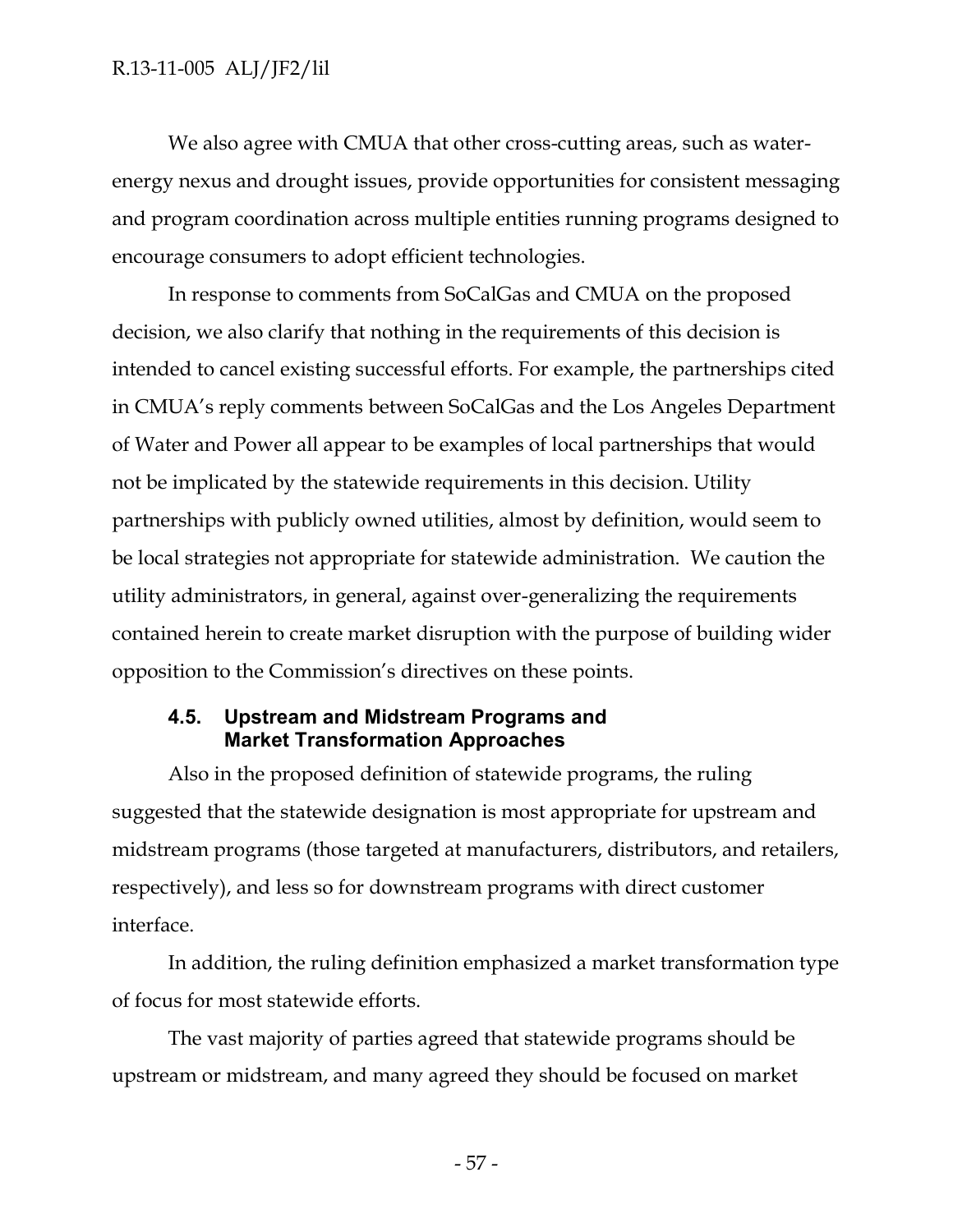$\overline{a}$ 

transformation. Many parties also argued that the statewide definition should be limited to these types of programs.

There appears to be consensus, and we concur, that all of the upstream and midstream programs currently in the portfolio should be considered statewide and therefore subject to the changes we make in this decision to require one statewide lead administrator for each of these programs. All of the upstream and midstream programs must, in the business plan submittals, include a proposed lead administrator and a plan for delivery on a statewide basis.

In response to comments on the proposed decision from several of the utilities, we acknowledge that there is not a widely used uniform definition of upstream and midstream in the efficiency industry. The best description we have found is one used by the Southwest Energy Efficiency Partnership,<sup>22</sup> which explicitly acknowledges that, in particular, the term "midstream" is not defined consistently in the industry.

In response to comments on the proposed decision from NCI, we clarify that under our definition of midstream herein for purposes of the statewide requirements, we do not intend to include installers and contractors. This may be different from a midstream definition used for other purposes in the portfolio or in the industry in general.

In response to specific comments from SoCalGas, we also clarify that we consider point-of-sale rebates offered through retailers to still be counted as midstream interventions, because the partnership is with the retailer, even though the rebate goes to the end-use customer at the point of sale. The

<sup>22</sup> [http://www.swenergy.org/data/sites/1/media/documents/publications/documents/](http://www.swenergy.org/data/sites/1/media/documents/publications/documents/Upstream_Utility_Incentive_Programs_05-2014.pdf) [Upstream\\_Utility\\_Incentive\\_Programs\\_05-2014.pdf.](http://www.swenergy.org/data/sites/1/media/documents/publications/documents/Upstream_Utility_Incentive_Programs_05-2014.pdf)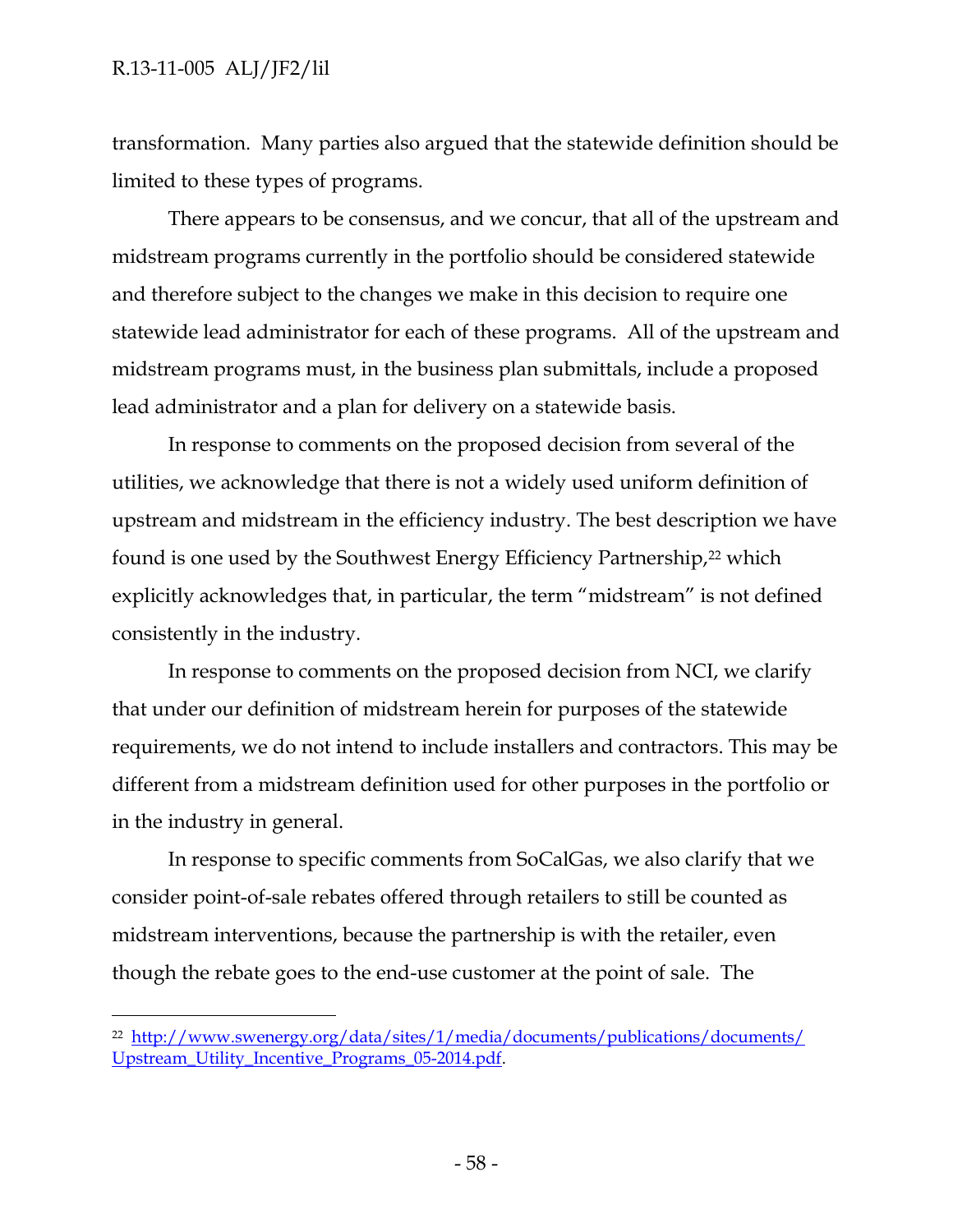statewide concept here in general is intended to apply to the program partners with whom the program administrators are working directly; all strategies will eventually touch or involve end-use customers in order to produce actual savings, but that does not make all of these programs downstream interventions. The important distinction for purposes of the statewide requirements is about the entity with whom the program administrator is partnering in the program or intervention strategy.

We also do not agree, necessarily, that the statewide designation must be limited to those upstream and midstream types of programs. While it is true that many downstream programs must vary due to the diversity of customers and end uses, it is not clear that that necessarily means that all program designs and approaches downstream must be different. For example, even in the industrial sector, where custom projects vary perhaps the most among any sector because of the diversity of processes involved, it could still be desirable to have a consistent set of program rules, documentation requirements, savings measurement requirements, etc. regardless of the area of the state in which the program is operating.

#### **4.6. Downstream Programs**

As discussed above, while we are convinced of the importance of a uniform statewide approach for upstream and midstream programs, including those focused on market transformation objectives, we think it is important to test out whether the statewide approach can be applied to some downstream program approaches as well.

PG&E, in its comments, suggested piloting the statewide approach in general. We do not believe it is necessarily to pilot the statewide approach for upstream and midstream programs. However, we will apply this logic to the

- 59 -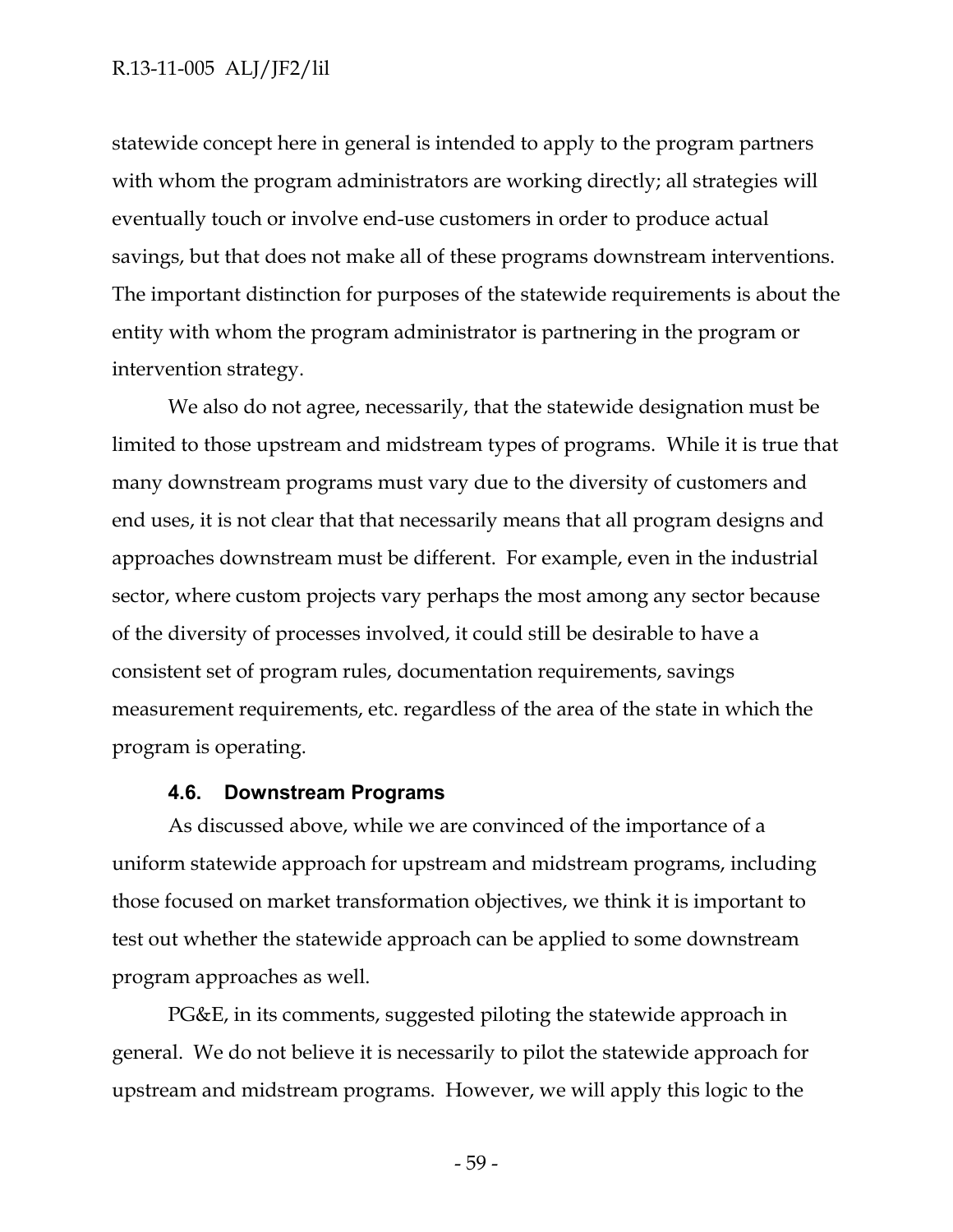downstream programs and select a few to be piloted as statewide, as discussed further below.

#### **4.7. Local Government Programs**

Several parties, including LGSEC, AMBAG, the Sierra Business Council, and others, expressed concern that the statewide approach and rules not be applied to local government partnership (LGP) programs. Nothing in the original ruling was designed to apply the statewide requirements to LGPs. LGPs would appear to be the essence of a local program, not appropriate for statewide application.

However, LGSEC's comments introduce an interesting twist, asking that the Commission designate a statewide implementer for all of the LGPs of all of the utilities, to ensure consistency in treatment across territories. This is analogous to the discussion above about downstream programs, where although there are specific local program details that may vary, overall LGSEC suggests that the program rules and designs need not necessarily vary across LGPs. They point out that there is inconsistency today among utilities for how LGPs are treated, with some included as resource programs (where savings delivered are counted towards goals) and others designated as non-resource programs.

We are interested in LGSEC's proposal, and suggest that it be discussed among the program administrators at the CAEECC to see if consensus can be reached. While we are open to the idea, we ask that it be presented in a business plan proposal for our consideration if there is consensus to do so. We will not order it in this decision because it is premature, until we see the details of how such a proposal might be implemented.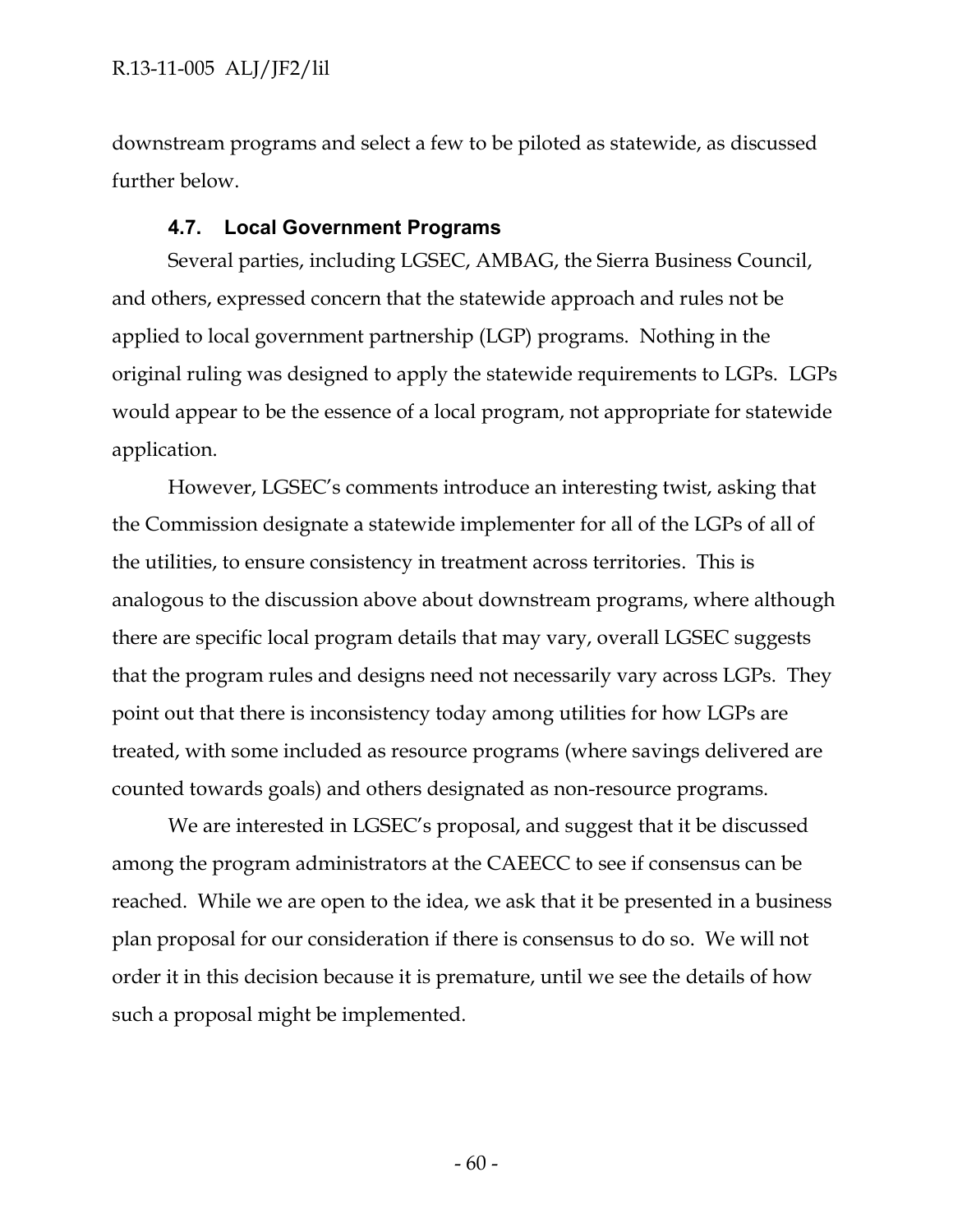#### **4.8. Pay for Performance**

The ruling on statewide programs also suggested that the statewide programs, in addition to being implemented by third parties, as much as possible, should also be structured on a pay-for-performance contract type basis.

Many parties argued that this is not necessarily the best place to introduce elements of pay-for-performance contracts that are suggested in SB 350. Many argued this is more appropriate for programs where either the risk can be shifted onto some of the program implementers more readily and/or the program's savings can be metered or measured more directly. Not all of the statewide programs, especially upstream and midstream ones, have these characteristics.

Therefore, we will not order that all statewide programs be implemented on a pay-for-performance basis, but we encourage the administrators to utilize this contractual option as much as possible, when it makes sense to do so.

We also note that pay-for-performance approaches are perhaps more broadly appropriate for the third-party programs approach discussed in Section 5 below.

#### **4.9. Summary of Statewide Requirements**

This section summarizes the modifications to our required statewide approach from the ruling's proposals, based on the discussion above.

#### **4.9.1. Adopted Definition**

Statewide means: A program or subprogram that is designed to be delivered uniformly throughout the four large Investor-Owned Utility service territories. Each statewide program or subprogram should be consistent across territories and overseen by a single lead program administrator. One or more statewide implementers, under contract to the lead administrator, should propose the design and deliver the program or subprogram in coordination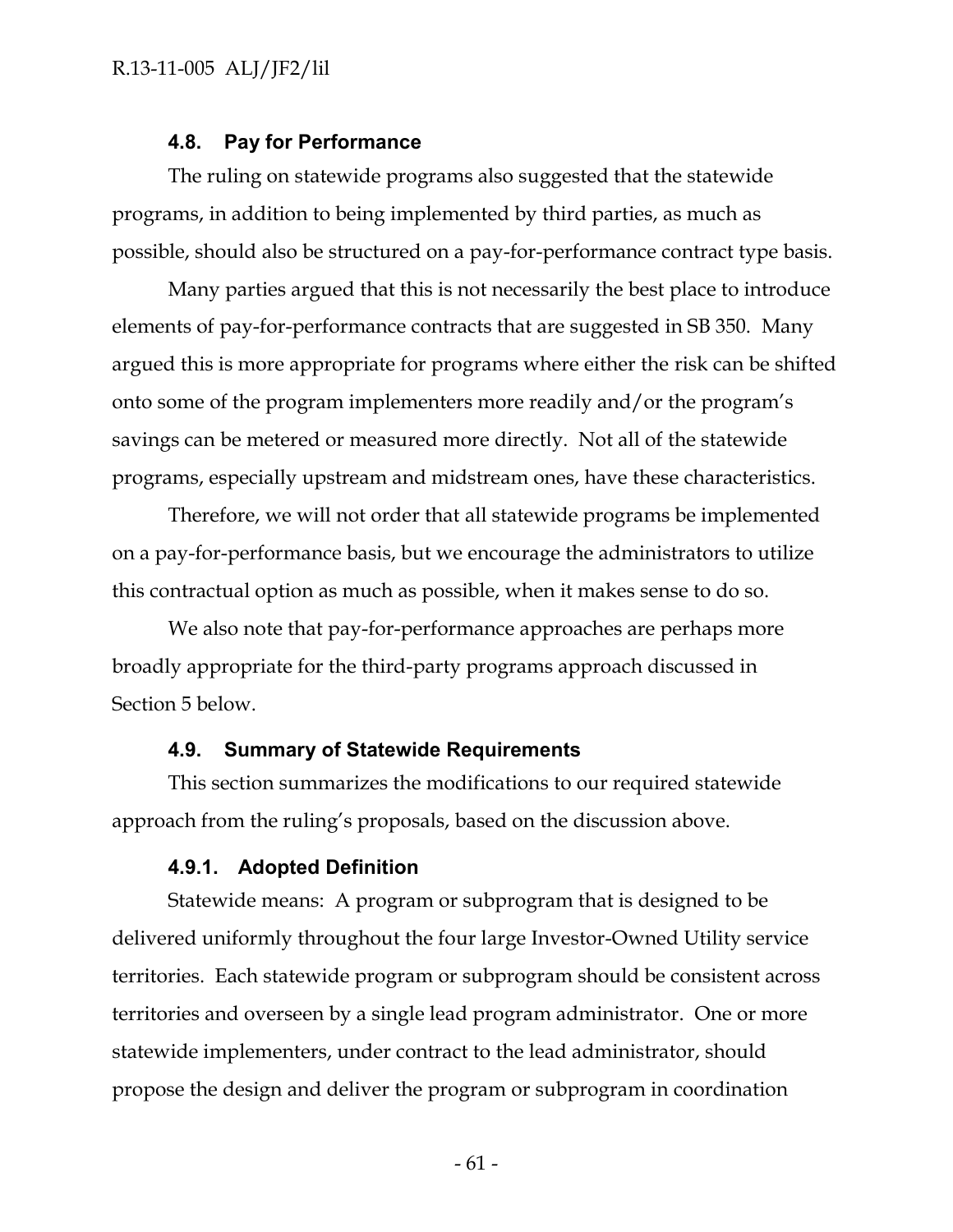with the lead program administrator. Local or regional variations in incentive levels, measure eligibility, or program interface are not generally permissible (except for measures that are weather dependent or when the program administrator has provided evidence that the default statewide customer interface is not successful in a particular location). Upstream (at the manufacturer level) and midstream (at the distributor or retailer level, but not contractor or installer) interventions are required to be delivered statewide. Some, but not all, downstream (at the customer level, or via contractors or installers) approaches are also appropriate for statewide administration. Statewide programs are also designed to achieve market transformation.

# **4.9.2. Subprograms Required to be Administered Statewide**

As discussed above, we will require all of the upstream and midstream program delivery types to be administered according to the statewide definition adopted in this decision. These subprograms include, but are not necessarily limited to:

# Residential

- Plug Load and Appliances Midstream
- Residential Heating Ventilation and Air Conditioning (HVAC) - Upstream/Midstream
- Residential New Construction

# Commercial

- Commercial HVAC upstream and midstream
- Savings by Design

# Lighting (even if moved to sectoral program area)

- Primary Lighting
- Lighting Innovation
- Lighting Market Transformation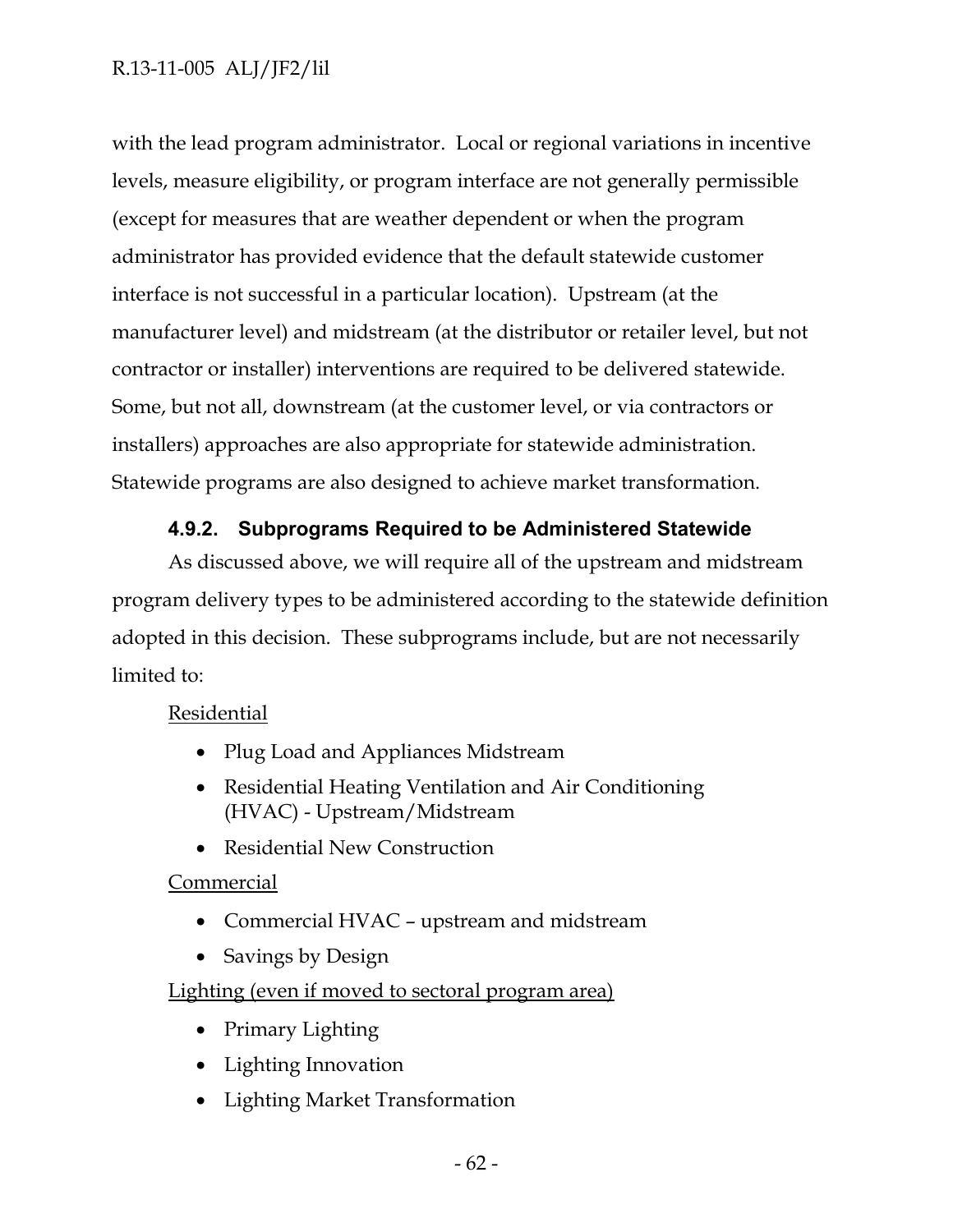**Financing** 

• New Finance Offerings

Codes and Standards

- Building Codes Advocacy
- Appliance Standards Advocacy

# Emerging Technologies<sup>23</sup>

- Technology Development Support
- Technology Assessments
- Technology Introduction Support

# Workforce, Education, and Training Programs<sup>24</sup>

• Connections

Government Partnerships

- California Community Colleges
- UC/CSU

 $\overline{a}$ 

- State of California
- Department of Corrections and Rehabilitation

<sup>&</sup>lt;sup>23</sup> We note that all of the utilities, and some additional parties, in comments, objected strongly to the inclusion of emerging technologies as a statewide program. We decline to modify this requirement. While it is true, as the parties argue, that individual emerging technologies projects will continue to occur at specific local host sites, the framework and overall strategy for emerging technologies can and should be statewide. This is analogous to the Electric Program Investment Charge, coordinated by the CEC, where there is coordination with publicly-owned utilities as well, to ensure all high priority areas are addressed and there is no duplication of effort across utility service areas.

<sup>&</sup>lt;sup>24</sup> In comments on the proposed decision, the BlueGreen Alliance argues that by failing to emphasize the need for quality installation in energy efficiency programs by a trained workforce, this decision contradicts prior guidance in these areas by the Long Term Energy Efficiency Strategic Plan and D.12-11-015. We clarify that nothing in this decision modifies any of those prior directives, and the Commission still expects the business plans and program designs to address the issue of ensuring and continuously improving workforce and installation quality for energy efficiency measures.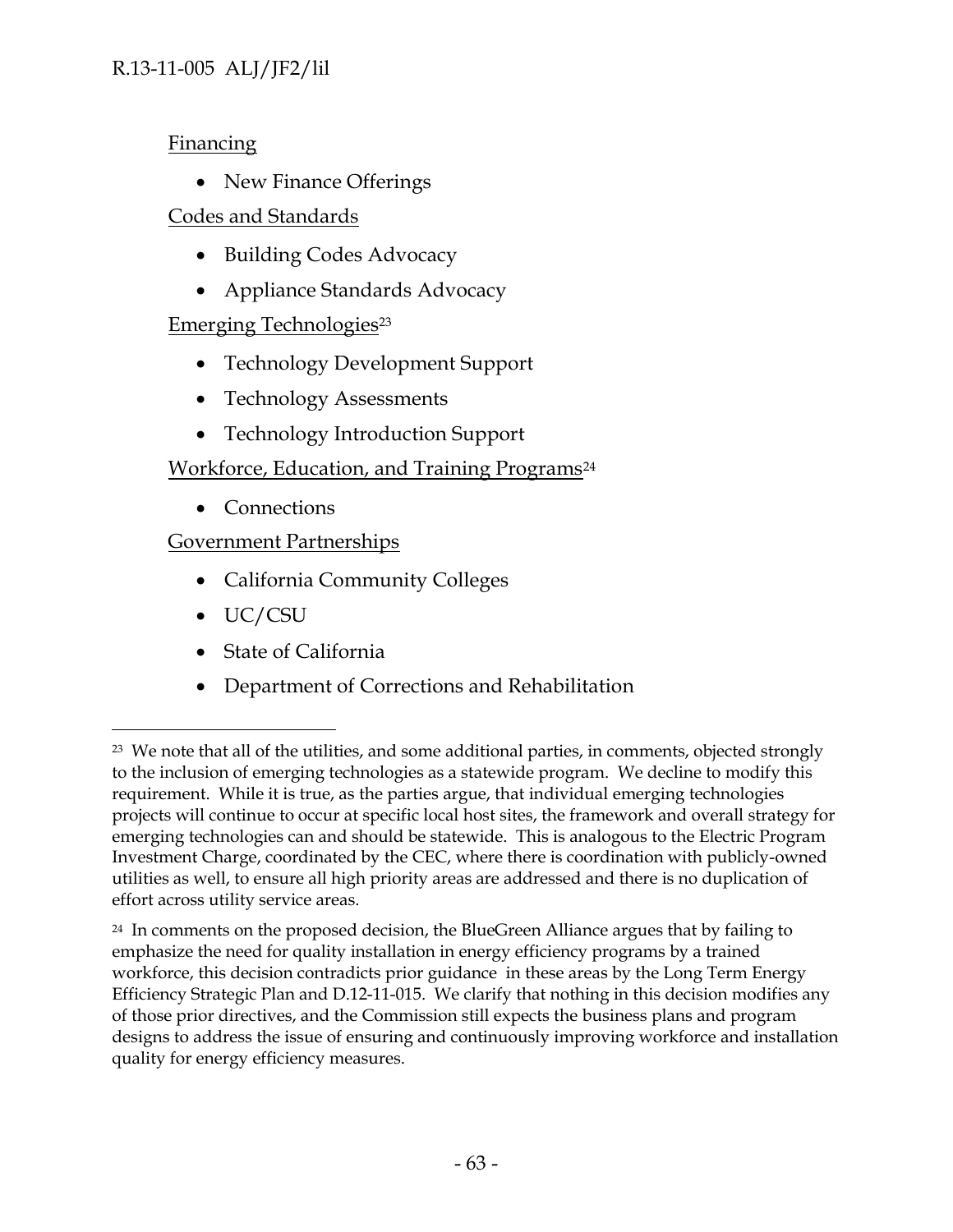# Marketing, Education, and Outreach

• Energy Upgrade California campaign<sup>25</sup>

The program administrators shall present, in their business plans, their approach for each of the above programs or subprograms to be delivered (at a minimum, along with any others they deem appropriate) and the proposed assignment of statewide lead administrator for each. This also means that the business plans shall be presented in one of two ways: 1) the lead program administrator could present a business plan for the statewide programs and/or subprograms in which it will be the lead administrator, on behalf of all of the administrators, or 2) all program administrators could present identical business plans developed collaboratively for each statewide program or subprogram.

In response to comments on the proposed decision from PG&E, we will require that the business plans identify the specific metrics by which progress towards objectives may be assessed, and a schedule for reviewing results against performance indicators on a regular recurring basis. Further, the lead program administrator should propose specific recommendations for program

 $\overline{a}$ <sup>25</sup> We note that, as pointed out by CSE in comments on the proposed decision, the content and budget of the statewide marketing, education, and outreach program is being handled in a separate proceeding, Application A.12-08-007, and the ongoing process for this program is governed by D.16-03-029, among other previous decisions. Nothing in this decision is intended to modify those decisions or the ongoing process in the separate proceeding. This program is included in this list only for the purpose of pointing out the continuing need to coordinate the marketing, education, and outreach efforts with the other energy efficiency programs being delivered as part of the energy efficiency portfolio. A separate budget and business plan for the statewide marketing, education and outreach program is not required as a result of this decision. Statewide marketing, education, and outreach work, to be coordinated with other demand-side program efforts, will continue to be handled separately in A.12-08-007 or a successor proceeding.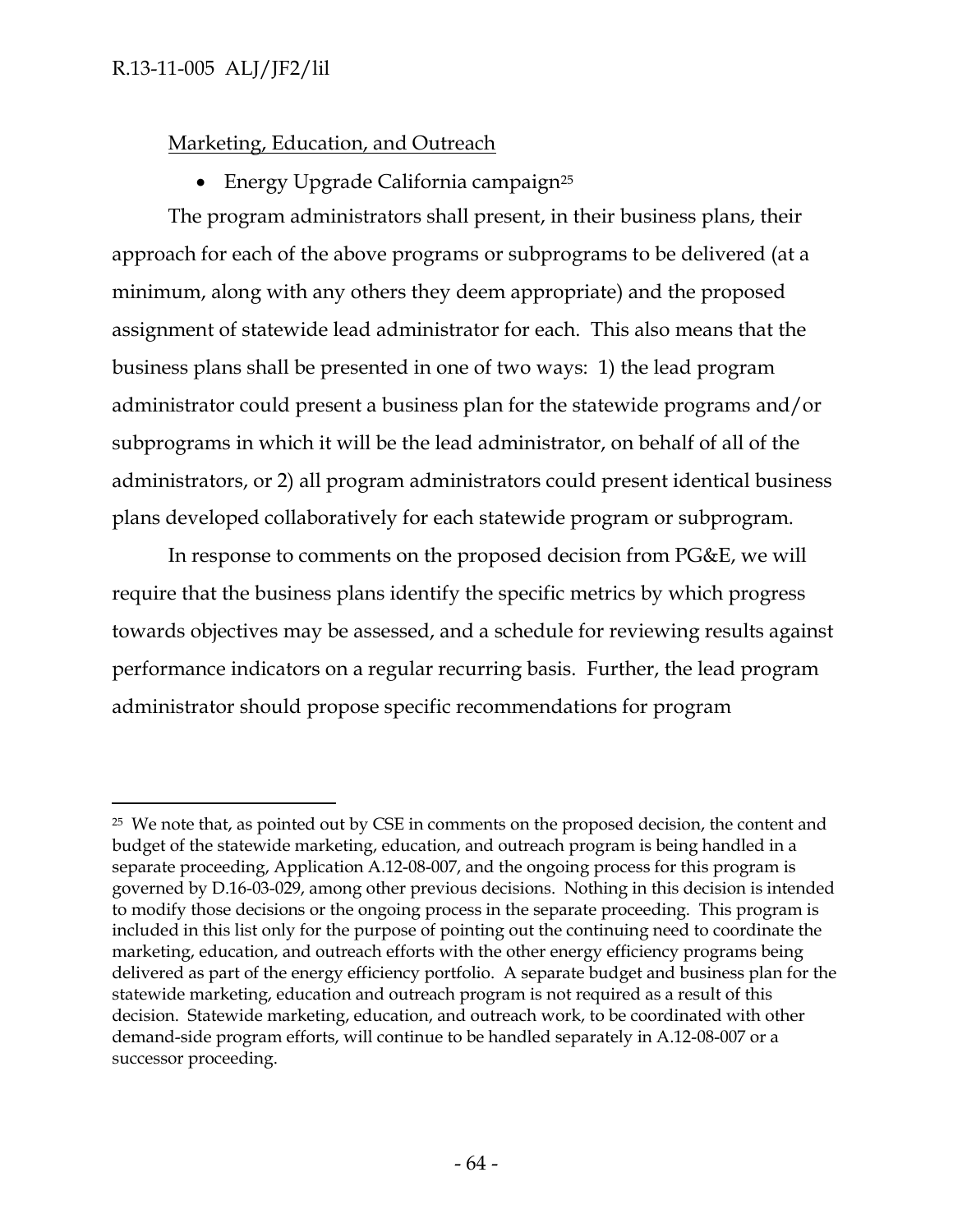modifications when objectives and results diverge, after seeking input from CAEECC.

A quick staff estimate suggests that the programs specifically listed above would compromise approximately 30 percent of current (2016) portfolio expenditures, though we recognize this may change in the future with the business plan filings and proposed changes therein. We would not expect a dramatic change, however. In order to ensure there is no dramatic shift, we will require that at least 25 percent of the program administrators' budgets in the business plans be devoted to statewide programs or subprograms.

In addition, we require the program administrators to pilot the statewide approach with at least four separate programs that are currently considered downstream but which have some statewide elements. Candidate programs would appear to be:

- Energy Upgrade California Home Upgrade program
- Commercial Deemed Incentives
- Strategic Energy Management (any sector)
- Commercial Energy Advisor

As with the upstream and midstream programs, the program administrators, after discussion in the CAEECC, shall propose a lead program administrator and other program details, in their business plans.

We also note that this shift to statewide program implementation does not change any of the existing energy efficiency policies regarding *ex ante* review or *ex post* evaluation of portfolio savings. The contracts between the lead program administrators and their statewide implementation counterparties should reflect terms that allow access to participating customers, customer data, and/or any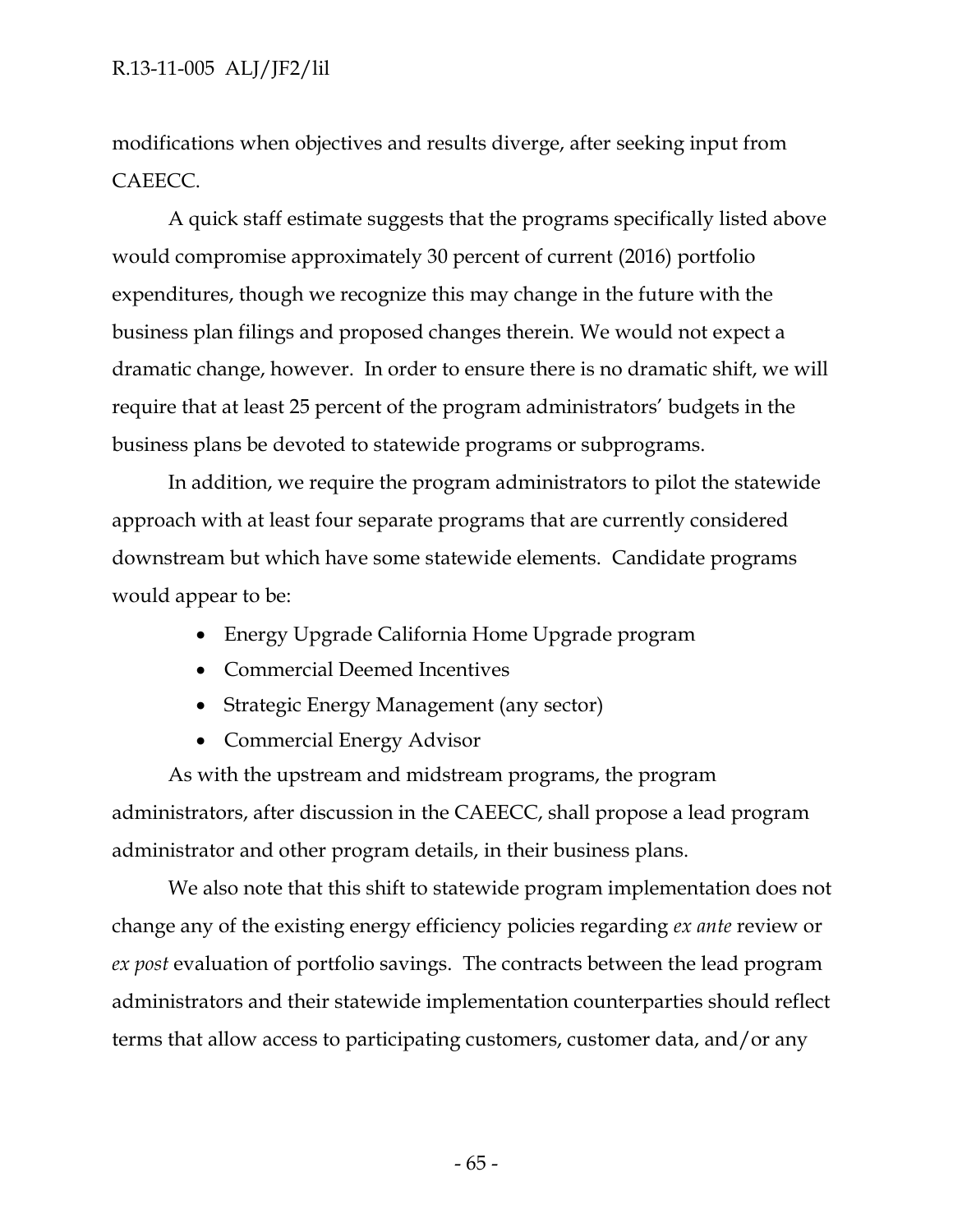information currently accessed by Commission staff and their evaluation contractors.

Lead program administrators should seek and consider input from staff as well as non-market participants (within the CAEECC process or in separate statewide advisory groups, as appropriate) in the design of the solicitations and these statewide program contracts.

In addition, in response to comments on the proposed decision from UC/CSU, among others, we clarify that a transition to the new statewide structure required in this decision should not result in any hiatus of current program activities in the programs already operating successfully. This means we expect no program stops and starts, or funding gaps. We also encourage the program administrators, as they are preparing their business plans and transition plans, to involve all existing and potential partners as participants in discussions to design the best possible statewide programs and approaches.

In response to comments from TURN on the proposed decision, we also clarify that the program administrators are not required to continue to operate their existing statewide programs and subprograms according to their current organization. PG&E supported this point in its reply comments on the proposed decision as well. Program administrators are encouraged to conduct a bottom-up review of the program and subprogram structures in order to rationalize and optimize program activities into the most effective and cost-effective possible configurations.

If, as indicated in some of the utility comments on the proposed decision, some portions of the above programs are mis-categorized, the program administrators should clearly explain the portions of the program or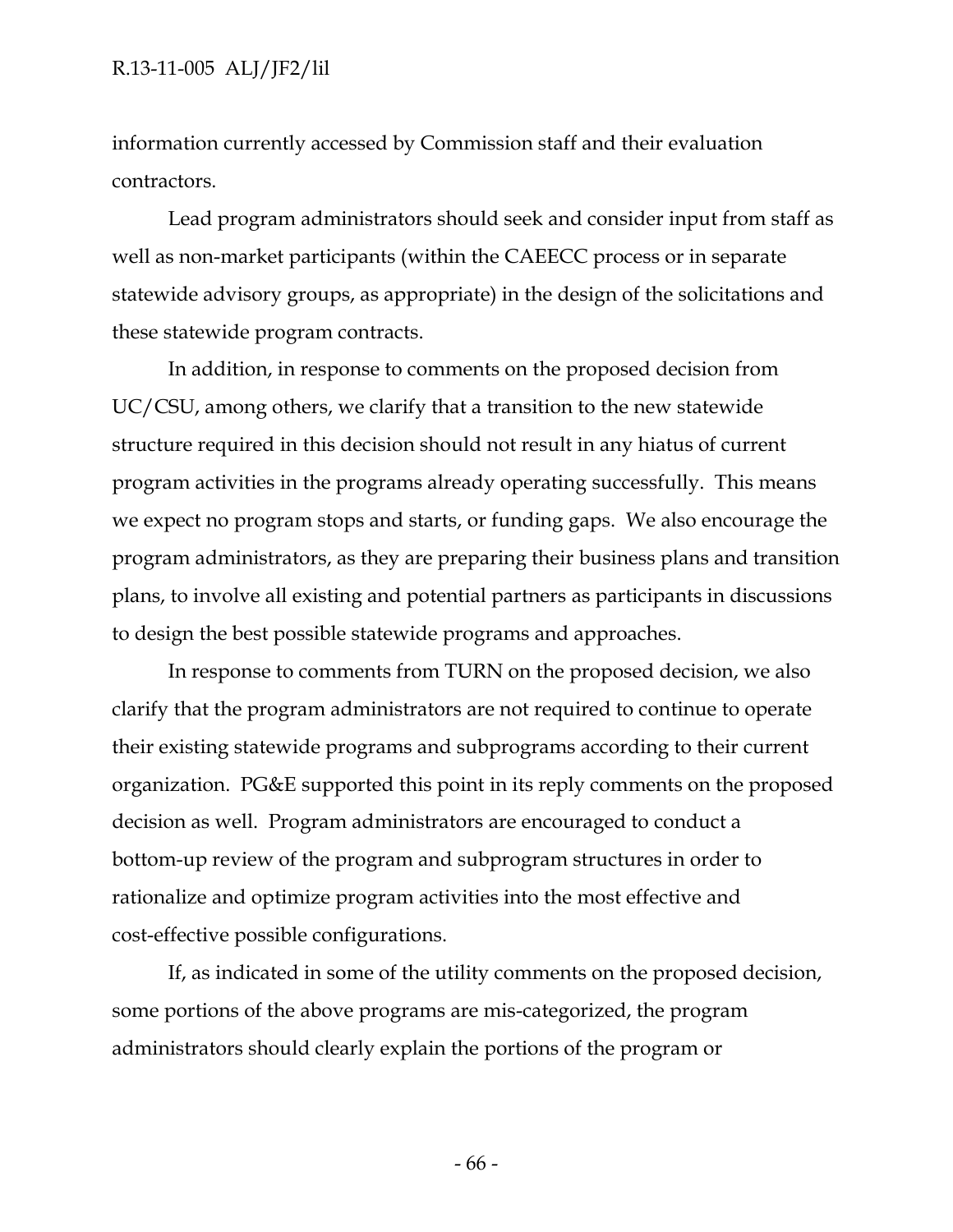subprograms that are being proposed as statewide and, if there are portions that are not appropriate for this treatment, how they are proposed to be reconfigured.

Finally, in response to comments from MCE and Nexant, we will require the business plans to include specific information about solicitation strategies and functional areas that could be performed on a statewide basis.

### **5. Third-Party Programs**

The May 24, 2016 Assigned Commissioner and ALJ Ruling seeking input on approaches to statewide and third-party programs also included a great deal of discussion about how the program administrators currently handle the involvement of third parties in their program design and implementation. The Commission previously has required at least 20 percent of the portfolio to be so-called "third-party programs" without clear and consistent application of the previous criteria. In the March 2015 workshops, it was quite clear that while all of the utility administrators had third parties delivering at least 20 percent of their program portfolios, it was not always clear if the third parties had any discretion or control over program details, or whether they were simply acting as subcontractors to utilities for certain utility-controlled program elements.

To clarify the requirements, the ruling included the following proposed definition of "third-party:" To be designated as "third-party," the program must be proposed, designed, implemented, and delivered by non-utility personnel under contract to a utility program administrator. Though not stated in the ruling, this definition was not intended to apply to non-utility program administrators.

The ruling also included a request for comment on two possible options for moving forward with third-party program policy. Under Option 1, the Commission would basically eliminate the requirement for 20 percent of the

- 67 -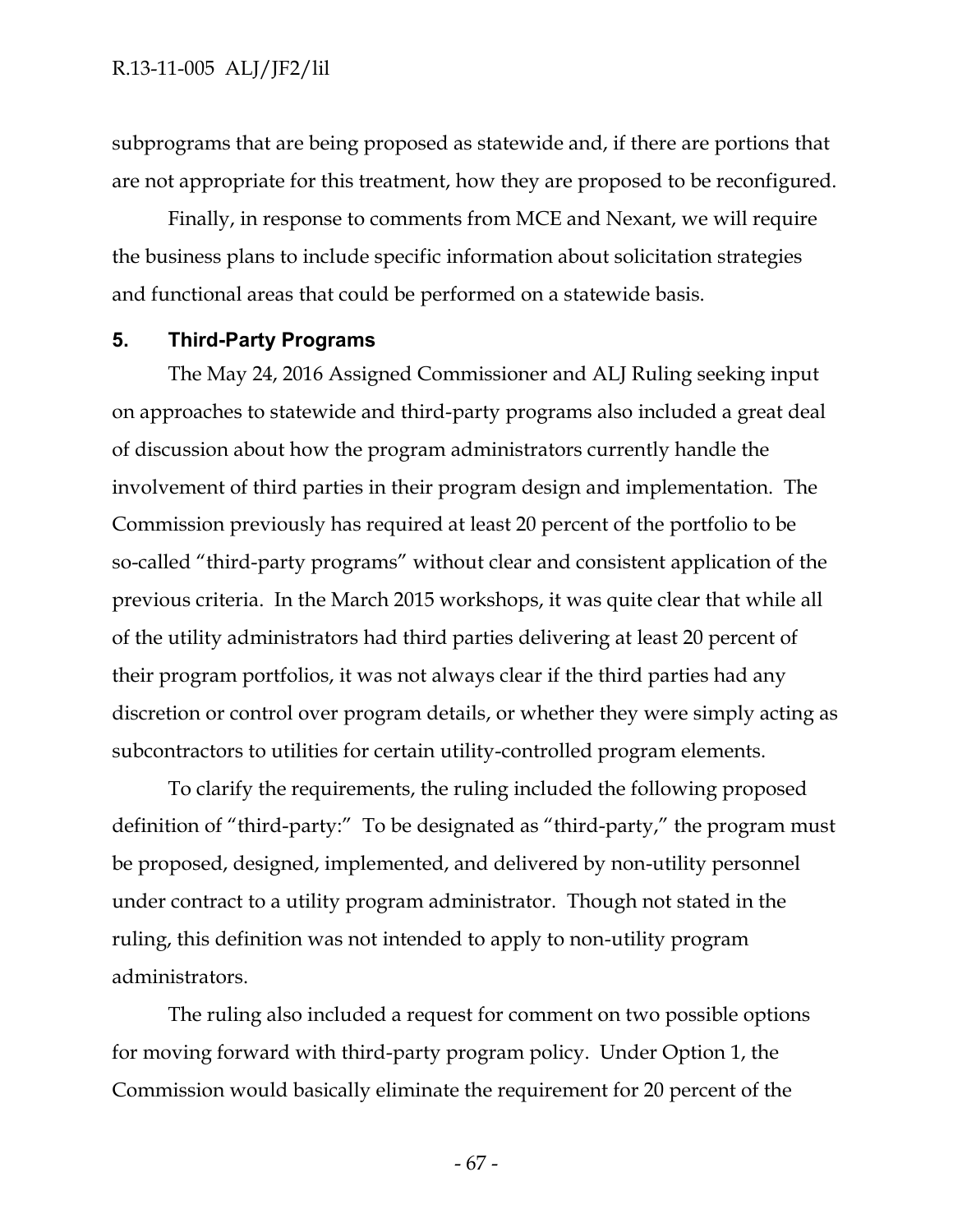portfolio to be third party, and allow utilities to determine the appropriate delivery actors for each program. Under this option the Innovative Design for Energy Efficiency Activities 365 program would become the primary vehicle for new or innovative program strategies to be brought forward.

Under Option 2, the Commission would require all program delivery for the commercial sector, not only for statewide programs, but also for local and regional programs, to be handled by third parties beginning sometime in 2017. The rationale was to allow the utility administrators to maintain some portfolio design role, while utilizing the most efficient delivery mechanisms possible, and based on competitive bidding for cost efficiency. The ruling also discussed possibly limiting this option to just the large commercial sector, excluding small and medium commercial customers at the outset. Also under this option, the utilities would be permitted to continue a program delivery role in particular circumstances, with justification presented in their business plans.

## **5.1. Definition of Third-Party Program**

Most parties agreed with the definition of third-party programs presented in the ruling. Ecology Action, JCEEP, IBEW-NECA LMCC, ORA, and CodeCycle, particularly emphasized the importance of the portion of the definition that states that third parties should be responsible for program design, in addition to delivery.

Notably, the utilities, to varying degrees, did not support the definition that required third-party control over program design, mostly preferring to retain utility discretion over program and portfolio design.

We adopt our definition as proposed mainly for purposes of clarity in the use of the terms in this and prior Commission decisions. However, below we discuss further how it will apply to the utility administrator portfolios going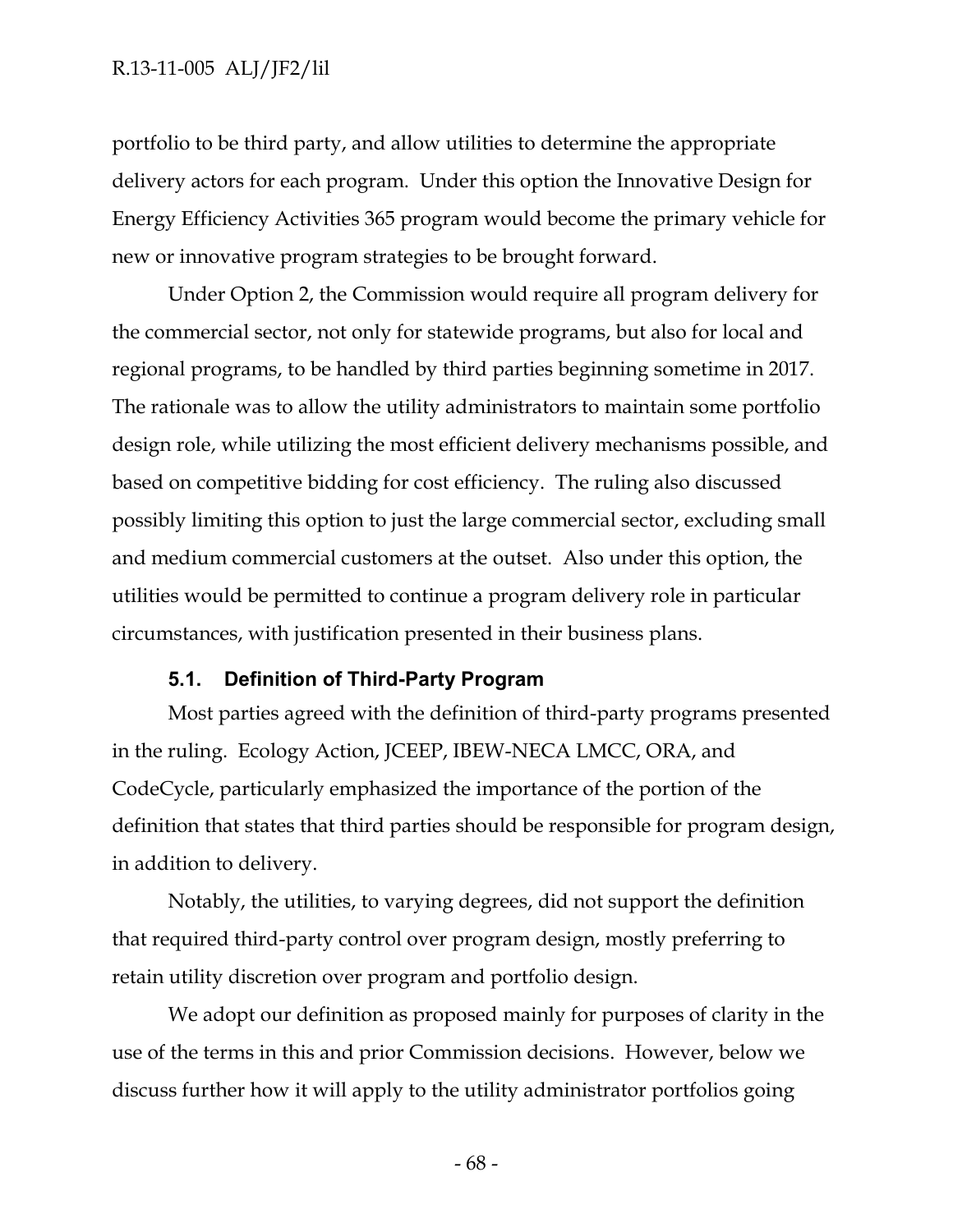forward. We also clarify below that under this definition, utility personnel are not discouraged from collaborating with third parties on program design once third-party program design proposals have been solicited.

#### **5.2. New Third-Party Requirements**

The majority of parties commenting on the options for third-party programs presented in the ruling did not support either option. In addition, there was considerable confusion between the proposals for statewide programs (which include third-party requirements) and the proposals that applied across the board to the existing 20 percent third-party requirement in general. Some parties, including AMBAG, MCE, BayREN, EBEW SAC, and CLEAResult, discussed the appropriateness of application of third-party requirements to statewide programs and/or local and regional programs. NRDC commented in great detail that they feel it is not clear what problem the Commission is trying to solve with these proposals.

Option 1 presented in the ruling on third-party approaches suggested eliminating the 20 percent portfolio requirement for third-party programs that currently applies to the utilities, essentially because, as currently implemented, the distinction between third-party and utility programs is meaningless.

Many parties that support additional third-party involvement in program design did not support this option in their comments. Those include ORA, CEEIC, TURN, NAESCO, Ecology Action, and CodeCycle. By contrast, all of the utilities' comments support elimination of the 20 percent third-party portfolio requirement, mostly because it would allow them additional portfolio flexibility.

At this stage, we see no reason to eliminate the 20 percent portfolio requirement for third-party programs. We clarify our definition of third party that to be designated as a third-party program, the program must be primarily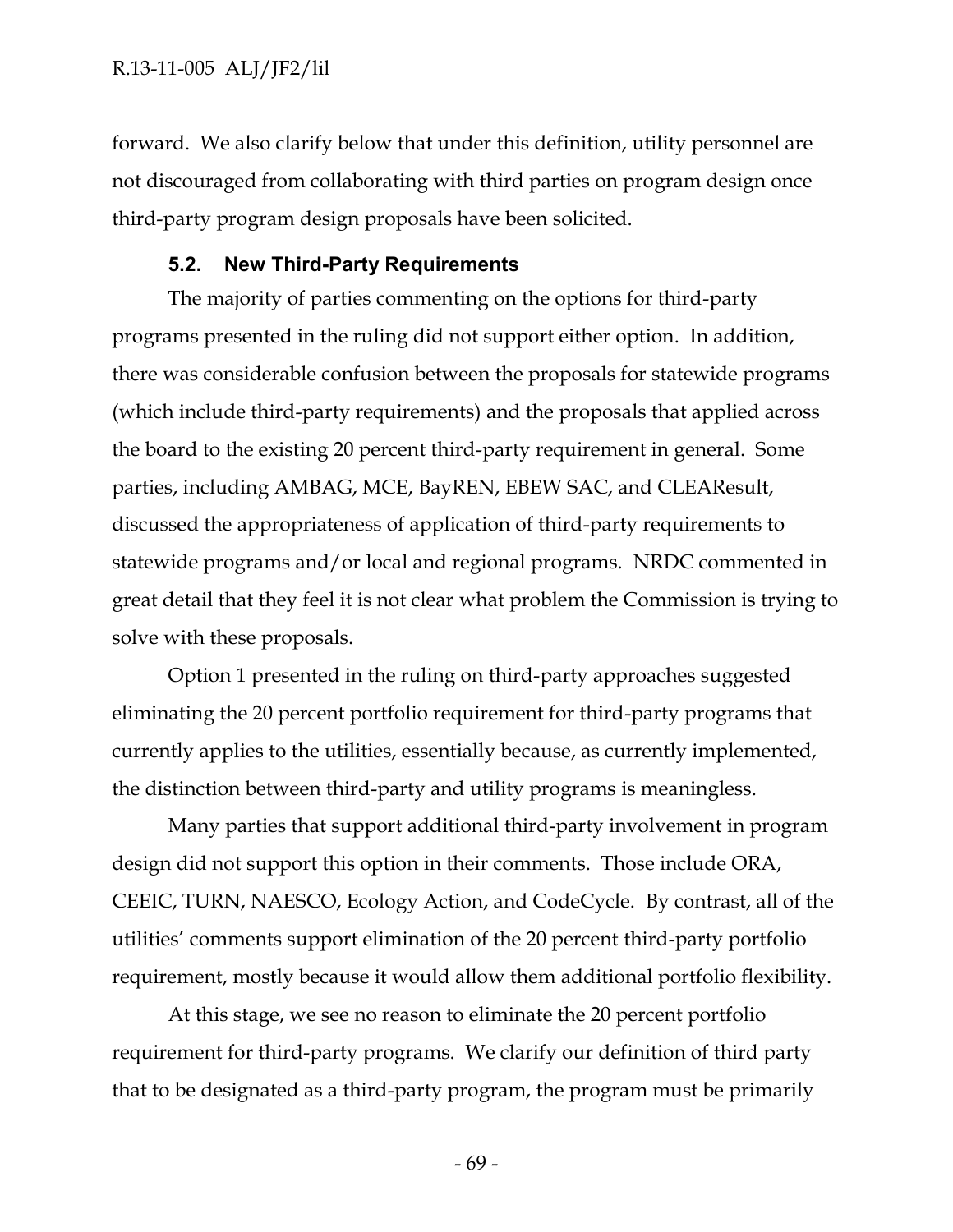$\overline{a}$ 

designed and presented to the utility by the third party, in addition to delivered under contract to a utility.

The original rationales are still important to the Commission, chiefly: encouraging innovation and producing program delivery cost savings. An evaluation of the 2013-2014 third-party programs completed this year<sup>26</sup> found that there is a need for additional program design innovation, particularly for smaller customers. We also observe that since the original third-party requirement was put in place, we see a great deal more robust market activity and institutional capacity in the program delivery space in California.

In addition, we note that there are other trends emerging that further open the opportunities for competition in the energy efficiency and customer support areas. Increasingly, we are seeing utility proposals and activity conducting all-source procurement solicitations.<sup>27</sup> This began primarily with SCE's local procurement needs, exacerbated by the unexpected shutdown of the San Onofre Nuclear Generating Station (SONGS). To meet these needs, SCE initiated an innovative approach to soliciting resources, including allowing head-to-head competition between supply- and demand-side resources.

This is not the venue for a comprehensive discussion of lesson learned from these solicitations, but it is worth noting that one of the major issues for the

<sup>26</sup> *See PY2013-14 Third Party Commercial Programs Value and Effectiveness Study Report (Volume I & II) July 2016,* evaluation work conducted by Opinion Dynamics.

 $27$  In its comments on the proposed decision, SDG&E asks that we credit any energy efficiency from all-source solicitations towards their energy savings goals in the context of this proceeding. We agree with CEEIC's reply comments that the record of this proceeding is not well developed to address this point, and the issue may be better suited to the integrated resources `planning rulemaking (R.16-02-007) or the IDER rulemaking. We decline to make SDG&E's requested change at this time.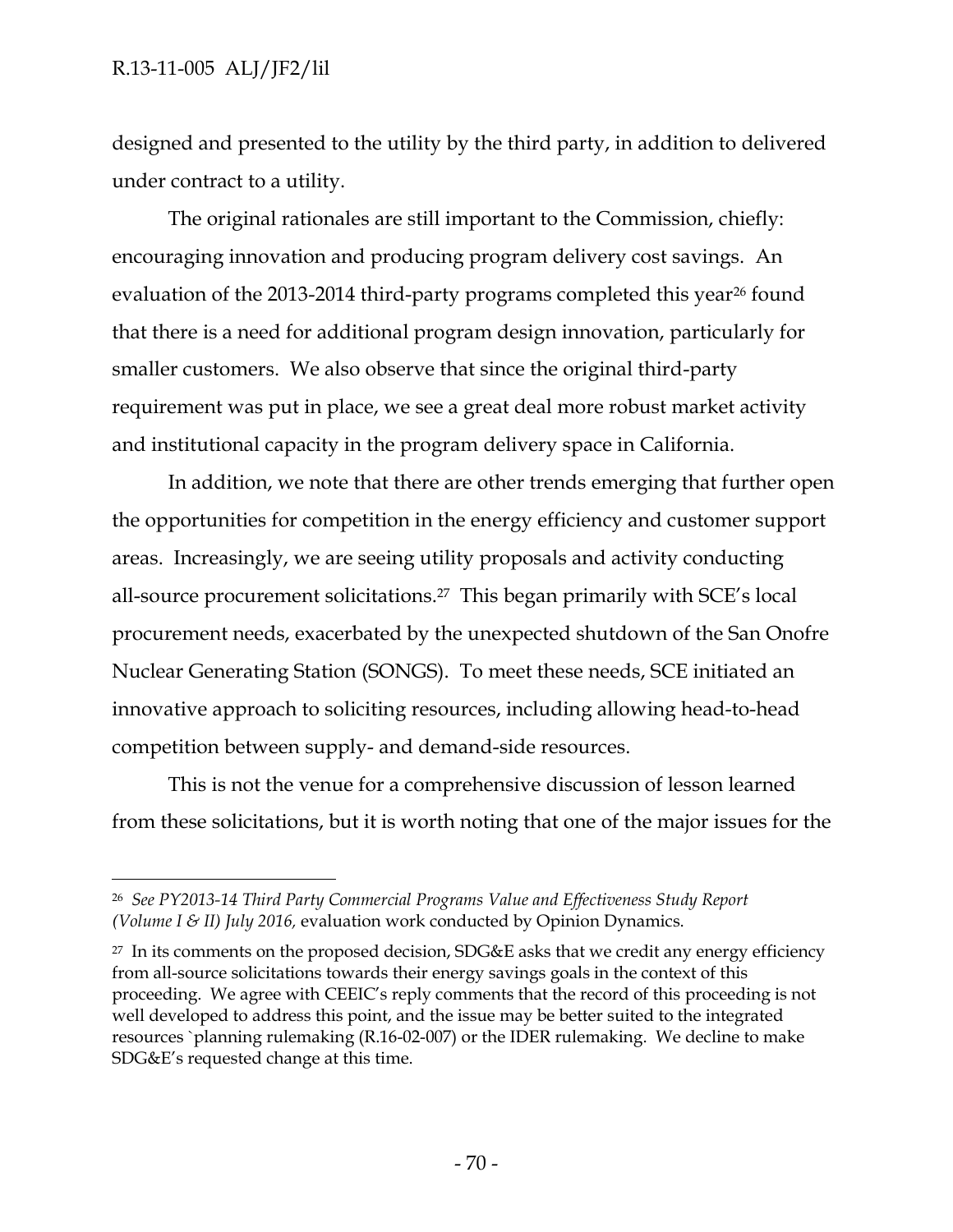design of these types of efforts is how to ensure that projects proposed under the all-source solicitations are not just cannibalizing projects that otherwise would have been funded and conducted through the programmatic efforts discussed in the context of this proceeding.

This issue highlights the increasing importance of the utility administrators as portfolio designers, but not necessarily program designers. It also illustrates why the ruling seeking comment originally proposed to go to a full third-party program model for the large commercial sector, since that is at least one sector of the economy very likely to see bids from third parties in all-source solicitations.

Having both programmatic and all-source solicitation options within one sector highlights the importance of careful portfolio planning and solicitation rules. At this time there is no other logical existing entity besides the utility that is able to handle this portfolio design role on behalf of their entire geographic service area.

However, when it comes to the design of specific interventions designed to spur customer investment, third parties have plenty of expertise to bring to the table. It is also clear that the Commission's policy is moving more in the direction of third-party alternatives, particularly on the demand-side, as we are exploring in more detail in the Distribution Resource Plan rulemaking (R.14-08-013) and the Integrated Distributed Energy Resource (IDER) rulemaking (R.14-03-003). In the latter proceeding, in particular, "sourcing" of demand-side solutions is a major issue being explored.

Due to all of these trends, in this decision we wish to continue to push the utilities to focus more on their role as determiners of "need" and portfolio design, and less on their role as program designers and implementers. This may

- 71 -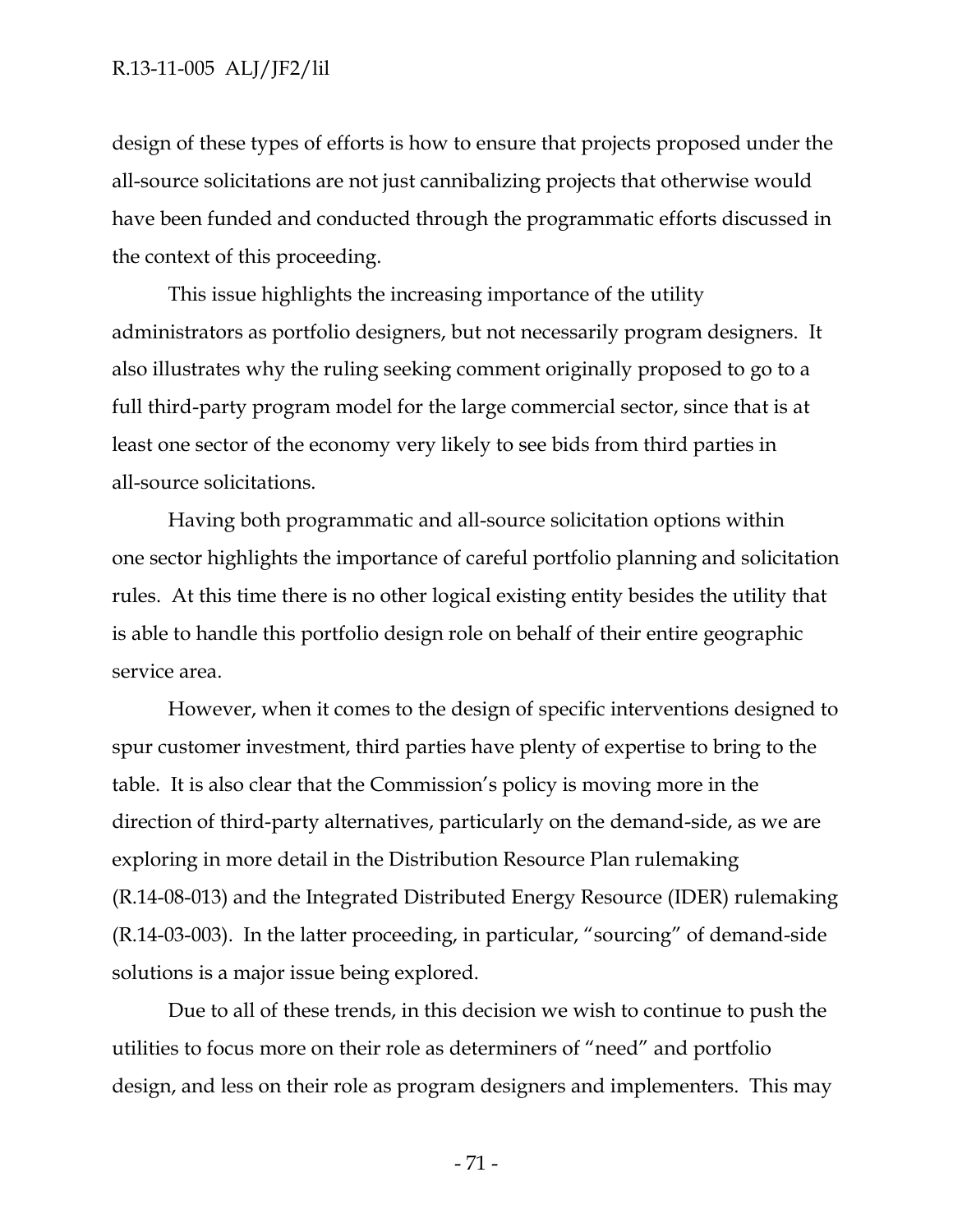also apply, to a lesser degree, to other program administrators, but it is especially important for the utility administrators because of their geographic reach in the state.

We clarify, in response to comments from all of the utilities on the proposed decision, that nothing in our requirements for statewide programs and/or third-party programs in this decision is intended to remove or diminish the utilities' responsibility for electric and natural gas reliability, particularly in local areas. While we do include requirements for statewide programs and subprograms and interventions, for the most part those activities are not consistent with the types of activities targeted more locally at local reliability needs. These types of strategies can not only co-exist, but should complement one another. Utility program administrators, for the most part, with Commission approval, will still retain discretion in their portfolios with respect to the budget allocations to each type of activity, based on the overall needs in their service territories.

We turn to Option 2 in the ruling seeking comment on third-party approaches, which proposed to have the entirety of the large commercial sector handled by third parties starting in 2017. Very few parties supported this proposal in their comments, except CEEIC, TURN, and ORA, to some degree. Most of the other parties, as well as all of the utilities, were opposed to this option, as described.

CEEIC has the most sophisticated proposal to outsource all of the non-administration tasks for all programs, except where specifically justified by the utilities. Basically, CEEIC proposes erasing the distinction between third-party programs and utility "core" programs, and instead separating the roles between administration and implementation.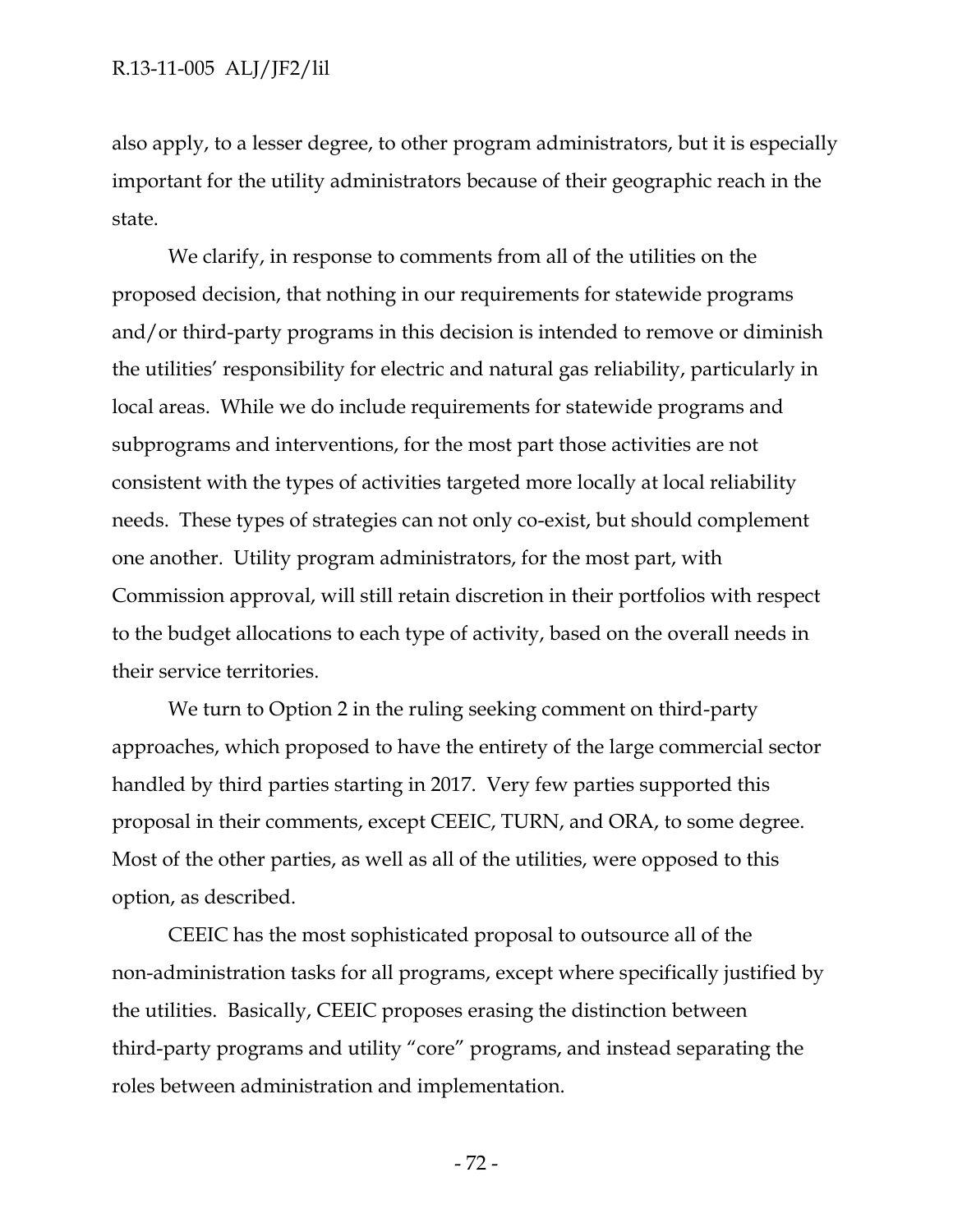This is essentially a different way of describing our original proposal. Unfortunately, even with the recent evaluation of third-party programs, it is still currently impossible to tell what percentage of the program portfolio (by budget) would be considered third party, under our new, clarified definition, where third parties are in charge of program design. But we strongly suspect it is currently less than the previously-required 20 percent.

Given our desire for increased emphasis on third-party program design, as well as a solicitation approach to portions of the portfolio where it makes sense, we will not adopt Option 2 from the ruling as such, but rather modify our requirements in response to the numerous comments received from parties.

Instead of requiring the large commercial sector to be 100 percent third-party designed and delivered beginning in 2017, we will ask the utility program administrators (and other program administrators, as desired) to present to us in their business plans a proposal for transitioning the majority of their portfolios to be outsourced as described by the CEEIC, with the transition completed by the end of 2020. Basically, all program design and delivery would be presumed to be conducted by third parties, unless the utility specifically made a case for why the program activity must be conducted by utility personnel.

We also address an interesting proposal put forward by Nexant in their comments, wherein they suggest that certain functional responsibilities within the utility portfolios can be and to some extent already are consolidated and outsourced for cost savings and scalability. Examples of such functions include "back office" types of work, such as rebate fulfillment, data capture and management, and even marketing.

We recognize these functions represent outsourcing that nonetheless would not be considered "third-party" by the terms of the definition in this

- 73 -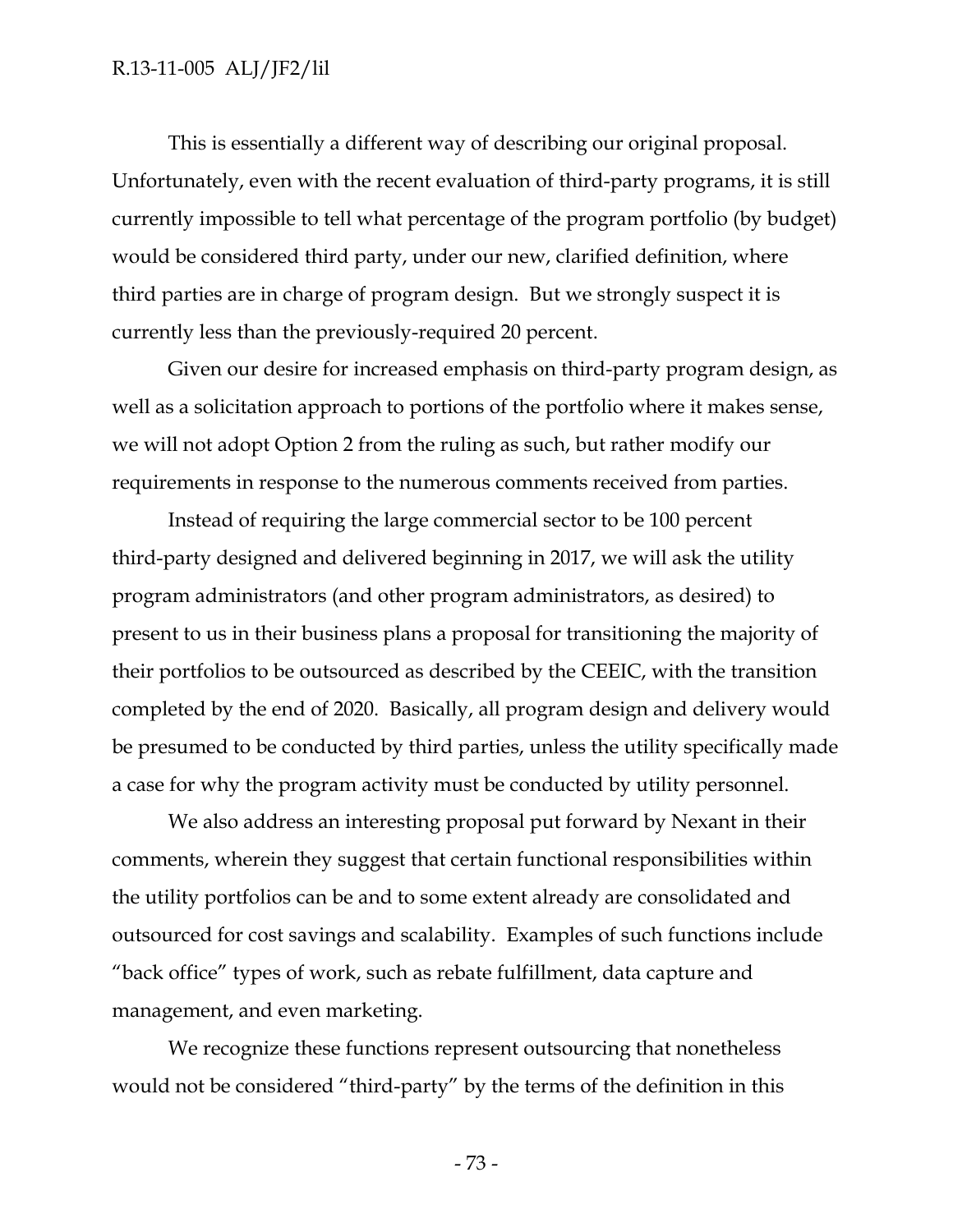decision, but would nonetheless be bid out and most likely not performed by utility personnel.

In recognition of this proposal, as well as certain other functions that will require utility personnel in a portfolio design and coordination role, we will not require 100 percent outsourcing by 2020 nor 100 percent outsourcing in the large commercial sector by 2017. Instead, we will set a minimum target of 60 percent of the utility's total budgeted portfolio, including administrative costs and EM&V,<sup>28</sup> (up from the previously target of 20 percent) to be third-party designed and delivered by the end of 2020. Utility program administrators shall present their transition plans to effectuate at least this minimum level of third-party delivery in their business plans for the Commission's consideration. In cases where utilities propose to continue staffing program design and/or delivery functions with utility personnel, they should explain why this continues to be necessary.

We also clarify, in response to comments on the proposed decision from SDG&E and Nexant, among others, that we are not prohibiting or otherwise discouraging a collaborative approach between administrators and implementers in program design. By necessity, the program administrator will be determining the needs for which a solicitation is being conducted in the first place. What this decision requires it that third-party design ideas be solicited. But in the contract negotiation and implementation of successful proposals, the expertise of the utility personnel and the third parties should be brought to bear to ensure the best possible results.

 $\overline{a}$ 

<sup>28</sup> Consistent with D.12-11-015 at 82.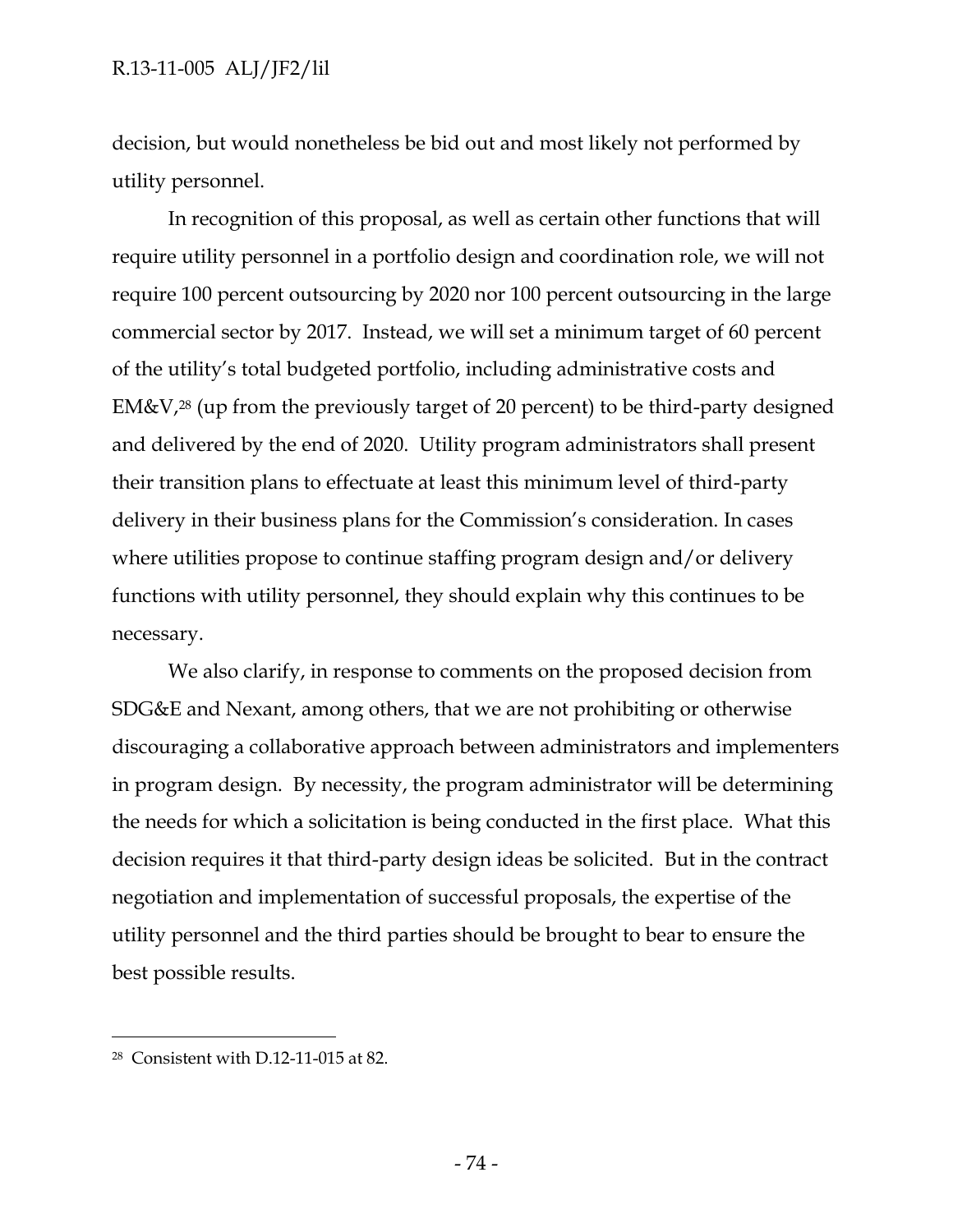In addition, ORA and NAESCO, in comments on the proposed decision, suggest that the Commission adopt a "procurement style" approach to selection of third-party programs, with use of procurement review groups and/or independent evaluators such as those employed in supply-side solicitations by electric utilities under Commission oversight. This structure is designed for several purposes, including fair conduct of competitive solicitations and fair evaluation of bids.

We are inclined favorably toward a structure similar to this, but note that discussion of the details of the structure are fairly thin in the record of this proceeding, are being discussed currently in the IDER proceeding, and that a similar structure was tried for energy efficiency once before following D.05-01-055. It is not clear how we would structure the process to be different and more successful than the Program Advisory Groups and Peer Review Groups created by D.05-01-055. But we encourage stakeholders to continue to discuss these options and bring forward a workable proposal to the Commission as part of the business plans in the rolling portfolio process or the IDER proceeding, if one can be agreed upon.

#### **5.3. Pay for Performance**

As discussed above, there were considerable comments supporting the concept of pay-for-performance contracts in the third-party space, if not the statewide program space. We concur with most commenters that the pay-for-performance portions of SB 350's requirements are most appropriate for third-party contracts. However, as with many aspects of the portfolio, pay-for-performance is also not a one-size-fits-all solution for every program. Therefore, we encourage the program administrators to ensure risk-sharing and performance emphasis by utilizing pay-for-performance contracts in all contracts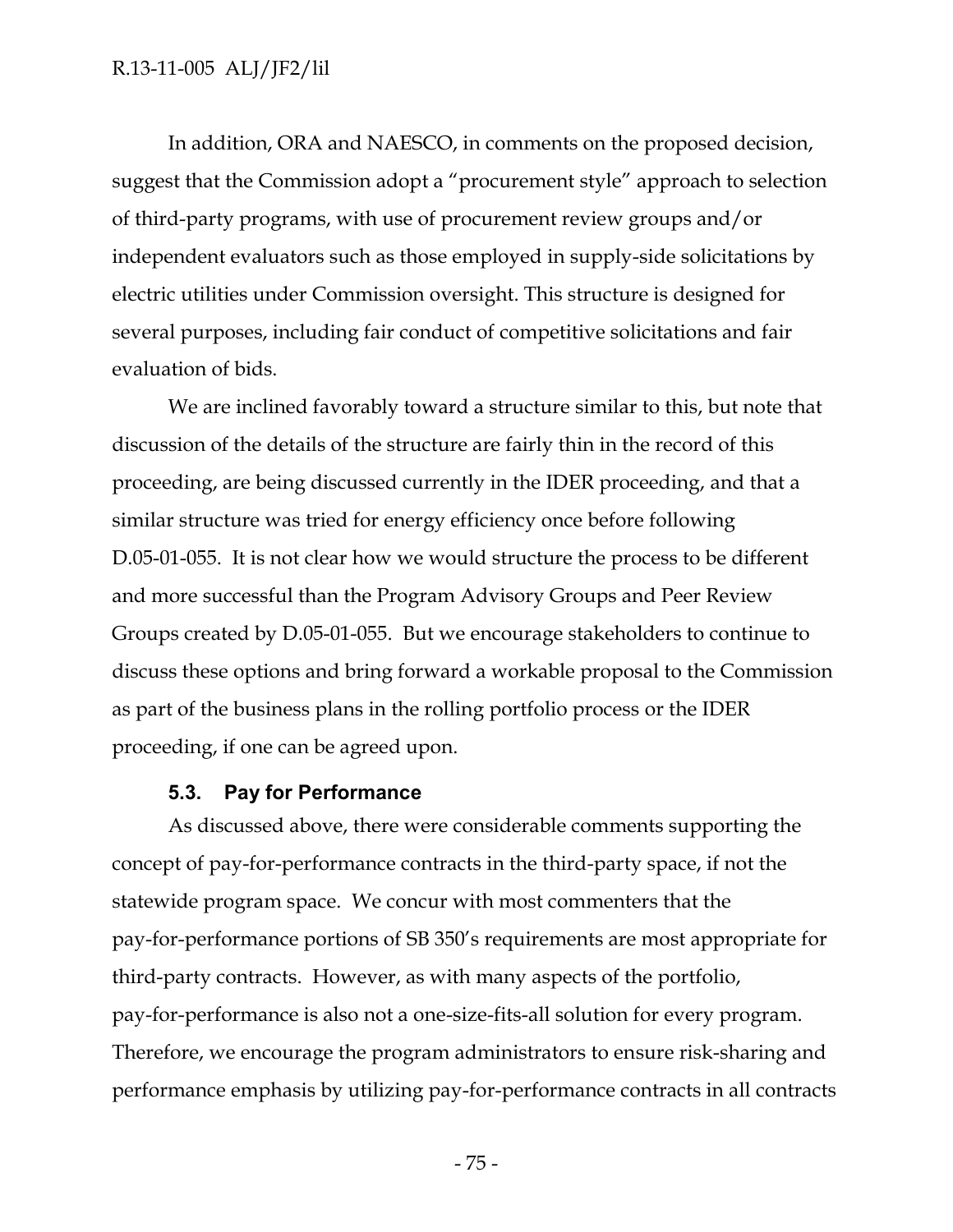where savings measurement will be performed and where risk can be shared and not solely placed on ratepayer funding.

# **6. Evaluation, Measurement, and Verification (EM&V)**

In the Staff White Paper Regarding EM&V and ESPI Issues in 2016 and Beyond issued June 8, 2016, several topics were raised which we resolve in this decision. EM&V topics are in this section and ESPI topics are in the next section (Section 7) of this decision.

For EM&V, the issues are as follows:

- 1. EM&V priorities
- 2. Accountability for priorities, including in response to recent legislation
- 3. EM&V funding levels
- 4. Distribution of funding
- 5. Schedules and timing
- 6. Collaborative process changes.

We address each of these topics in turn in the sections below.

# **6.1. Priorities**

The Staff White Paper in this area proposed that all of the existing EM&V priorities be retained, while also adding an additional priority of portfolio and sector optimization. The existing priorities included savings measurement and verification; program evaluation; market assessment; policy and planning support; and financial and management auditing.

Most parties submitting comments appeared to support the addition of the priority of portfolio and sector optimization. Only NRDC opposed the inclusion of the additional goal, whose comments ask for more detail than was presented in the Staff White Paper. All of the utility program administrators support the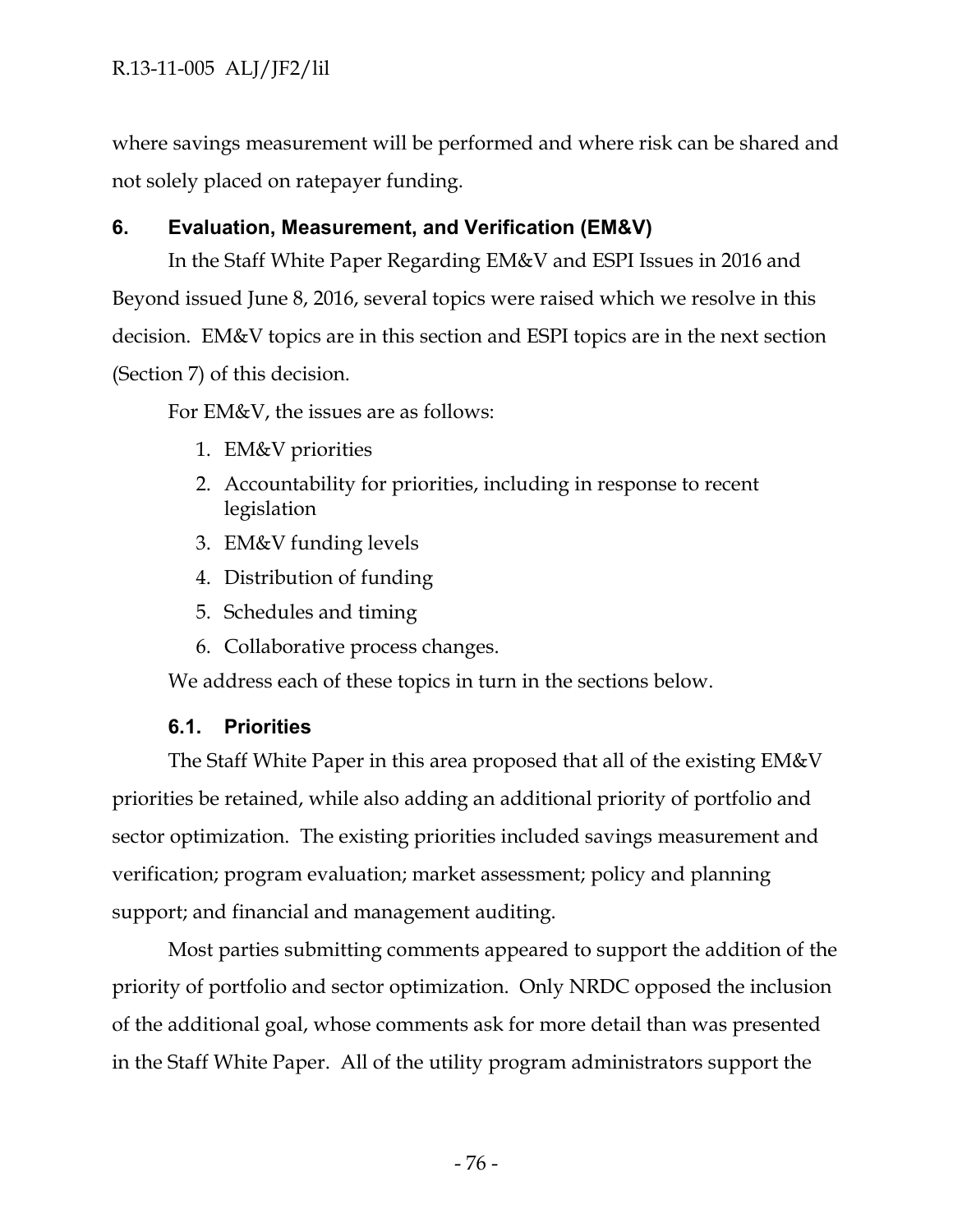suggested priorities, but also suggest that there should be a renewed exercise for EM&V priority setting and they should be part of it.

NRDC also proposes a more comprehensive re-look at our EM&V framework in light of the fact that the existing framework was put in place approximately a decade ago. They also suggest that recent legislation has expanded the scope and objectives of the efficiency programs. NRDC proposes an independent review of the EM&V effort, guided by a panel of national experts.

A number of parties support this concept in their reply comments, including CEEIC, PG&E, SCE and NAESCO.

While we are open to the idea of assessing and improving our evaluation framework, as originally noted as a priority for Phase III of this proceeding and in light of new legislative requirements or other evolution, commenters have not clearly specified the shortcomings or issues they see in the current framework that would necessitate a wholesale reevaluation and/or what additional issues or dimensions require more attention. Greater emphasis on evaluation needs specific to programs and sectors seems more important at this time than a wholesale revisiting of a portfolio level framework, and updates for those priorities and methods are the focus of ongoing updates to the evaluation activities. We also note that we already hire independent evaluation professionals, many of whom are national or international experts.

We do, however, realize that some updates to our evaluation approaches will be necessary to support new Legislative priorities and the new business plans, once adopted. We note that the evaluation plan is subject to annual updates in collaboration with the program administrators and with stakeholder input, based on the rolling portfolio cycle schedule. For this year, prior to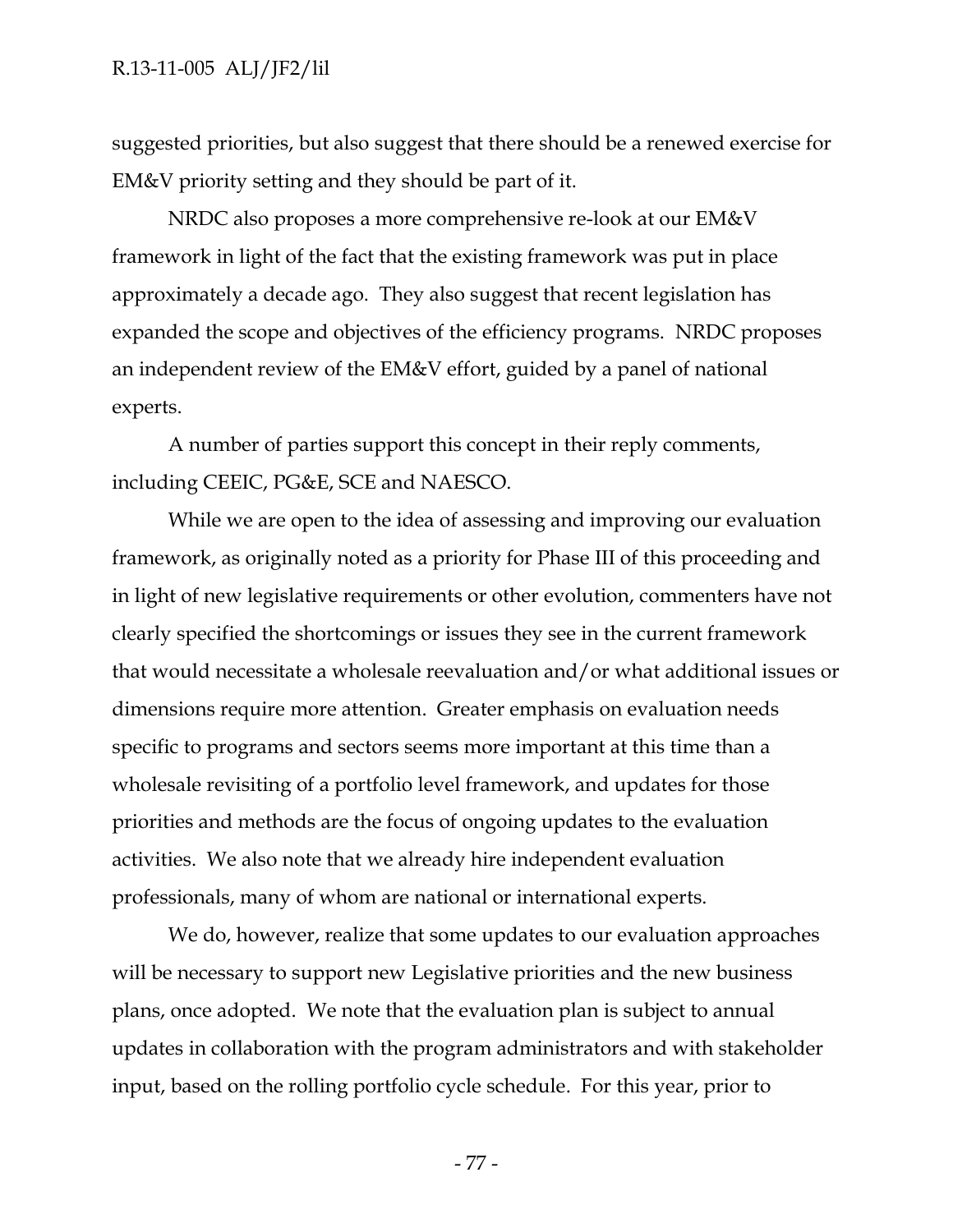business plan submission, we ask Commission staff in collaboration with stakeholders to limit the updates in the evaluation plan to reflect evaluation needs for savings estimates (including informing ESPI and *ex ante* needs which support goals updates), and high priority market studies to meet any identified gaps in sector knowledge.

The review of methods and necessary updates to the Evaluation Framework adopted by the Commission in 2004, should be conducted concurrently and collaboratively (though led by Commission staff) to inform adaptation to new legislative priorities, specifically AB 802's requirement to consider normalized metered energy consumption in estimating savings. This effort should also take into account the business plans, once presented and approved, likely starting in 2018.

#### **6.2. Accountability for Priorities**

The Staff White Paper on EM&V and ESPI changes also suggested that certain changes are warranted in the framework with respect to the entities responsible for each of the priorities discussed in the section above.

The utility program administrators all seem to agree. The joint SoCalGas/SDG&E comments and PG&E's comments suggest that more of the savings measurement and verification priority will shift to the program administrators from Commission staff, with the advent of more metered consumption programs and program designs. SCE also recommends near-term focus on the programs most likely to achieve SB 350 and AB 802 goals, with the program administrators and Commission staff working together to evaluate funding priorities before seeking additional funds.

ORA prefers no change to the accountability for the priorities, arguing that additional responsibility in the hands of the program administrators could

- 78 -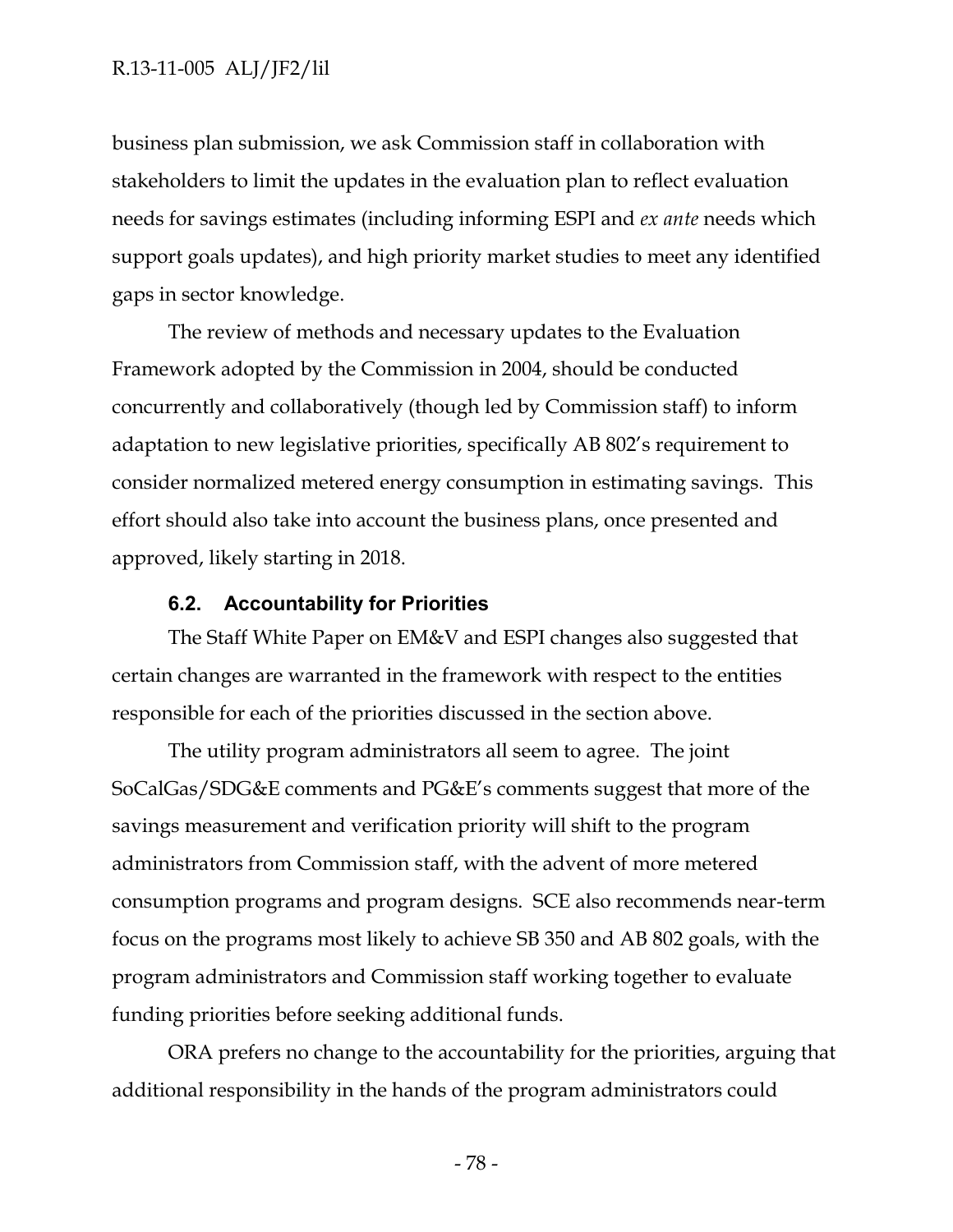represent a conflict of interest. On the opposite end of the spectrum, RMA argues that Commission staff should have no role in evaluation and conduct no further net-to-gross analysis of programs. NRDC recommends that this issue be included in the scope of the comprehensive review they suggest.

We generally agree that there will be some necessary shifts in responsibilities, but that ultimate accountability for verifying savings will stay with Commission staff. We also agree with the utility program administrators that assigning responsibility for the remaining EM&V priorities should be conducted through collaboration among the program administrators and Commission staff and in alignment with budget distributions. We will retain the current approach, because, among other reasons, it has been working well recently and we see no compelling arguments to change this approach.

#### **6.3. Funding Levels**

The Staff White Paper suggested augmenting the current EM&V budget of four percent of the portfolio budget to five percent.

Most parties commenting preferred retaining the current level of four percent, arguing that an increase in budget is not currently justified. Those supporting four percent, or possibly less, included the utility program administrators, ORA, and NRDC. MCE and BayREN would prefer budget augmentation. NAESCO argues the budget should not be a fixed percentage, and that some of the measurement approaches necessitated by AB 802 should reduce the cost of savings verification. CEEIC agrees that over the long term, the trend in EM&V expenses should be lower.

We are in agreement with comments that the EM&V budgets should not be augmented at this time. In fact, it is likely that our costs should be reduced over time, and would like to see an analysis to that effect after review of the

- 79 -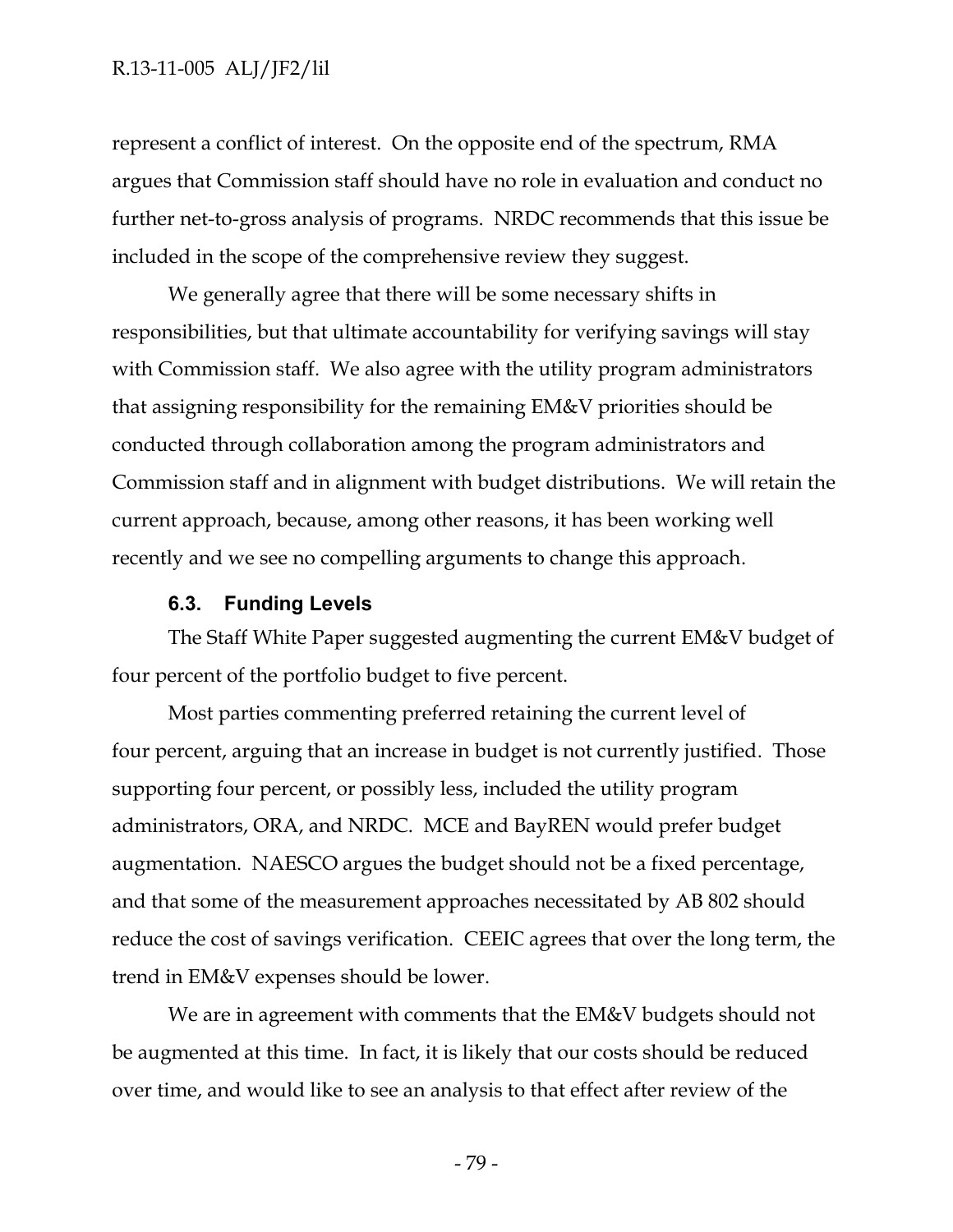#### R.13-11-005 ALJ/JF2/lil

evaluation methods. But for now, we will retain the EM&V budget at four percent of the portfolio budget. We also point out that this is a budget, not a requirement that all funds be spent. The program administrators and Commission staff should work together collaboratively, as they have been in recent years, to use appropriate evaluation activities to meet the sector and portfolio needs.

#### **6.4. Funding Distribution**

The next issue raised in the Staff White Paper is about how the four percent of the EM&V budget is allocated between program administrators and Commission staff. Staff proposed a split of 60 percent to Commission staff and program administrators. Currently, Commission staff has access to 72.5 percent of the budget, with the other 27.5 percent going to the program administrators.

Most parties' comments coalesced around the 60/40 split recommended by staff. The only parties not supporting this recommendation, or staying silent on it, are ORA and RMA. ORA's comments focus on the ten percent administrative cap placed on the entire portfolio of each administrator and the concern that additional evaluation budget in the hands of the program administrators, particularly the utilities, would allow them to increase their administrative expenses. For these reasons, ORA argues that the proportion allocated to the program administrators should not be increased. RMA prefers that only utility program administrators have any EM&V budget, with none going to the Commission staff or non-utility program administrators.

We agree with the staff recommendation to increase the portion of the EM&V budget allocated to the program administrators to a maximum of 40 percent. This is in recognition of the increased emphasis on 1) NMEC and Pay for Performance, and 2) up front planning and market assessment associated

- 80 -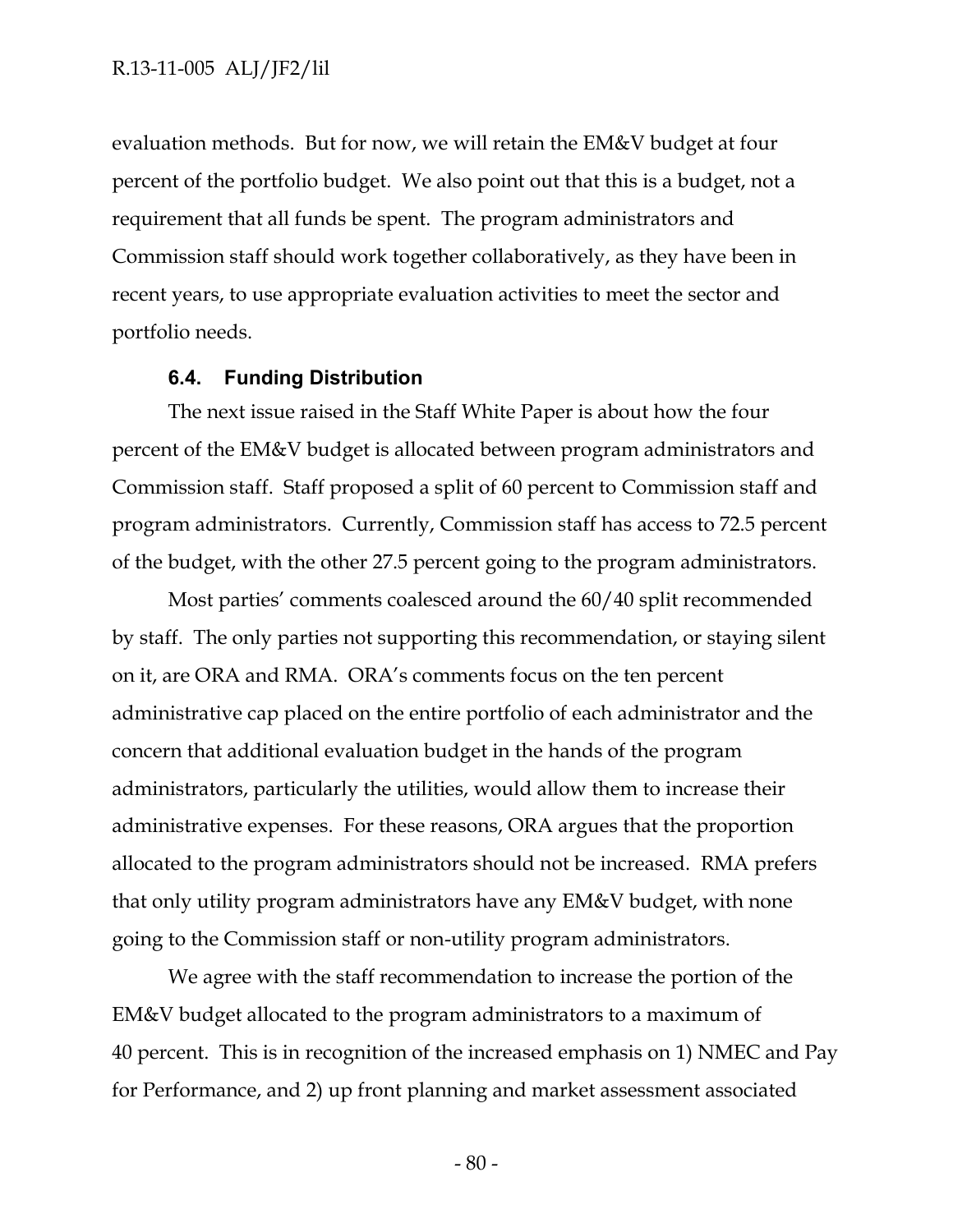with the market transformation and other programmatic emphasis in SB 350 and AB 802. This funding split should begin once the business plans are approved.

ORA, in its comments on the proposed decision, suggested that the program administrators be required to file advice letters to gain access to funding above the current level of 27.5 percent of the budget and up to a maximum of the 40 percent recommended in this decision. While we reject the advice letter proposal as administratively cumbersome, we do clarify above that the budget for the program administrators is not set at 40 percent, but is capped at that maximum. The actual activities to be conducted by the program administrators with the additional potential budget up to the 40 percent level should be subject to discussions and proposals discussed in the collaborative EM&V planning process. Additional budget beyond the current 27.5 percent earmarked for program administrators, and up to the 40 percent cap allowed herein, should be designated only for the additional activities associated with the change in EM&V priorities and activities articulated in this decision.

We also decline to impose a further cap on administrative expenses in the EM&V budgets, as requested by ORA, but encourage the program administrators to keep their administrative expenses as low as possible and to track and disclose them publicly as part of the collaborative process. In response to comments from PG&E and several others on the proposed decision, we also clarify that the administrative costs associated with EM&V should consist of similar cost categories as the Utility Administrative Costs for delivery of energy efficiency programs, as defined in D.09-09-047 (at 49-51) and in the Energy Efficiency Policy Manual, version 5, Appendix F.

The Staff White Paper recommended using a program-budget weighted distribution of EM&V funds to the non-IOU implementers. The budget example

- 81 -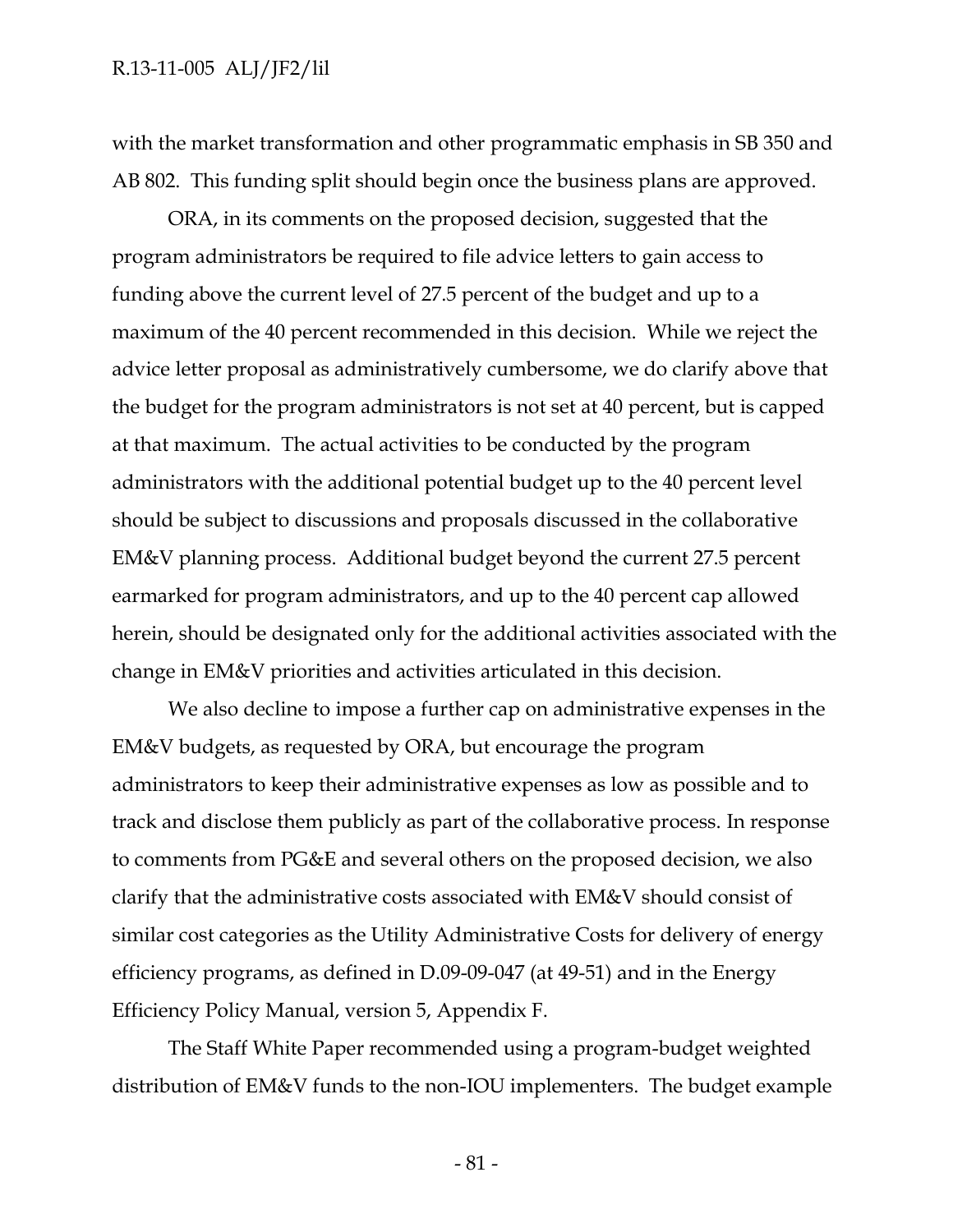in the white paper showed 3 percent, 2 percent, and 2 percent, respectively, being distributed to MCE, BayREN, and SoCalREN, but was intended as illustrative.

PG&E supported the proportional distribution in the white paper as a fixed percentage and noted that they believed this would be adequate to support evaluation activities for non-IOU administrators. MCE expressed concern that the funds may not be sufficient and requested Energy Division staff be delegated authority to allocate the budget amounts for non-IOU program administrators.

We support the Staff White Paper recommendation of the program administrator portion of funds for non-IOU administrators shall be calculated based on the proportion of program budgets that are implemented by those administrators. For example, in the existing portfolio, in PG&E's territory, the 40 percent of the evaluation funds would be divided proportionally, based on total program budgets, between PG&E, MCE, and BayREN. We believe this will ensure that sufficient funds are available. We also encourage coordination and collaboration to ensure that studies are not duplicative and that they are conducted most efficiently.

MCE noted that funding mechanisms and accounting processes are not clear for non-utility program administrators to get the necessary funds into their accounts, whereas PG&E and SCE found ambiguity to exist only in the process for transferring funds. PG&E and SCE recommend an invoicing process by which non-IOU administrators would invoice EM&V expenses to the IOUs.

We prefer not to specify the details of this transferring arrangement for RENs in a decision, because different utilities may already have different contractual arrangements with the RENs that are fully functional already but not consistent. Therefore, we will simply require that the utility program

- 82 -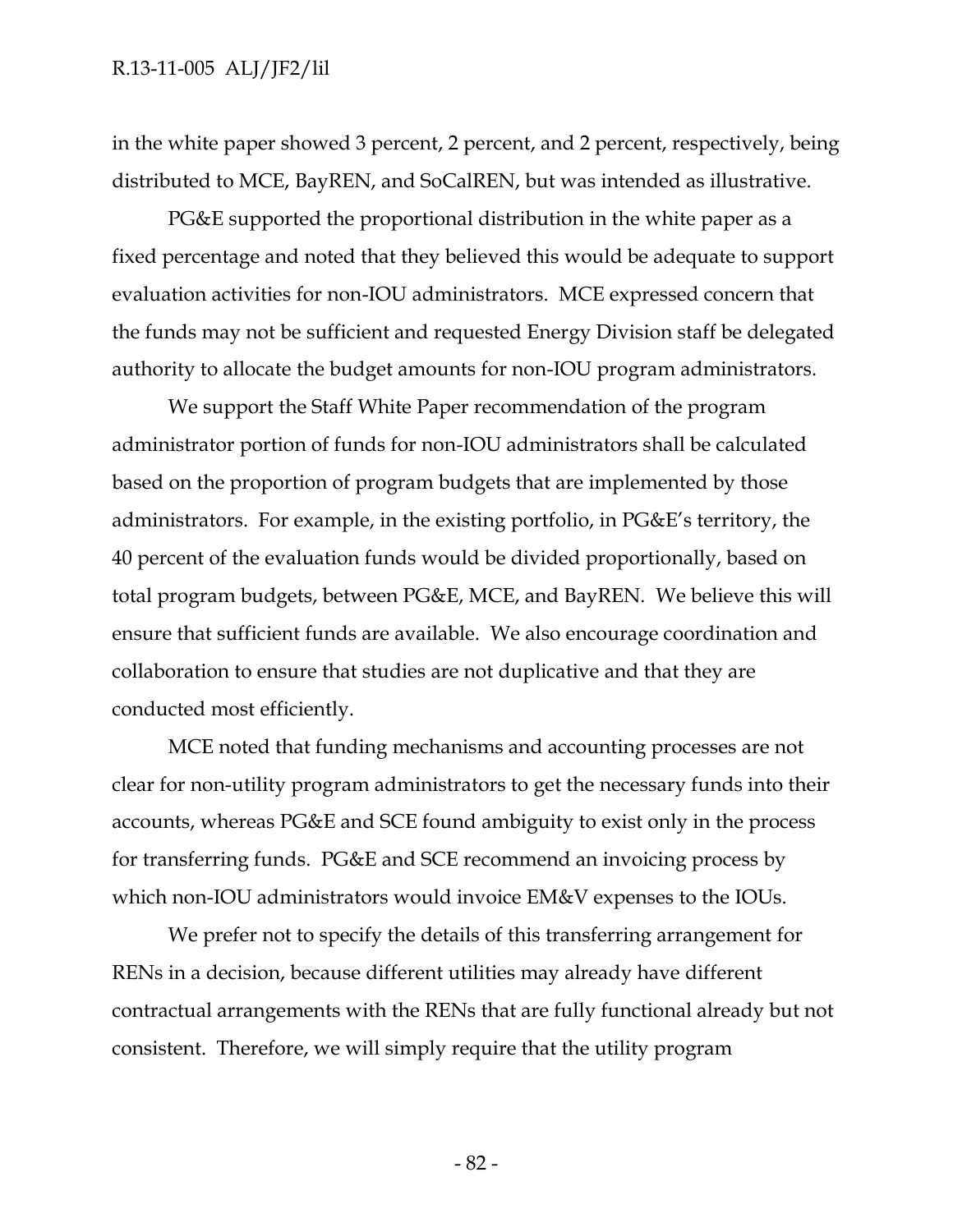administrators handle fund transfers for EM&V work in the same manner that they handle program funds for RENs.

For CCAs, as suggested by MCE in its comments on the proposed decision, we will require the relevant utility to transfer all EM&V funds to the CCA on January 15 of each year in which the CCA has approved efficiency activities by the Commission.

## **6.5. Schedules and Timing**

The Staff White Paper also addressed the schedule and timing of EM&V activities, suggesting the following deadlines:

- *Ex post* evaluations that inform the ESPI and Database of Energy Efficiency Resources updates released in draft form by March 1 every year
- *Ex post* evaluations that are custom and/or do not inform an *ex ante* update, but inform the *ex post* ESPI, would be released in draft form by April 1.
- All reports for ESPI would be publicly vetted by May 1 to be used in the ESPI *ex post* deliberations.

No parties indicated a strong preference for any changes to this proposed schedule in their comments. Therefore, we will adopt these schedule requirements.

# **6.6. Collaborative Process Changes**

Staff recommended retaining a collaborative process for EM&V activities, but also suggested that the process may benefit from an expansion of the participating entities, or more specifically, possibly some of the relevant Coordinating Committee sector subgroup participants. Staff indicates plans to continue quarterly public workshops, designed to:

- Share current research plans and priorities
- Take input on research needs for the future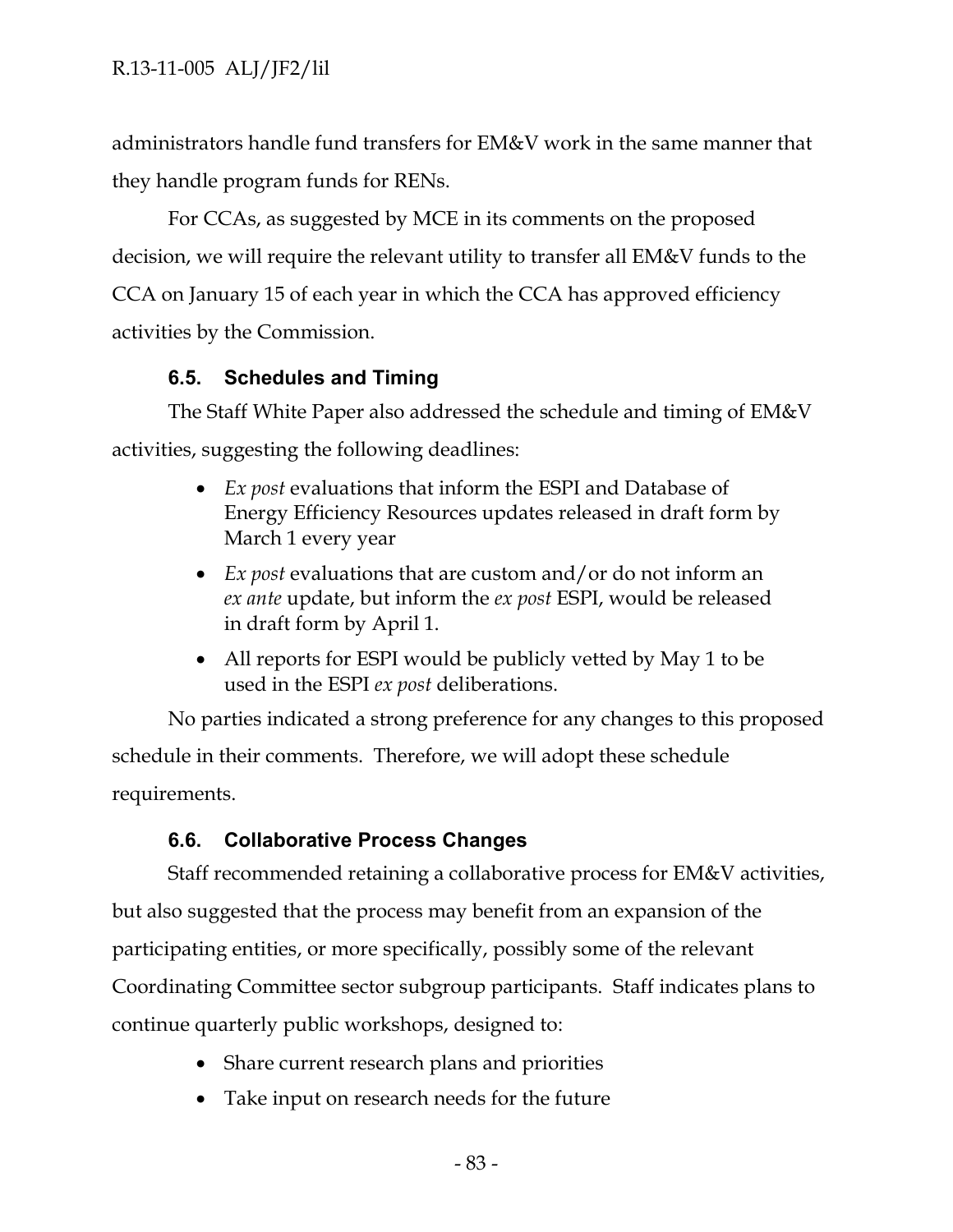- Review program plans for embedded EM&V or M&V strategies prior to launch
- Review results from current research
- Track responses to recommendations from program administrators.

All parties, in their comments, seemed to support the staff proposal to maintain the collaborative process, except RMA, CEEIC, NAESCO. RMA feels that the current process is not legitimate and that the process is poorly planned and conducted, with no effective process for stakeholder engagement. NAESCO suggests that the CAEECC create an EM&V subcommittee. CEEIC suggests that further collaborative engagement is needed in the area of *ex ante* review.

We are open to the suggestions of NAESCO for inclusion of EM&V in the CAEECC process, if other stakeholders also support it, but agree with Commission staff that it would likely be most effective to tie EM&V feedback to the CAEECC processes to develop business plans and assess progress. We do not wish to create duplicative structures, however, and since staff currently conducts quarterly public workshops and holds multiple public meetings on specific evaluation activities at the sector level, both alternatives may not be needed. We are also open to further suggestions such as from CEEIC for inclusion of the *ex ante* review process in the collaborative model, but are not clear on how that specifically would work at this time. Therefore, we do not order any changes to the collaborative process at this time, but ask staff to continue to monitor and modify their approaches to be as inclusive as possible.

### **7. Energy Savings Performance Incentives (ESPI)**

Given the changes discussed in other parts of this decision with respect to savings credit associated with the shift to an existing conditions baseline policy, as well as the shift to a lead statewide administrator for some programs, we

- 84 -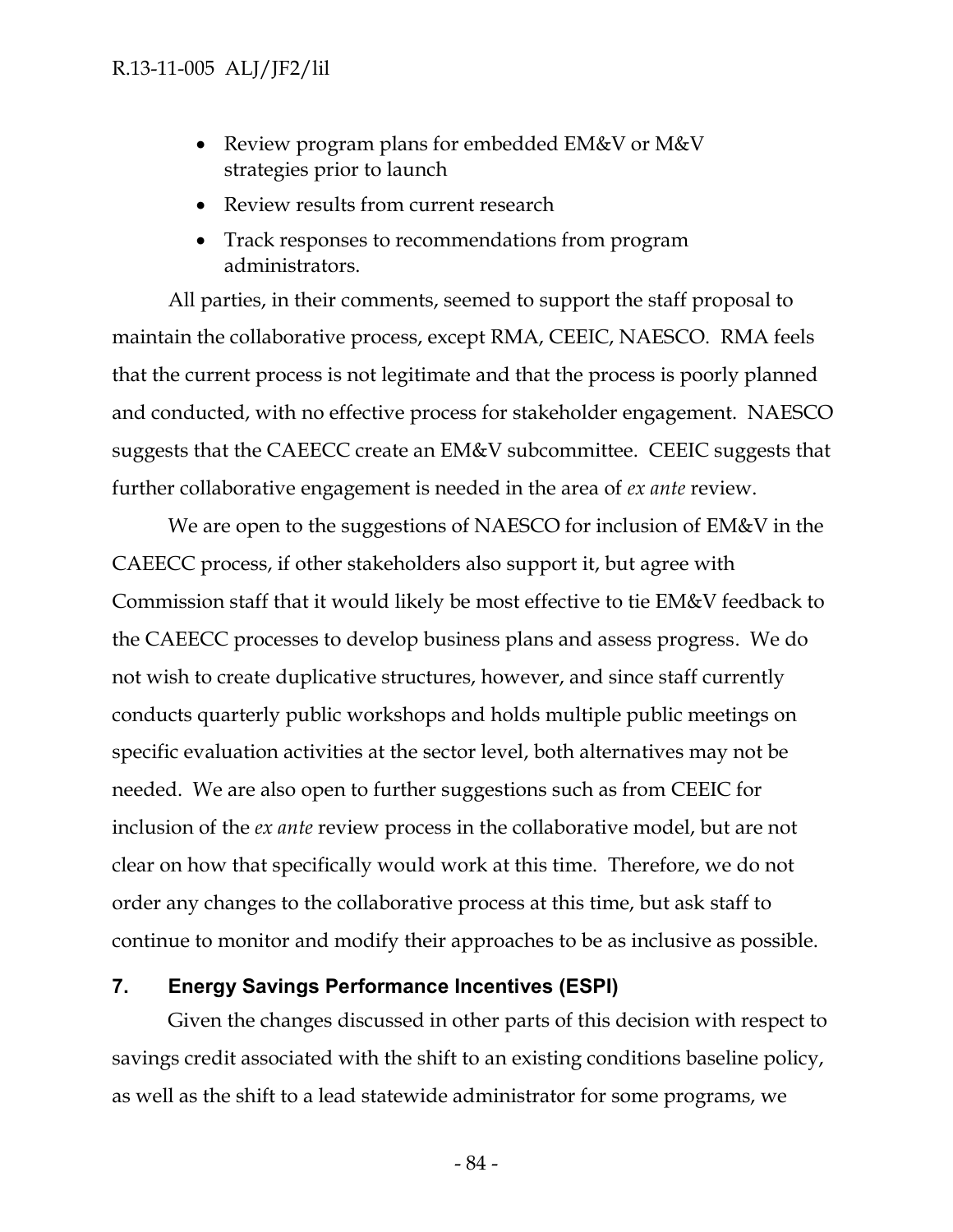recognize that some components of the ESPI shareholder incentive mechanism may need to be reviewed and possibly revised or replaced. We anticipate that this work would take effect no sooner than program year 2018, and will rely on the existing ESPI caps in the interim.

In the meantime, we will address several discrete ESPI issues based on the record in this proceeding developed in response to the Staff White Paper on EM&V and ESPI issues. Staff proposed three sets of modifications to the ESPI framework. The first is with respect to the consolidation of categories of metrics on which the utilities are evaluated. The second is related to the weighting of scores for deemed and custom activities by the utilities' portfolio content of each. The third is a modification to the scoring process ordered in Attachment 5 of D.13-09-023, and the timeline modified in D.15-10-028, to suggest replacing mid-year written feedback with a mid-year roundtable discussion with each utility.

# **7.1. Metrics Categories**

The Staff Paper suggested the following categories of metrics, with associated scoring weighting.

| <b>Metric Category</b>                                 | <b>Staff-Proposed</b><br>Weighting |
|--------------------------------------------------------|------------------------------------|
| 1. Timing and Timeliness of Submittals                 | 10%                                |
| 2. Content, Completeness, and Quality of Submittals    | 30%                                |
| 3. Proactive Initiative of Collaboration               | 10%                                |
| 4. Program Administrator's Due Diligence and Quality   | 20%                                |
| <b>Assurance/Quality Control Effectiveness</b>         |                                    |
| 5. Program Administrator's Responsiveness to Needs for | 30%                                |
| Process and Program Improvements                       |                                    |

# **Table 2: Proposed ESPI Metric Category Weighting**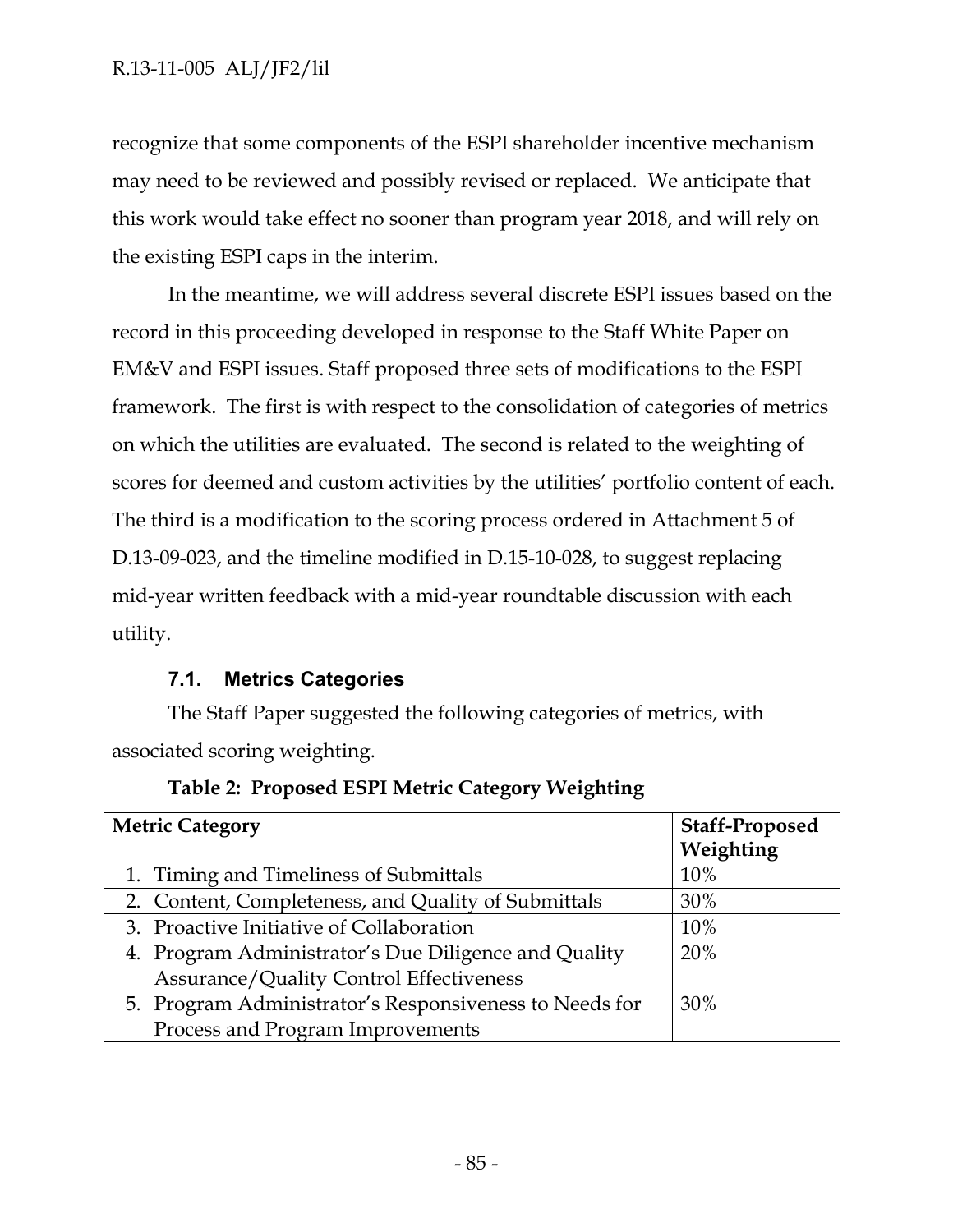In comments, SCE presents a prioritized list of different metrics, with the most important listed first, including:

- 1. Content, Completeness, and Quality of Submittals Relative to Clear Written Standards
- 2. Program Administrator Due Diligence and Quality Assurance/Quality Control Effectiveness Relative to Clear Written Standards
- 3. Program Administrator Responsiveness to Process Requirements and Efforts to Initiative Ex Ante Savings Improvements
- 4. Proactive Initiation of Collaboration
- 5. Timeliness
- 6. Program Delivery

SCE's emphasis is on the need for clear written standards.

PG&E's comments suggest a different weighting of the same categories as staff proposed, with the last category receiving only 10 percent of the weight, while elevating the first and third categories to 20 percent of the score.

CEEIC comments that the high-level issue areas appear to be appropriate, but the third category related to a "proactive approach" is somewhat vague.

RMA feels that staff's proposal is inherently biased and should be replaced with a stakeholder-developed approach.

We are not inclined to throw out the whole approach as suggested by RMA. CEEIC is correct about the third category, but it appears that staff and the utilities have been able to work through any ambiguity collaboratively, and we will depend on them to continue to do so. We do agree with PG&E that the final category may warrant slight de-emphasis. Rather than the percentages suggested by staff, we will weigh the five categories in the manner given in Table 3 below.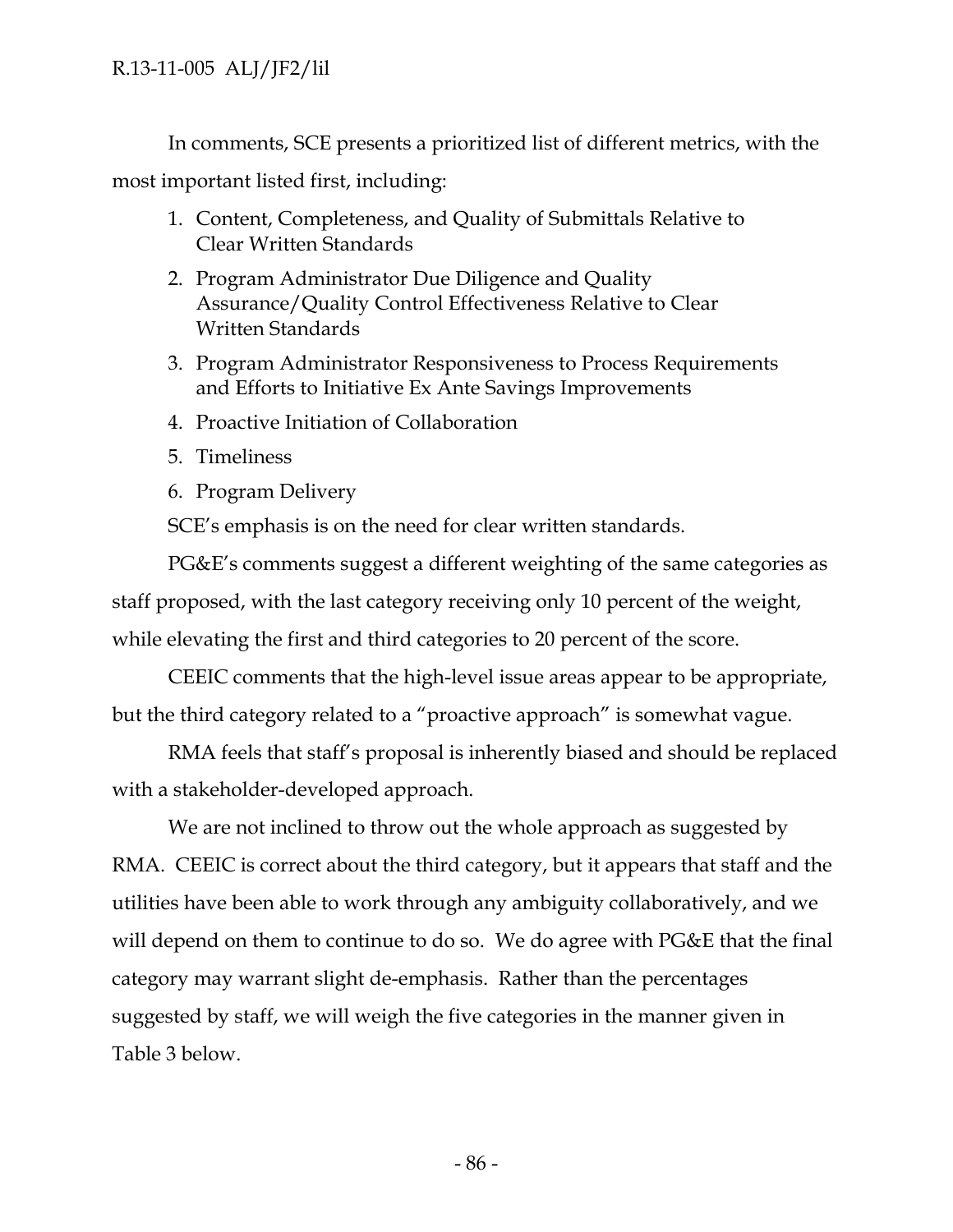| <b>Metric Category</b>                                                                                 | Adopted<br>Weighting |
|--------------------------------------------------------------------------------------------------------|----------------------|
| 1. Timing and Timeliness of Submittals                                                                 | 10%                  |
| 2. Content, Completeness, and Quality of Submittals                                                    | 30%                  |
| 3. Proactive Initiative of Collaboration                                                               | 10%                  |
| 4. Program Administrator's Due Diligence and Quality<br><b>Assurance/Quality Control Effectiveness</b> | 25%                  |
| 5. Program Administrator's Responsiveness to Needs for<br>Process and Program Improvements             | 25%                  |

# **Table 3: Adopted ESPI Metric Category Weighting**

### **7.2. Weighting of Scores by Deemed/Custom Measures**

The Staff White Paper proposed weighting the scores for deemed and custom activities in each utility's portfolio by the proportion of their portfolio devoted to each. This would be a change from the existing approach, where each type of activity was weighted 50 percent.

SDG&E/SoCalGas include in their comments a detailed discussion of the differences between *ex ante* deemed measure savings and *ex post* uncertain measures savings.

PG&E agrees with the weighted approached outlined by staff, and prefers a simple predictable weighting system rather than a precise one. PG&E also recommends that new meter-based savings projects be considered either "deemed" or "custom" until such time as the percentage of the new type of measure category becomes more than 10 percentage of an administrator's portfolio. SCE agrees.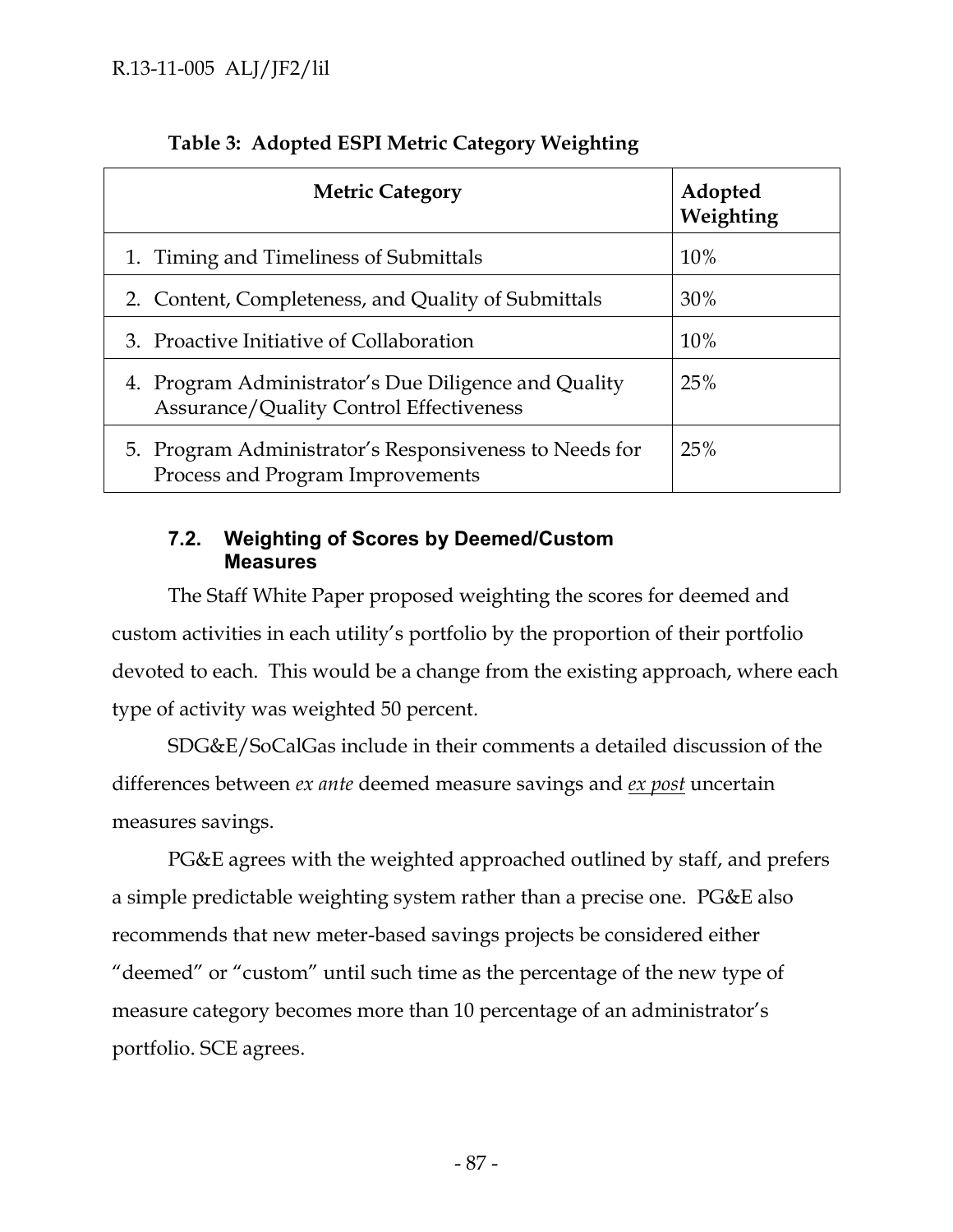CEEIC comments that the weighting proposal adds unnecessary complexity.

As the utilities appear mostly to accept the staff recommendation, we will adopt it. We will weigh the ESPI scores based on the proportion of each utility's portfolio that is composed of either deemed savings measures or custom measures. For now, we will include the new category of NMEC savings in the "custom" category until such time as it becomes more than ten percent of the portfolio, as suggested by PG&E and SCE. At that time, we welcome a staff or utility proposal for how to treat NMEC savings differently, if warranted.

### **7.3. Mid-Year Review**

Finally, the Staff White Paper proposes to remove the requirement for written feedback from staff to the administrators partway through each year and replace it with a mid-year roundtable discussion. After the mid-year consultation, utility staff would be responsible to prepare a memo of the steps they will take, if any, in response to staff mid-year feedback.

SDG&E/SoCalGas comment that they appreciate the weekly meetings with staff that are currently taking place. They feel these meetings can be used for timely feedback, even if they are scaled back to occurring less frequently, but recommend they occur no less than quarterly. They also object to the suggestion that utility staff be required to prepare a memo explaining how they will respond to staff feedback, since they fear without written input from staff, this communication is subject to confusion.

PG&E agrees that they would prefer to continue to receive written feedback mid-year from Commission staff.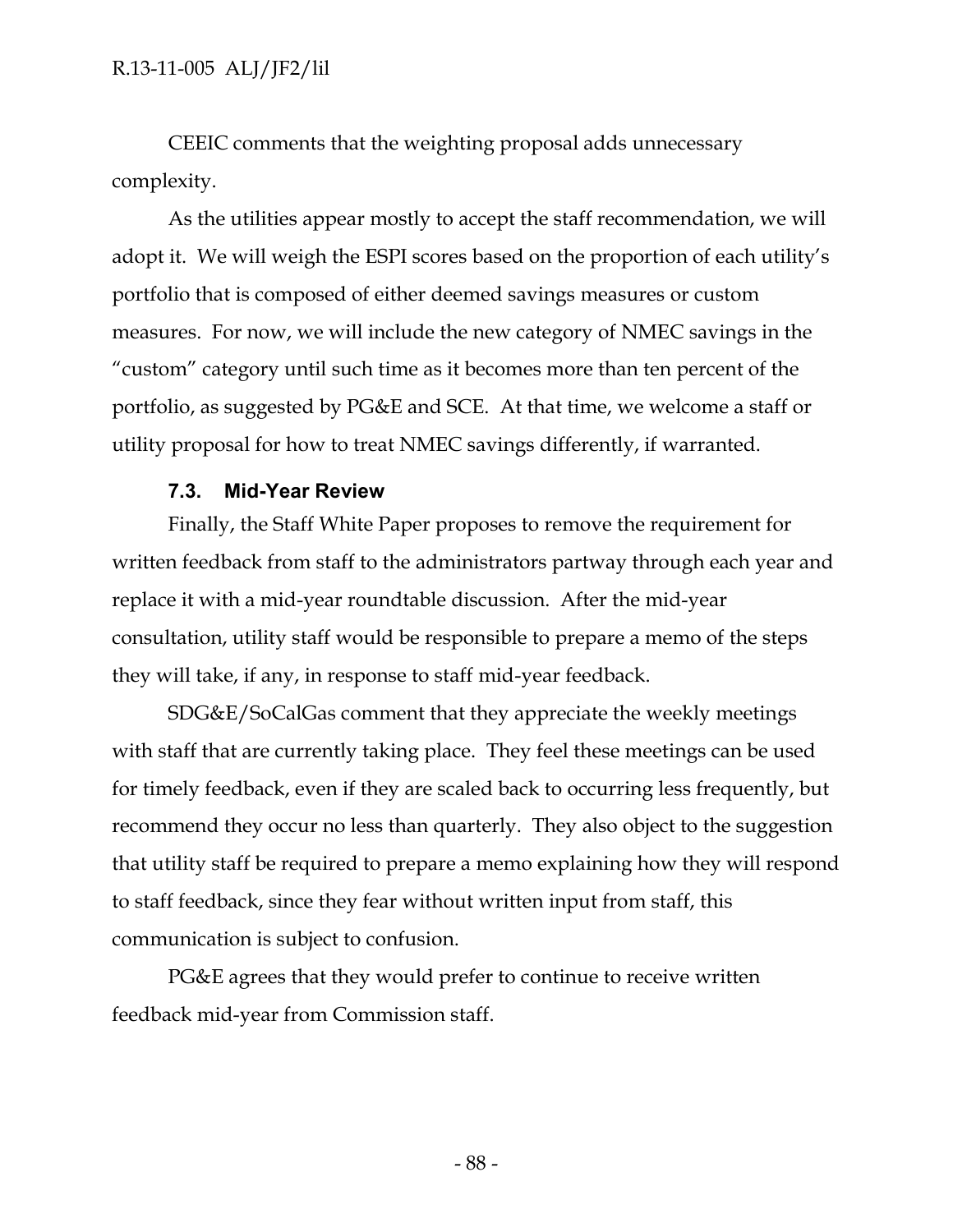SCE comments that the staff continue regular meetings for real-time feedback. They suggest that the requirement for utilities to provide a formal memo in response to Commission staff feedback could delay things.

CEEIC suggests that consideration be given to the types of mid-year corrections that are appropriate, citing concerns about impacts on implementers and customers.

In light of the comments, which are reasonable, we will continue to require Commission staff to provide mid-year written feedback on the schedule required in D.15-10-028.

### **8. Next Steps**

As noted throughout this decision, the next step in our energy efficiency rolling portfolio cycle is for the program administrators to submit their sector business plans for our consideration. In light of the many guidance elements included in this decision, it will take some time for the administrators to modify their proposals to conform to these requirements.

In addition, in the past, there had been some discussions about the Commission updating the energy efficiency strategic plan in advance of business plan submission. We acknowledge that this activity is ongoing but will not be complete prior to the submission of the business plans. Thus, this decision represents the entirety of the guidance we expect the Commission to give prior to business plan submittal. We also appreciate the diligent work already being conducted by the CAEECC members to bring to life the process we endorsed in D.15-10-028.

Another relevant activity is underway as a result of D.16-06-007 in the IDER rulemaking (R.14-10-003). In that decision, the Commission ordered certain updates to the cost-effectiveness and, in particular, the avoided cost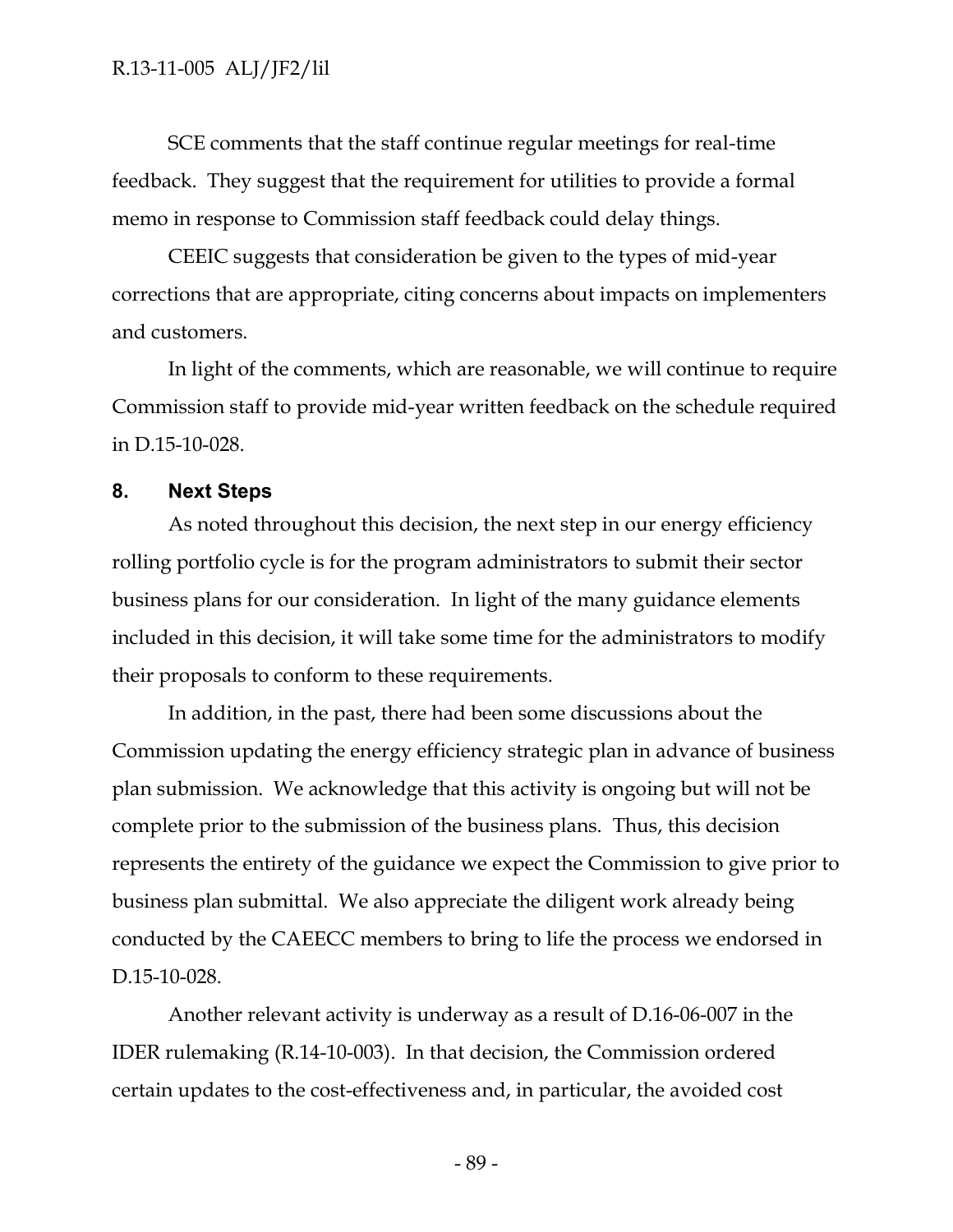framework. Those changes, while not required for the annual budget advice letter filings due September 1, 2016, should be incorporated for the budget requests associated with the business plan filings for the first round of the rolling portfolio process.

While it appears that no party commented specifically on the possible implications of the new avoided costs in comments on the proposed decision, we wish to acknowledge that the updated avoided costs are lower, across the board, than the previous avoided costs adopted by the Commission in D.12-05-015 for energy efficiency purposes. As a result, use of the updated values in the business plan proposals will generally make it harder to meet cost-effectiveness requirements across the whole energy efficiency portfolio. There are no implications for goals, budgets, and reported savings for program year 2017 as they are all based on the same version of the avoided costs adopted in D.12-05-015.

But for business plan purposes, there are several other factors in play that will also influence cost-effectiveness results. In particular, the baseline policy adopted in this decision is designed to enable additional energy efficiency savings to be unlocked with existing and potentially new program efforts.

In addition, the IDER rulemaking is considering further design changes to the cost-effectiveness frameworks for all demand-side resources, including the development of a new societal cost test. While we recognize that the latter changes will not be in place in time to influence the initial business plan filings, we encourage the program administrators to take a thoughtful approach to portfolio design, with emphasis on continuity and a smooth transition to the new portfolio.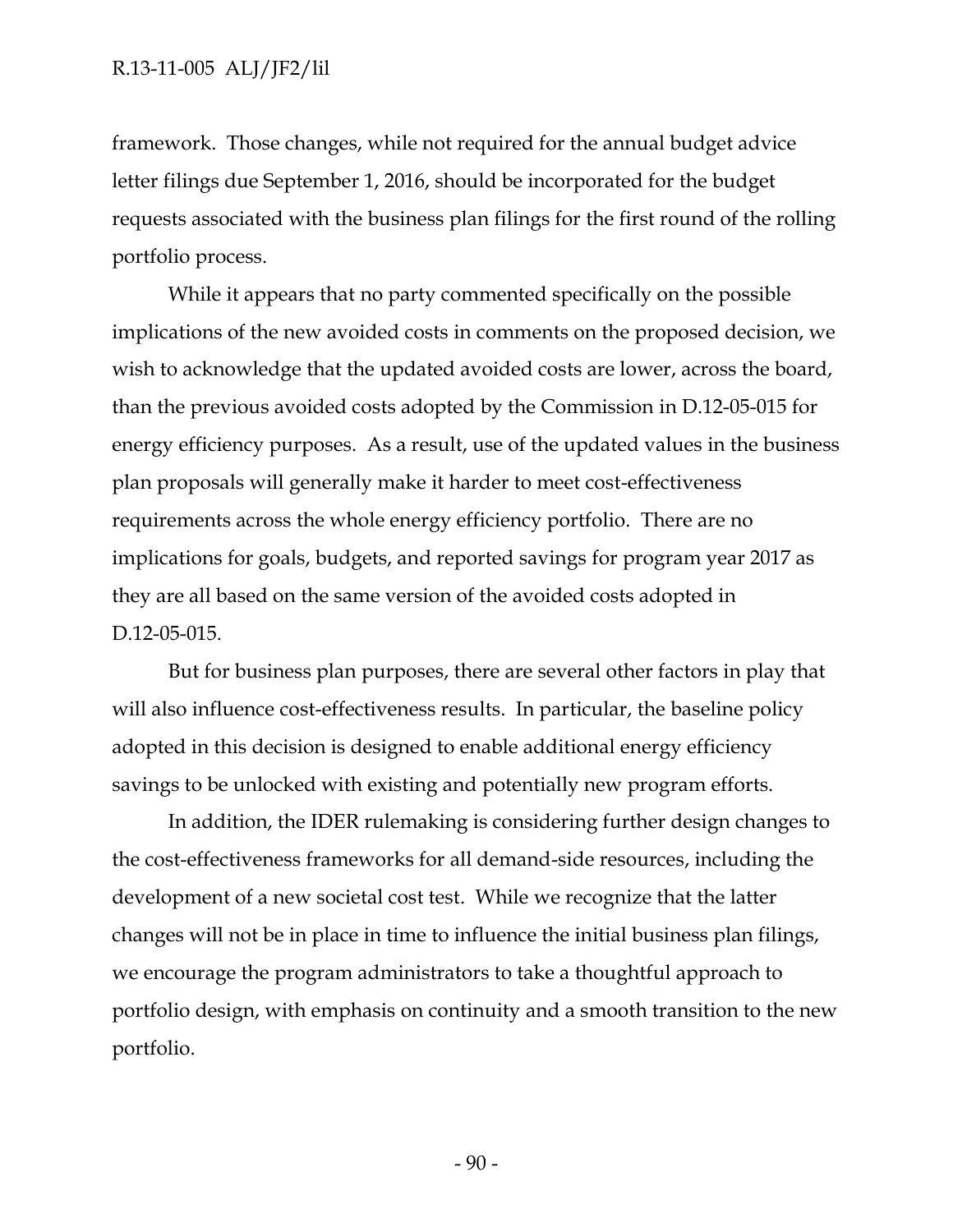Program administrators should still bring us an overall business plan portfolio that is cost-effective, but may also point out where risks to cost-effectiveness may be possible and leverage the implementation plans to propose program design and implementation alternatives to mitigate the challenges identified.

In order to allow sufficient time for program administrators, including the utilities, RENs, MCE, and any other interested CCA, to propose their coordinated business plans to the Commission, we set a date of January 15, 2017 for submission of the business plans.

We also affirm that for any high opportunity project and program proposals (HOPPs) that are filed prior to Commission approval of the business plans due to be filed January 15, 2017, the process included in the December 31, 2015 Assigned Commissioner's Ruling shall continue to be in effect. To the extent that the program administrators have the bandwidth to continue to develop new program designs during the business plan and implementation plan design process for the rolling portfolios, we feel that the HOPPs approach has provided us with the following advantages: an expedited process, the ability to develop an NMEC protocol, and an approach to standardized documentation. The December 31, 2015 Assigned Commissioner's Ruling on HOPPS should also be affirmed in this decision.

#### **9. Comments on Proposed Decision**

The proposed decision of ALJ Fitch in this matter was mailed to the parties in accordance with Section 311 of the Public Utilities Code and comments were allowed under Rule 14.3 of the Commission's Rules of Practice and Procedure. Comments were filed on August 8, 2016 by the following parties: ABAG on behalf of BayREN; the Appliance Standards Awareness Project (ASAP);

- 91 -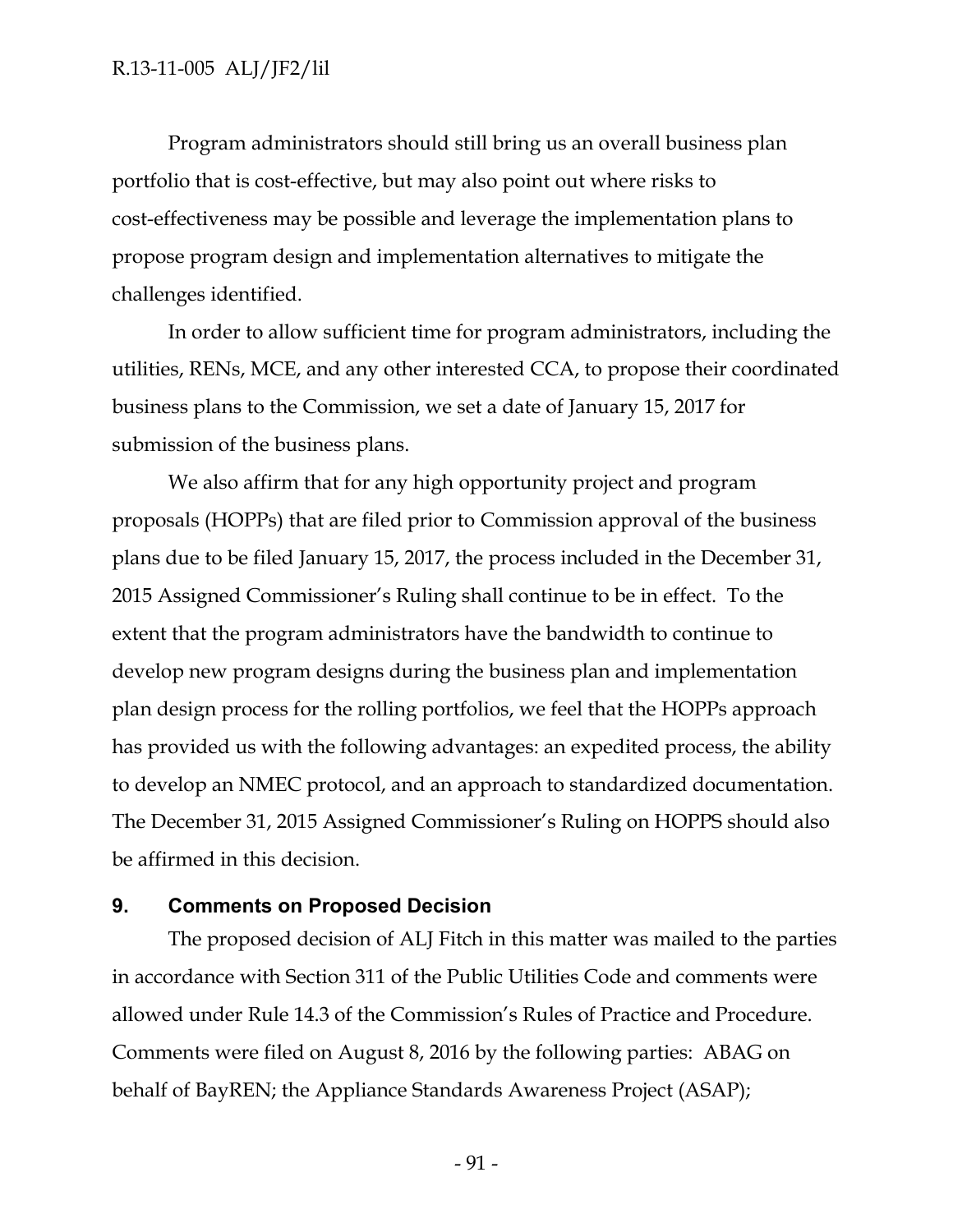BlueGreen Alliance; CEEIC; CSE; County of Los Angeles on behalf of SoCalREN; Ecology Action; Energy Solutions; LGSEC; MCE; McHugh Energy Consultants (McHugh); NAESCO; National Comfort Institute; Nexant; NRDC; OPower; ORA; PG&E; Robert Mowris & Associates; SCE; SDG&E; SoCalGas; TURN; and UC/CSU.

Reply comments were filed on August 12, 2016 by AMBAG and on August 15, 2016 by the following parties: ABAG on behalf of BayREN; CEEIC; CMUA; EnergySavvy; Los Angeles County on behalf of SoCalREN; MCE; McHugh Energy; NAESCO; NRDC; ORA; PG&E; SCE; SDG&E; SoCalGas; SJVCEO; TURN; and UC/CSU.

ABAG, in its comments on behalf of BayREN, requests some clarification to the treatment of RENs, with reference to the REN criteria established in D.12-11-015. We have made several clarifications in the text and the conclusions of this decision to reflect these criteria. We also clarify that we are not creating a new set of criteria for RENs, either for program design and type or cost-effectiveness.

The BlueGreen Alliance, in its comments, requests additional emphasis on workforce quality issues, consistent with prior directives in the California Long Term Energy Efficiency Strategic Plan and D.12-11-015. We clarify that nothing in this decision contradicts those prior directives, and the Commission continues to emphasize the need to address these issues in the business plan filings and energy efficiency program design in general.

CEEIC provided comments recommending the continuation of gross goals instead of net, continuation of codes and standards goal setting, extending the use of existing conditions baseline further in the industrial and agricultural sectors, requiring CalTF to facilitate meetings on the custom review process in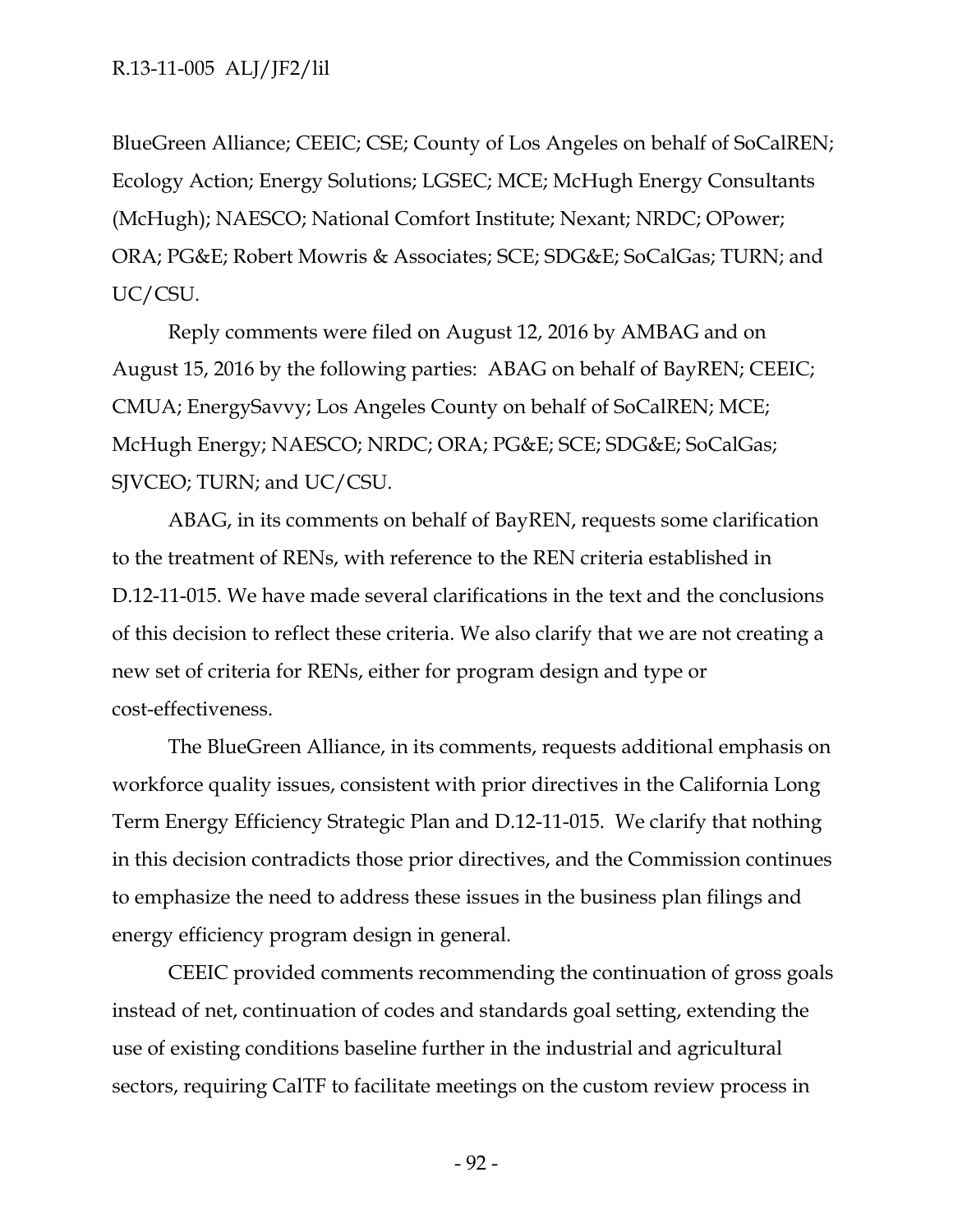Section 3.13, requiring utilities to bring plans for programs transitioning to the new baseline rules on January 1, 2017 to the CAEEC, permitting program administrators to file advice letters to modify HOPPs filed before the effective date of this decision, modifying the statewide programs list, eliminating downstream programs from being piloted statewide, and requiring program administrators to manage and oversee the process and market evaluations of their own as well as third-party programs. We have made several changes in response to these extensive comments, including changes to the codes and standards area, the HOPPs timeframe, the effective date of the baseline policy in this decision, and clarifying the baseline treatment in the industrial sector.

MCE provided extensive comments on baseline policy, statewide programs, and EM&V. We have made several changes consistent with their suggestions, including clarifications about attribution of savings for statewide programs, the provision for EM&V budget transfer to CCAs on January 15 of each year of approved budget, and requiring the inclusion of information about solicitation strategies in the business plans. We also clarified statements related to the utilities' portfolio design and management role in response to MCE's concerns.

Energy Solutions, McHugh Energy, and ASAP focus their comments on the proposed decision almost exclusively on the need to continue goal setting and savings crediting for utility codes and standards advocacy work. We have made changes to this decision consistent with their requests.

NRDC's comments focus on three issues: the needs to keep the codes and standards advocacy credit for utilities, changes to the EM&V framework, and ensuring that any new REN proposals go through the CAEECC process before filing business plans. We have made changes consistent with NRDC's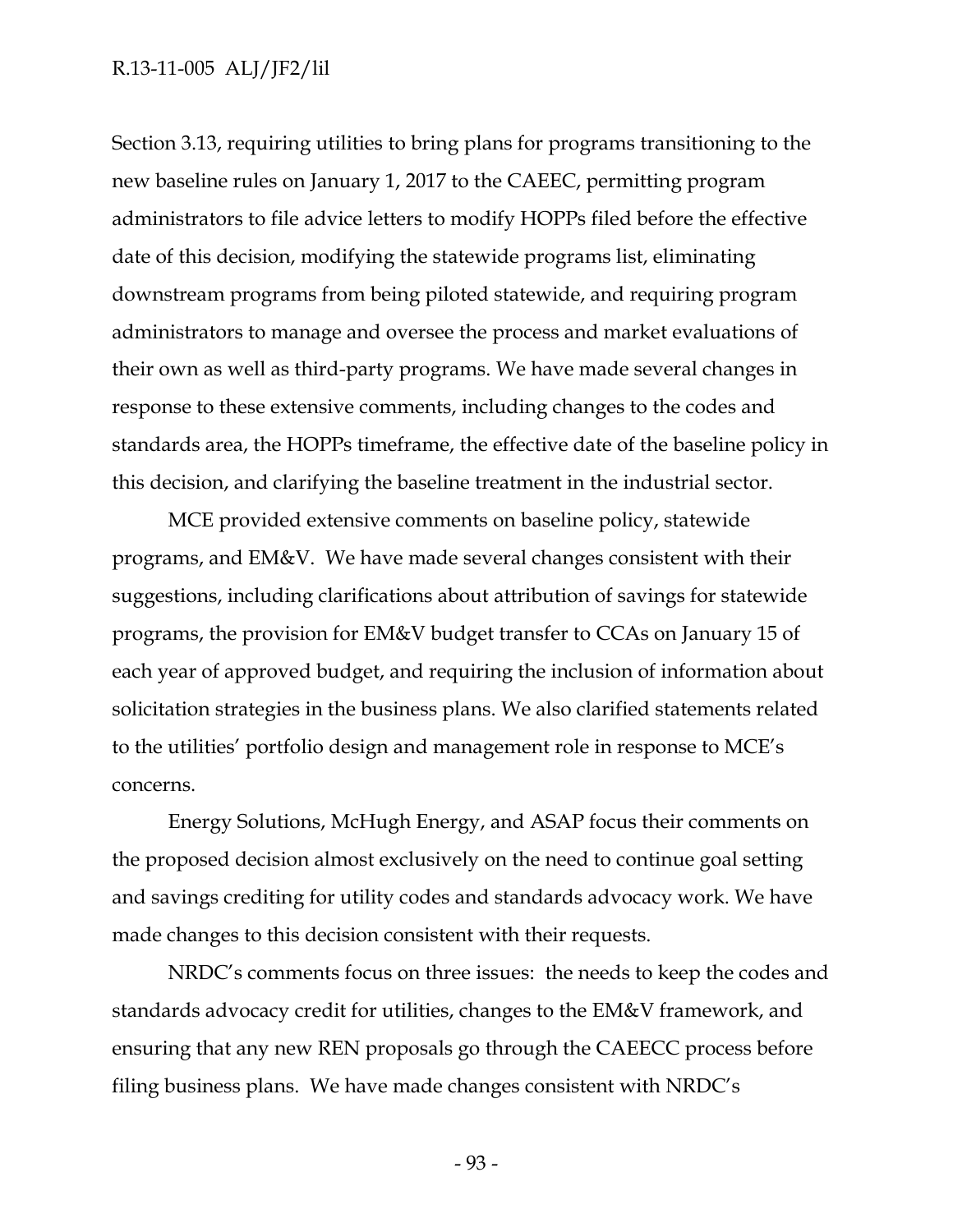recommendations on the first and third issues, and made clarifications on their suggestions about evaluation.

OPower requests that we clarify that the two-year expected useful life for behavioral programs discussed in this decision does not apply to residential behavioral programs. We agree and make this clarification.

ORA provided extensive comments on the proposed decision focusing on implementation and process issues surrounding: statewide and third-party programs, portfolio goals, baseline for major alterations, and EM&V accountability and budgeting. We have made several changes in response to their statewide, third-party, and EM&V suggestions.

In response to PG&E's comments, we have made changes to reflect flexibility for statewide programs, clarify what happens in the event of a lack of consensus in the CAEECC process, clarify that statewide programs can count toward third-party goals if they meet the definition, clarify that utilities have discretion to propose programs for local reliability purposes, continue codes and standards goals, clarify Table 1 on the baseline policy, and clarification of the definition of EM&V administrative costs.

Robert Mowris & Associates requests that we allocate one-third of the Commission staff evaluation budget for third-party evaluation studies, reasoning that the EM&V work is currently too concentrated in the hands of a small number of consultants. This proposal was not explored in the record of this proceeding leading up to the decision, so we cannot adopt it here.

SCE provided comments which caused us to make changes to the decision in the following areas: clarifying the appropriate role of utilities in the design of third-party programs, asking the program administrators to conduct a thorough review and propose statewide programs on a subprogram basis, keeping codes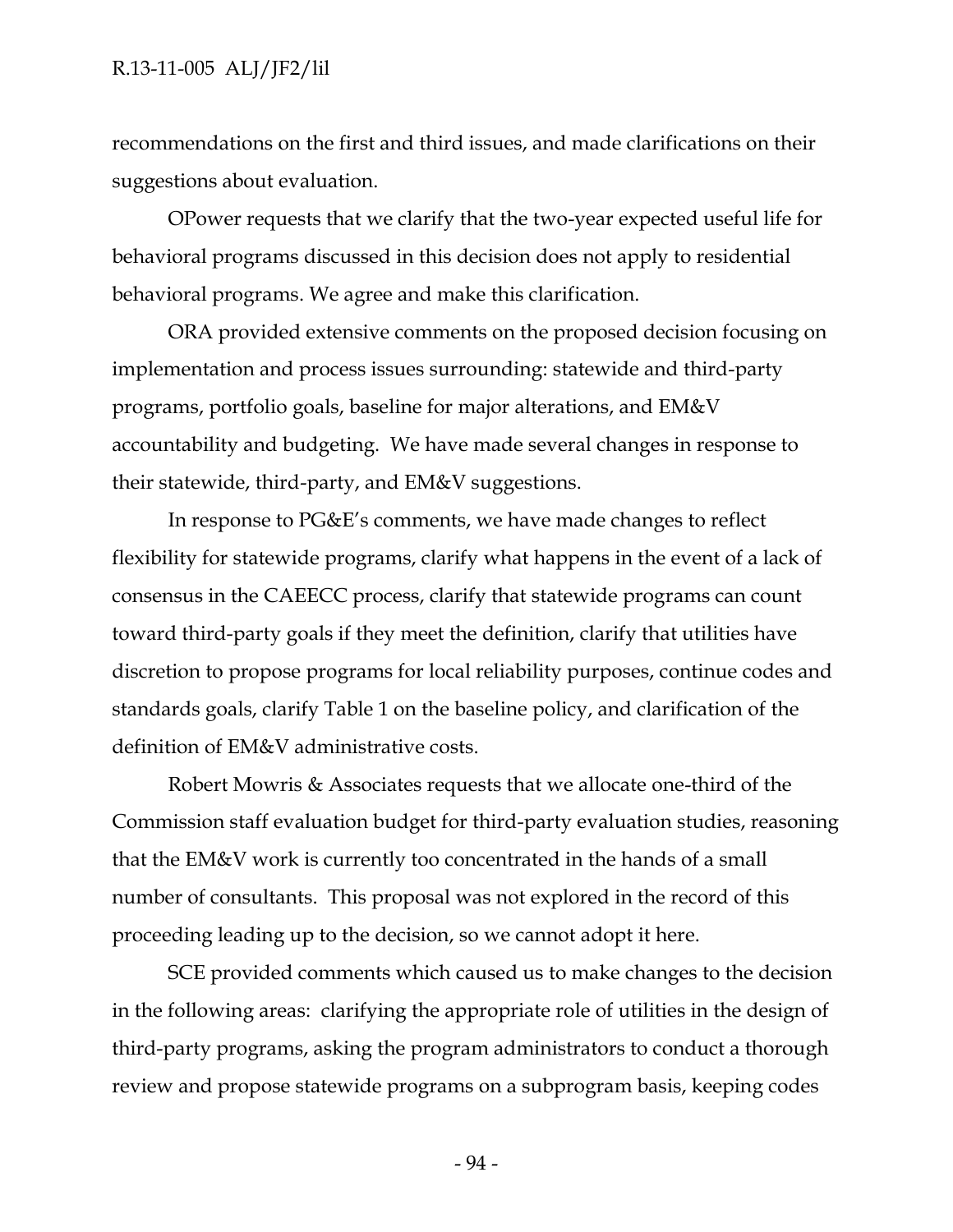and standards goals, leaving HOPPs rules in place until the business plans are implemented, and clarifying EM&V administrative expenses.

In response to SDG&E's comments, we have made changes in the following areas: definition of upstream and midstream programs, definition of third-party programs.

In response to SoCalGas' comments, we have made changes in the following areas: application of the terms upstream, midstream and downstream; and clarification of treatment of industrial process projects.

TURN, in its comments, requests corrections to their positions referenced in the proposed decision, as well as clarifications of the requirements for statewide and third-party programs ordered in this decision. We have made a number of clarifications in the text to reflect these comments.

UC/CSU, in their joint comments, seek to ensure that their successful programmatic efforts in coordination with the program administrators continue uninterrupted as we transition to the statewide structure contemplated in this decision. We have made several clarifications to the decision consistent with this request.

### **10. Assignment of Proceeding**

Carla J. Peterman is the assigned Commissioner and Julie A. Fitch is the assigned ALJ in this proceeding.

### **Findings of Fact**

1. Programs operated by RENs approved in D.12-11-015 have not been in operation long enough to have evaluation results suggest definitive results of their success or failure.

2. Criteria for adoption of REN proposals was established by the Commission in D.12-11-015.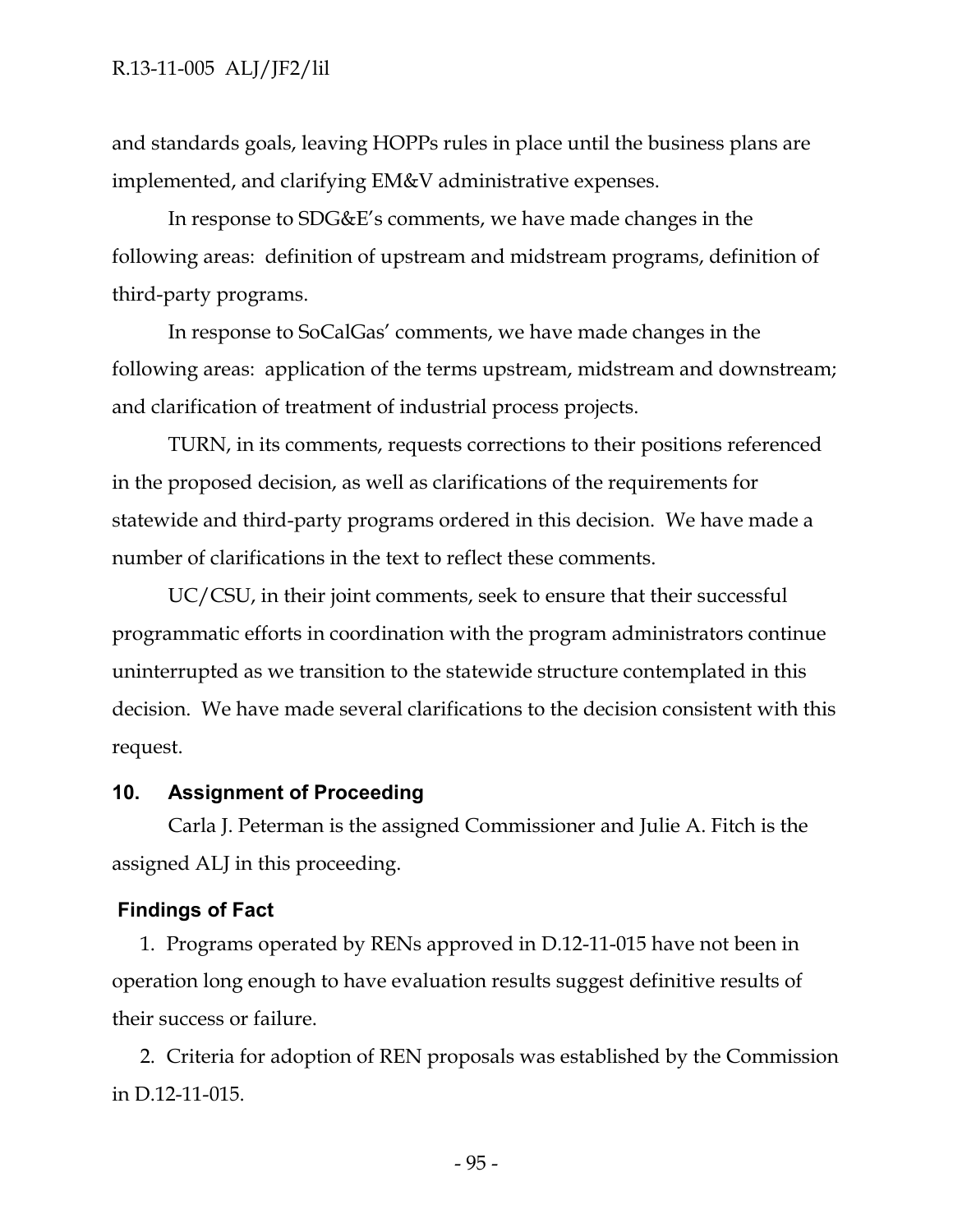3. Prior to the passage of AB 802, the Commission's default baseline policy was based on the applicable building codes and/or appliances standards, with some exceptions.

4. AB 802 requires the Commission to change its default baseline policy to one based on existing conditions, with some exceptions as determined by the Commission.

5. Baseline policy is integrally related to other aspects of the overall policy framework for energy efficiency, including goal-setting, the demand forecast set by the CEC, and the periodic updating of building codes and appliance standards.

6. Current energy efficiency goals are set based on a bottom-up analysis of energy efficiency potential using a baseline set based on applicable codes and standards.

7. Modifying baseline policy without modifying our approach to setting energy efficiency goals will result in making existing goals easier to meet because of accounting and not because of more successful program activity.

8. Current energy efficiency goals are measured on a gross basis, without consideration of program free ridership.

9. Commission staff recommended modifying our energy efficiency goals framework to focus on net goals rather than gross goals, considering free ridership.

10. The CEC's demand forecast accounts for energy efficiency impacts in a top-down fashion with adjustments based on historical achievement of savings by programs. Attribution of program impacts is not, and will likely never be, a precise science.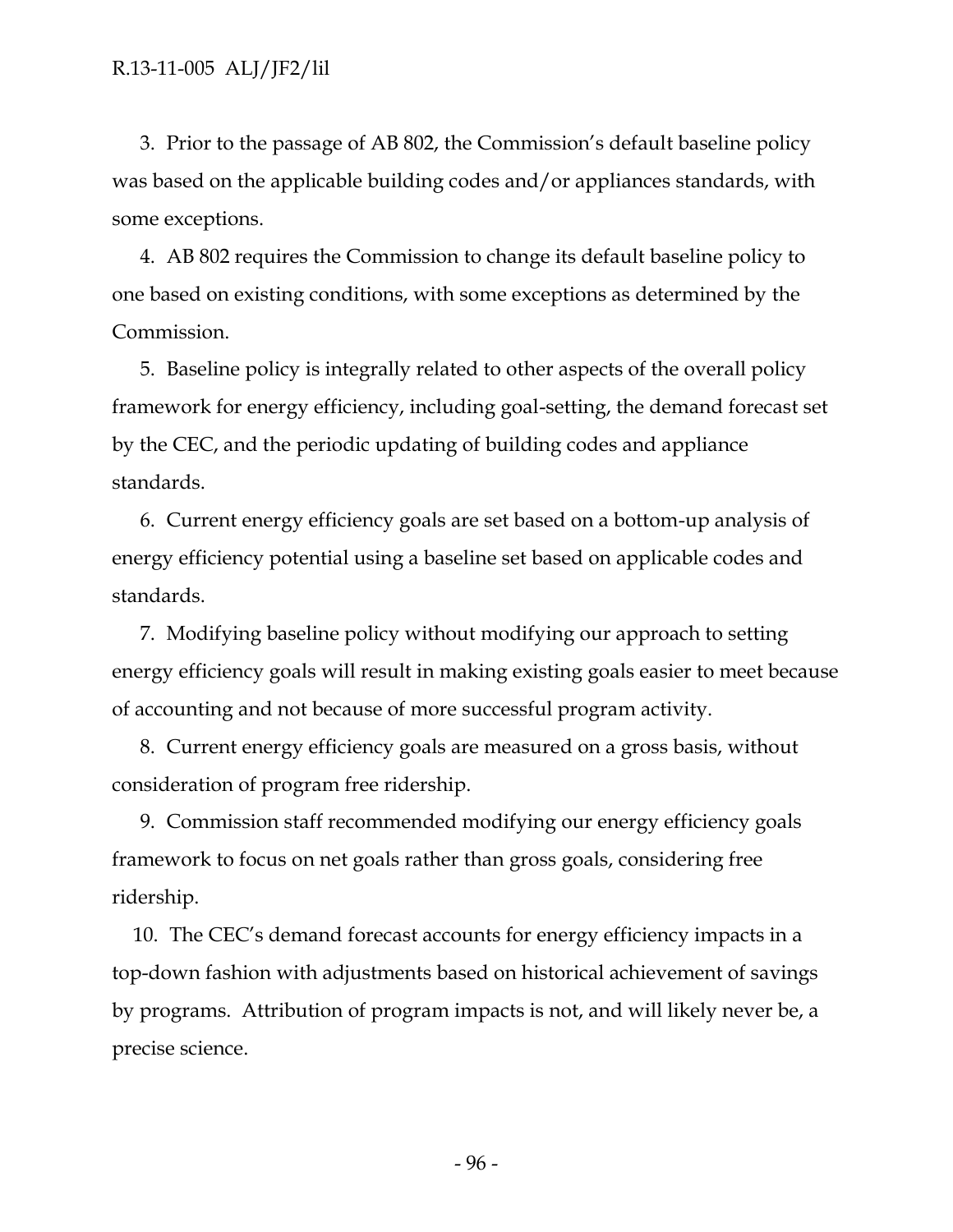11. The Commission is responsible to ensure that ratepayer funds spent on energy efficiency programs under our purview are prudently incurred primarily for activities that would not otherwise have occurred. Likewise, the Commission is responsible to ensure that extra procurement of energy resources does not occur because system planners do not have confidence in energy savings delivered through energy efficiency programs materializing and offsetting demand.

12. Giving utilities energy savings credit against their goals for codes and standards advocacy and also for programmatic activity with an existing conditions baseline would represent double counting of savings credit for program participants.

13. Some evaluation studies have shown expected useful lives for behavioral, retrocommissioning, and operational programs of between one and eight years.

14. There is not enough information on the record to conclude with accuracy the application of the baseline policy exceptions at the individual measure level.

15. The "preponderance of the evidence" standard for documentation of "repair eligible" or "accelerated replacement" types of projects is unclear.

16. Statewide programs offer the opportunity for more streamlined customer interface and economies of scale for energy efficiency programs.

17. Each of the preexisting statewide categories of programs has had an assigned lead utility administrator.

18. The Commission has previously required that at least 20 percent of each utility administrator's program portfolio be delivered by third parties.

19. The rationale for past third-party requirements has been primarily based on innovation and the potential for cost savings.

- 97 -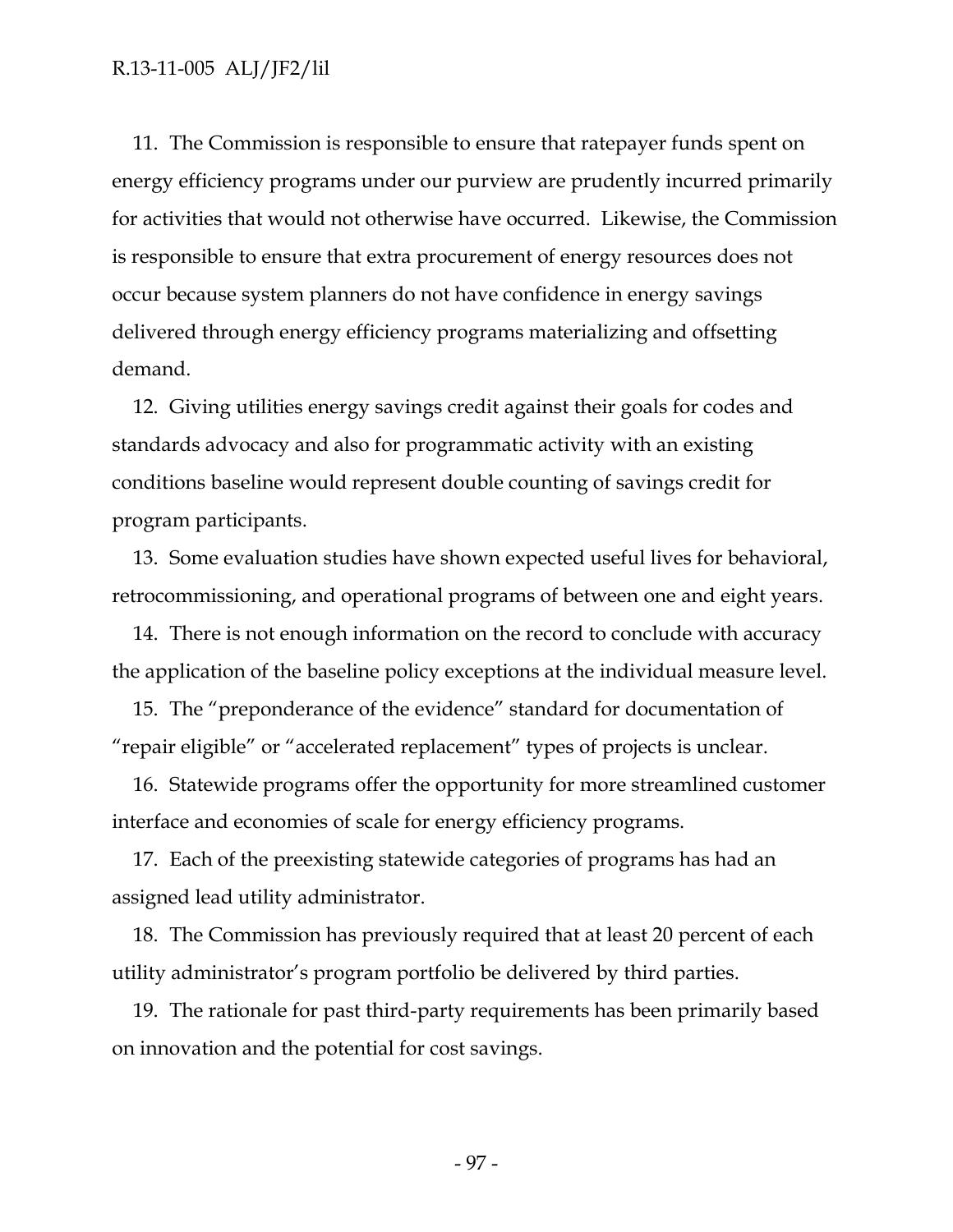20. The past definition of third-party programs did not require that the third party have input and control over program design, which has resulted in a lack of clarity about what types of activities count as "third party" under the existing rules.

21. The evaluation, measurement and verification priorities include: savings measurement and verification; program evaluation; market assessment; policy and planning support, and financial and management auditing.

22. The budget for EM&V activities is currently set at four percent of the total program budget.

23. AB 802's requirements related to normalized metered energy consumption will necessitate some changes to the EM&V activities.

#### **Conclusions of Law**

1. Based on the evaluation results of the programs of the RENs, the Commission cannot yet conclude whether or which programs should be expanded, modified, or terminated.

2. Additional evaluation of REN programs should be conducted.

3. REN programs offer the potential for unique and valuable program designs and should be allowed to continue to apply to the Commission as program administrators.

4. RENs should still be considered pilots and should not be guaranteed future funding for programs to begin in future years beyond the specific authorizations already granted by the Commission in D.12-11-015 and D.14-10-046.

5. REN proposals should be evaluated on the merits of their program proposals and should be evaluated against the three criteria articulated in D.12-11-015: activities that utilities cannot or do not intent to undertake; pilot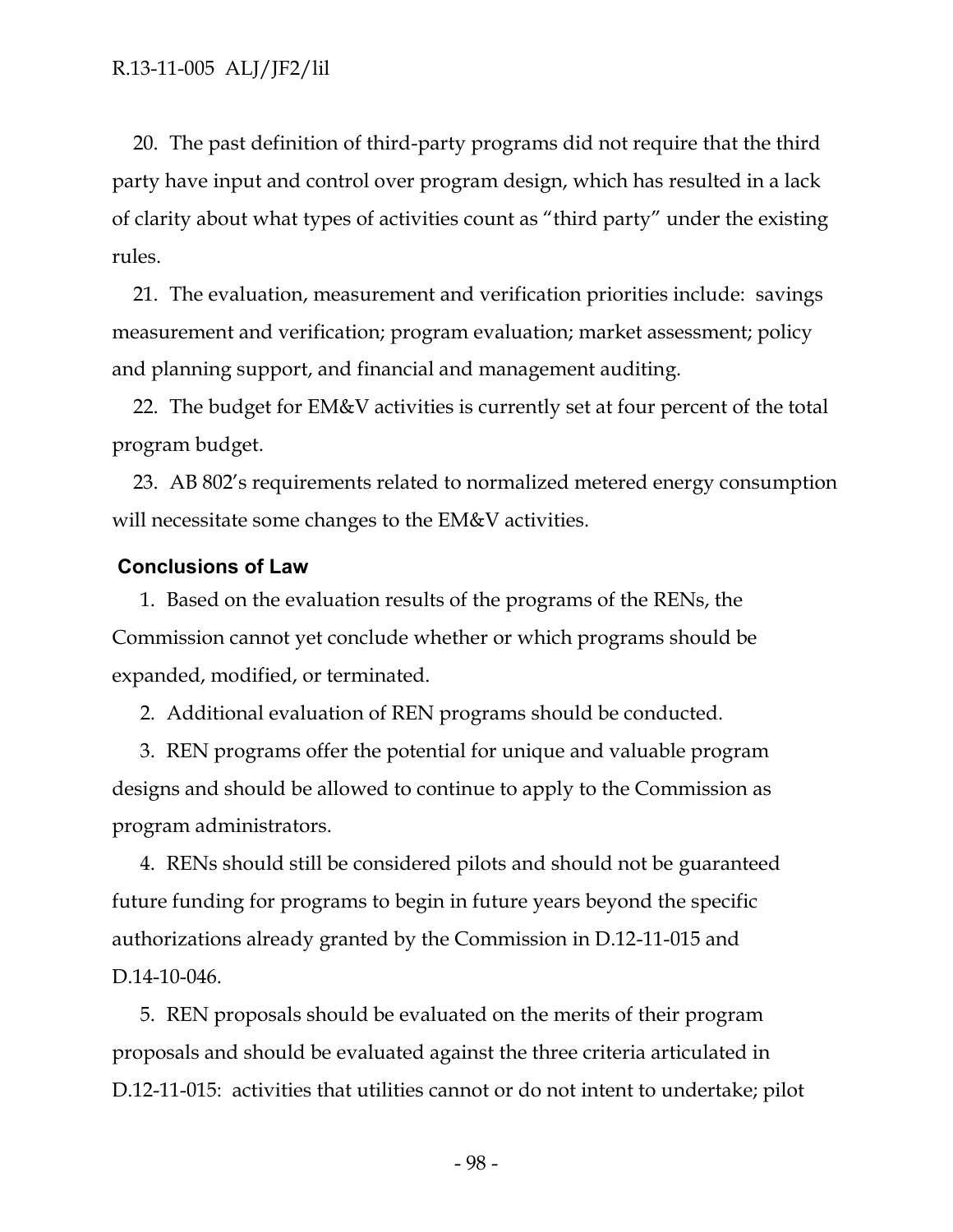activities where there is no current utility program offering, and where there is potential for scalability to a broader geographic reach, if successful; and pilot activities in hard to reach markets, whether or not there is a current utility program that may overlap.

6. Future REN program proposals should be coordinated with the sector business planning process of all other program administrators.

7. REN program proposals for the next round should be discussed at the CAEECC and should be filed concurrently with the business plans of other program administrators.

8. The Commission's default baseline policy should be based on existing conditions, except as specified further in this decision.

9. The Commission's approach to goal-setting should be modified to align with the new default baseline policy.

10. Our energy efficiency goals should be revised from gross to net to align with the CEC's demand forecast activities and our long-term procurement planning activities.

11. Future energy efficiency goals analysis should be done in coordination with the CEC, through the JASC and the DAWG, and should incorporate cumulative goals in addition to annual goals in time for the beginning of 2018.

12. The Commission should address concerns about prudent expenditures of ratepayer funds on energy efficiency in light of the new default baseline policy by, among other things, requiring the program administrators to adjust how programs are designed and how incentive payments are structured.

13. The Commission and the CEC, in coordination with the DAWG, will need to harmonize how we count savings from updated building codes and appliance standards in light of the baseline policy changes required in this decision.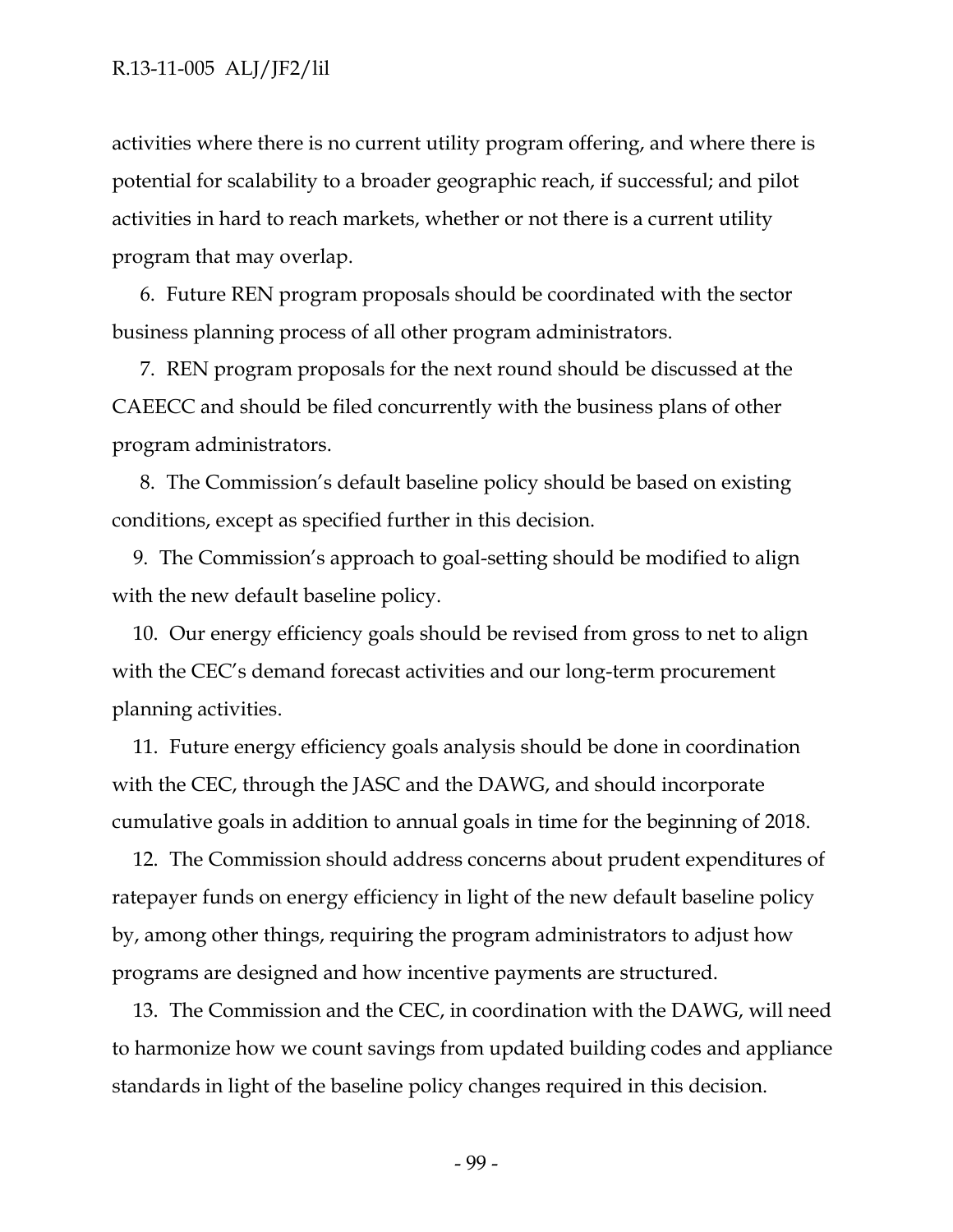14. Utilities should continue to be assigned and receive credit towards energy efficiency savings goals for codes and standards advocacy.

15. Utilities should still be funded to conduct codes and standards advocacy work and should receive ESPI credit for that work.

16. Commission staff should continue to estimate the savings impacts of codes and standards advocacy work through their evaluation activities.

17. Codes and standards program costs and benefits should continue to be reflected in cost-effectiveness showings of the portfolios of the program administrators.

18. The DAWG should be tasked with recommending a policy to eliminate double counting of savings for codes and standards advocacy and program participation in programs utilizing an existing conditions baseline.

19. The Commission should continue to study the impact of baseline policy, especially the changes ordered in this decision. Staff should sponsor a study collecting 2017 and 2018 data, and return to us with recommendations for implementation before the start of 2020.

20. When evaluating cost effectiveness of programs with an existing conditions baseline, cost inputs will need to reflect the full measure cost and not just the incremental measure cost for the portion about the building code or appliance standard requirement.

21. Customer incentive design, in light of the change to default baseline policy, should consider differential benefits of the above-code savings relative to the to-code savings, and reflect those benefits in the payment structure.

22. New construction, expansion, and any other activities resulting in addition of new load to a building or facility, should have their baseline set based on current building codes and/or appliance standards.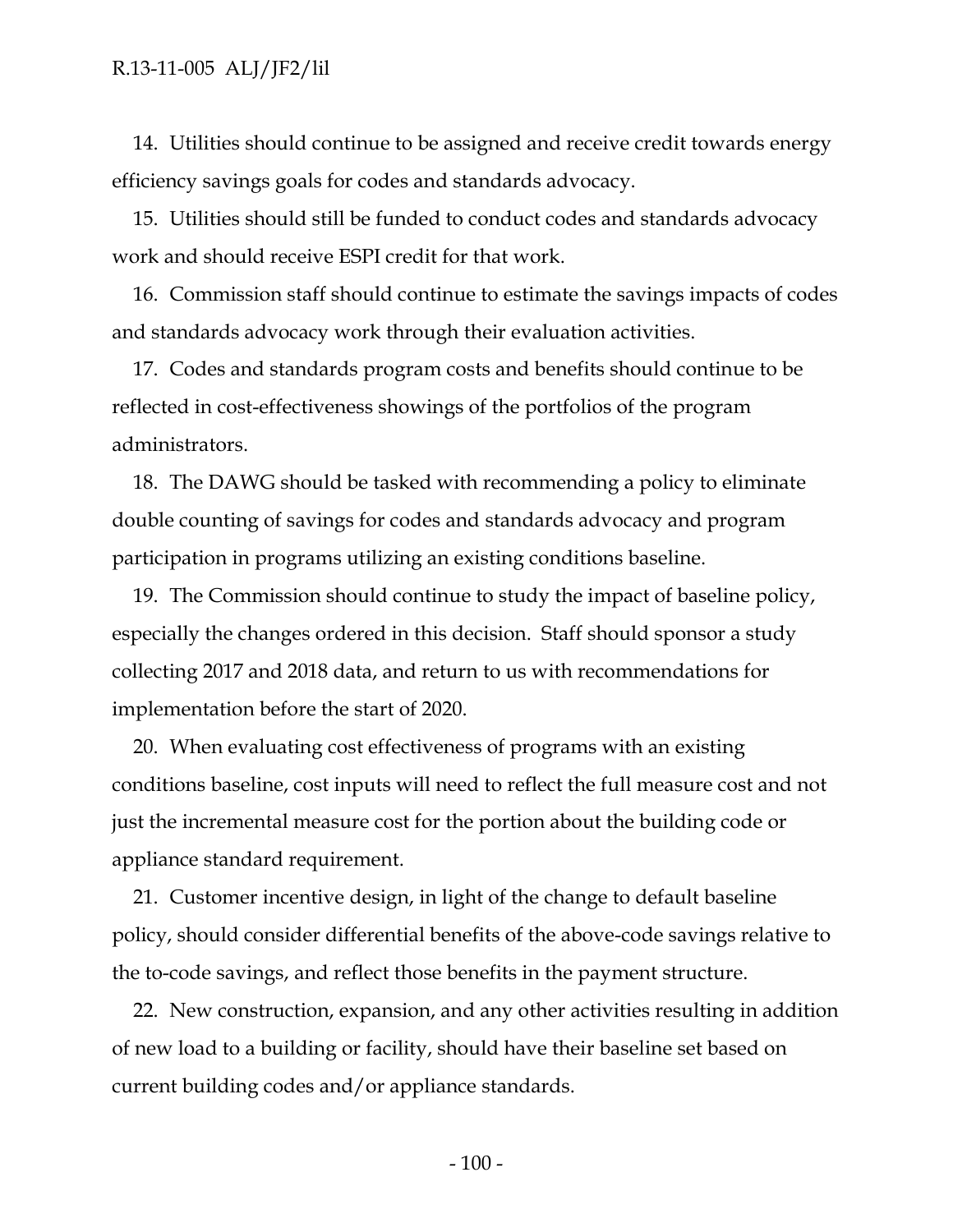23. Upstream and midstream programs should have their baseline set based on current building codes and/or appliance standards.

24. Upstream and midstream programs, for purposes of baseline policy and statewide requirements in this decision, should be defined not to include programs partnering with contractors or installers.

25. Industrial Standard Practice Guidance needs to be updated, as suggested by SCE.

26. Strategic energy management programs in the industrial sector, which can include capital projects as well as behavioral, retrocommissioning, and operational aspects, should have their baseline set based on existing conditions.

27. Projects in the industrial sector that involve existing building improvements should have their baseline set in the same manner as commercial sector buildings.

28. Other industrial sector program approaches should have their baselines set based on industry standard practice, which needs to be updated.

29. Behavioral, retrocommissioning, and/or operational programs in the agricultural sector should have their baseline set based on existing conditions.

30. Financing programs should not be considered a different programmatic category for purposes of determining baseline. Their baseline should be set based on their underlying sectoral, programmatic or measure characteristics.

31. Upstream and midstream programs, designed to work with manufacturers, distributors, and retailers, but not contractors and installers, should be an exception to the default baseline based on existing conditions and instead should have their baselines set based on applicable appliance standards and/or building codes.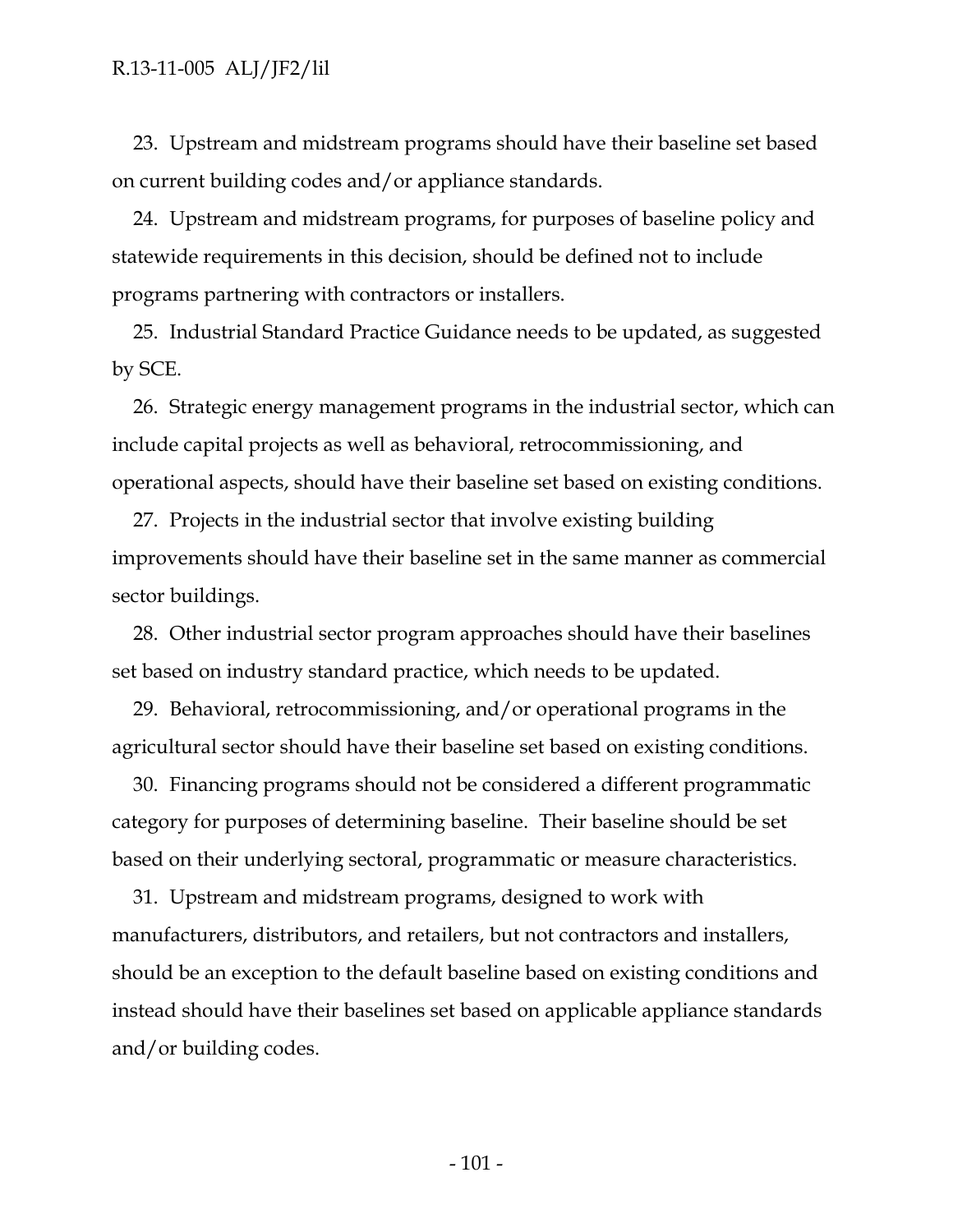32. It is reasonable for behavioral programs to assume a two-year expected useful life, for planning purposes, in the non-residential sectors.

33. It is reasonable for operational and retrocommissioning programs to assume a three-year expected useful life, for planning purposes.

34. Programs designed with NMEC or RCTs for estimating energy savings should be treated with an existing conditions baseline.

35. The Commission should defer to a working group organized by staff or utilize the California Technical Forum to develop a list of measure-level baseline rules.

36. The Commission should defer to a working group organized by staff or utilize the California Technical Forum to develop a consensus-based approach to defining the "preponderance of the evidence" standard.

37. The new default baseline policy adopted in this decision should go into effect January 1, 2017.

38. There should be a consistent and new definition of statewide programs under the Commission's purview to take advantage of economies of scale and uniform opportunities across the state for customers or market actors whose operations do not vary significantly geographically within California.

39. Statewide programs should endeavor to have one statewide implementer as much as possible, but multiple implementers should be allowed at the discretion of the lead administrator.

40. Utilities should not be the only program administrators eligible to take on a lead administrator role for statewide programs.

41. The program administrators should propose statewide programs in their business plans and should identify amongst themselves, through discussion at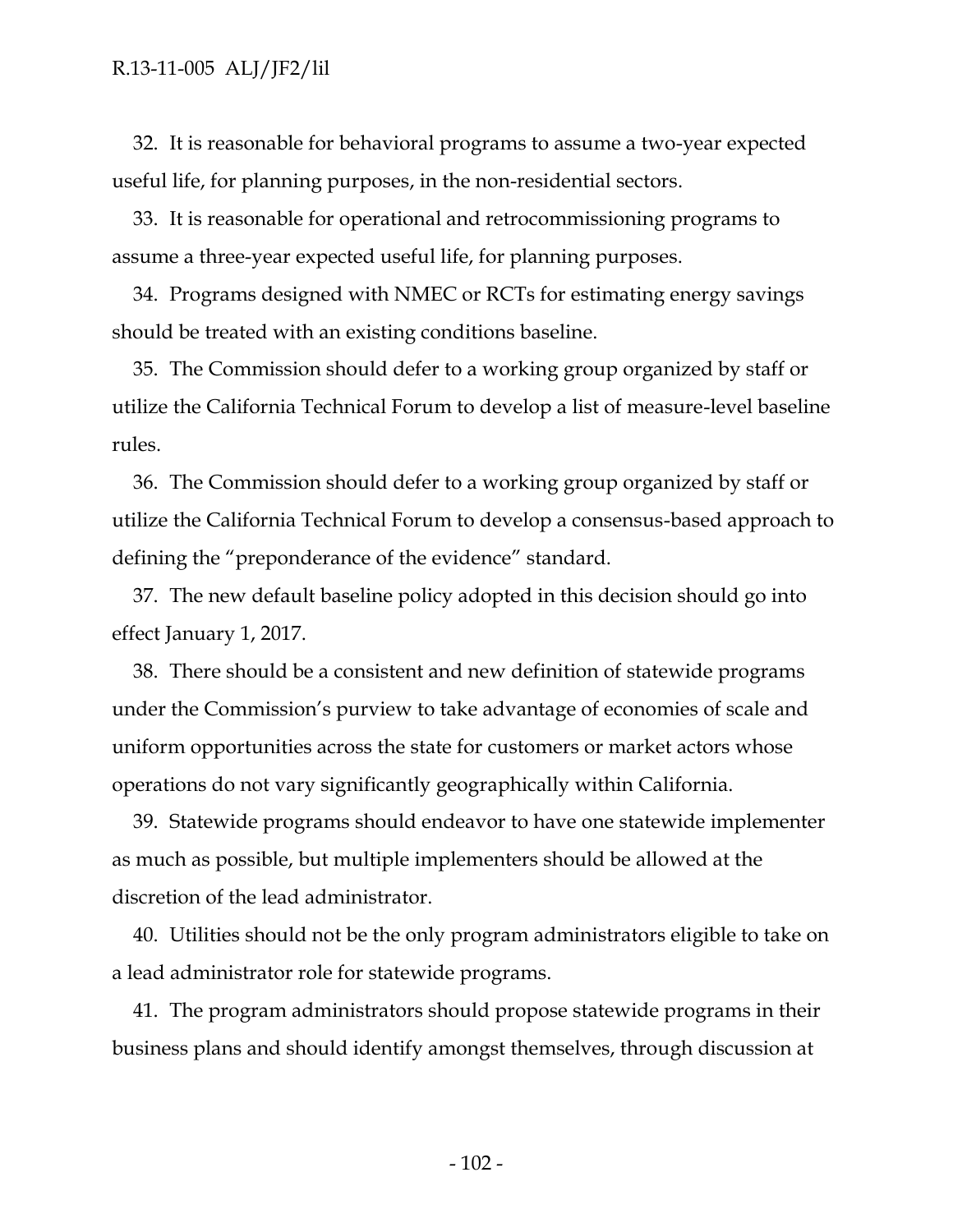the CAEECC or another venue, the appropriate lead administrator for each statewide program.

42. If consensus is not reached through the CAEECC process, program administrators should request resolution of issues from the Commission to select the appropriate lead administrator for each statewide program and resolve issues regarding modifications to or sunsetting of particular programs.

43. The lead statewide administrator, once established and approved by the Commission, should be the final decisionmaker with respect to the statewide program, but should consult and collaborative with the other program administrators either through the CAEECC process or through several sector and/or program-level coordination venues hosted by the lead administrator.

44. Statewide programs should comprise at least 25 percent of the total program portfolio budget of each utility program administrator and should include at least the programs and subprograms listed in this decision.

45. Additional program and subprograms should be designated as statewide after a thorough bottom-up review of the portfolios by program administrators prior to the business plan filings.

46. Statewide programs should be budgeted by each utility, with budgets trued up annually prospectively based on prior year's program participation by service area. The costs by utility area should be factored into each utility's portfolio cost-effectiveness analysis.

47. Program administrators from whose customers funds are collected for the statewide programs should have both program costs and savings reflected in their cost-effectiveness showings, savings credit, and ESPI awards based on their proportional contribution to the statewide programs.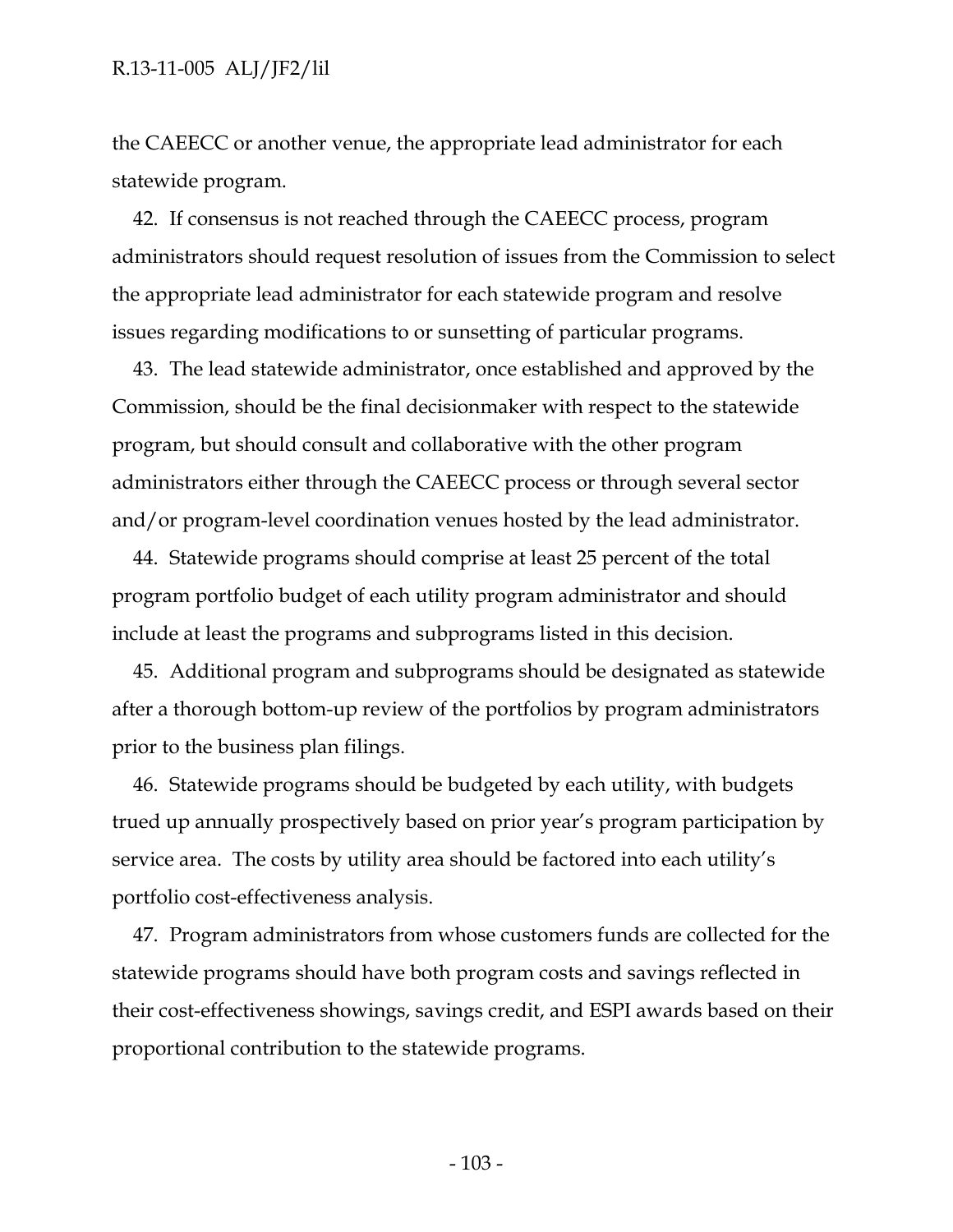48. Existing successful programs and partnerships should not be discontinued or subjected to funding hiatus as a result of this decision's determinations on statewide and third-party programs. Program administrators should ensure a smooth transition between existing programs and those that will eventually be proposed and approved in the business plan process.

49. The energy efficiency program administrators should continue to coordinate and collaborate with POUs and their representatives to maximize consistent coverage of energy efficiency programs in the state.

50. Upstream and midstream programs, where partners are manufacturers, retailers, or distributors, but not contractors, installers, or individual customers, as well as market transformation efforts, are appropriate to be handled on a statewide basis.

51. The definition of upstream, midstream, or downstream programs, for purposes of implementation of this decision, should be based on the entity with whom the program administrator partners, not the ultimate recipient of the funding, since all programs ultimately involve end-use customer action but that does not mean they should all be classified as downstream.

52. It is appropriate to pilot the use of a statewide approach on some downstream programs to test the use of common elements even with regional or local variations.

53. Local Government Programs may be, but should not be required to be, handled in a statewide manner. We will consider LGSEC's proposal in the context of the business plans, if brought forward through the CAEECC process. Regardless of the LGSEC proposal, all business plans should also include strategies for improving the consistency of LGP administration statewide.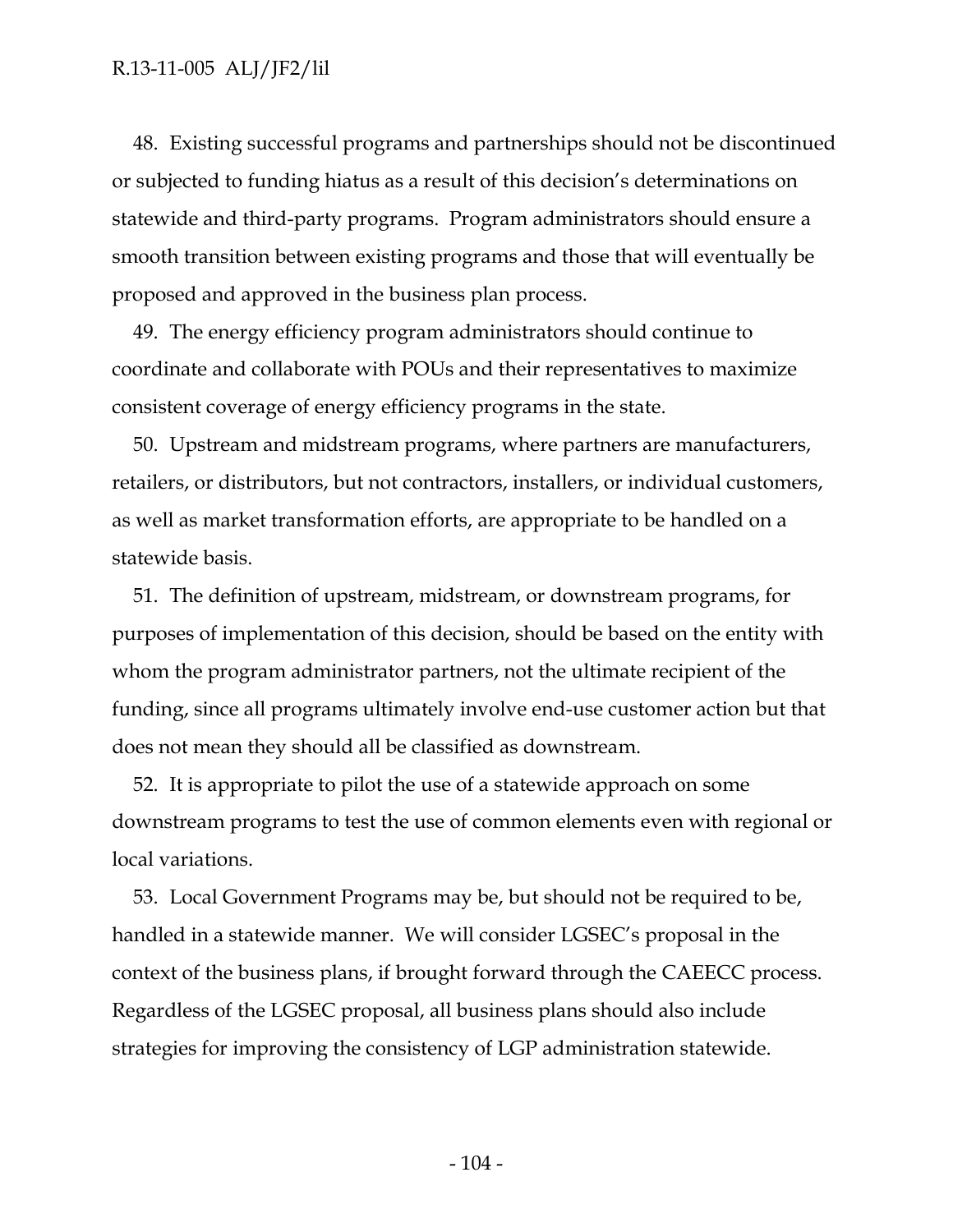54. Pay for performance requirements should be encouraged, but not required, in statewide program implementation contracts.

55. The business plans should include specific metrics by which progress towards objectives may be assessed, and a schedule for reviewing results against performance indicators on a regular recurring basis, for statewide programs.

56. The rationale for third-party requirements of innovation and cost savings are still relevant.

57. The definition of third-party programs should be clarified to specify that the program delivered by a third-party must also be designed and presented to the utility program administrator by the third party; utilities may consult and collaborate, using their expertise, on the ultimate program design implemented by the third party.

58. The utility program administrators should be required to present in their business plan filings a plan to transition to a majority of third party or "outsourced" programs by the end of 2020. In cases where utility program administrators propose to continue staffing program design and/or delivery functions with utility personnel, they should explain why this continues to be necessary. Within this transition, a minimum of 60 percent of the portfolio should be required to be third-party designed and implemented, up from the previously 20 percent requirements.

59. Pay-for-performance contracts are appropriate for use in third-party design and implementation contracts.

60. Third-party program requirements should not apply to non-utility administrators, though we encourage them to utilize the same approach as much as possible.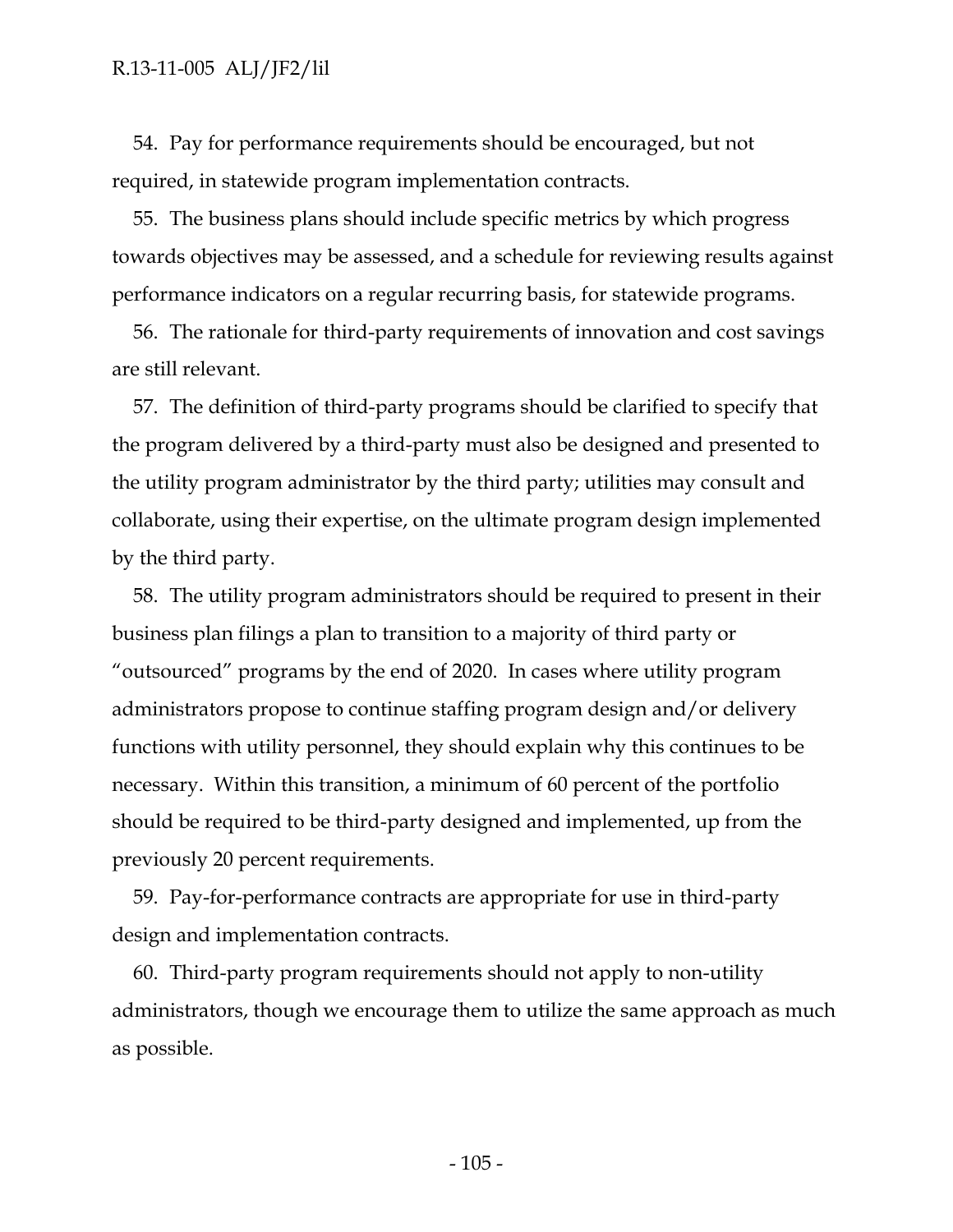61. There is no conflict between the requirement for statewide approaches outlined in this decision and the utilities' ongoing roles and responsibilities to ensure local reliability. Utilities have an ongoing ability and responsibility to determine the needs to serve their customers and may propose proportional budget for their portfolios to achieve both the statewide directives in this decision and local reliability needs.

62. The business plans should include specific information from the program administrators about solicitation strategies for statewide and third-party programs and functional areas that could be performed on a statewide basis.

63. We should look favorably on proposals for peer review groups or independent evaluators in the context of third-party selection, but do not have enough record in this proceeding to adopt the structure. Ongoing work on these issues should occur in the integrated resource planning and/or IDER rulemakings.

64. In 2016, the evaluation plan should focus on evaluation needs for savings estimates and high priority market studies to meet any identified gaps in sector knowledge. In 2017, the evaluation plan should reflect the sector structure of business plans and new program implementation strategies.

65. An additional priority for EM&V work should be added to cover portfolio and sector optimization.

66. There is no need to change the responsibility for accountability of EM&V priorities among Commission staff and program administrators.

67. There is no compelling argument at this time for changing the four percent budget for EM&V activities.

68. The four percent budget for EM&V activities should be allocated up to 40 percent to the program administrators and with 60 percent reserved for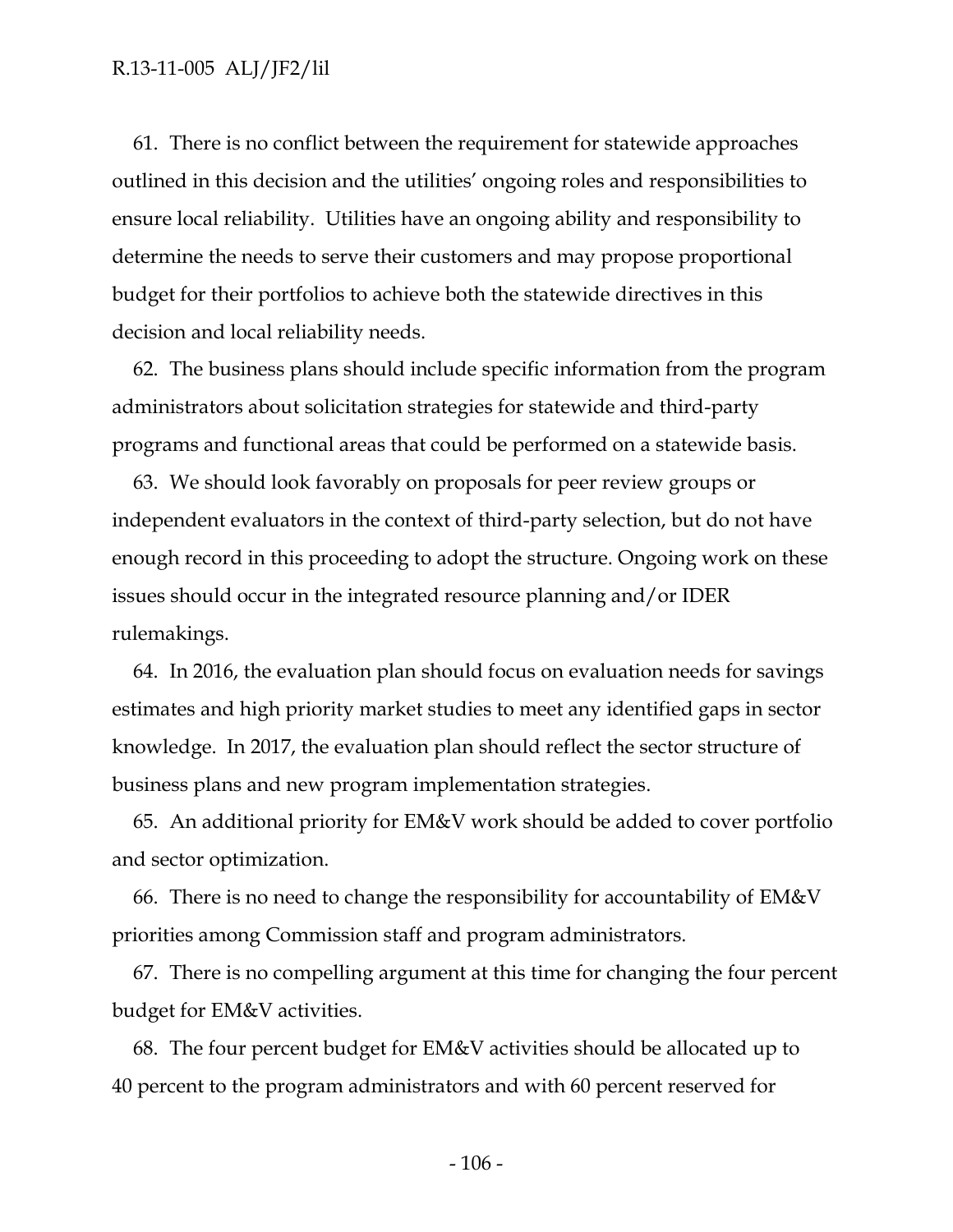Commission staff beginning after the business plans are approved. The exact allocation to program administrators should be based on the new priority areas identified in this decision as proposed through the collaborative EM&V process.

69. Program Administrators should keep their EM&V administrative expenses as low as possible and track and disclose them publicly as part of the collaborative process. EM&V administrative expenses should consist of similar cost categories as Utility Administrator Costs for delivery of energy efficiency programs, as defined in D.09-09-047 and the Energy Efficiency Policy Manual.

70. EM&V budgets for non-IOU program administrators, including CCAs and RENs, should be allocated from among the up to 40 percent of the EM&V budget that goes to program administrators, on a proportional basis (based on each program administrator's total program budget) within the utility service areas where the non-IOU administrators operate.

71. The process to transfer EM&V funds from utility program administrators to non-IOU administrators should be the same as used for regular program funds.

72. The collaborative process for assigning priorities and undertaking activities for EM&V between Commission staff and program administrators has been working well and should be continued.

73. The existing Energy Savings Performance Incentive caps should remain in place pending any further assessment and changes to the mechanism as a result of other aspects of this decision.

74. Energy Savings Performance Incentive metrics should be weighted slightly different than the current weightings, as discussed in this decision.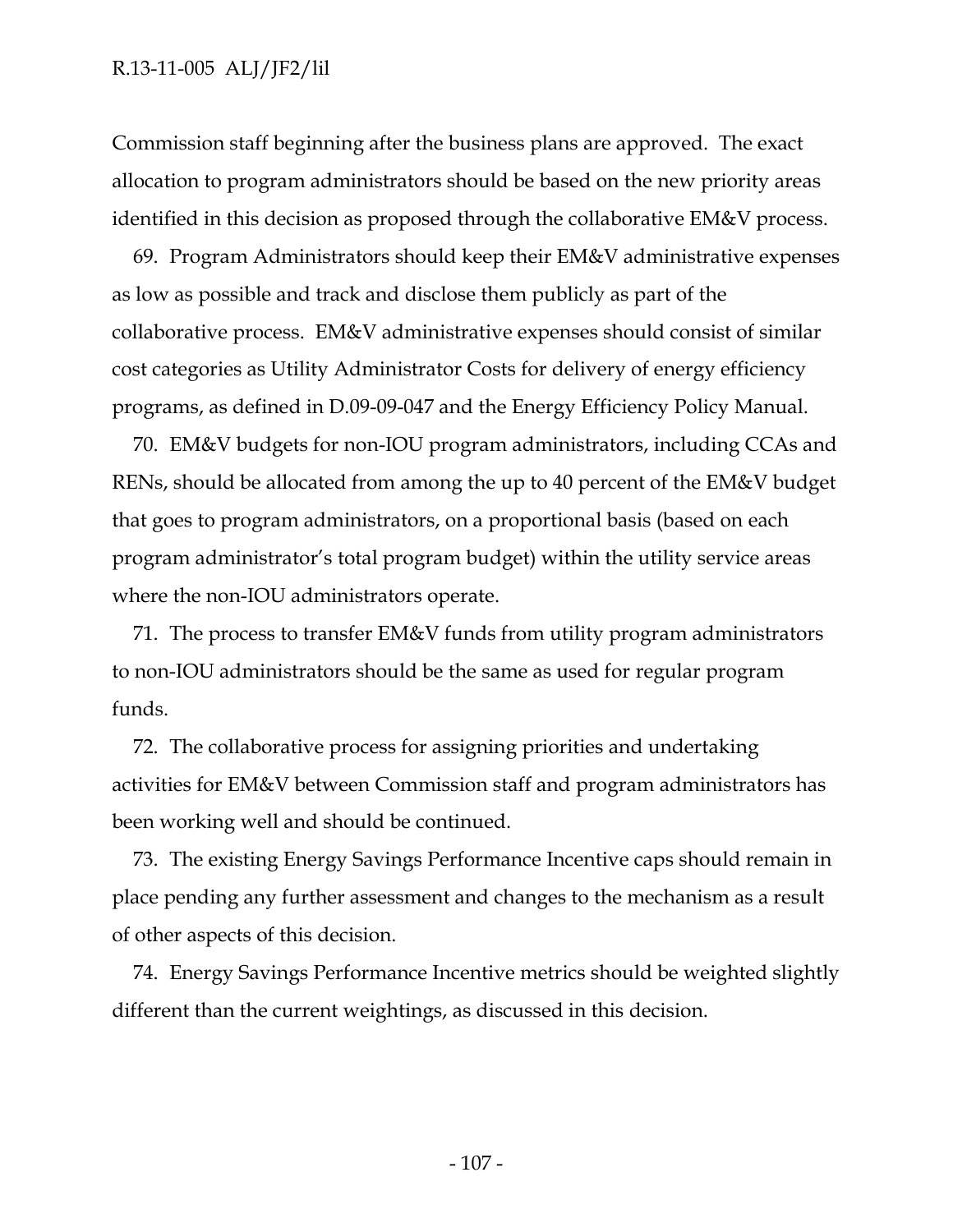75. Energy Savings Performance Incentive scores should be weighted for the utility program administrators based on the proportion of deemed savings and custom measures in each utility's portfolio.

76. Commission staff should still be required to deliver a written mid-year review as part of the ESPI process.

77. The updated avoided costs adopted in D.16-06-007 should be incorporated into the cost-effectiveness showings for the business plans of the program administrators.

78. Any high opportunity programs and projects specified in AB 802 and filed prior to the adoption by the Commission of the business plans due to be filed January 15, 2017 should be handled according to the rules contained in the December 31, 2015 ACR in this proceeding.

79. The December 31, 2015 ACR on HOPPs should be affirmed.

## **ORDER**

## **IT IS ORDERED** that:

1. Proposals for Regional Energy Networks shall be coordinated with other program administrators through the California Energy Efficiency Coordinating Council process endorsed in Decision 15-10-028 and shall be filed concurrent with the sector business plans of other energy efficiency program administrators on January 15, 2017.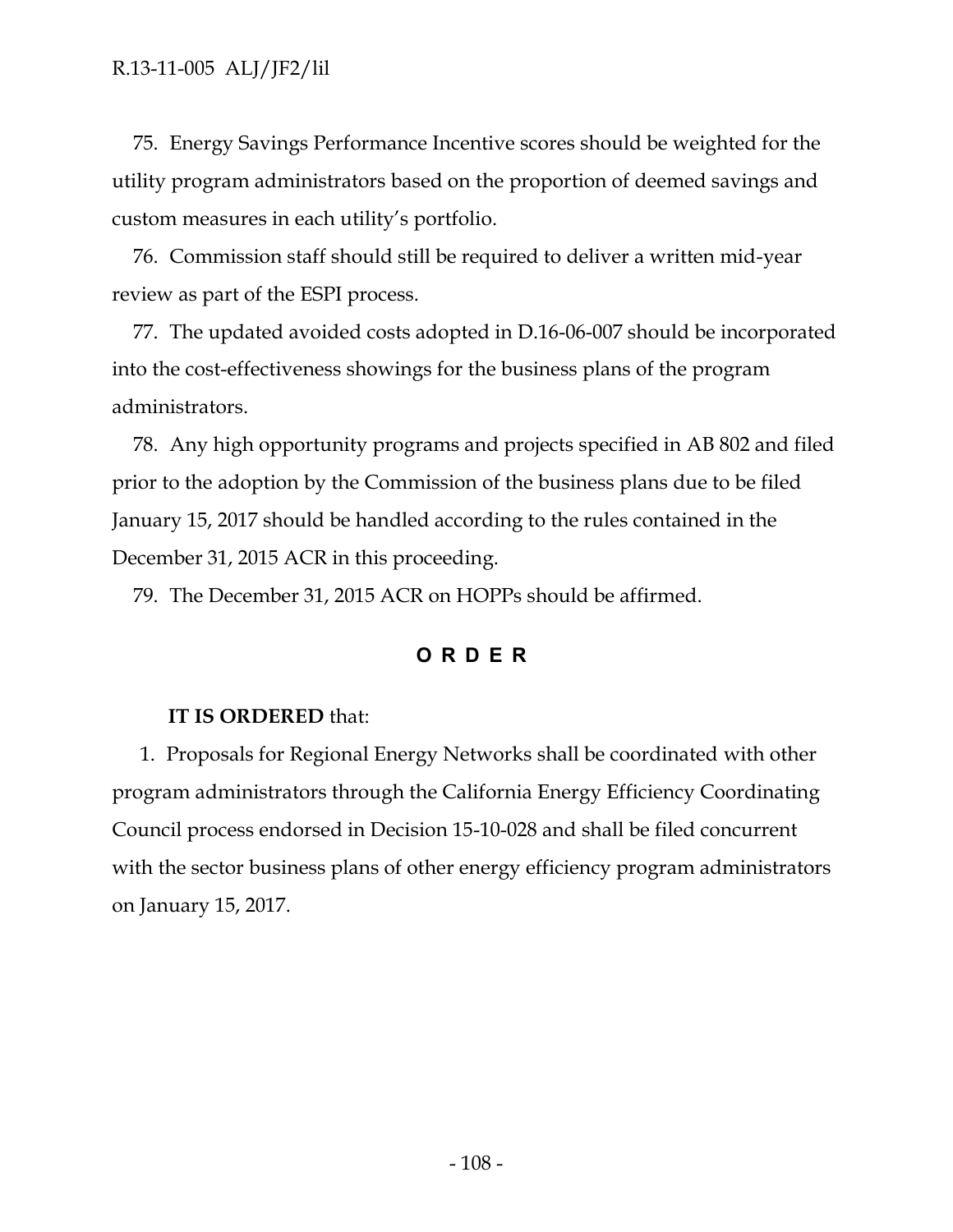2. Marin Clean Energy shall coordinate with other energy efficiency program administrators and file its business plans on January 15, 2017. Any other community choice aggregator proposing a business plan shall also do so on January 15, 2017.

3. The adopted baseline policy to apply to energy efficiency programs and projects beginning January 1, 2017 shall be as shown in Table 1 in this decision.

4. Commission staff shall facilitate a working group process and/or utilize an existing working group such as the California Technical Forum to discuss measure-level baseline rules and documentation required to meet the "preponderance of the evidence" standard for accelerated replacement and repair eligible projects. Staff shall bring a resolution for the Commission's consideration by January 1, 2017 with recommendations for resolving these issues.

5. For energy efficiency program purposes, "statewide" shall be defined as: A program or subprogram that is designed to be delivered uniformly throughout the four large investor-owned utility service territories. Each statewide program and/or subprogram shall be consistent across territories and overseen by a single lead program administrator. One or more statewide implementers, under contract to the lead administrator, should design and deliver the program or subprogram. Local or regional variations in incentive levels, measure eligibility, or program interface are not generally permissible (except for measures that are weather dependent or when the program administrator has provided evidence that the default statewide customer interface is not successful in a particular location. Upstream (at the manufacturer level) and midstream (at the distributor or retailer level, but not the contractor or installer level) interventions are required to be delivered statewide. Some, but not all, downstream (at the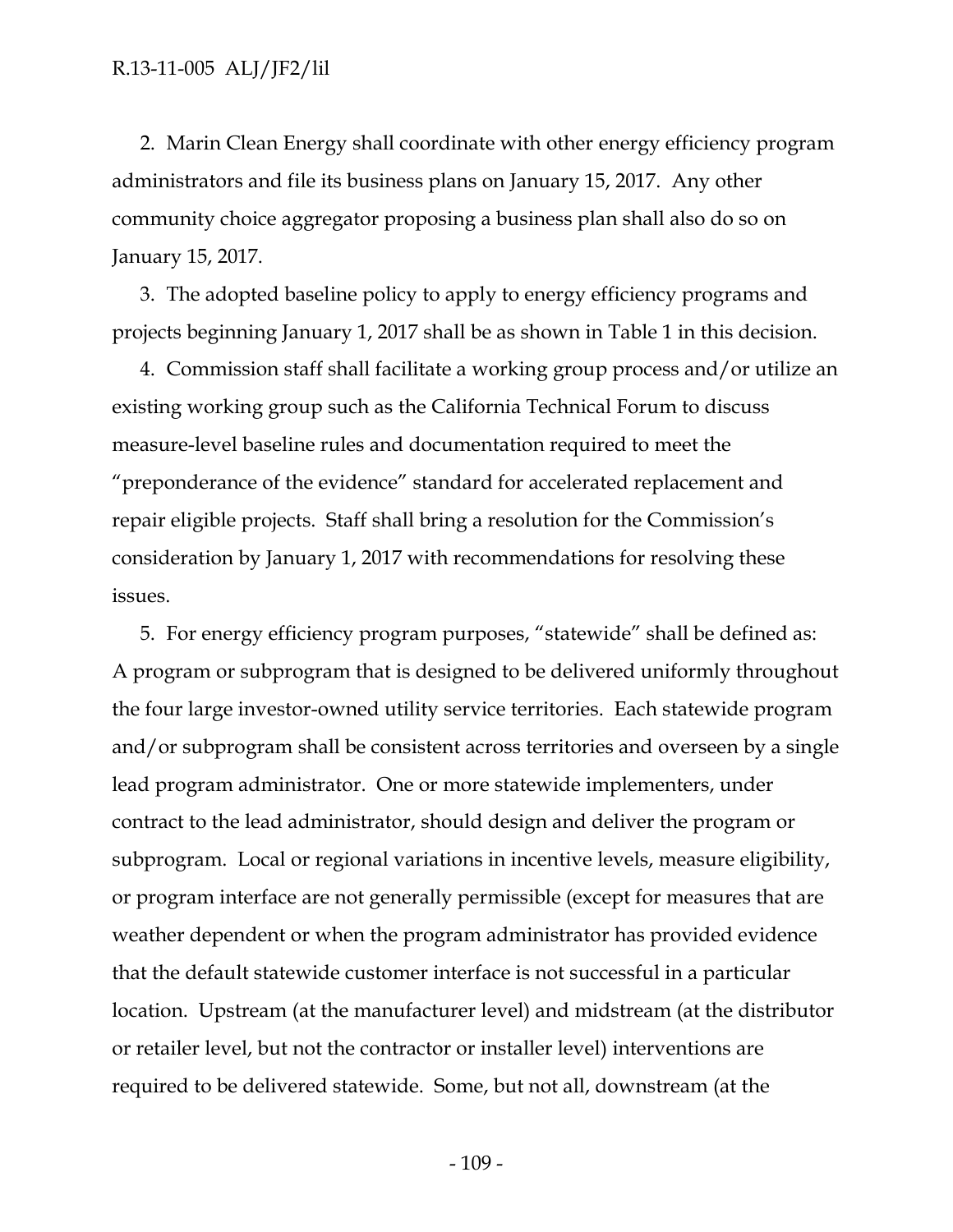customer level) approaches are also appropriate for statewide administration. Statewide programs are also designed to achieve market transformation.

6. Utility energy efficiency program administrators shall be required to include in their business plans to be filed January 15, 2017 proposals for statewide programs and/or subprograms that comprise at least 25 percent of their portfolio budgets.

7. Costs for each statewide program and/or subprogram shall be budgeted and trued up annually prospectively based on actual customer participation in each utility service territory. The budget for each statewide program in each utility territory shall be counted toward the cost-effectiveness of each utility's energy efficiency portfolio and each utility shall be given energy savings and Energy Savings Performance Incentive credit consistent with their customers' funding and program participation.

8. All upstream and midstream programs, including but not necessarily limited to the following programs and/or subprograms from the existing portfolio, plus new programs proposed in business plans that are market transformation, upstream, or midstream, shall be delivered statewide according to the definition in Ordering Paragraph 5 above: Residential: Plug Load and Appliance Midstream, Heating Ventilation and Air Conditioning (HVAC) Upstream/Midstream, New Construction; Commercial: HVAC Upstream/Midstream, Savings by Design; Lighting: Primary Lighting, Lighting Innovation, Market Transformation; Financing: New Finance Offerings; Codes and Standards: Building Codes Advocacy, Appliance Standards Advocacy; Emerging Technologies: Technology Development Support, Technology Assessments, Technology Introduction Support; Workforce, Education, and Training: Connections; Government Partnerships: California Community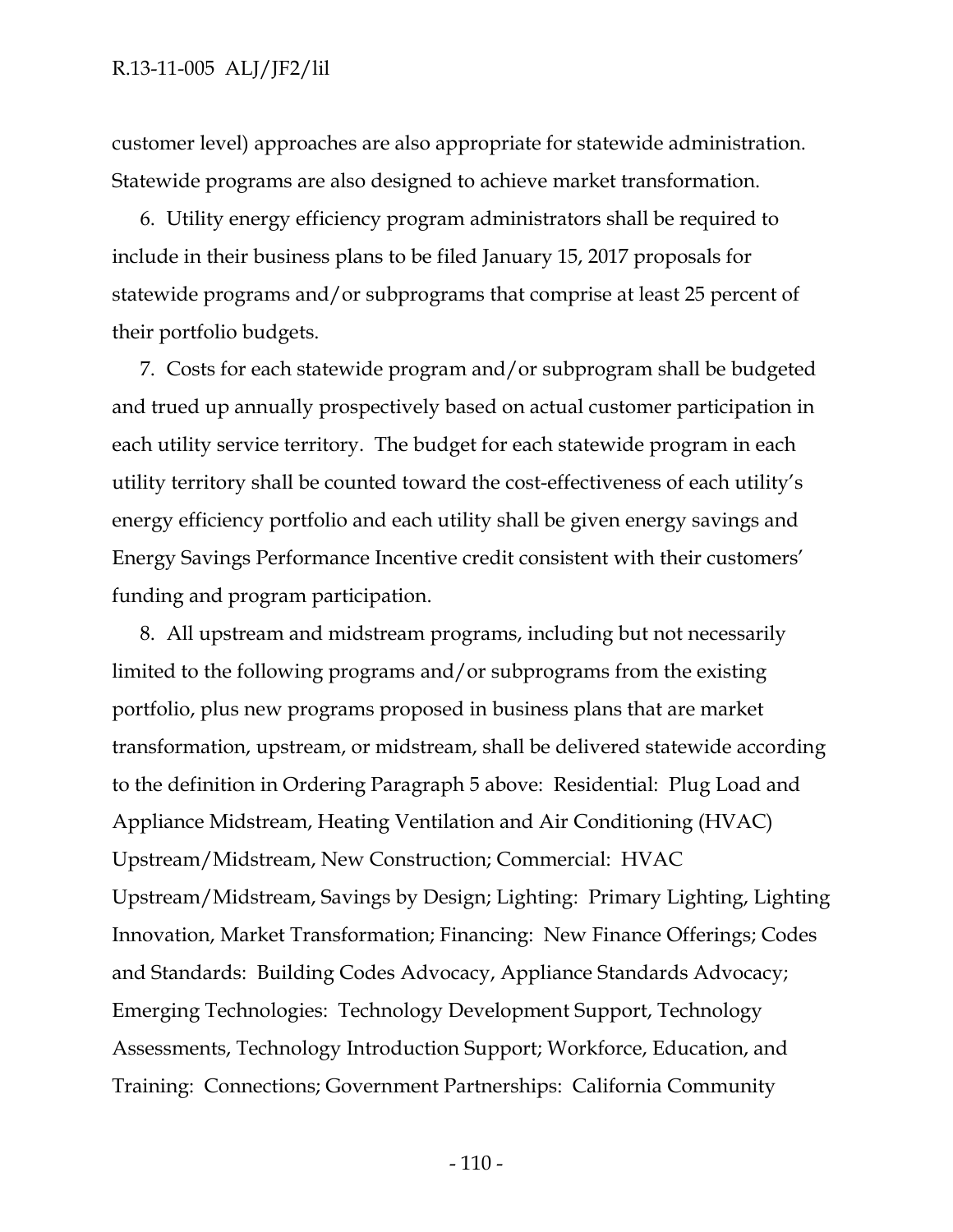Colleges, University of California/California State University, State of California, Department of Corrections and Rehabilitation.

9. Some, but not all, downstream (at the customer level) approaches may also be appropriate for a statewide administration framework even though individual program participation activities would still occur at a local level. The program administrators shall propose in their business plan filings at least four downstream programs to be piloted on a statewide basis and shall include a proposed lead administrator and other program details.

10. For energy efficiency program purposes, the definition of a third-party program shall be as follows: To be designated as "third party," the program must be proposed, designed, implemented, and delivered by non-utility personnel under contract to a utility program administrator. Statewide programs may also be considered to be "third party" to the extent they meet this definition. Under this definition, program administrators are not prohibited from advising third parties on program design elements once third party bids have been solicited.

11. Going forward, each utility program administrator shall still be required to outsource at least 20 percent of its program activity to third parties under the definition in Ordering Paragraph 10.

12. Each utility administrator shall propose in their business plan filings a plan to transition to at least 60 percent of their portfolios to be outsourced to third parties according to the definition in Ordering Paragraph 10 by the end of 2020.

13. Each utility program administrator shall include in its business plan filing the objectives and metrics that will be met with each statewide or third-party

- 111 -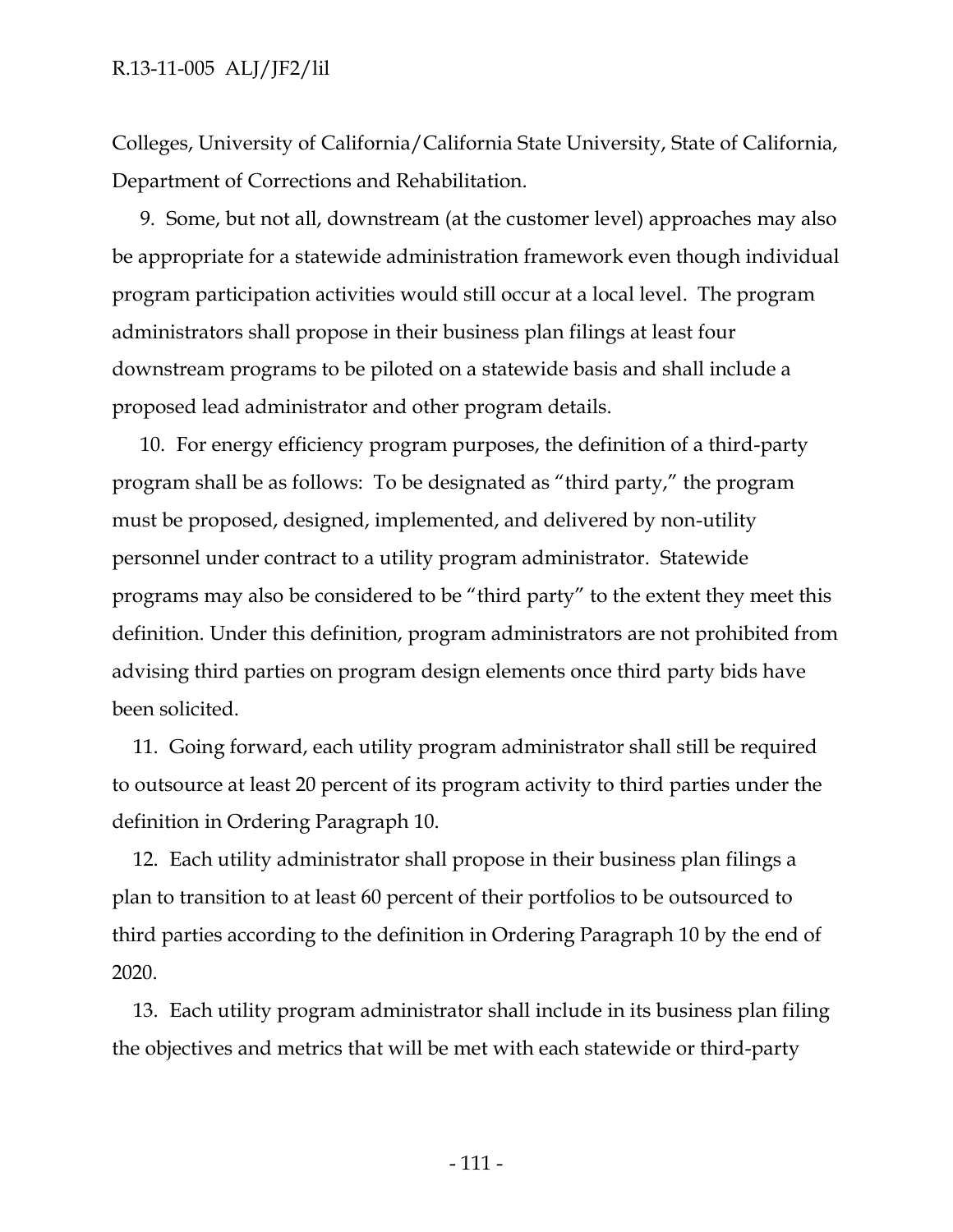## R.13-11-005 ALJ/JF2/lil

program or subprogram, whether a solicitation will be conducted, and the functional activities that are proposed to be conducted statewide.

14. Program administrators shall ensure a smooth transition between existing energy efficiency program activities and the changes outlined in this decision, to be proposed in the business plans due January 15, 2017, minimizing program disruptions and avoiding any funding hiatus for ongoing efforts or partnerships.

15. The budget for evaluation, measurement, and verification activities shall remain at four percent of the total portfolio budget.

16. Beginning after the energy efficiency business plans are approved by the Commission, at least sixty percent of the evaluation, measurement, and verification budget shall be reserved and available under reimburseable budget authority to Commission staff overseeing evaluation activities. The remaining budget, up to 40 percent, shall be available to program administrators for their evaluation activities for the additional purposes outlined in this decision for evaluation priorities, with the exact amounts to be finalized during the collaborative process between program administrators and Commission staff. Funding for community choice aggregators (CCAs) and regional energy networks for evaluation shall be set on a proportional basis, based on total program budget, from among the up-to-40 percent allocation within the relevant utility service territory. Approved budgets for CCA administrators shall be transferred on January 15 of every year by the relevant utility.

17. Commission staff and program administrator staff shall continue a collaborative approach to determining evaluation, measurement, and verification priorities and activities under the rolling portfolio process.

18. The weighting of scores for the Energy Savings Performance Incentives for utility program administrators shall be as given in Table 3 in this decision.